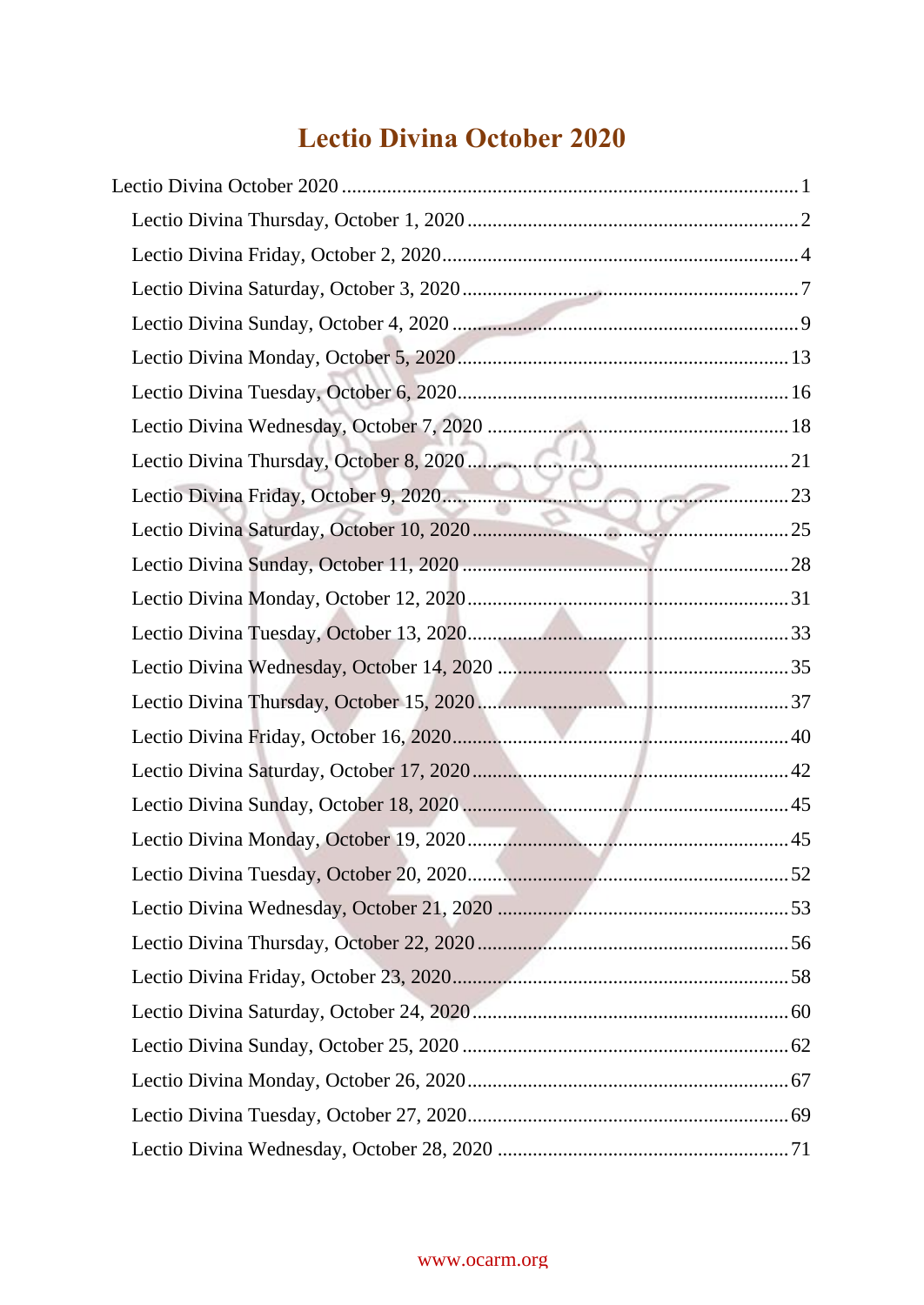# **Lectio Divina Thursday, October 1, 2020**

# <span id="page-1-0"></span>*Ordinary Time*

# **1) Opening prayer**

Father,

you show your almighty power in your mercy and forgiveness. Continue to fill us with your gifts of love. Help us to hurry towards the eternal life your promise and come to share in the joys of your kingdom. We ask this through our Lord Jesus Christ, your Son, who lives and reigns with you and the Holy Spirit, one God, for ever and ever. Amen.

# **2) Gospel Reading - Luke 10:1-12**

In those days the Lord appointed seventy-two others and sent them out ahead of Him in pairs to all the towns and places He himself would be visiting.

H He said to them, 'The harvest is rich but the laborers are few, so ask the Lord of the harvest to send laborers to do his harvesting. Start off now, but look, I am sending you out like lambs among wolves. Take no purse with you, no haversack, no sandals. Salute no one on the road.

Whatever house you enter, let your first words be, "Peace to this house!" And if a man of peace lives there, your peace will go and rest on him; if not, it will come back to you. Stay in the same house, taking what food and drink they have to offer, for the laborer deserves his wages; do not move from house to house.

Whenever you go into a town where they make you welcome, eat what is put before you. Cure those in it who are sick, and say, "The kingdom of God is very near to you." But whenever you enter a town and they do not make you welcome, go out into its streets and say, "We wipe off the very dust of your town that clings to our feet, and leave it with you. Yet be sure of this: the kingdom of God is very near." I tell you, on the great Day it will be more bearable for Sodom than for that town.'

# **3) Reflection**

• Context: Chapter 10, which begins with this passage, presents a characteristic of revelation. In 9, 51 it is said that Jesus "resolutely turned his face toward Jerusalem". This journey, an expression of his being Son, is characterized by a two-fold action: He is closely united "to the fact of being taken away" (v. 51), and his "coming" through the sending out of his disciples (v. 52). There is a bond of union in the double movement: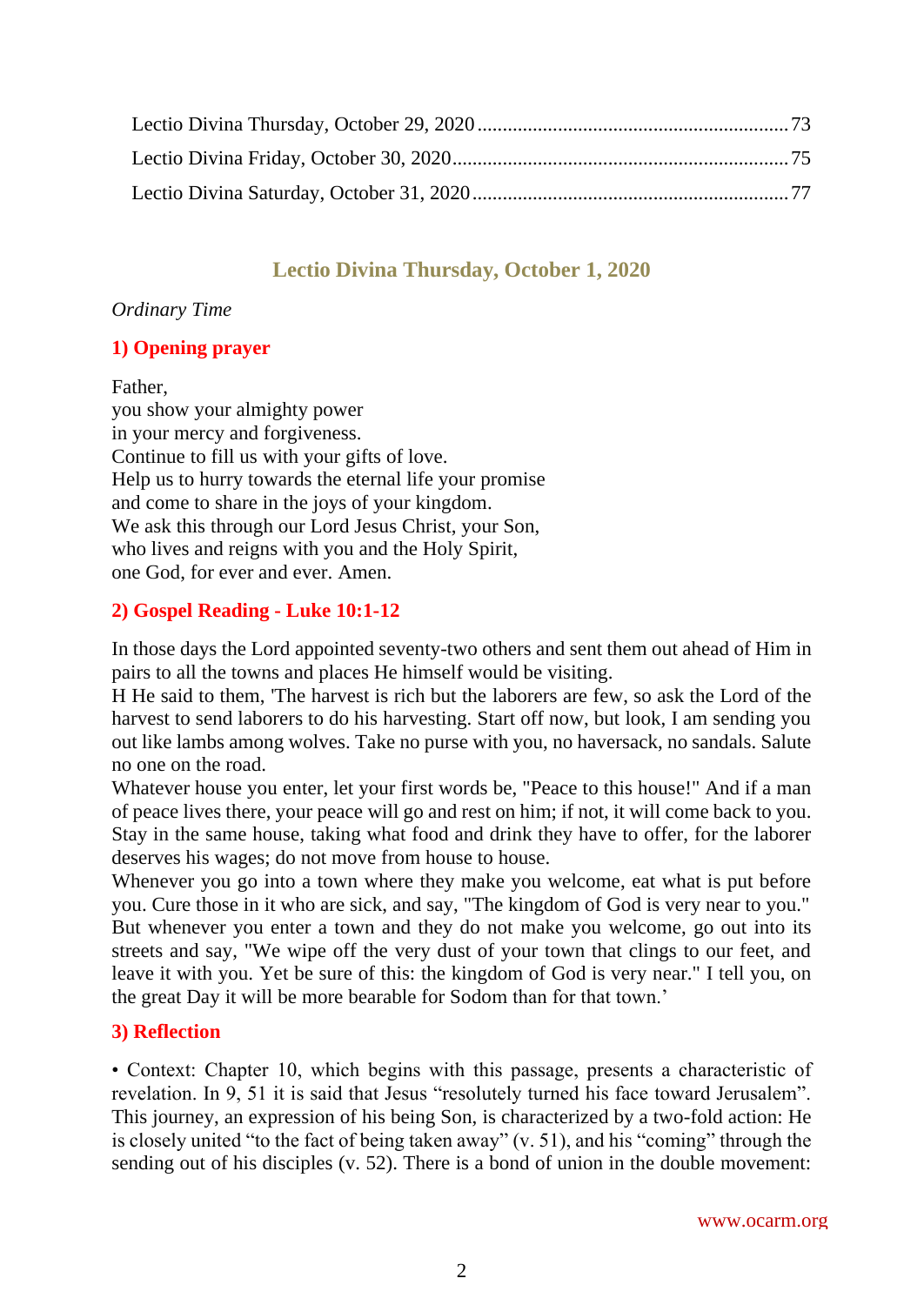"to be taken away from the world" to go toward the Father, and to be sent to men. In fact, it happens that sometimes the one sent is not accepted (9, 52 and, therefore, He has to learn how to be "delivered", without allowing himself, because of this, to be modified by the rejection of men (9, 54-55). Three brief scenes make the reader understand the meaning of following Jesus who is going to Jerusalem to be taken out of the world. In the first one, a man is presented who desires to follow Jesus wherever He goes. Jesus invites him to abandon all that he has - all that gives him well-being and security. Those who want to follow Him have to share his destiny of a nomad life. In the second scene it is Jesus who takes the initiative and He calls a man whose father has just died. The man asks to delay in responding to the call in order to comply with the law and to his duty to bury the parents. The urgency of announcing the Kingdom exceeds this duty. The concern of burying the dead is useless because Jesus goes beyond the door[s\[1\]](https://ocarm.org/en/content/lectio/lectio-luke-101-12#_msocom_1) of death and He fulfils this even for those who follow him. In the third scene, a man is presented who offers himself spontaneously to follow Jesus but He places a condition: to bid farewell to his parents. To enter into the Kingdom one does not delay. After this three-fold renunciation, the expression of Luke 9, 60, "Once the hand is laid on the plough, no one who looks back is fit for the Kingdom of God", introduces the theme of chapter 10.

• The dynamic of the account. The passage which is the object of our meditation begins with somewhat dense expressions. The first one, "After these things, it sends us back to the prayer of Jesus and to his firm decision to go to Jerusalem. The second one concerns the verb "appointed": He appointed seventy-two others and sent them out..." (10, 1). Where it is said concretely that He sent them ahead of him, it is the same resolute Jesus who is journeying to Jerusalem. The recommendations that He addresses to them before sending them are an invitation to be aware of the reality to which they are sent: abundant harvest in contrast to the few laborers. The Lord of the harvest arrives with all his force but the joy of that arrival is hindered by the reduced number of laborers. Therefore, the categorical invitation to prayer: "Ask the Lord of the harvest to send laborers to do his harvesting" (v. 2). The initiative of sending out on mission is the competence of the Father but Jesus transmits the order: "Start off now" and then He indicates the ways of following (vv. 4-11). He begins with the luggage: no purse, no sack nor sandals. These are elements that show the fragility of the one who is sent and his dependence on the help that they receive from the Lord and from the people of the city. The positive prescriptions are synthesized first in arriving to a house (vv. 5-7) and then in the success in the city (VV. 8-11). In both cases, the refusal is not excluded. The house is the first place where the missionaries have the first exchanges, the first relationships, valuing the human gestures of eating and drinking and of resting as simple and ordinary mediations to communicate the Gospel. "Peace" is the gift that precedes their mission, that is to say, fullness of life and of relationships; the true and real joy of the arrival of the Kingdom. It is not necessary to seek comfort and it is indispensable to be welcomed. Instead, the city becomes, the most extensive field of the mission. It is there that life, political activity, the possibility of conversion, acceptance, and rejection are developed. This last aspect is linked to the gesture of shaking off the dust (vv. 10-11). It is as if the disciples, in abandoning the city that has rejected them, would say to the people that they possess nothing as an expression of the end of the relationship. Finally, Jesus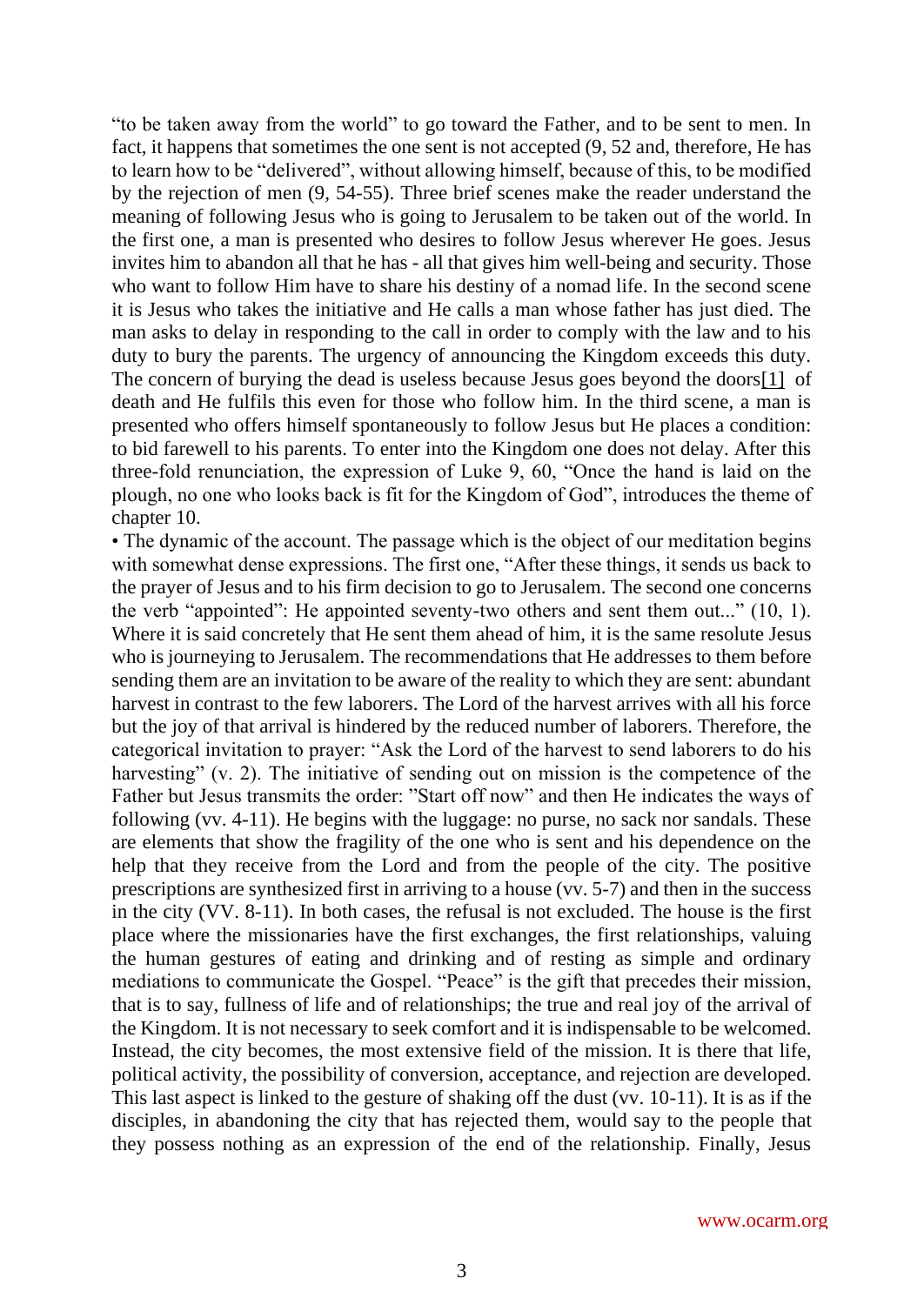recalls the guilt of that city which will close itself to the proclamation of the Gospel (v. 12).

# **4) Personal questions**

• You are invited every day by the Lord to announce the Gospel to those close to you (in the house) and to all persons (in the city). Do you assume a poor, essential style in witnessing your identity as a Christian?

• Are you aware that the success of your witness does not depend on your individual capacity but only on the Lord who orders and on your availability?

# **5) Concluding Prayer**

Your face, Yahweh, I seek; Do not turn away from me. Do not thrust aside your servant in anger, without you I am helpless. Never leave me, never forsake me, God, my Savior. (Ps 27,8-9)

# **Lectio Divina Friday, October 2, 2020**

#### <span id="page-3-0"></span>*Ordinary Time*

# **1) Opening prayer**

Father, you show your almighty power in your mercy and forgiveness. Continue to fill us with your gifts of love. Help us to hurry towards the eternal life your promise and come to share in the joys of your kingdom. We ask this through our Lord Jesus Christ, your Son, who lives and reigns with you and the Holy Spirit, one God, for ever and ever. Amen.

# **2) Gospel Reading - Matthew 18:1-5,10**

At this time the disciples came to Jesus and said, 'Who is the greatest in the kingdom of Heaven?'

So He called a little child to Him whom He set among them. Then He said, 'In truth I tell you, unless you change and become like little children you will never enter the kingdom of Heaven. And so, the one who makes himself as little as this little child is the greatest in the kingdom of Heaven. 'Anyone who welcomes one little child like this in my name welcomes me.

"See that you never despise any of these little ones, for I tell you that their angels are continually in the presence of my Father in heaven."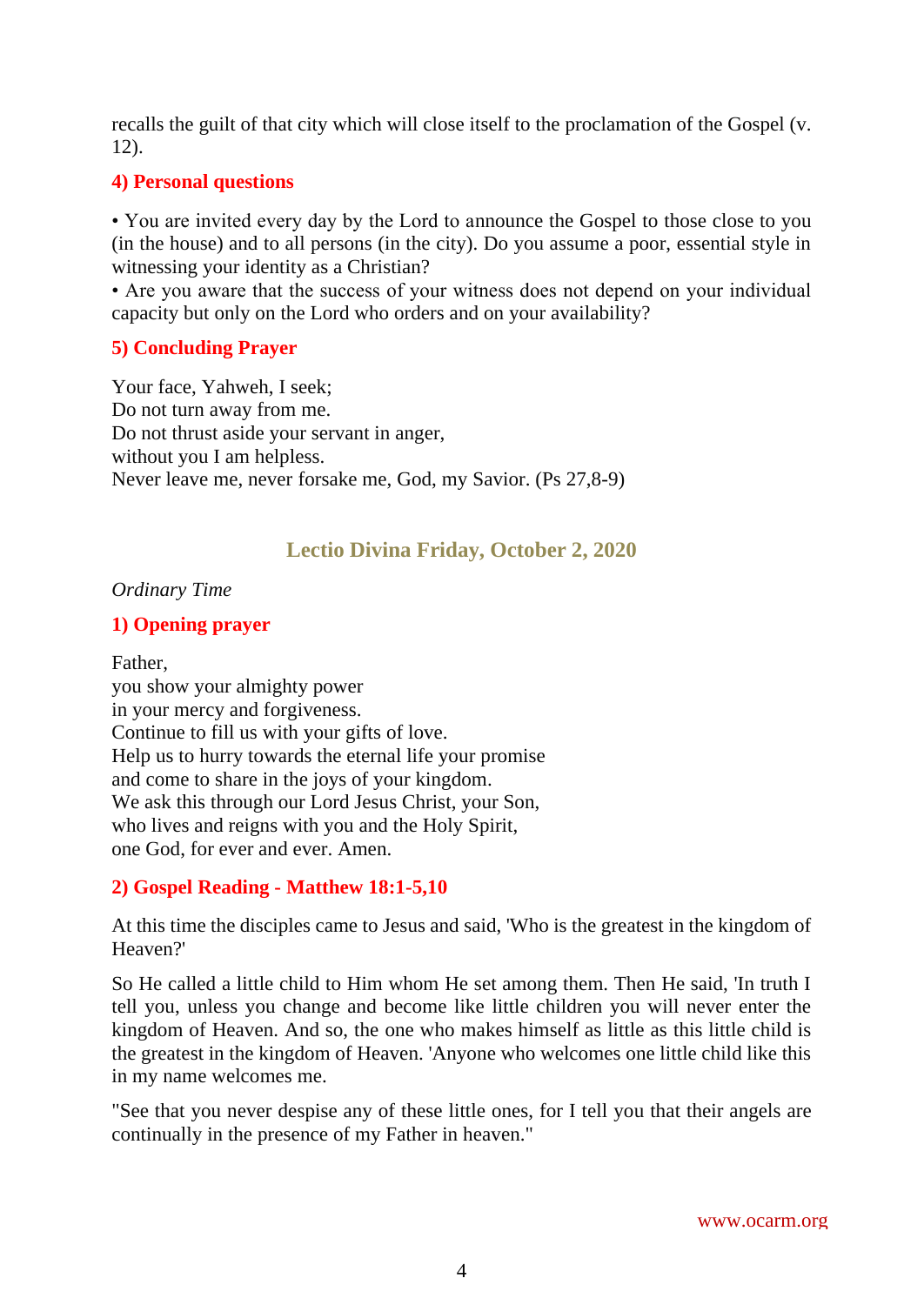# **3) Reflection**

• Today's Gospel presents a text taken from the Discourse of the Community (Mt 18,1- 35), in which Matthew gathers together some phrases of Jesus to help the communities of the first century to overcome the two problems which they had to face at that moment: the leaving or going away of the little ones because of the scandal caused by some (Mt 18, 1-14) and the need for dialogue to overcome the internal conflicts (Mt 18, 15-35). The discourse of the Community treats several themes: the exercise of power in the community (Mt 18, 1-4), the scandal that excludes the little ones (Mt 18, 5-11), the obligation to struggle to bring back the little ones, for their return (Mt 18, 12-14), fraternal correction (Mt 18, 15-18), prayer (Mt 18, 19-20) and pardon (Mt 18, 21-35). The accent is placed on acceptance and on reconciliation, because the basis of fraternity is the gratuitous love of God which accepts us and forgives us. It is only in this way that the community will be a sign of the Kingdom.

• In today's Gospel we meditate on the part that speaks about the acceptance of the little ones. The expression, the little ones, or the least, does not only refer to children, but rather to persons who are not important in society, including children. Jesus asks that the little ones be at the center of the concern of the community, because "The Father does not want any of these little ones to be lost" (Mt 18, 14).

• Matthew 18, 1: The question of the disciples which results in the teaching of Jesus. The disciples want to know who is the greatest in the Kingdom of Heaven. The simple fact of asking this question indicates that they have not understood the message of Jesus well. The response of Jesus and the whole discourse of the community serves to make us understand that among the followers of Jesus the spirit of service, dedication to pardon, reconciliation and gratuitous love, without seeking one's own interest, has to be a priority.

• Matthew 18, 2-5: the fundamental criterion; the one who makes himself as little as this child is the greatest in the Kingdom of Heaven. "Then Jesus called to himself a child and placed him in the middle"; the disciples want a reference point so as to be able to measure the importance of persons in the community. Jesus responds that it is the little ones! Children are not important in society; they do not belong to the world of the great. The disciples, instead of growing towards the heights and toward the center, should grow down and toward the periphery! In this way they will be the greatest in the Kingdom of Heaven! And the reason for this is the following: "anyone who welcomes one little child like this, in my name, welcomes me!" The love of Jesus for the little ones cannot be explained. The children have no merit; they are loved by their parents because they are children, not because of their position or ability or power. This is a pure gratuitous love of God which is manifested here and which can be imitated in the community of those who believe in Jesus.

• Matthew 18, 6-9: Do not scandalize the little ones. The Gospel today omits verses 6 to 9 and continues in verse 10. We give a brief key for the reading of these verses from 6 to 9. To scandalize the little ones means to be a reason for the loss of their faith in God and abandonment from the community. The excessive insistence on the norms and observance, as some Pharisees did, caused the little ones to go away, because they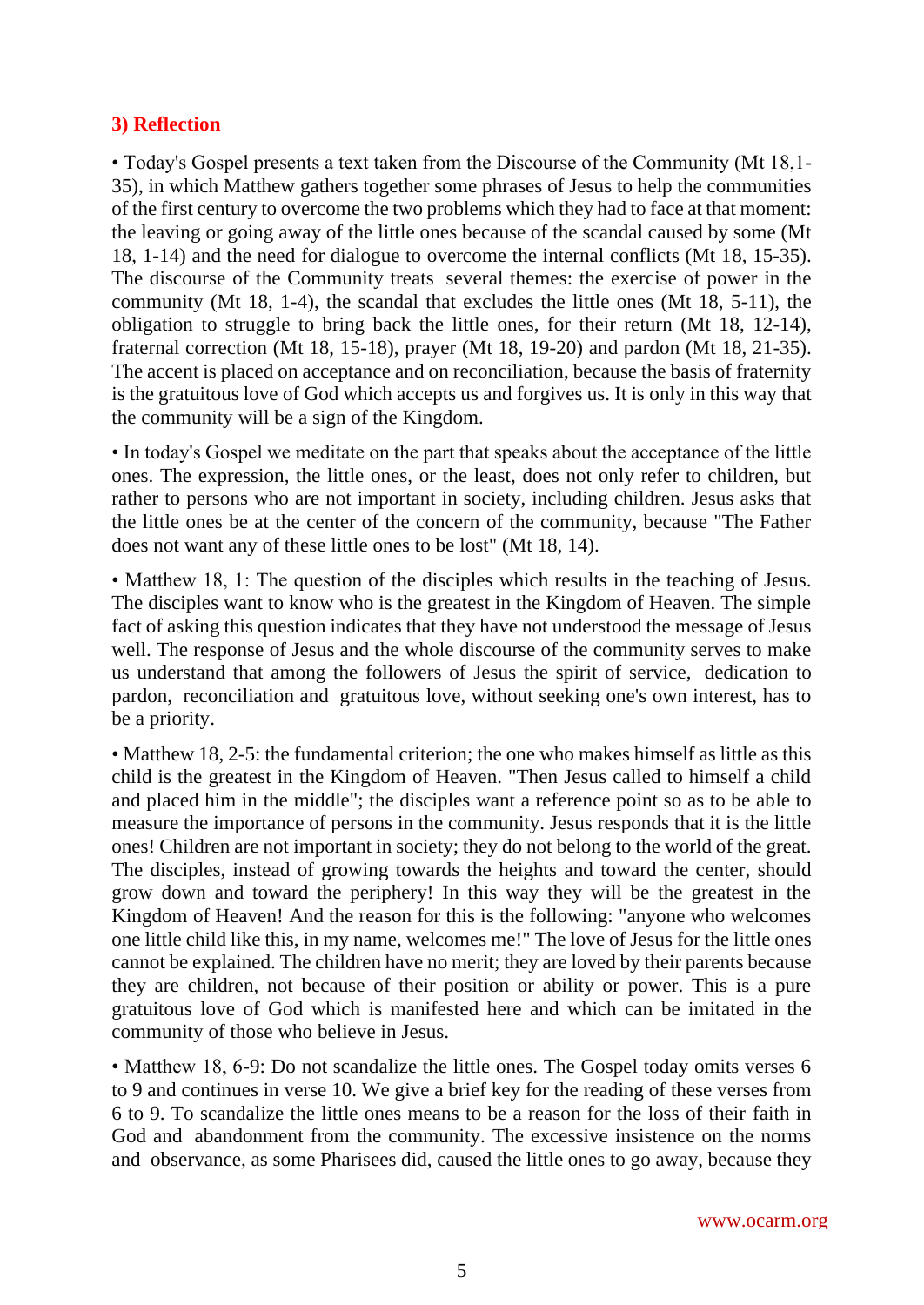no longer found the liberty that Jesus had brought. Before this, Matthew keeps very strong phrases from Jesus, such as the one of the mill stone put around the neck, and the other one, "Alas for those who cause scandal!" This is a sign that at that time the little ones no longer identified themselves with the community and looked for another refuge. And today? In Brazil alone, every year, approximately one million persons abandon the historical churches and go to the Pentecostal ones. And these are the poor who do this. They leave because the poor and the little ones do not feel at home in their house! What is the reason? To avoid this scandal, Jesus orders to cut off the foot or the hand and take out the eye. These affirmations of Jesus cannot be taken literally. They mean that it is necessary to be very demanding in the struggle against scandal which drives away the little ones. It means to remove those things in our actions and ways that drive the little ones away. The hand, foot and eye were the mechanisms for action then. Today we have many more ways to perform actions and to interact with each other. We cannot in any way allow that the little ones feel marginalized in our community because in this case, the community would not be a sign of the Kingdom of God. It would not belong to Jesus Christ. It would not be Christian.

• Matthew 18, 10: The angels of the little ones are always in the presence of the Father. "See that you never despise any of these little ones, for I tell you that their angels in Heaven are continually in the presence of my Father in Heaven". Today we sometimes hear the question, "But, do the angels exist or not? Perhaps they are an element of the Persian culture, where the Jews lived for long centuries during the Babylonian exile ?" It is possible. But this is not the important thing or the principal aspect. In the Bible the angel has a different significance. There are texts which speak about the Angel of Yahweh or of the Angel of God and then suddenly they speak of God. They exchange one for the other (Gen 18, 1-2. 9.10.13.16: cf. Gen 13, 3.18). In the Bible the angel is the face of Yahweh turned toward us. The face of God turned toward me and toward you! It is the expression of the most profound conviction of our faith, that God is with us and with me - always! It is a way of making God's love concrete in our life, even up to the smallest detail.

#### **4) Personal questions**

• Are the little ones accepted in our community? Do the poorest people participate in our community?

• The angels of God, our Guardian Angel, and many times the angel of God, is the person who helps another person. Are there many angels in your life?

# **5) Concluding prayer**

Lord, you created my inmost self, knit me together in my mother's womb. For so many marvels I thank you; a wonder am I, and all your works are wonders. (Ps 139,13-14)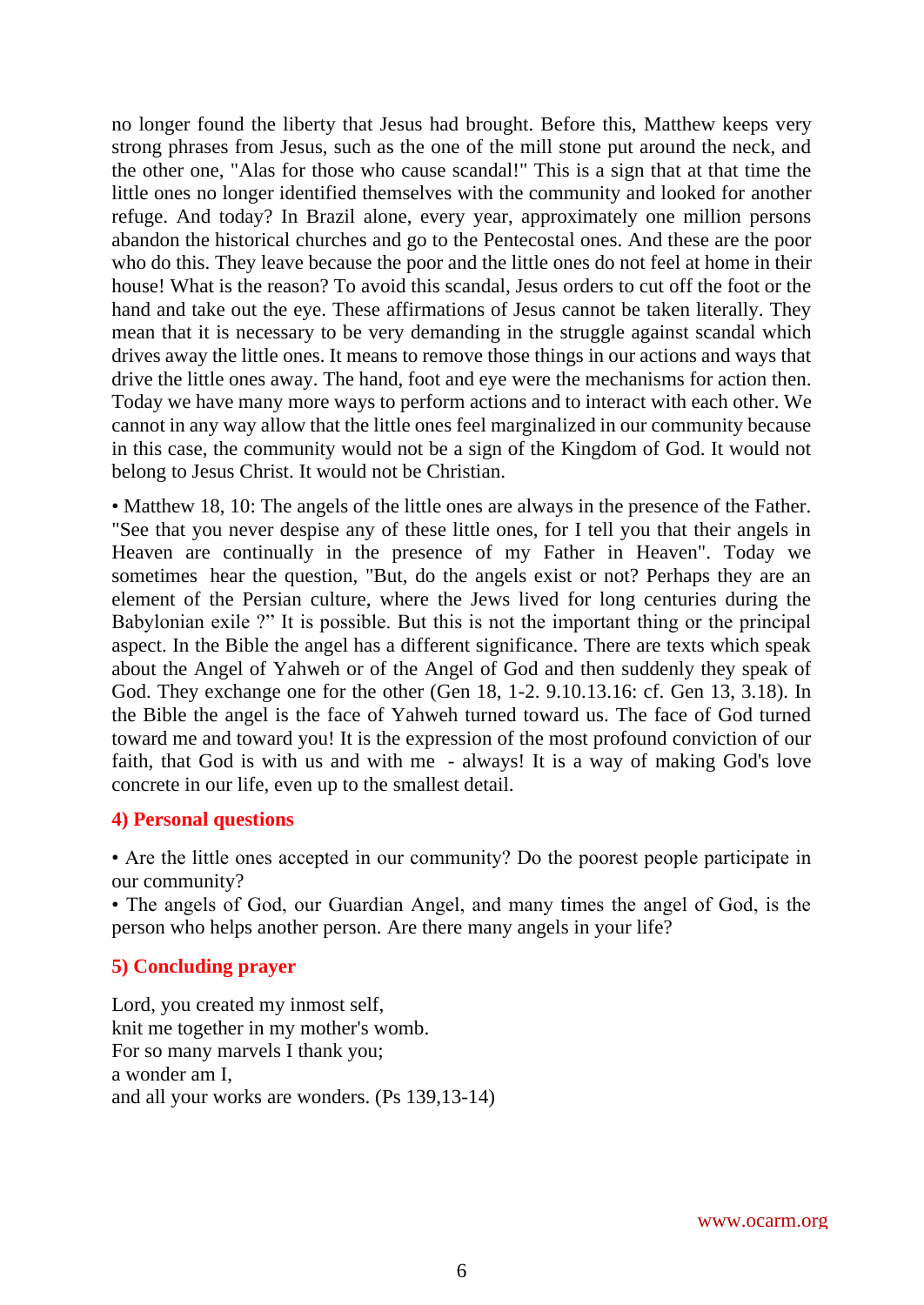# **Lectio Divina Saturday, October 3, 2020**

<span id="page-6-0"></span>*Ordinary Time*

#### **1) Opening prayer**

Father, you show your almighty power in your mercy and forgiveness. Continue to fill us with your gifts of love. Help us to hurry towards the eternal life your promise and come to share in the joys of your kingdom. We ask this through our Lord Jesus Christ, your Son, who lives and reigns with you and the Holy Spirit, one God, for ever and ever. Amen.

# **2) Gospel Reading - Luke 10:17-24**

The seventy-two came back rejoicing. 'Lord,' they said, 'even the devils submit to us when we use your name.'

He said to them, 'I watched Satan fall like lightning from heaven. Look, I have given you power to tread down serpents and scorpions and the whole strength of the enemy; nothing shall ever hurt you. Yet do not rejoice that the spirits submit to you; rejoice instead that your names are written in heaven.'

Just at this time, filled with joy by the Holy Spirit, He said, 'I bless you, Father, Lord of heaven and of earth, for hiding these things from the learned and the clever and revealing them to little children. Yes, Father, for that is what it has pleased you to do. Everything has been entrusted to me by my Father; and no one knows who the Son is except the Father, and who the Father is except the Son and those to whom the Son chooses to reveal him.'

Then turning to his disciples He spoke to them by themselves, 'Blessed are the eyes that see what you see, for I tell you that many prophets and kings wanted to see what you see, and never saw it; to hear what you hear, and never heard it.'

# **3) Reflection**

• Context. Previously Jesus had sent 72 disciples. They now return from their mission and give an account of it. The proof of the success of their mission is due to the experience of the superiority and supremacy of the name of Jesus in regard to the power of evil. The defeat of Satan coincides with the coming of the Kingdom and the disciples have seen it in their present mission. The diabolical forces have been weakened and the demons have submitted to the power of the name of Jesus. Such a conviction cannot be the foundation of their joy and the enthusiasm of their missionary witness though. Joy has its last root or origin in the fact of being known and loved by God. This does not mean that being protected by God through a relationship with Him always places us in an advantageous situation in the face of the diabolical forces. Here is inserted the mediation of Jesus between God and us: "Look, I have given you power" (v. 19). The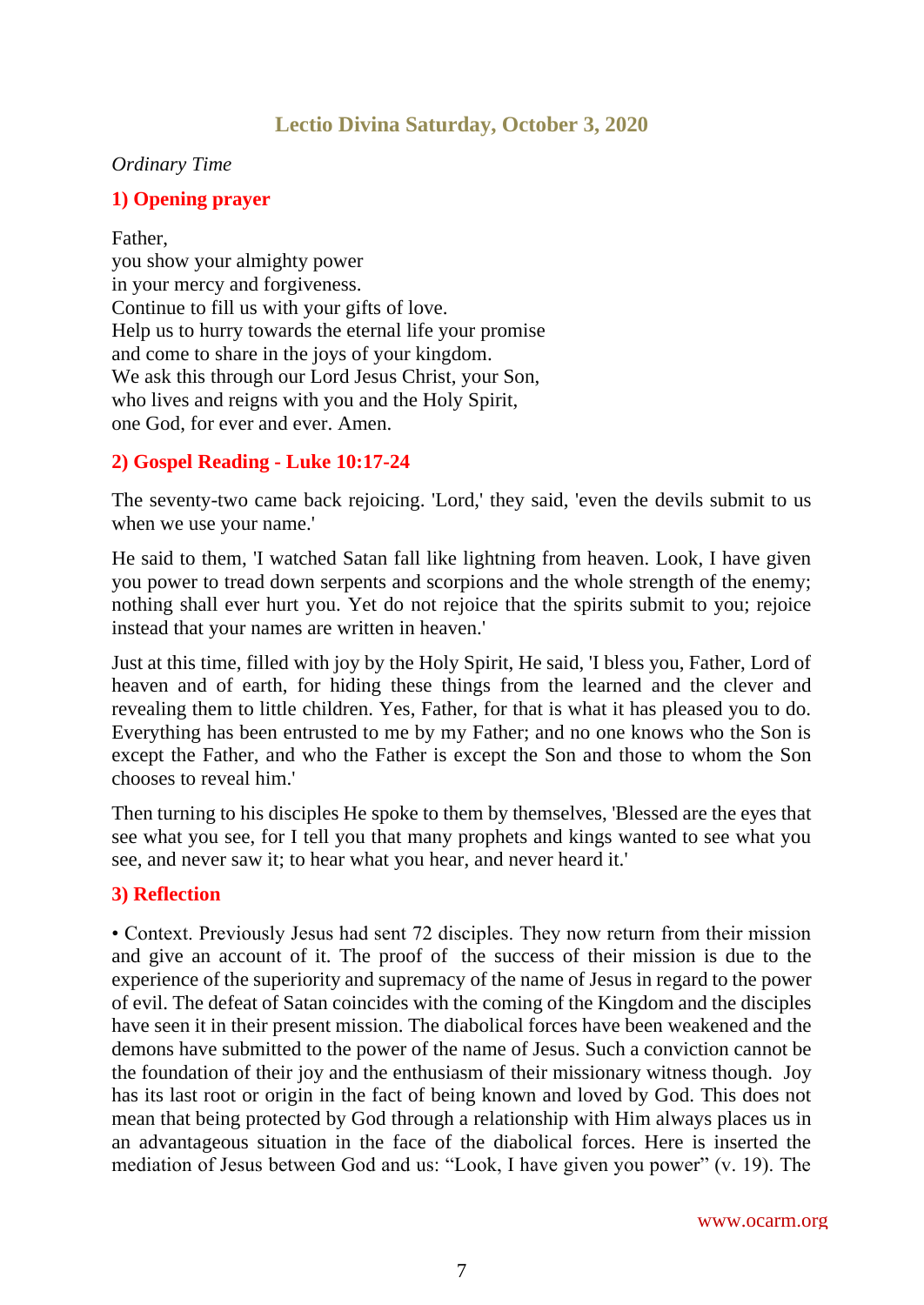power of Jesus is one that makes us experience success in regard to the devil's power and He protects us. Jesus has been present in the fall of Satan, even if he is not as yet definitively defeated or overcome. Christians are called to hinder and be an obstacle to the power of Satan on earth. They are sure of the victory in spite of the fact that they live in a critical situation. They participate in obtaining victory in the communion of love with Christ even though they may be tried by suffering and death. Just the same, the reason for joy is not in the certainty of coming out unharmed but of being loved by God. The expression of Jesus, "your names are written in heaven" is a witness that being present to the heart of God (memory) guarantees the continuity of our life in eternity. The success of the mission of the disciples is the result of the defeat of Satan. Now the benevolence of the Father is shown (vv. 21-22): the success of the word of Grace in the mission of the seventy two, seen as the design of the Father and in the communion in the resurrection of the Son, begins with this revelation of the benevolence of the Father. The mission becomes a space for the revelation of God's will in human time. This experience is transmitted by Luke in the context of prayer. It shows on one side the reaction in heaven: "I bless you Father", (v. 21) and that on earth (vv. 23-24).

• The prayer of rejoicing or exultation. In the prayer that Jesus addresses to the Father, guided by the action of the Spirit, the word "exults" expresses the openness of the Messianic joy and proclaims the goodness of the Father. This is made evident in the little ones, in the poor and in those who have no value because they have accepted the Word transmitted by those sent and thus they have access to the relationship between the Divine Persons of the Trinity. Instead, the wise and the learned, on account of feeling sure, are gratified because of their intellectual and theological competence. But such an attitude prevents them from entering into the dynamism of salvation given by Jesus. The teaching that Luke intends to transmit to individual believers, as well as to the ecclesial communities, may be synthesized as follows: Humility opens to faith. The sufficiency of one's assurance closes to pardon, to light, to God's goodness. The prayer of Jesus has its effects on all those who accept this and allow themselves to be wrapped up by the goodness of the Father.

#### **4) Personal questions**

• The mission to take the life of God to others implies a lifestyle that is poor and humble. Is your life permeated by the life of God, by the Word of grace that comes from Jesus? • Do you have trust in God's call and in his power that asks to be manifested through simplicity, poverty and humility?

#### **5) Concluding Prayer**

Lord, you are kind and forgiving, rich in faithful love for all who call upon you. Yahweh, hear my prayer, listen to the sound of my pleading. (Ps 86,5-6)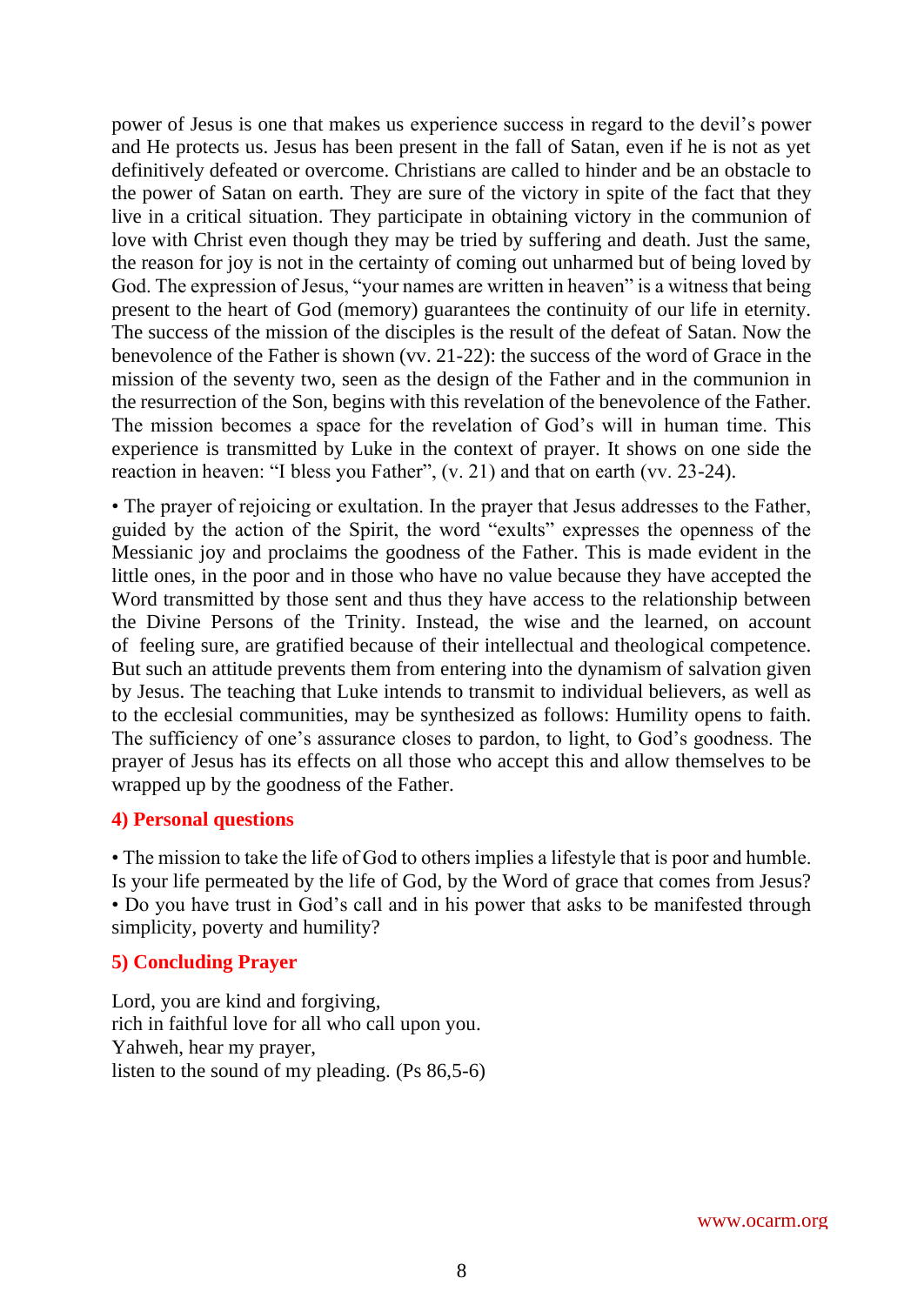# **Lectio Divina Sunday, October 4, 2020**

<span id="page-8-0"></span>*The parable of the murderous laborers Matthew 21:33-43*

#### **1. Opening prayer**

Lord, this Sunday I wish to pray with one of the most beautiful images of the Old Testament: "do not forsake the vineyard your right hand planted". Continue to cultivate and enrich it with Your favored love.

May Your Word in this Sunday's liturgy be hope and consolation for me. May I meditate on them and let them resonate in my heart even to the end of my life. May my humanity be the fertile womb wherein the force of Your word may sprout.

#### **2. Reading**

#### **a) Context:**

Matthew frames the parable of the murderous laborers between two other parables: the one of the two sons (21:28-32) and that of the wedding banquet (22:1-14). All three parables contain a negative reply: that of the son to his father, that of some peasants to the master of the vineyard, and that of some invited guests to the king who is celebrating the wedding of his son. All three parables tend to point to one single point. Those who, because they have not accepted the preaching and baptism of John, are now unanimous in refusing the final invitation of God in the person of Jesus and are condemned. The introduction to the first parable in 21:28-33 should also be considered as the introduction to the parable of the murderous laborers:

*After Jesus had entered the temple precincts, and while He was teaching, the chief priests and elders of the people came up to Him and said, "On what authority do You do these things? Who has given You this power?"*

It is the priestly and secular aristocracy who approach Jesus when He is in the temple. They are worried about Jesus' popularity and ask Him questions to know two things: what authority He attributes to Himself in doing what He does, and the origin of this authority. In fact, the answer to the second question also provides the answer to the first question. The high priests and leaders of the people demand a juridical proof and they forget that the prophets had authority directly from God.

#### **b) The Text:**

33 'Listen to another parable. There was a man, a landowner, who planted a vineyard; he fenced it round, dug a winepress in it and built a tower; then



he leased it to tenants and went abroad. 34 When vintage time drew near he sent his servants to the tenants to collect his produce. 35 But the tenants seized his servants,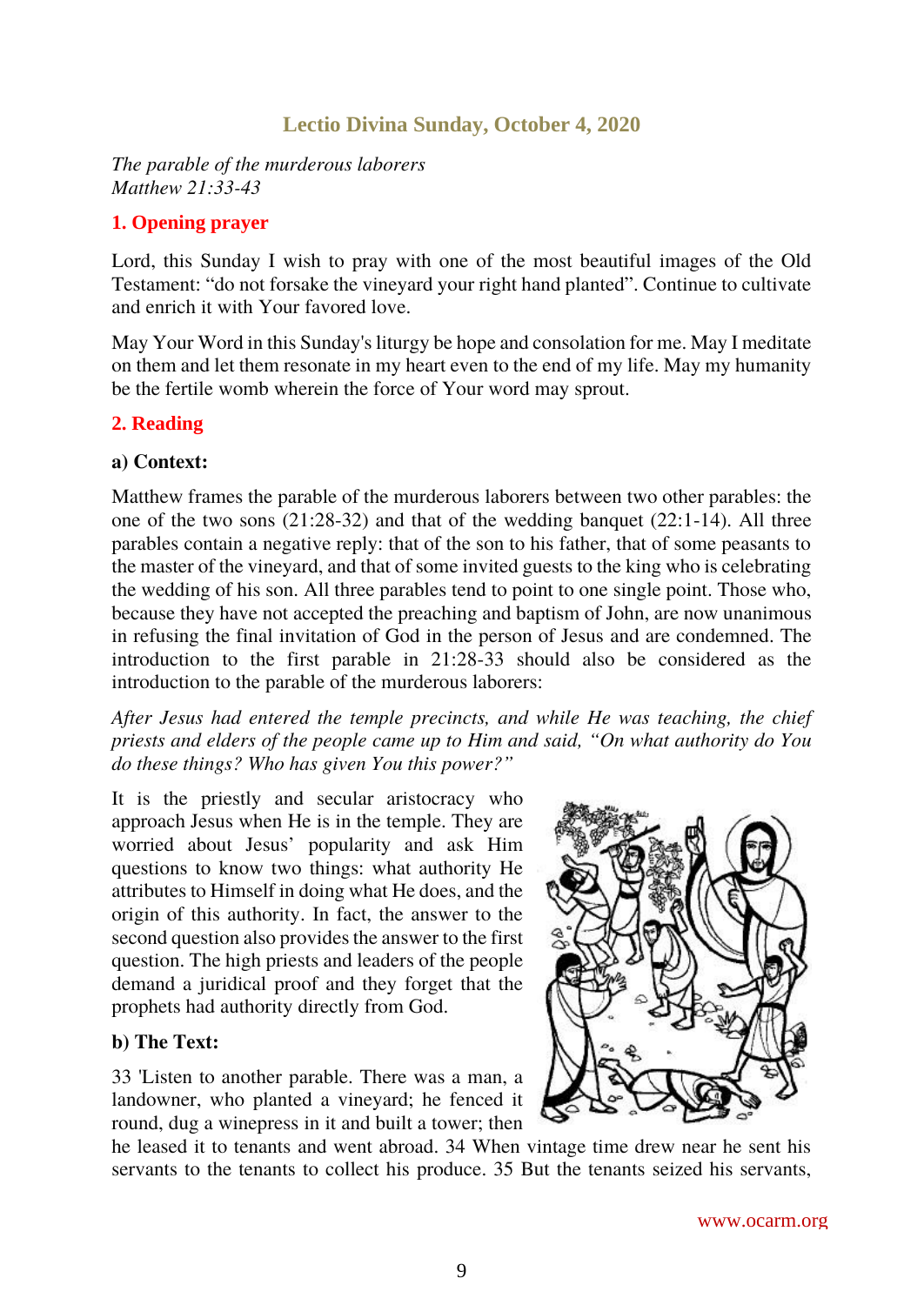thrashed one, killed another and stoned a third. 36 Next he sent some more servants, this time a larger number, and they dealt with them in the same way. 37 Finally he sent his son to them thinking, "They will respect my son." 38 But when the tenants saw the son, they said to each other, "This is the heir. Come on, let us kill him and take over his inheritance." 39 So they seized him and threw him out of the vineyard and killed him. 40 Now when the owner of the vineyard comes, what will he do to those tenants?' 41 They answered, 'He will bring those wretches to a wretched end and lease the vineyard to other tenants who will deliver the produce to him at the proper time.' 42 Jesus said to them, 'Have you never read in the scriptures: The stone which the builders rejected has become the cornerstone; this is the Lord's doing and we marvel at it? 43 'I tell you, then, that the kingdom of God will be taken from you and given to a people who will produce its fruit.'

# **3. A moment of prayerful silence**

We cannot comprehend the word of God unless God himself opens our hearts (Acts 16:14). However, it is up to us to arouse our curiosity by listening and to stop and stand before the Word…

# **4. An interpretation of the text**

#### **a) An invitation to listen:**

The parable begins with an invitation to listen: *Listen to another parable* (v.33). Jesus draws the attention of the leaders of the people to the parable He is about to proclaim. This is an imperative, ""listen"", which does not exclude a certain threat, if we look at the way the parable ends: "*I tell you, then, that the kingdom of God will be taken from you and given to a people who will produce its fruit*" (v.43). On the other hand, Jesus explains the parable of the sower to His disciples without any sign of reproach (Mt 13:18).

What is the explanation of this invitation to listen, which is a little menacing? The answer is to be sought in the economic conditions of Palestine in the  $1<sup>st</sup>$  century A.D. Big lots of land belonged to liberal foreigners who rented land in groups. The renting agreement provided that part of the harvest would go to the owner, who carried out his right by sending stewards to collect his share. In such a situation one can understand that the feelings of peasants were sorely tried. They felt greatly disheartened and this sometimes led to revolt.

In His parable, Jesus refers to this concrete situation but takes it to a higher level of understanding. The situation becomes a compendium of the story of God and God's people. Matthew invites the reader to read the parable in a symbolic sense. The "owner" is the figure of God and the vineyard is Israel.

# **b) The careful care of the owner for his vineyard (v.33):**

First there is the initiative of the owner who plants a vineyard. Matthew uses five verbs to describe this attention and care: *planted*... *fenced*... *dug*... *built*... *leased*. After he had planted the vineyard, the owner leases it to those concerned and then goes abroad.

# **c) The many attempts of the owner to retrieve the fruits of the vineyard (vv.34-36):**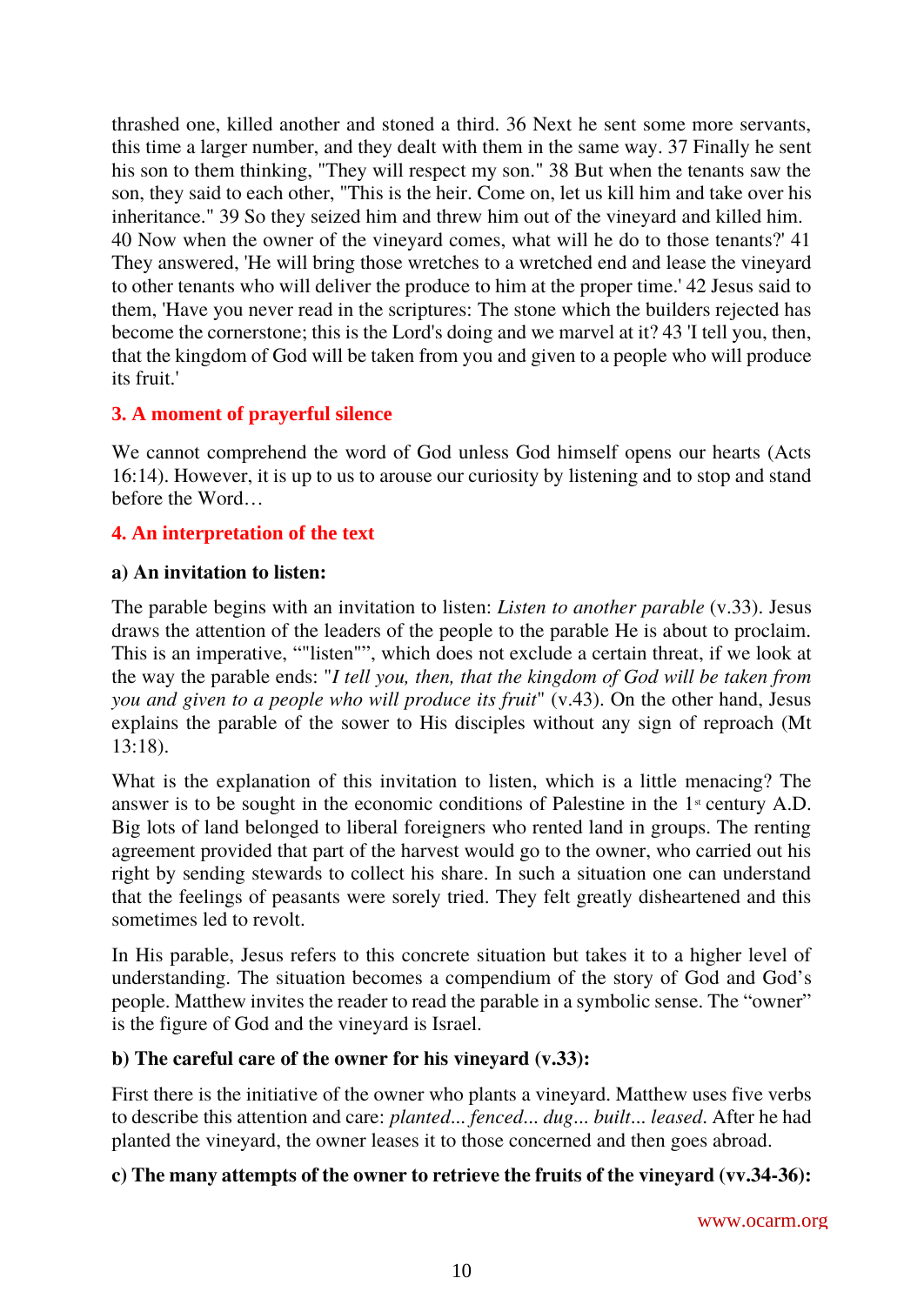In the second scene, the owner twice sends his servants who, charged with the task of retrieving the produce of the vineyard, are ill treated and murdered. This aggressive and violent action is described with three verbs: *thrashed*... *killed*... *stoned*... (v.35). By sending many more servants and by intensifying the ill treatment suffered, Matthew means to allude to the history of the prophets who were also similarly mis- treated. We recall some of these: Uriah is killed by a sword (Jer 26:23); Jeremiah was fettered (Jer 20:2); Zachary was stoned (2 Chr 24:21. We may find a resume of this part of history of the prophets in Nehemiah 9:26: "they have killed your prophets..."

# **d) Finally he sent his son:**

The reader is invited to recognize in the son, who is sent "finally", the one sent by God to whom respect is due and to whom the produce of the vineyard is to be delivered. This is the owner's last attempt. The term ""finally"" defines the son as the Messiah. It is also possible that this view of eliminating the son may be modeled on another story from the OT: Joseph's brothers who say: "Come on, let us kill him and throw him into one of the cisterns here!" (Gen 37:20).

The parable reaches its dramatic peak with the outcome of the son's mission when he is killed by the leasing vine-dressers so that they may take over the vineyard and usurp the inheritance. Jesus' fate is set side by side with that of the prophets, but as son and heir, superior to them. Such Christological comparisons may be found in the Letter to the Hebrews, where the superiority of Christ as son and heir of the universe is placed in evidence: "*In times past, God spoke in many and varied ways to our fathers through the prophets; in this, the final age, He has spoken to us through His Son, whom He made heir of all things…*" (v.1-2).

There is a detail at the end of this parable that we must not overlook. By placing the words, "*they threw him out*" followed by, "*they killed him*", Matthew decidedly alludes to the passion of Jesus where He is taken out to be crucified.

# **e) Leasing the vineyard to other peasants (v.42-43):**

The end of the parable confirms the loss of the kingdom of God and the giving of the kingdom to another people capable of bearing fruit, a people that is capable of a living an active faith and a practical love. The expressions "*I tell you, then...will be taken…and will be given...*" show the solemnity of God's action marking the history of ancient Israel and of the new people.

# **5. Meditations for ecclesial practice**

- The symbol of the vineyard is a mirror where we can see a reflection of the personal and communitarian history of our relationship with God. Today, it is the church, this great vineyard that the Lord cultivates and cares for and that is entrusted to us, and the vine-dressers (collaborators) who have the task of continuing the mission started by Him. This is certainly a tall order. Nevertheless, as church, we are aware of the tension that exists and that the church may experience between fidelity and infidelity, between refusal and welcoming. This Sunday's Gospel tells us that, notwithstanding the difficulties and apparent fragility, nothing can stop the love of God for us, not even the elimination of His Son. It is this sacrifice that gains salvation for all.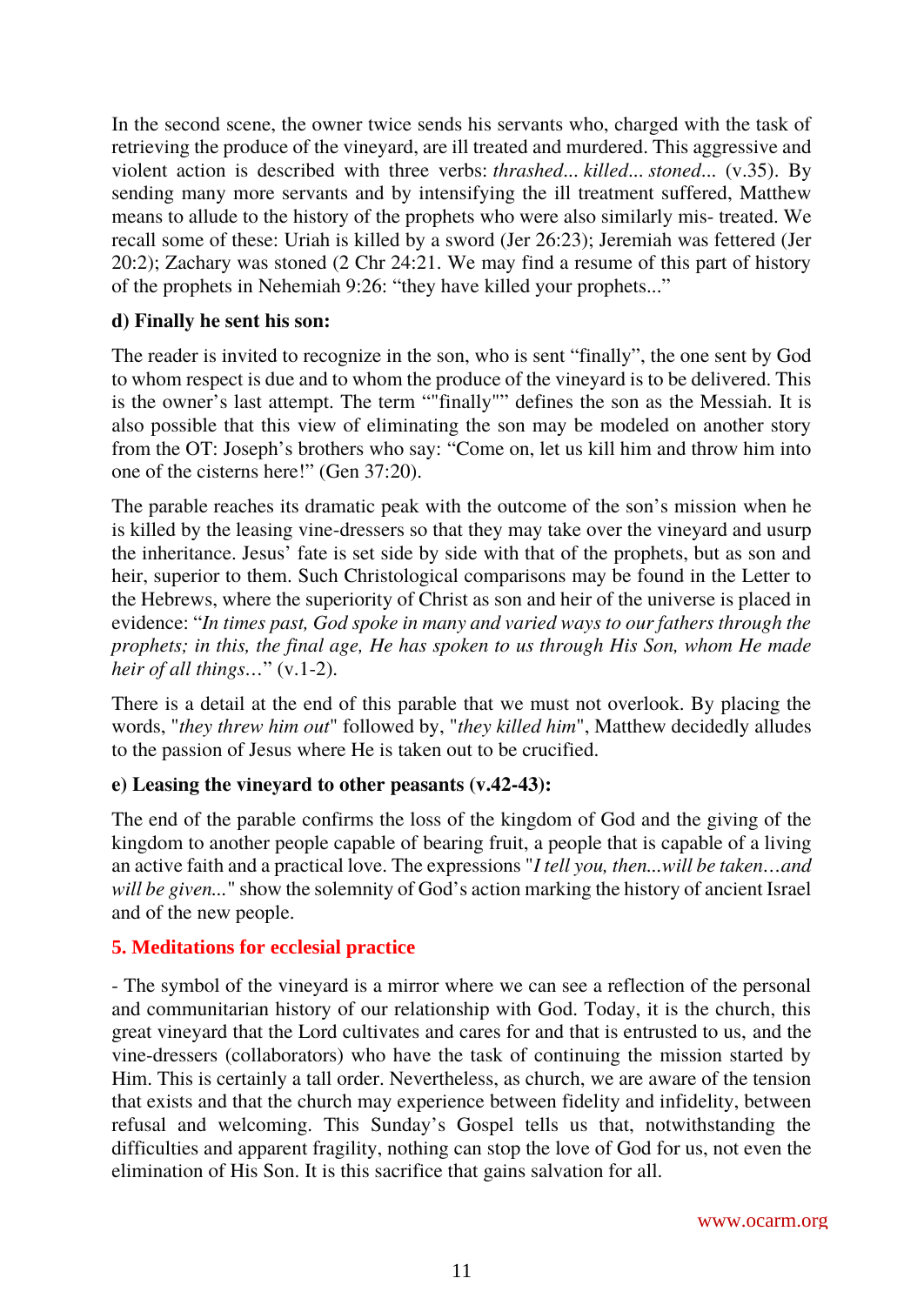- We are called to stay with Jesus and continue His mission of helping men and women to meet Him and to be saved, and to struggle every day to counter the forces of evil and fulfill the desire to do good and promote justice.

- As church we are called to learn, after the example of Jesus, to experience conflict and be able to bear difficulties in our commitment to evangelization.

- Do you believe that trials instruct our hearts? Do you believe that difficulties can be an instrument to measure our authenticity and the firmness of our faith?

# **6. Psalm 80 (79)**

#### *The psalmist expresses the desire of every person to be in contact with the hand of God who prepares the soil to plant and transplant His beloved vineyard.*

You brought a vine out of Egypt, to plant it You drove out nations; You cleared a space for it, it took root and filled the whole country.

The mountains were covered with its shade, and the cedars of God with its branches, its boughs stretched as far as the sea, its shoots as far as the River.

Why have you broken down its fences? Every passer-by plucks its grapes, boars from the forest tear at it, wild beasts feed on it. God Sabaoth, come back, we pray, look down from heaven and see, visit this vine; protect what Your own hand has planted.

They have thrown it on the fire like dung; the frown of your rebuke will destroy them. May Your hand protect those at Your side, the child of Adam You have strengthened for Yourself!

Never again will we turn away from You, give us life and we will call upon Your name. God Sabaoth, bring us back, let Your face shine on us and we shall be safe.

# **7. Closing prayer**

Lord, how many times is love repaid with darkest ingratitude? Nothing is more destructive than to feel betrayed and made a fool of, to know that one has been deceived. It is even more difficult to realize that so many acts of kindness, generosity, openness, tolerance and sincerity, and of commitment to solidarity have come to nothing. Lord, You have experienced the ingratitude of many. You have been patient with those who assailed You. You, who have always been merciful and meek, help us fight our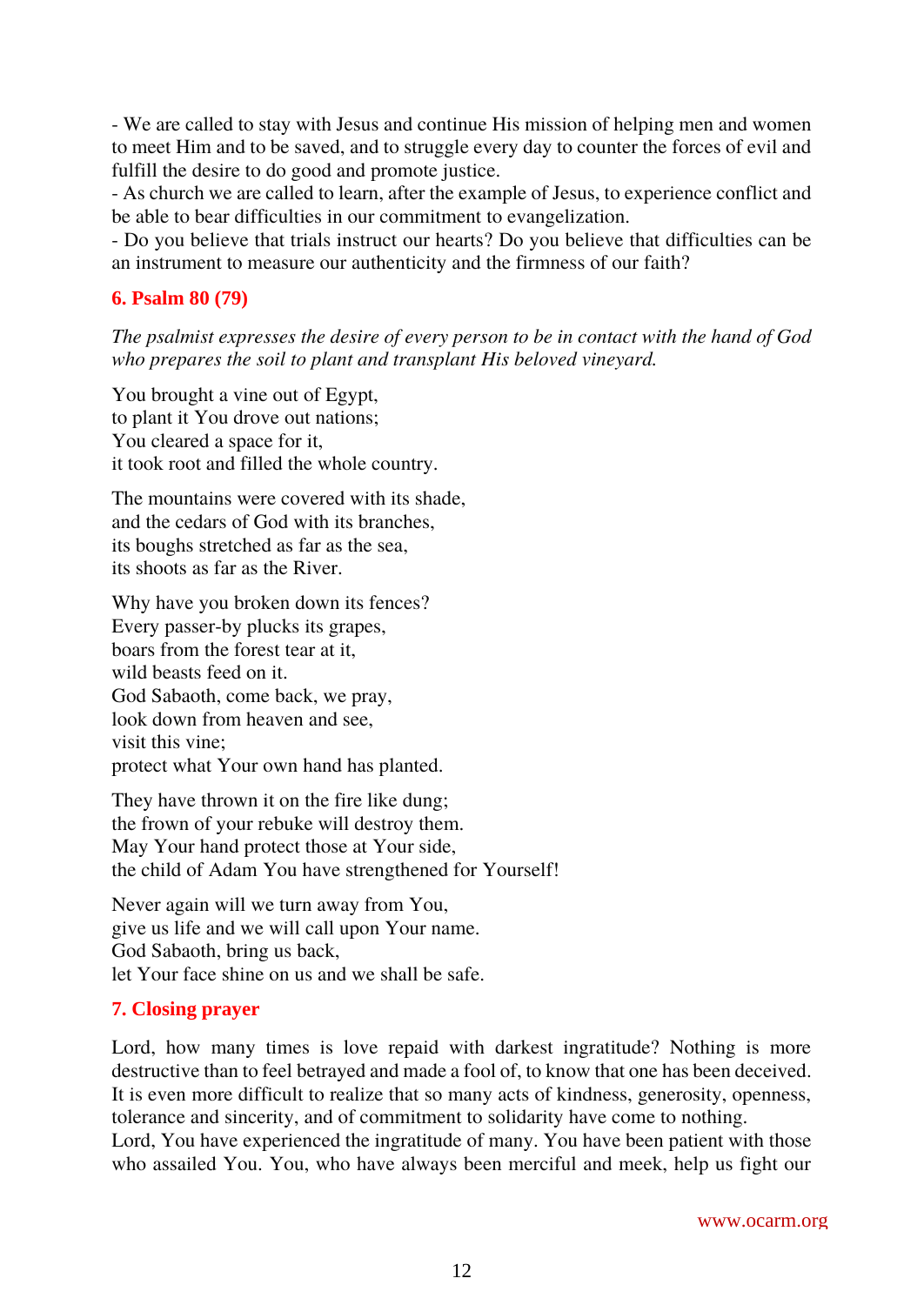inflexible hardness towards others. With the Psalmist, we too pray, "Do not forsake the vineyard You have planted". After this encounter with Your Word, may our prayer become an ever more penetrating plea so that it may touch Your heart: "Raise us up again Lord, show us Your face and we shall be saved". Lord, we have great need of Your mercy and, as long as there is the desire in our hearts to seek Your face, the way of salvation remains open to us. Amen!

# **Lectio Divina Monday, October 5, 2020**

# <span id="page-12-0"></span>**1) Opening prayer**

Father, your love for us surpasses all our hopes and desires. Forgive our failings, keep us in your peace and lead us in the way of salvation. We ask this through our Lord Jesus Christ, your Son, who lives and reigns with you and the Holy Spirit, one God, for ever and ever. Amen.

# **2) Gospel reading - Luke 10:25-37**

A lawyer stood up and, to test Jesus, asked, 'Master, what must I do to inherit eternal life?' He said to him, 'What is written in the Law? What is your reading of it?' He replied, 'You must love the Lord your God with all your heart, with all your soul, with all your strength, and with all your mind, and your neighbor as yourself.' Jesus said to him, 'You have answered right, do this and life is yours.' But the man was anxious to justify himself and said to Jesus, 'And who is my neighbor?' In answer Jesus said, 'A man was once on his way down from Jerusalem to Jericho and fell into the hands of bandits; they stripped him, beat him and then made off, leaving him half dead. Now a priest happened to be travelling down the same road, but when he saw the man, he passed by on the other side.

In the same way a Levite who came to the place saw him, and passed by on the other side.

But a Samaritan traveler who came on him was moved with compassion when he saw him. He went up to him and bandaged his wounds, pouring oil and wine on them. He then lifted him onto his own mount and took him to an inn and looked after him.

Next day, he took out two denarii and handed them to the innkeeper and said, "Look after him, and on my way back I will make good any extra expense you have."

Which of these three, do you think, proved himself a neighbor to the man who fell into the bandits' hands?'

He replied, 'The one who showed pity towards him.' Jesus said to him, 'Go, and do the same yourself.'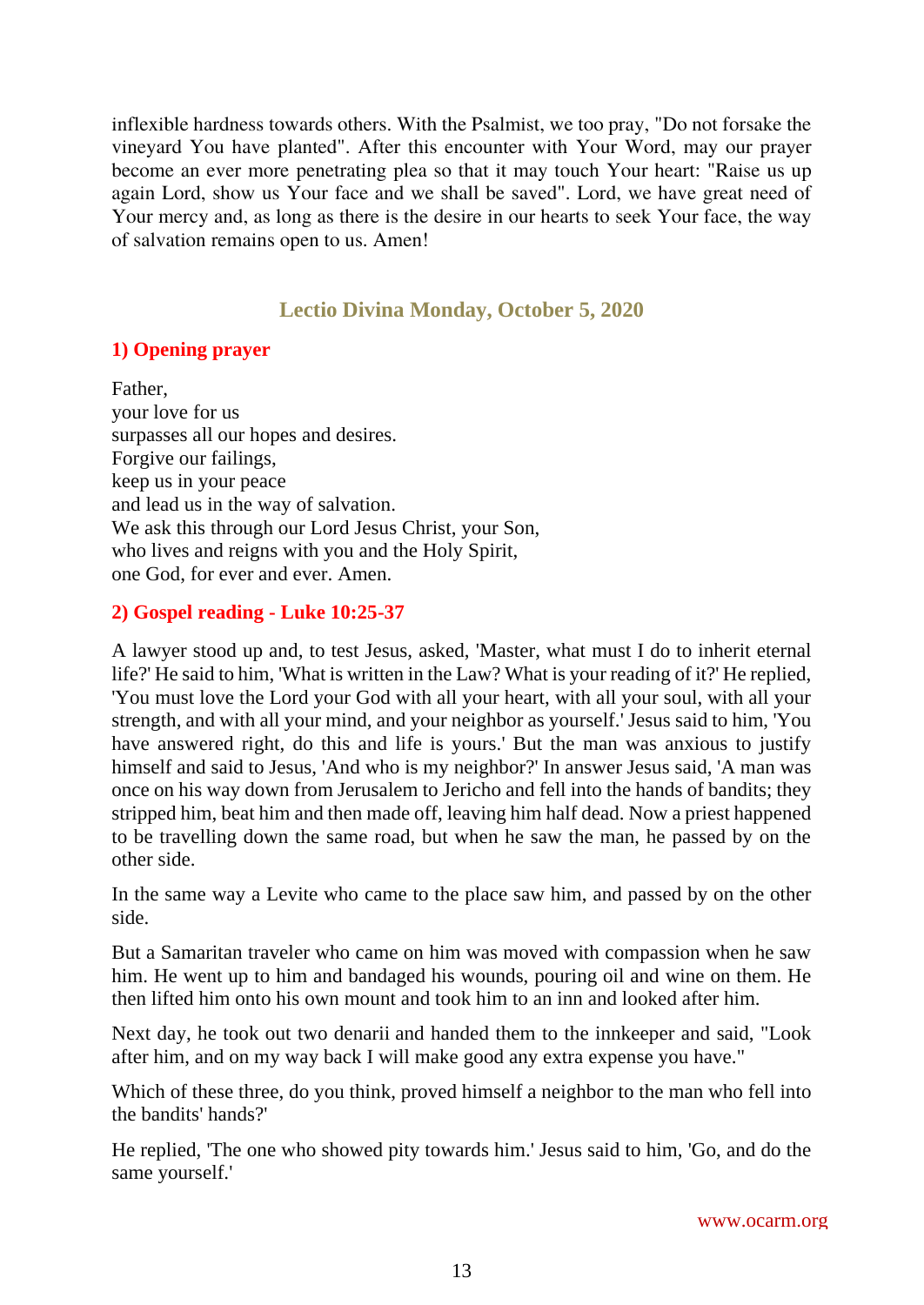# **3) Reflection**

● The Gospel today presents the parable of the Good Samaritan. To mediate on a parable is the same thing as to look deeper into our life to discover in it the call of God. In describing the long journey of Jesus to Jerusalem (Lk 9, 51 to 19, 28), Luke helps the communities to better understand what the Good News of the Kingdom consists of. He does it by presenting persons who come to speak with Jesus and ask Him questions. These are real questions from the people of the time of Jesus and they are also real questions asked by the communities of the time of Luke. Thus, today in the Gospel, a doctor of the law asks: "*What should I do to inherit eternal life?"* The response, both of the doctor and that of Jesus, helps us to better understand the objective of the Law of God.

● Luke 10, 25-26: *"What should I do to inherit eternal life?"* A doctor, who knew the law wants to test Jesus and asks him: *"What should I do to inherit eternal life?"* The doctor thinks that he has to do something in order to be able to inherit. He wants to obtain the inheritance through his own personal effort. But an inheritance is not merited. We receive an inheritance by the simple fact of being *son or daughter. "Therefore, you are no longer a slave, but a son, and if a son, then an heir by God's own act".* (Ga 4, 7). As sons and daughters we can do nothing to merit the inheritance. We can lose it however!

● Luke 10, 27-28: *The answer of the doctor. Jesus responds asking a new question: "What is written in the Law?* The doctor responds correctly. Uniting two phrases of the Law, He says: *"You must love the Lord your God with all your heart, with all your soul, with all your strength and with all your mind, and your neighbor as yourself".* This phrase comes from Deuteronomy (Dt 6, 5) and from Leviticus (Lv 19,18). Jesus approves of the response and says: "*Do this and life is yours!"* What is important, the principal thing, is to love God! But God comes to me in my neighbor. The neighbor is the revelation of God for me. And because of this, I have to love my neighbor also with all my heart, with all my soul and with all my strength and with all my mind!

● Luke 10, 29: *"And who is my neighbor?"* Wanting to justify himself, the doctor asks: *"And who is my neighbor?"* He wants to know: "In which neighbor God comes to me?" That is, which is the person close to me who is the revelation of God for me? For the Jews the expression "*neighbor*" was linked to the clan, it was not a neighbor. Anyone who did not belong to the clan was not a neighbor. According to Deuteronomy, they could exploit the "foreigner", but not the "neighbor" (Dt 15, 1-3). *Proximity was based on bonds of race and of blood. Jesus has a different way of seeing which He expresses in the parable of the Good Samaritan.*

● Luke 10, 30-36: *The parable.*

a) Luke 10, 30: *The attack along the road of Jerusalem toward Jericho.* The Desert of Judah is between Jerusalem and Jericho, which is a refuge of rebels, marginalized, and where one could be attacked. Jesus tells a real fact which had happened many times. "*A man was on his way down from Jerusalem to Jericho and fell into the hands of bandits; they stripped him, beat him and then made off, leaving him half dead".*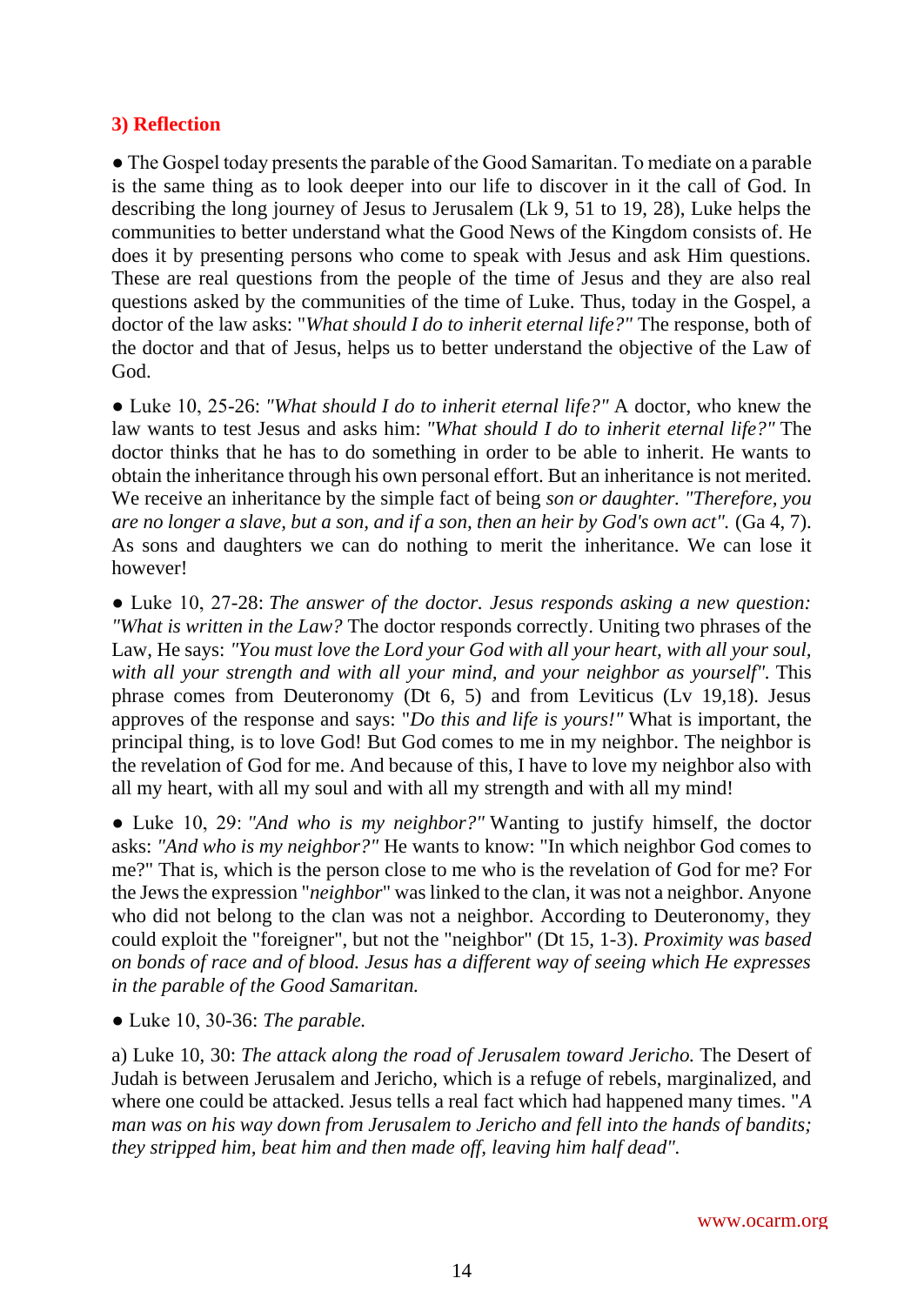b) Luke 10, 31-32: *A priest passed by travelling on the same road, then a Levite passed by.* By chance a priest passed by, and immediately after, a Levite passed. They are officials of the Temple of the official religion. Both of them saw the man who had been attacked, but passed by and did nothing. Why did they do nothing? Jesus does not say. He allows one to guess with whom one identifies oneself. This must have happened many times, in the time of Jesus as well as in the time of Luke. This also happens today: a person from the Church goes by close to a poor person without helping him. It could also be that the priest and the Levite had a justification: "He is not my neighbor!" or, "he is impure and if I touch him, I will also be impure". And today: "If I help him, I will miss Sunday Mass and will commit a mortal sin!"

c) Luke 10, 33-35: *A Samaritan passed by.* Immediately after, a Samaritan who was travelling passed by. He saw the man and moved with compassion, he got close, bandaged his wounds, lifted him onto his own mount and took him to an inn and looked after him during the night. The following day he took out two denarii and handed them to the innkeeper. That was the salary of ten days and he tells him: *"Look after him and on my way back I will make good any extra expenses you have!"* This is the concrete and effective action. It is the progressive action: to arrive, to see, to be moved with compassion, to get close and to act. The parable says *"A Samaritan who was travelling".* Jesus was also travelling up to Jerusalem. Jesus is the Good Samaritan. The communities should be the Good Samaritan.

● Luke 10, 36-37: *Which of these three do you think proved himself a neighbor to the man who fell into the bandits' hands?"* At the beginning the doctor had asked: *"Who is my neighbor?"* Behind the question was the concern for him. He wanted to know: God orders me to love whom, in a way to be able to have my conscience in peace and be able to say, "I have done everything that God has asked me to do". Jesus asks another question: *"Which of these three do you think proved himself a neighbor to the man who fell into the hands of the bandits?" T*he condition of neighbor does not depend on the race, on the fact that they are relatives, on sympathy, on closeness or on religion. Humanity is not divided into neighbor and not neighbor. To know who is our neighbor depends on us: to arrive, to see, to be moved with compassion and to get close. If you get close, the other becomes your *neighbor!* It depends on you and not on the other! Jesus overturns everything and takes away from the doctor the security which could come to him from the Law.

• *The Samaritans*. The word Samaritan comes from Samaria, the capital of the Kingdom of Israel in the North. After the death of Solomon, in the year 1931 before Christ, the ten tribes of the North separated themselves from the kingdom of Judea in the South and formed an independent kingdom (1 K 12, 1-33). The Kingdom of the North survived approximately for 200 years. In 722, its territory was invaded by Assyria. A large part of its population was deported (2 K 17, 5-6) and people from other places went to Samaria (2 K 17, 24). There was a mixture of races and of religions (2 K 17, 25-33), and the Samaritans were born from these. The Jews of the South despised the Samaritans considering them unfaithful and adorers of false gods (2 K 17, 34-41). Many prejudices existed against the Samaritans. They were not well accepted. It was said of them that they had an erroneous doctrine and did not form part of the People of God. Some even went so far as to say that to be a Samaritan was something of the Devil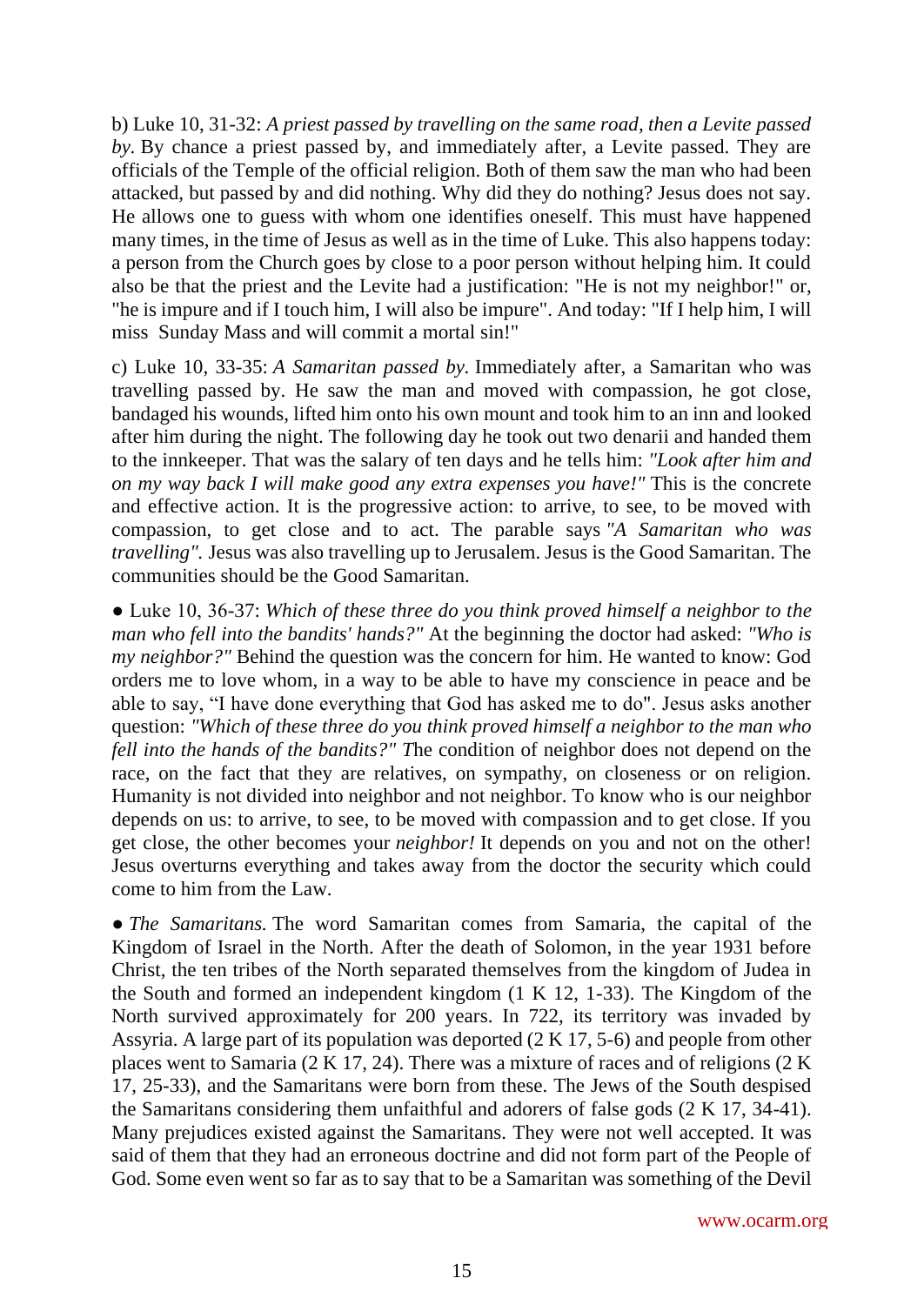(Jn 8, 48). Most likely, the cause of this hatred was not only a question of race and of religion, but also a political-economic problem, linked to the possession of the land. This rivalry even existed in the time of Jesus. But Jesus places the Samaritans as a model for others.

#### **4) Personal questions**

• The Samaritan of the parable was not of the Jewish people, but he did what Jesus asks. Does this happen today? Do you know people who do not go to Church but live what the Gospel asks? Today, who are the priest, the Levite and the Samaritan?

• The doctor asks: "Who is my neighbor?" Jesus asks: "Who was the neighbor of the man who was the victim of the bandits"? There are two different points of view: the doctor asks starting from himself. Jesus asks starting from the needs of the other. Which is my perspective or point of view?

# **5) Concluding prayer**

I give thanks to Yahweh with all my heart, in the meeting-place of honest people, in the assembly. Great are the deeds of Yahweh, to be pondered by all who delight in them. (Ps 111,1-2)

# **Lectio Divina Tuesday, October 6, 2020**

#### <span id="page-15-0"></span>*Ordinary Time*

# **1) Opening prayer**

Father, your love for us surpasses all our hopes and desires. Forgive our failings, keep us in your peace and lead us in the way of salvation. We ask this through our Lord Jesus Christ, your Son, who lives and reigns with you and the Holy Spirit, one God, for ever and ever. Amen.

# **2) Gospel Reading - Luke 10:38-42**

In the course of their journey He came to a village, and a woman named Martha welcomed Him into her house.

She had a sister called Mary, who sat down at the Lord's feet and listened to Him speaking.

Now Martha, who was distracted with all the serving, came to Him and said, 'Lord, do you not care that my sister is leaving me to do the serving all by myself? Please tell her to help me.'

But the Lord answered, 'Martha, Martha,' He said, 'you worry and fret about so many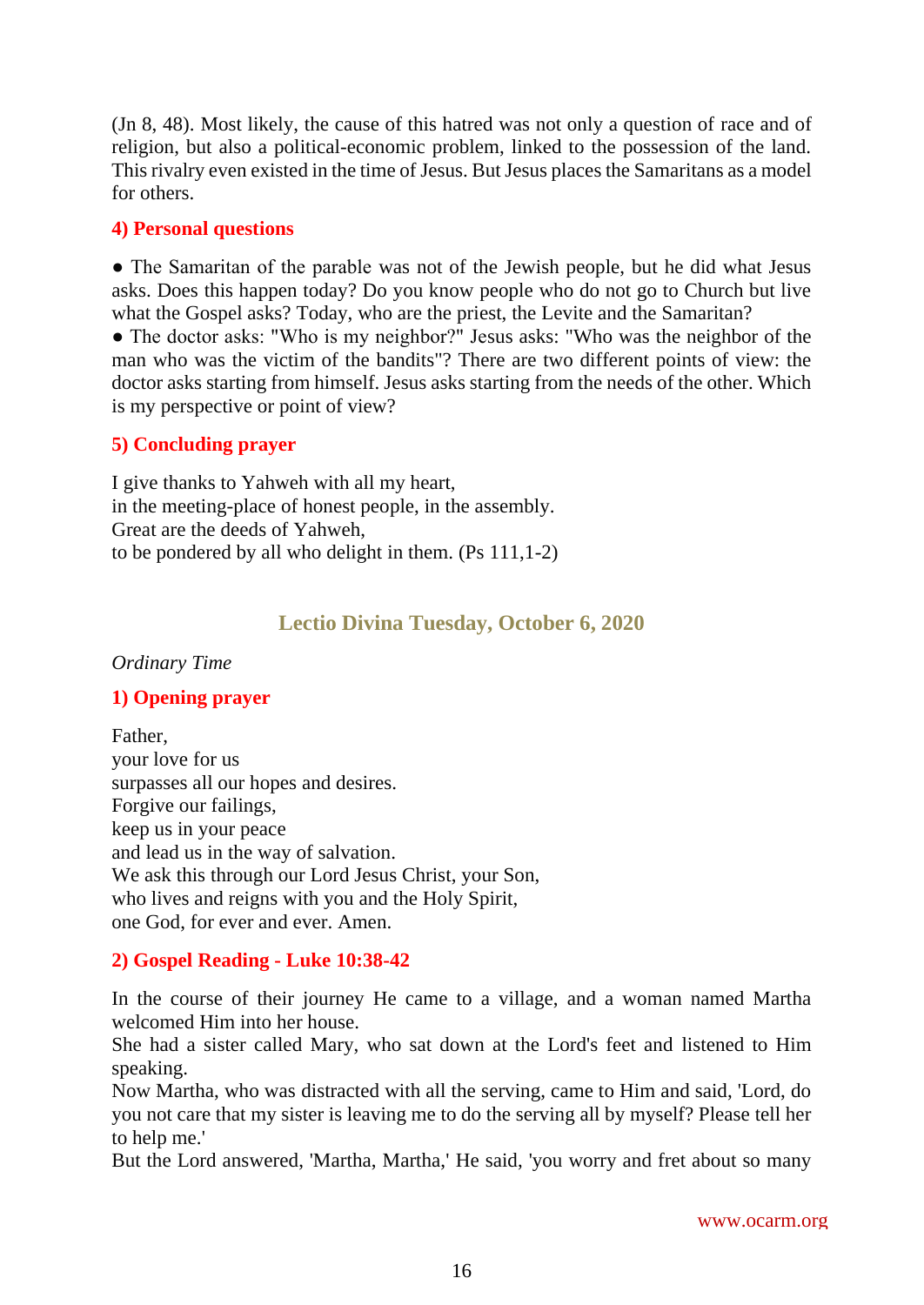things, and yet few are needed, indeed only one. It is Mary who has chosen the better part, and it is not to be taken from her.'

#### **3) Reflection**

• Context. The journey of Jesus, undertaken in 9, 51, is surrounded by particular encounters, among the doctors of the Law (10: 25-37), that precede the encounter with Martha and Mary (vv. 38-42). Above all, there is a doctor of the Law who asks Jesus a question and, for the reader, it becomes a convenient occasion to discover how eternal life is inherited or gained in intimacy with the Father. One can have access to eternal life by participating in the mission of Jesus, the first one sent who has shown us fully God's mercy (v. 37). In Jesus, the Father has become close to men and has shown his paternity in a tangible way. At the end of the encounter, the expression that Jesus addresses to the Doctor of the Law and to every reader is crucial: "Go, and do the same yourself" (v. 37). To become a neighbor, to get close to others as Jesus did, makes us become instruments to show, in a living way, the merciful love of the Father. This is the secret key to enter into eternal life.

• Listening to the Word. After this encounter with an expert of the Law, while He is on the way, Jesus enters into a village and is welcomed by old friends: Martha and Mary. Jesus is not only the first one sent by the Father, but He is also the one who gathers together men, and in our case, the members of the house of Bethany in so far as He is the only Word of the Father. If it is true that there are many services to be carried out, in welcoming attention to the needs of others, then even more is it true that what is irreplaceable is listening to the Word. The account that Luke gives is a real episode and at the same time an ideal. It begins with the welcome of Martha (v. 38). Then it sketches Mary with an attitude typical of the disciple, sitting at the feet of Jesus and totally attentive to listening to his Word. This attitude of Mary is extraordinary because in Judaism at the time of Jesus it was not permitted for a woman to go to the school of a teacher, a master. Up until now we have a harmonious picture: the welcome of Martha, the listening of Mary. But soon the welcome of Martha will be transformed into super activism: the woman is "pulled", divided by performing multiple services. She is so absorbed that she is unable to control the domestic services. The great amount of activities, understandable for such a guest, becomes so disproportionate as to prevent her living what is essential, precisely in the time that Jesus is present in her house. Her worry or concern is legitimate but then it becomes anguish, a state of mind that is not convenient when a friend is welcomed.

• Relate service to listening. Her service of acceptance, of welcome, is very positive but it is detrimental because of this state of anxiety with which she carries it out. The Evangelist makes the reader glimpse at this to show that there is no contradiction between the 'diaconia' of the table and that of the Word, but He wants to suggest that the service should be related to listening. Because she did not relate the spiritual attitude of service to that of listening, Martha feels that she has been abandoned by her sister. Instead, of dialoguing with Mary, she complains with the Master. Trapped in her solitude she goes against Jesus who seems to be indifferent to her problem ("Lord do you not care"...) and then with the sister, ("that my sister is leaving me to do the serving all by myself?"). In his response, Jesus does not reproach her, nor criticize her, but He tries to help Martha to recover that which is essential at that moment: listening to the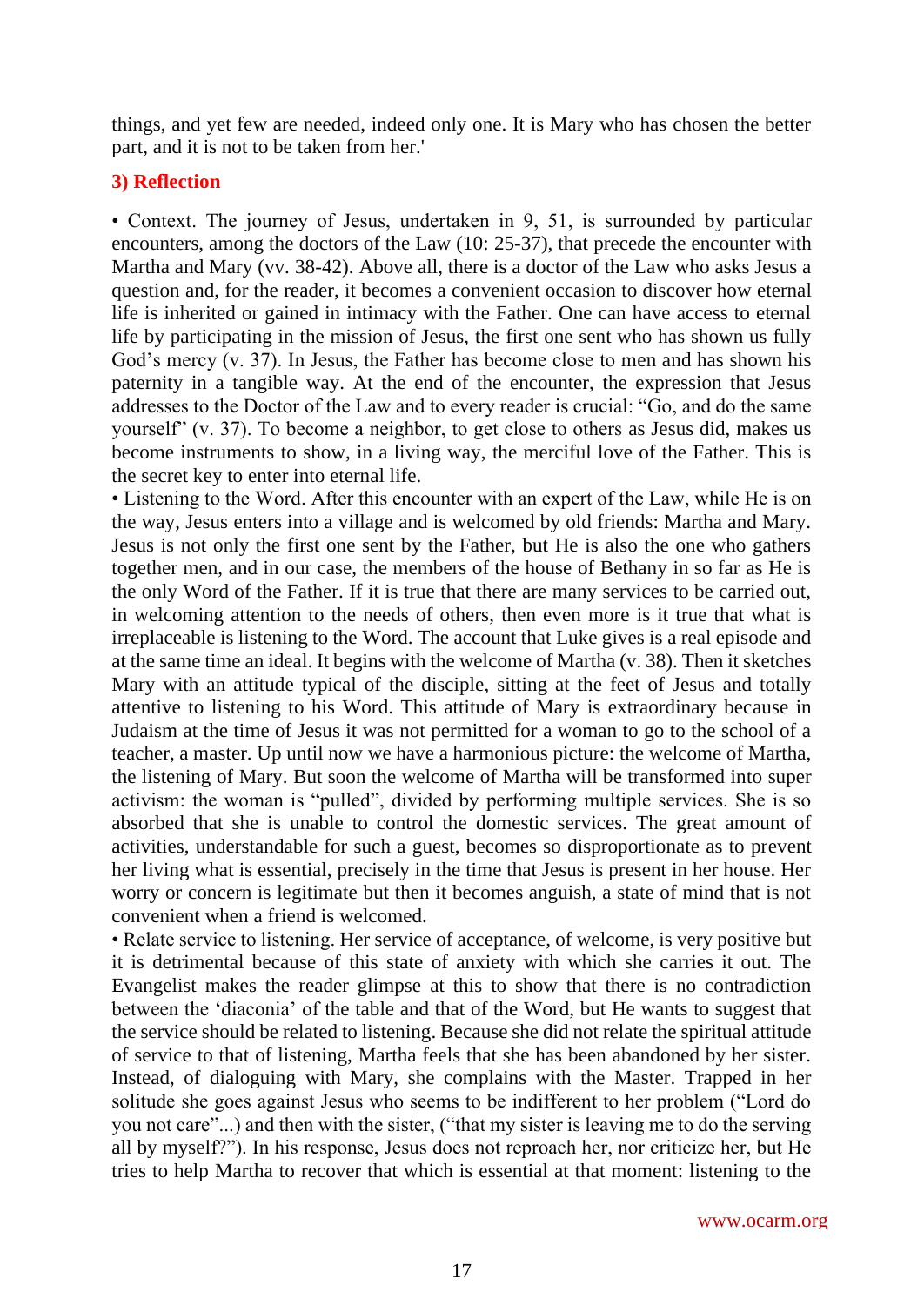Master. He invites her to choose that part, unique and a priority, that Mary has spontaneously taken. The episode invites us to consider a danger which is always frequent in the life of Christians: anxiety, worry, super activism that can isolate us from communion with Christ and with the community. The danger is more underhanded because frequently the material concerns or worries carried out with anxiety are those we consider a form of service. What presses Luke is that in our communities the priority that should be given to the Word of God, and to listen to it, should not be neglected. Before serving the others, the relatives, and the ecclesial community, it is necessary to be served by Christ with His Word of grace. And thus immersed in the daily tasks like Martha, we forget that the Lord desires to take care of us... It is necessary, instead, to place in Jesus and in God all our concerns and worries.

# **4) Personal questions**

• Do you know how to relate service to listening to the Word of Jesus? Or rather do you allow yourself to be taken up by anxiety because of the multiple things to be done? • Have you understood that before serving you have to accept to be served by Christ? Are you aware that your service becomes divine only if previously you will have accepted Christ and his word?

# **5) Concluding Prayer**

Yahweh, you examine me and know me, you know when I sit, when I rise, you understand my thoughts from afar. You watch when I walk or lie down, you know every detail of my conduct. (Ps 139:1-3)

# **Lectio Divina Wednesday, October 7, 2020**

<span id="page-17-0"></span>*Ordinary Time*

# **1) Opening prayer**

Father, your love for us surpasses all our hopes and desires. Forgive our failings, keep us in your peace and lead us in the way of salvation. We ask this through our Lord Jesus Christ, your Son, who lives and reigns with you and the Holy Spirit, one God, for ever and ever. Amen.

# **2) Gospel Reading - Luke 11:1-4**

Now it happened that Jesus was in a certain place praying, and when He had finished, one of his disciples said, 'Lord, teach us to pray, as John taught his disciples.'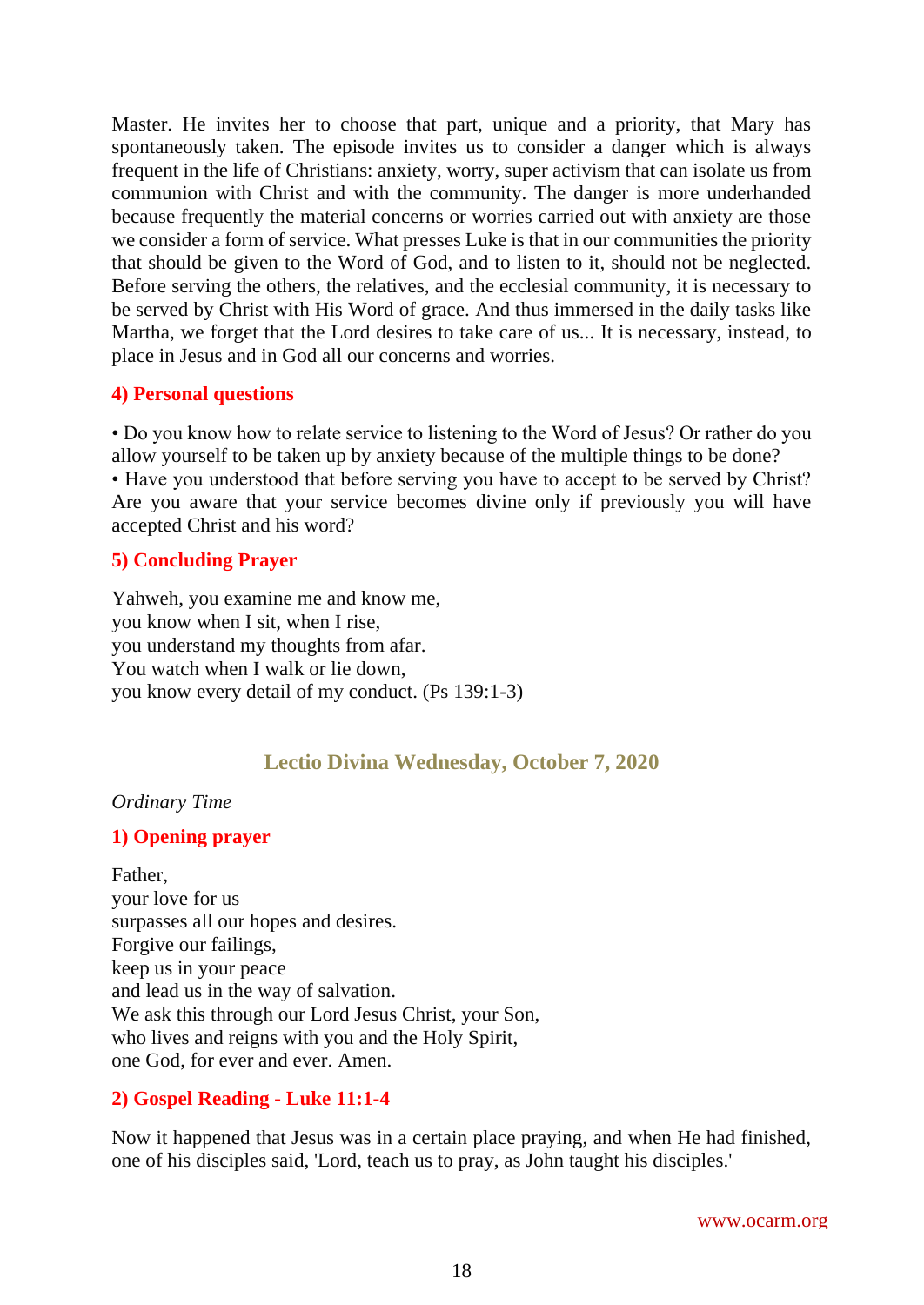He said to them, 'When you pray, this is what to say: Father, may your name be held holy, your kingdom come;

give us each day our daily bread, and forgive us our sins,

for we ourselves forgive each one who is in debt to us. And do not put us to the test.'

# **3) Reflection**

● In yesterday's Gospel, we saw Mary sitting at the foot of Jesus, listening to his word. Anyone who listens to the Word of God has to give a response in prayer. In this way, today's Gospel continues with yesterday's Gospel . This is the account in which Jesus, because of his way of prayer, communicates to the disciples the desire to pray, to learn to pray from him.

● Luke 11, 1: *Jesus, example of prayer. "One day, Jesus was in a certain place praying*  and when He had finished one of his disciples said to him:  $\hat{a}\hat{\epsilon}$  Lord, teach us to pray, *as John taught his disciples'".* This petition of the disciples is strange, because at that time people learned to pray since they were children. Everyone prayed three times a day: in the morning, at noon and in the evening. They prayed often using the Psalms. They had their devotional practices, they had the Psalms, they had weekly meetings in the Synagogue and daily encounters at home. It seemed that this was not enough however. The disciple wanted more: "*Teach us to pray!"* In the attitude of Jesus he discovers that he could still advance more, and for this he needed some initiation. The desire to pray was in all of them, but the way of praying needs help. The way of praying attains maturity throughout life and changes through the centuries. Jesus was a good teacher: He taught how to pray with words and with witness.

● Luke 11, 2-4: *The prayer of the Our Father. "Jesus answers: "When you pray this is what you have to say: Father, may your name be held holy, your kingdom come; give us each day our daily bread, and forgive us our sins, for we ourselves forgive each one who is in debt with us. And do not put us to the test".* In the Gospel of Matthew, in quite a didactic way, Jesus summarizes all of his teaching in seven petitions addressed to the Father. Here in Luke's Gospel their are five petitions. In these five requests, Jesus repeats the great promises of the Old Testament and asks that the Father help us to fulfill them. The first three (or two) speak to us about our relationship with God. The other four (or three) speak to us about the relationships among us.

Mt - Lc: Introduction: Our Father who are in heaven

 $Mt - Lc: 1$ <sup>st</sup> request: Hallowed be your Name

Mt - Lc:  $2<sup>nd</sup>$  request: Your Kingdom come

Mt:  $3<sup>rd</sup>$  request: Your will be done

Mt - Lc: 4th request: Our daily bread

Mt - Lc: 5th request: Forgive our offences

Mt - Lc: 6th request: Lead us not into temptation

Mt:  $7<sup>th</sup>$  request: Deliver us from evil

● Father (Our): The title expresses the new relationship with God (Father). It is the basis of fraternity.

a) *To sanctify the Name:* the Name of Yahweh I am with you! God with us. God made himself known with this **name** (Ex 3: 11-15). The Name of God is sanctified when it is used with faith and not with magic; when it is used according to its true objective, and not for oppression, but for the liberation of the people and for the construction of the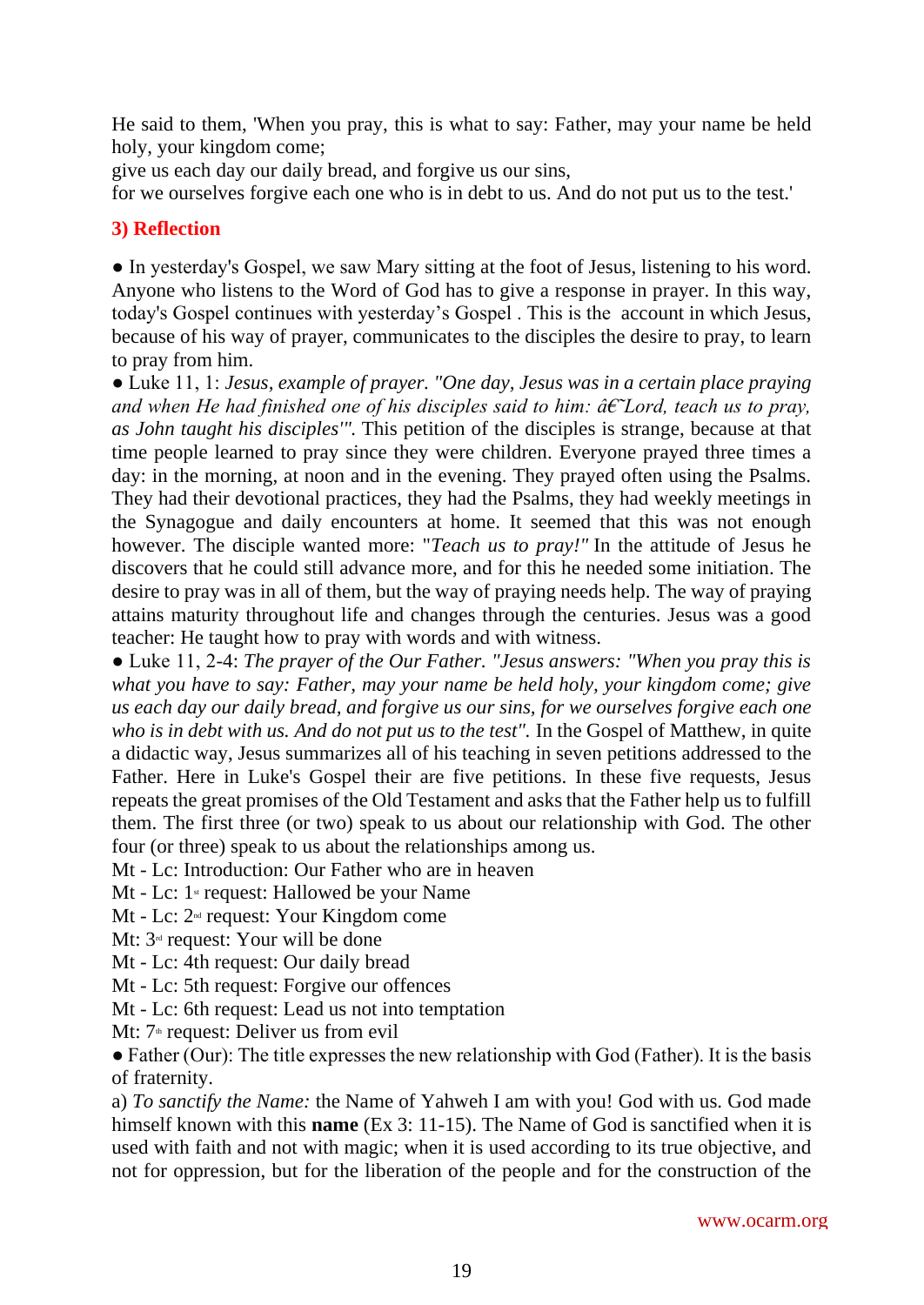Kingdom.

b) *Your Kingdom come:* The only Lord and King of human life is God (Is 45: 21; 46: 9). The arrival of the Kingdom is the realization of all hopes and promises. It is the fullness of life, the overcoming of frustration suffered with the kings and human governments. This Kingdom will come when the will of God is completely fulfilled.

c) *The daily bread:* In Exodus, the people every day received manna in the desert (Ex 16: 35). Divine Providence passed for fraternal organization as well as for sharing. Jesus invites us to fulfill a new Exodus, a new way of sharing in a fraternal spirit which will guarantee bread for all (Mt 6: 34-44; Jn 6: 48-51).

d) *Forgiveness of debts:* Every 50 years, the Jubilee Year obliged everybody to forgive their debts. It was a new beginning (Lev 25: 8-55). Jesus announces a new Jubilee Year, "a year of grace from the Lord" (Lk 4: 19). The Gospel wants to begin everything new! Today, the external debt is not forgiven! Luke changes "debts" for "sins".

e) *Not to fall into temptation:* In Exodus the people were tempted and fell (Deut 9: 6- 12). They complained and wanted to go back. (Ex 16: 3; 17: 3). In the new Exodus, the temptation was overcome thanks to the grace and strength that people received from God (1Co 10: 12-13).

● *The witness of the prayer of Jesus in the Gospel of Luke:*

- At twelve years old, He goes to the Temple, in the House of the Father (Lk 2: 46-50).

- When He was baptized and He assumes his mission, He prays (Lk 3: 21).

- When He begins his mission, He spends forty days in the desert (Lk 4: 1-2).

- At the hour of temptation, He faces the Devil with texts from Scripture (Lk 4: 3-12).

- Jesus usually participated in the celebrations in the Synagogues on Saturday (Lk 4: 16)

- He looks for the solitude of the desert to pray (Lk 5: 16; 9: 18).

- On the day before He chose the twelve Apostles, He spent the night in prayer (Lk 6: 12).

- He prays before meals (Lk 9: 16; 24: 30).

- He prays before presenting the reality and before speaking about his Passion (Lk 9: 18).

- In time of crisis, He goes up to the mountain to pray, is transfigured while He prays (Lk 9: 28).

- When the Gospel is revealed to the little ones, He says: "Father I thank you!" (Lk 10: 21)

- By praying He awakens in the Apostles the desire to pray (Lk 11: 1).

- He prays for Peter so that his faith will not fail (Lk 22: 32).

- He celebrates the Paschal Supper with his disciples (Lk 22: 7-14).

- In the Garden of Olives, He prays while his sweat fell like drops of blood (Lk 22: 41- 42).

- In his anguish He asks his friends to pray with Him (Lk 22: 40.46).

- When He was nailed to the cross, He asks for pardon for the bandits (Lk 23: 34).

- At the hour of his death, He says: "Into your hands I commit my spirit!" (Lk 23: 46; Ps 31: 6)

- Jesus dies sending out the cry of the poor (Lk 23: 46).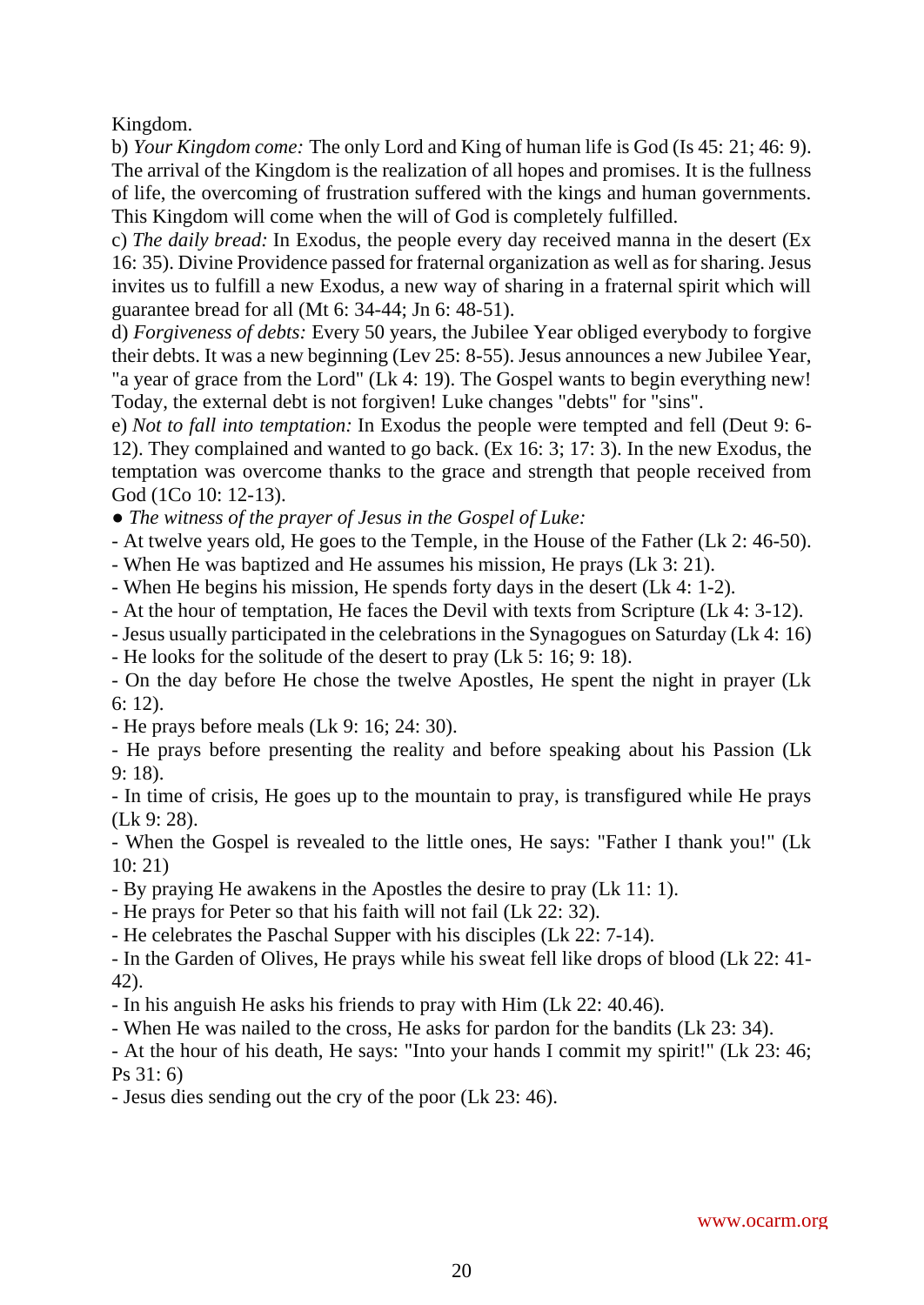# **4) Personal questions**

- Do I pray? How do I pray? What does prayer mean for me?
- Our Father: I go over the five petitions and examine how I live them in my life

#### **5) Concluding prayer**

Praise Yahweh, all nations, extol him, all peoples, for his faithful love is strong and his constancy never-ending. (Ps 117:1-2)

# **Lectio Divina Thursday, October 8, 2020**

# <span id="page-20-0"></span>**1) Opening prayer**

Father, your love for us surpasses all our hopes and desires. Forgive our failings, keep us in your peace and lead us in the way of salvation. We ask this through our Lord Jesus Christ, your Son, who lives and reigns with you and the Holy Spirit, one God, for ever and ever. Amen.

# **2) Gospel Reading - Luke 11:5-13**

Jesus said to his disciples, 'Suppose one of you has a friend and goes to him in the middle of the night to say, "My friend, lend me three loaves, because a friend of mine on his travels has just arrived at my house and I have nothing to offer him;" and the man answers from inside the house, "Do not bother me. The door is bolted now, and my children are with me in bed; I cannot get up to give it to you." I tell you, if the man does not get up and give it to him for friendship's sake, persistence will make him get up and give his friend all he wants.

'So I say to you: Ask, and it will be given to you; search, and you will find; knock, and the door will be opened to you. For everyone who asks receives; everyone who searches finds; everyone who knocks will have the door opened.

What father among you, if his son asked for a fish, would hand him a snake? Or if he asked for an egg, hand him a scorpion?

If you then, evil as you are, know how to give your children what is good, how much more will the heavenly Father give the Holy Spirit to those who ask him!'

#### **3) Reflection**

• The Gospel today continues to speak about the theme of prayer, which began with the teaching of the Our Father (Lk 11: 1-4). Today, Jesus teaches that we should pray with faith and insistence without giving up. For this He uses a provocative parable.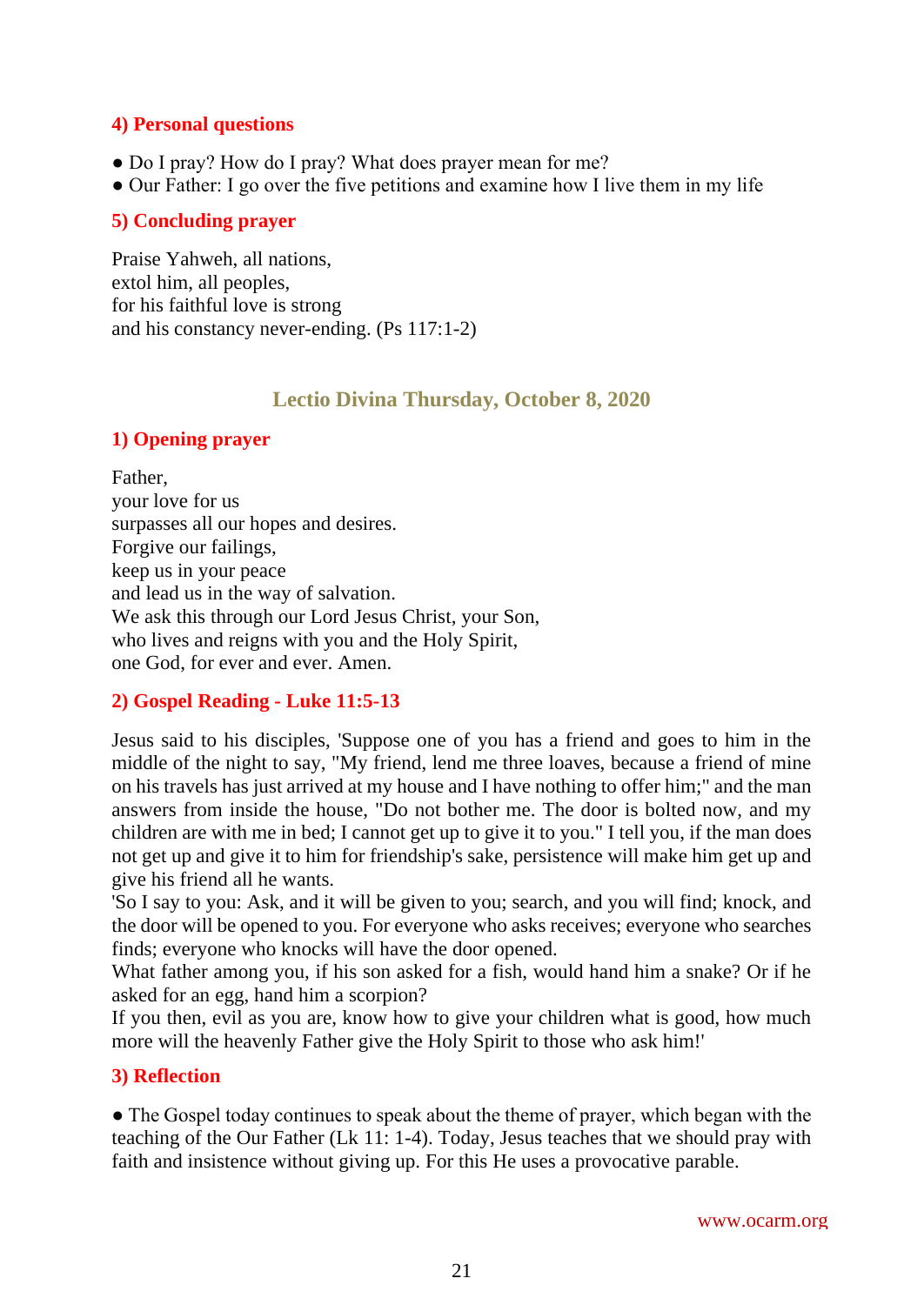● Luke 11: 5-7: T*he parable that provokes.* As always when Jesus has an important thing to teach, He has recourse to a comparison, a parable. Today, He tells us a strange story which ends with a question. He addresses the question to the people who listened to Him and also to us who today read or listen to the story. *"Suppose one of you has a friend and goes to him in the middle of the night to say: My friend, lend me three loaves because a friend of mine on his travels has just arrived at my house and I have nothing to offer him; and the man answers from inside the house: "Do not bother me. The door is bolted now and my children are with me in bed: I cannot get up to give it to you".* Before Jesus himself gives the answer, He wants our opinion. What would you answer: yes or no?

● Luke 11: 8: *Jesus responds to the provocation.* Jesus gives his response: *"I tell you, if the man does not get up and give it to him for friendship's sake, persistence will make him get up and give his friend all he wants".* If not Jesus, would you have had the courage to invent a story which suggests that God expects our prayers to see himself free from blows? The response of Jesus strengthens the message on prayer: God always expects our prayer. This parable reminds us of another one, also found in Luke's Gospel: the parable of the widow who insists to obtain her rights before the judge who respects neither God nor justice. He pays attention to the widow only because he wants to free himself from her insistence(Lk 18: 3-5). Then Jesus draws a conclusion to apply the message of the parable to life.

● Luke 11: 9-10: *the first application of the Parable. "So I say to you: Ask, and it will be given to you, search and you will find, knock and the door will be opened to you. For everyone who asks receives, everyone who searches finds, everyone who knocks will have the door opened".* To ask, to search, to knock at the door. If you ask, you will receive. If you search, you will find. If you knock, the door will be opened for you. Jesus does not say how much time the request should last, this knocking at the door, but the result is certain.

● Luke 11: 11-12: *the second application of the parable. "What father among you, if his son asked for a fish, would hand him a snake? Or if he asked for an egg, hand him a scorpion?"* This second application allows us see this type of public listening to the words of Jesus and his way of teaching under the form of dialogue. He asks: "You who are a father, when your son asks you for a fish, would you give him a snake?" The people answer: "No!" "And if he asks you for an egg, would you give him a scorpion?" *- "No!"* Through dialogue, Jesus involves the people in the comparison and, from the responses He receives from them, the commitment to the message of the parable.

● Luke 11: 13: *The message: to receive the gift of the Holy Spirit.* "*If you then evil as you are , know how to give your children what is good, how much more will the heavenly Father give the Holy Spirit to those who ask him!".* The greatest gift that God has for us is the gift of the Holy Spirit. When we were created, He breathed his spirit into our nose and we became living beings (Gen 2: 7). In the second creation through Faith in Jesus, He gives us the Holy Spirit again. This is the same Spirit which made the Word become incarnate in Mary (Lk 1: 35). With the help of the Holy Spirit, the process of the Incarnation of the Word continues up to the hour of his death on the Cross. At the end, at the hour of death, Jesus commits the spirit to the Father: "*Into your hands I commit my Spirit"* (Lk 23,:46). Jesus promises us this Spirit as the source of truth and of understanding (Jn 14: 14-17; 16: 13) and a help in persecutions (Mt 10: 20; Ac 4: 31).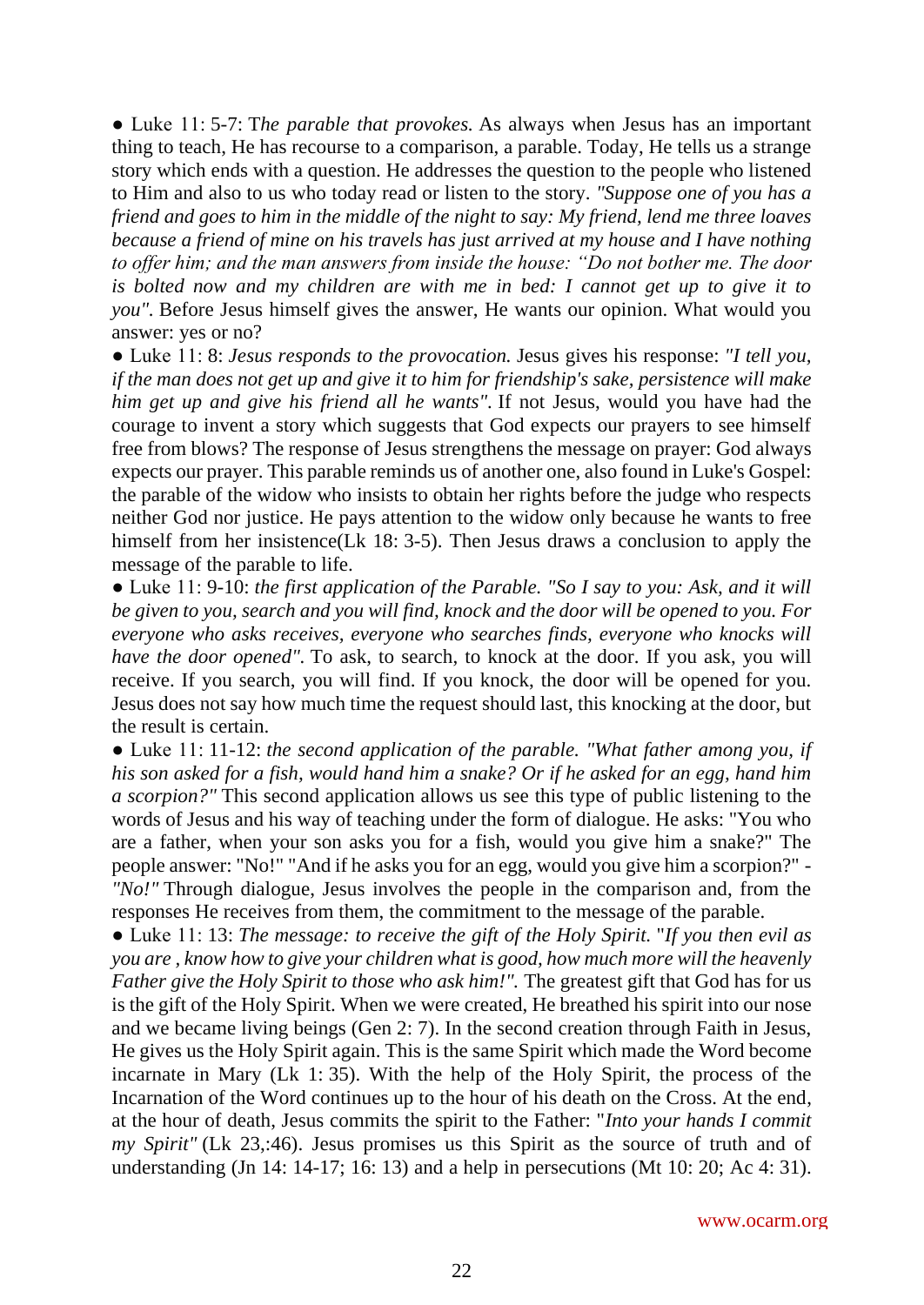This Spirit cannot be bought with money at the supermarket. The only way of obtaining it is through prayer. After nine days of prayer the abundant gift of the Spirit is obtained on the day of Pentecost (Ac 1: 14; 2: 1-4).

#### **4) Personal questions**

● How do I respond to the provocation of the parable? A person who lives in a small apartment in a large city, how will she answer? Would she open the door?

# • When you pray, do you pray convinced that you will obtain what you ask for?

# **5) Concluding prayer**

I give thanks to Yahweh with all my heart, in the meeting-place of honest people, in the assembly. Great are the deeds of Yahweh, to be pondered by all who delight in them. (Ps 111:1-2)

# **Lectio Divina Friday, October 9, 2020**

#### <span id="page-22-0"></span>*Ordinary Time*

# **1) Opening prayer**

Father, your love for us surpasses all our hopes and desires. Forgive our failings, keep us in your peace and lead us in the way of salvation. We ask this through our Lord Jesus Christ, your Son, who lives and reigns with you and the Holy Spirit, one God, for ever and ever. Amen.

# **2) Gospel Reading - Luke 11:15-26**

Jesus was driving out a devil, but some of the people said, 'It is through Beelzebul, the prince of devils, that He drives devils out.' Others asked him, as a test, for a sign from heaven; but, knowing what they were thinking, He said to them, 'Any kingdom which is divided against itself is heading for ruin, and house collapses against house.

So, too, with Satan: if he is divided against himself, how can his kingdom last? - since you claim that it is through Beelzebul that I drive devils out. Now if it is through Beelzebul that I drive devils out, through whom do your own sons drive them out? They shall be your judges, then. But if it is through the finger of God that I drive devils out, then the kingdom of God has indeed caught you unawares. So long as a strong man fully armed guards his own home, his goods are undisturbed; but when someone stronger than himself attacks and defeats him, the stronger man takes away all the weapons he relied on and shares out his spoil.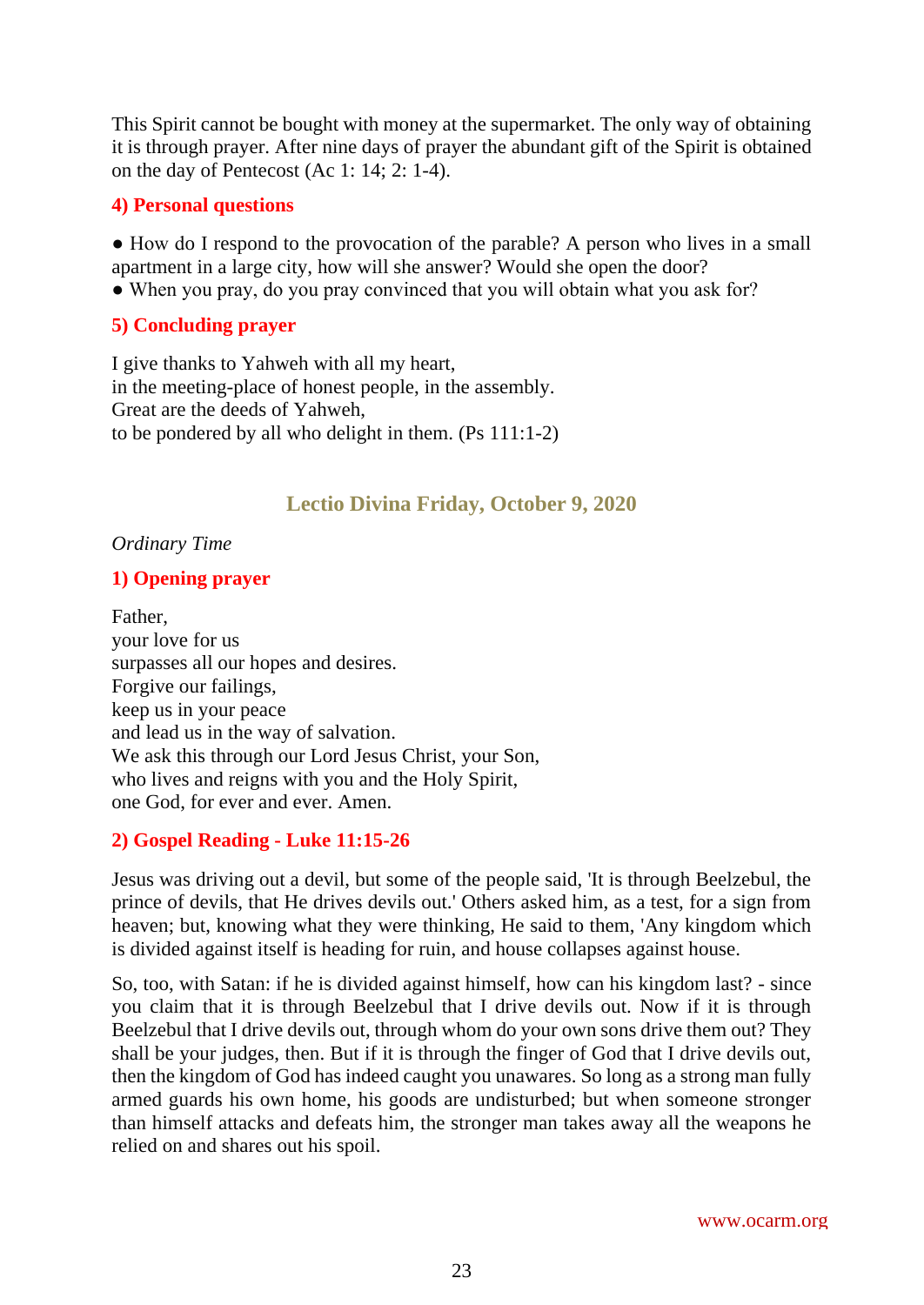'Anyone who is not with me is against me; and anyone who does not gather in with me throws away.

'When an unclean spirit goes out of someone it wanders through waterless country looking for a place to rest, and not finding one it says, "I will go back to the home I came from." But on arrival, finding it swept and tidied, it then goes off and brings seven other spirits more wicked than itself, and they go in and set up house there, and so that person ends up worse off than before.'

# **3) Reflection**

• Today's Gospel speaks about a long discussion around the expulsion of a mute demon which Jesus had performed before the people.

• Luke 11: 14-16: Three diverse reactions in the face of that expulsion. Jesus was casting out devils. Before this very visible fact, in front of everyone, there were three different reactions. People were surprised, astonished and applauded. Others said: "it is in the name of Beelzebul that He casts out devils". The Gospel of Mark tells us that it was a question of the Scribes who had gone to Jerusalem to control the activity of Jesus (Mk 3, 22). Others still asked for a sign from heaven because they were not convinced by a sign as evident as as the expulsion done in front of all the people.

• Luke 11: 17-19: Jesus shows the incoherence of the enemies. Jesus uses two arguments to confront the accusation of casting out the devil in the name of Beelzebul. In the first place, if the devil casts out the devil himself, he divides himself and will not survive. In the second place, Jesus gives them back their argument: If I cast out the demons in name of Beelzebul, your disciples cast them out in whose name? With these words, they were also casting out demons in the name of Beelzebul. .

• Luke 11: 20-23: Jesus is the strongest man who has come, a sign of the arrival of the Kingdom. Here Jesus leads us to the central point of his argument: "When a strong man, fully armed, guards his own home, his goods are undisturbed. But when someone stronger than himself attacks and defeats him, the stronger man takes away all the weapons he relied on and shares his spoil". According to the opinion of the people of that time, Satan dominated the world through the demons (daim $\tilde{A}$  nia). He was a strong and well armed man who guarded his house. The great novelty was the fact that Jesus succeeded to cast out the demons. This was a sign that He was and is the strongest man who has come. With the coming of Jesus the kingdom of Beelzebul was declining: "But if it is through the finger of God that I drive devils out, then the kingdom of God has indeed caught you unawares". When the magicians of Pharaoh saw that Moses did things that they were not capable of doing, they were more honest than the Scribes before Jesus and they said: "Here is the finger of God!" (Ex 8: 16-19).

• Luke 11: 24-26: The second fall is worse than the first one. At the time of Luke in the 80's, a time of persecution, many Christians returned back and abandoned the community. They went back to live as before. To warn them and all of us, Luke keeps these words of Jesus about the second fall which is worse than the first one.

• The expulsion of the demons. The first impact caused by the action of Jesus among the people is the expulsion of the demons: "He gives orders even to unclean spirits and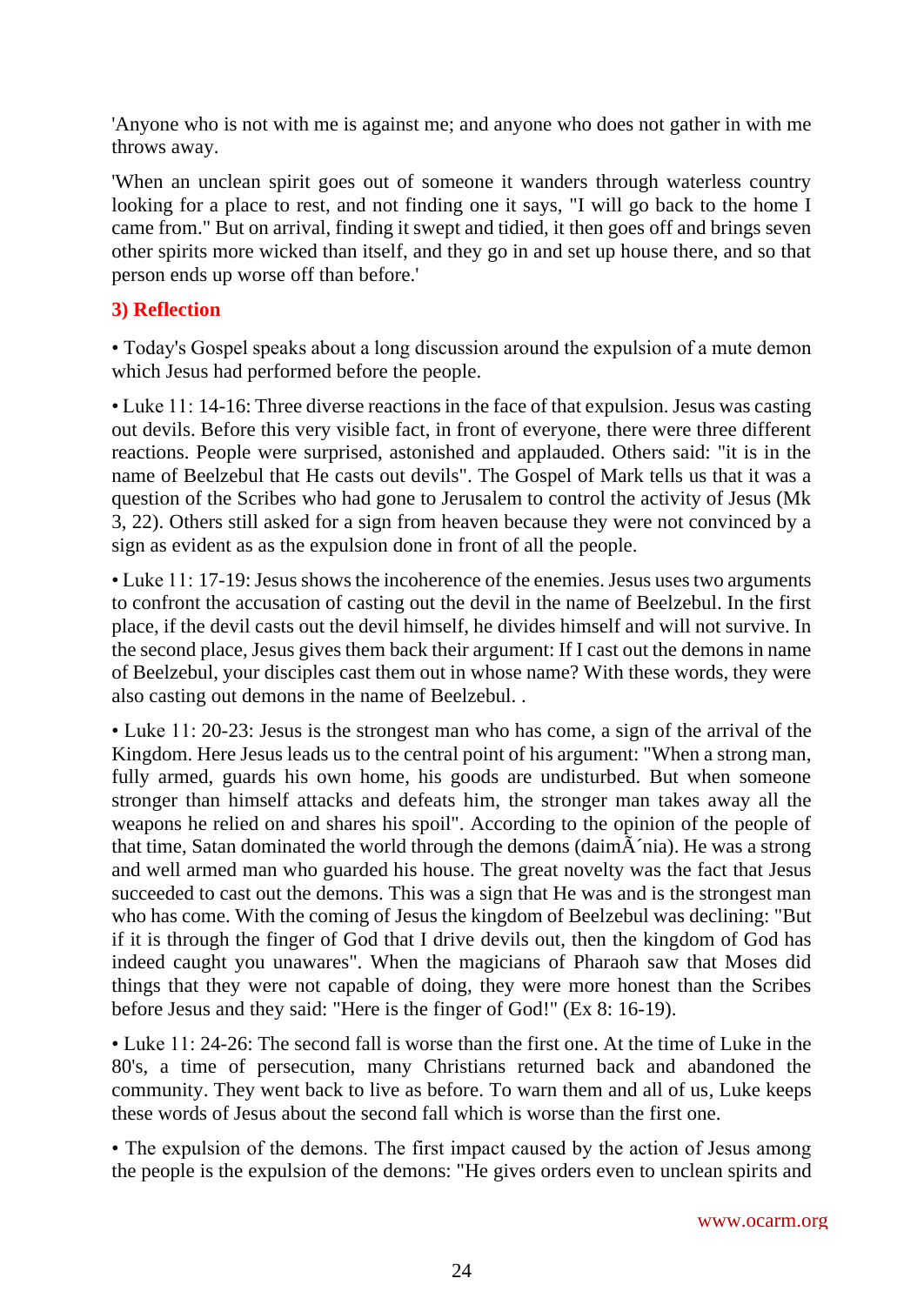they obey him!" (Mk 1: 27). One of the principal causes of the discussion of Jesus with the Scribes was the expulsion of the devils. They slandered against Him saying: "He is possessed by Beelzebul!" "It is in the name of Beelzebul, head of demons that He casts out devils!" The first power that the Apostles received when they were sent out on mission was the power to drive out demons. "He gave them authority over unclean spirits" (Mk 6: 7). The first sign which accompanies the announcement of the Resurrection is the expulsion of demons. "The signs that will be associated with believers: in my name they will cast out devils!" (Mk 16: 17). The expulsion of devils was what struck people more (Mc 1: 27). This reached the center of the Good News of the Kingdom. By means of the expulsion Jesus restored or recovered persons to themselves. He restored their judgment and their conscience (Mk 5: 15). Especially in the Gospel of Mark, from beginning until the end, with words which are almost the same, constantly repeats the same image: "And Jesus cast out devils!" (Mk 1: 26.34.39; 3: 11-12. 22.30; 5: 1-20; 6: 7.13; 7: 25-29; 9: 25-27.38; 16: 17). It seems to be a refrain which is always repeated. Today, instead of always using the same words, we will use different words to transmit the same image and we will say: "Jesus overcame the power of evil, Satan, who causes so much fear to people, He dominated him, seized him, conquered him, cast him out, eliminated him, exterminated him, destroyed him and killed him!" By this the Gospel wants to tell us: "It is forbidden to the Christian to fear Satan!" By his Resurrection and by his liberating action, Jesus drives away from us the fear of Satan, He gives freedom to the heart, firmness in our actions and causes hope to emerge in the horizon! We should walk along the path of Jesus savoring the victory over the power of evil!

#### **4) Personal questions**

• To drive out the power of evil. Which is today the power of evil which standardizes people and robs from them the critical conscience?

• Can you say that you are completely free? In the case of a negative response, some part of you is under the power of other forces. What do you do in order to cast out this power which dominates you?

# **5) Concluding prayer**

Full of splendor and majesty his work, his saving justice stands firm for ever. He gives us a memorial of his great deeds; Yahweh is mercy and tenderness. (Ps 111:3-4)

# **Lectio Divina Saturday, October 10, 2020**

<span id="page-24-0"></span>*Ordinary Time*

# **1) Opening prayer**

Father, your love for us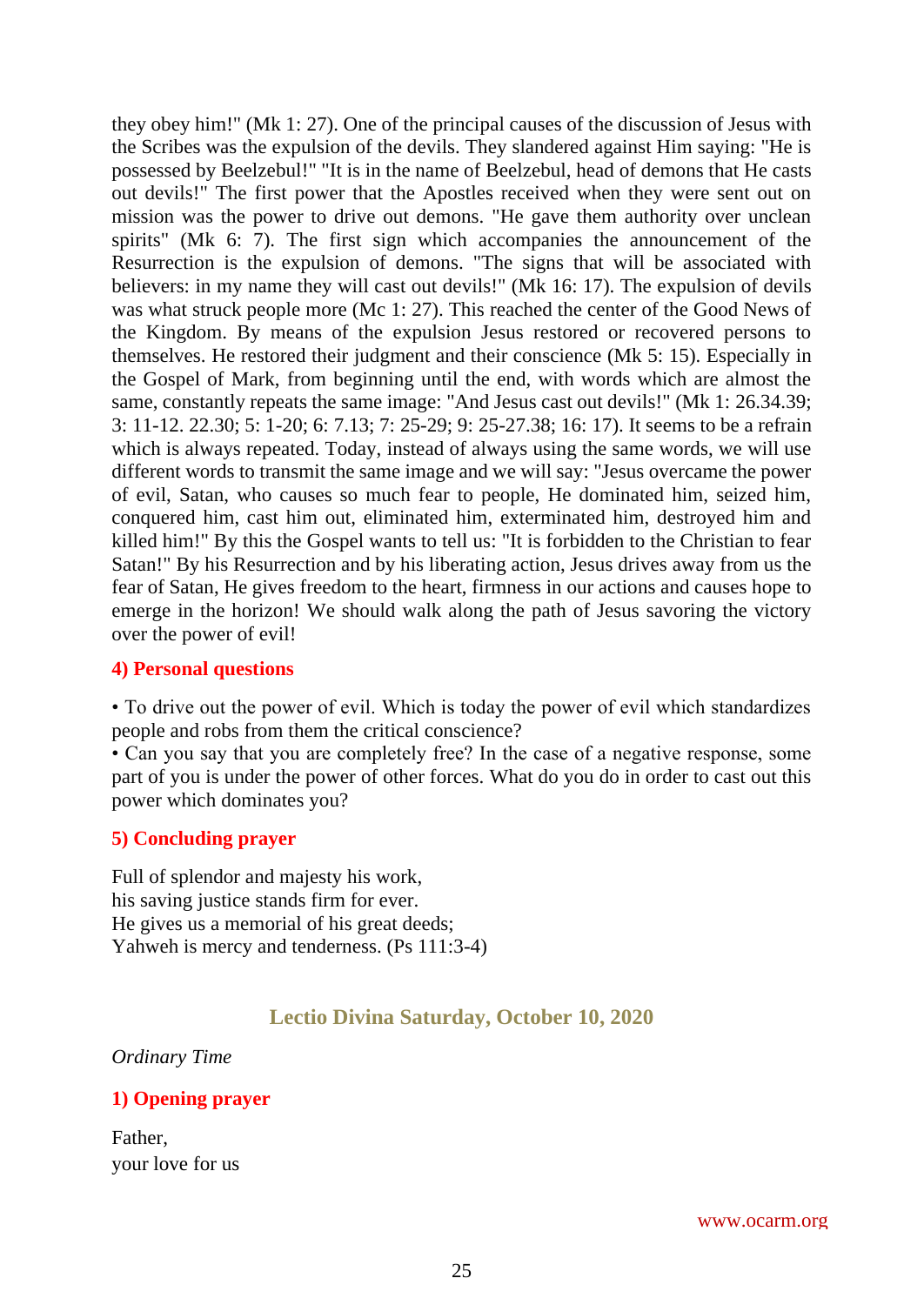surpasses all our hopes and desires. Forgive our failings, keep us in your peace and lead us in the way of salvation. We ask this through our Lord Jesus Christ, your Son, who lives and reigns with you and the Holy Spirit, one God, for ever and ever. Amen.

# **2) Gospel Reading - Luke 11:27-28**

It happened that as Jesus was speaking, a woman in the crowd raised her voice and said, 'Blessed the womb that bore you and the breasts that fed you!'

But He replied, 'More blessed still are those who hear the word of God and keep it!'

# **3) Reflection**

• Today's Gospel is very brief, but it has a very important significance in the Gospel of Luke in general. It gives us the key to understand what Luke teaches regarding Mary, the Mother of Jesus, in the so-called Gospel of the Infancy (Lk 1 and 2).

• Luke 11: 27: The exclamation of the woman. "At that time, as Jesus was speaking, a woman in the crowd raised her voice and said: "Blessed the womb that bore you and the breasts that fed you!" The creative imagination of some apocryphal books suggests that the woman was a neighbor of Our Lady, there in Nazareth. She had a son called Dimas, who with other boys of Galilee at that time, went to war with the Romans. He was made a prisoner and killed at the side of Jesus. He was the good thief (Lk 23: 39- 43). His mother, having heard about the good that Jesus did to people, remembered her neighbor Mary, and said: "Mary must be very happy to have such a son!"

• Luke 11: 28: The response of Jesus. Jesus responds, giving the greatest praise to his mother: "More blessed still are those who hear the word of God and keep it". Luke speaks little about Mary here (Lk 11: 28) and in the Gospel of the Infancy (Lk 1 and 2). For Luke, Mary is the Daughter of Sion, the image of the new People of God. He represents Mary as the model for the life of the communities. In Vatican Council II, the document prepared on Mary was inserted in the last chapter of the document Lumen Gentium on the Church. Mary is the model for the Church. And especially in the way in which Mary relates with the Word of God, Luke considers her as an example for the life of the communities: "Blessed are those who hear the word of God and keep it". Mary teaches us how to accept the Word of God, how to incarnate it, live it, deepen it, make it be born and grow, and allow it to shape us, even when we do not understand it, or when it makes us suffer. This is the vision which is subjacent in the Gospel of the Infancy (Lk 1 and 2). The key to understand these two chapters is given to us by today's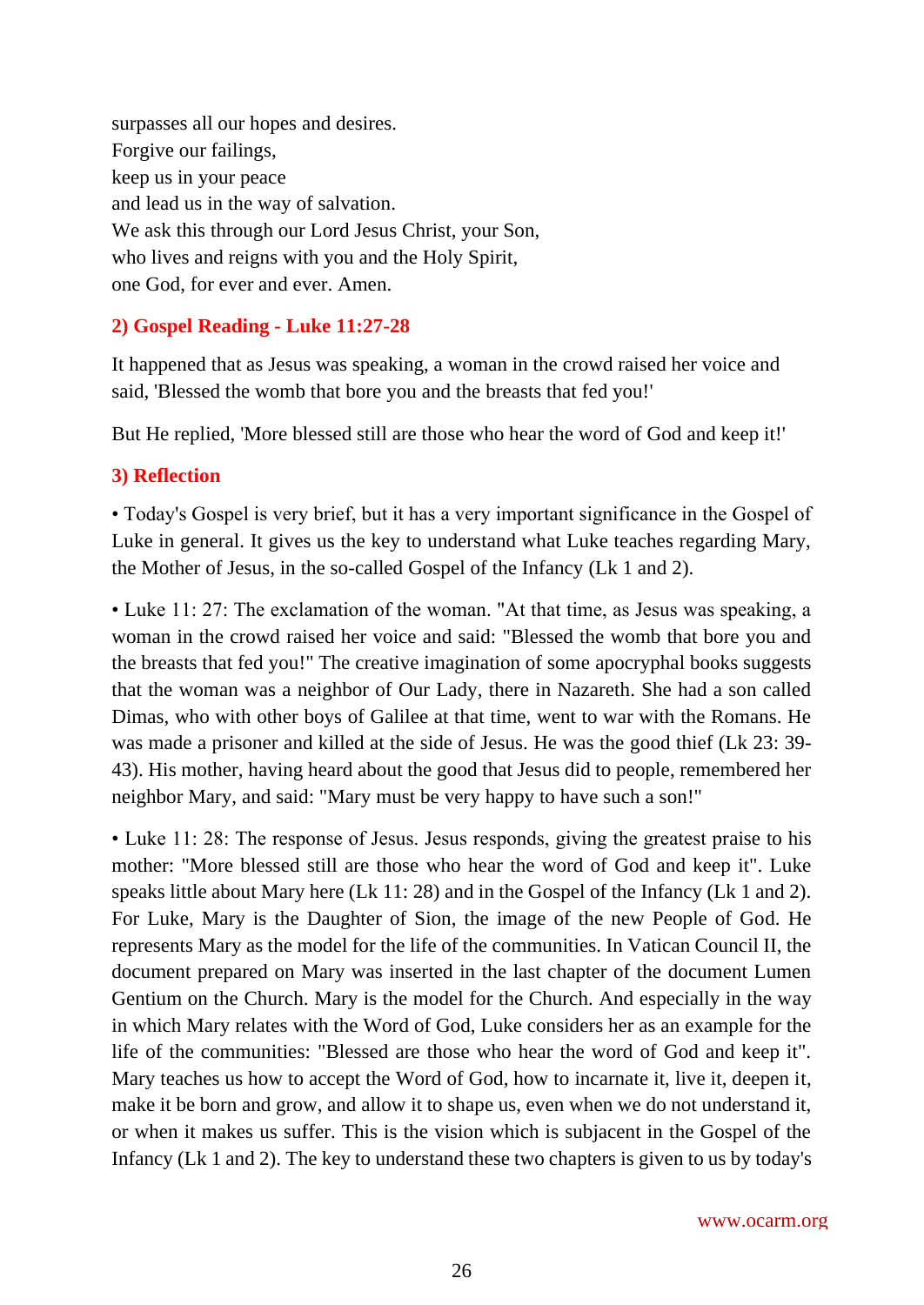Gospel: "Blessed are those who hear the word of God and keep it!" Let us see in these chapters how Mary enters into relationship with the Word of God.

# **a) Luke 1: 26-38:**

The Annunciation: "Let it happen to me as you have said!" To know how to open oneself, to accept the Word of God so that it becomes incarnate.

# **b) Luke 1: 39-45:**

The Visitation: "Blessed is she who has believed!" To know how to recognize the Word of God in a visit and in many other facts of life.

# **c) Luke 1: 46-56:**

The Magnificat: "The Lord has done great things for me!" To recognize the Word in the story of the people and sing a song of resistance and hope.

# **d) Luke 2: 1-20:**

The Birth of Our Lord: "She pondered all these things in her heart!" There was no outward place for them. The marginalized accept the Word.

# **e) Luke 2: 21-32:**

The Presentation: "My eyes have seen the salvation!" The many years of life purify the eyes.

# **f) Luke 2: 33-38:**

Simeon and Anna: "A sword will pierce your soul too!" To accept and incarnate the Word in life, to be a sign of contradiction.

# **g) Luke 2: 39-52:**

At twelve years old in the Temple: "Did you not know that I must be in my Father's house?"

They did not understand what He meant!

# **h)Luke 11: 27-28:**

The praise to the mother: "Blessed the womb that bore you!" Blessed are those who hear the Word of God and keep it.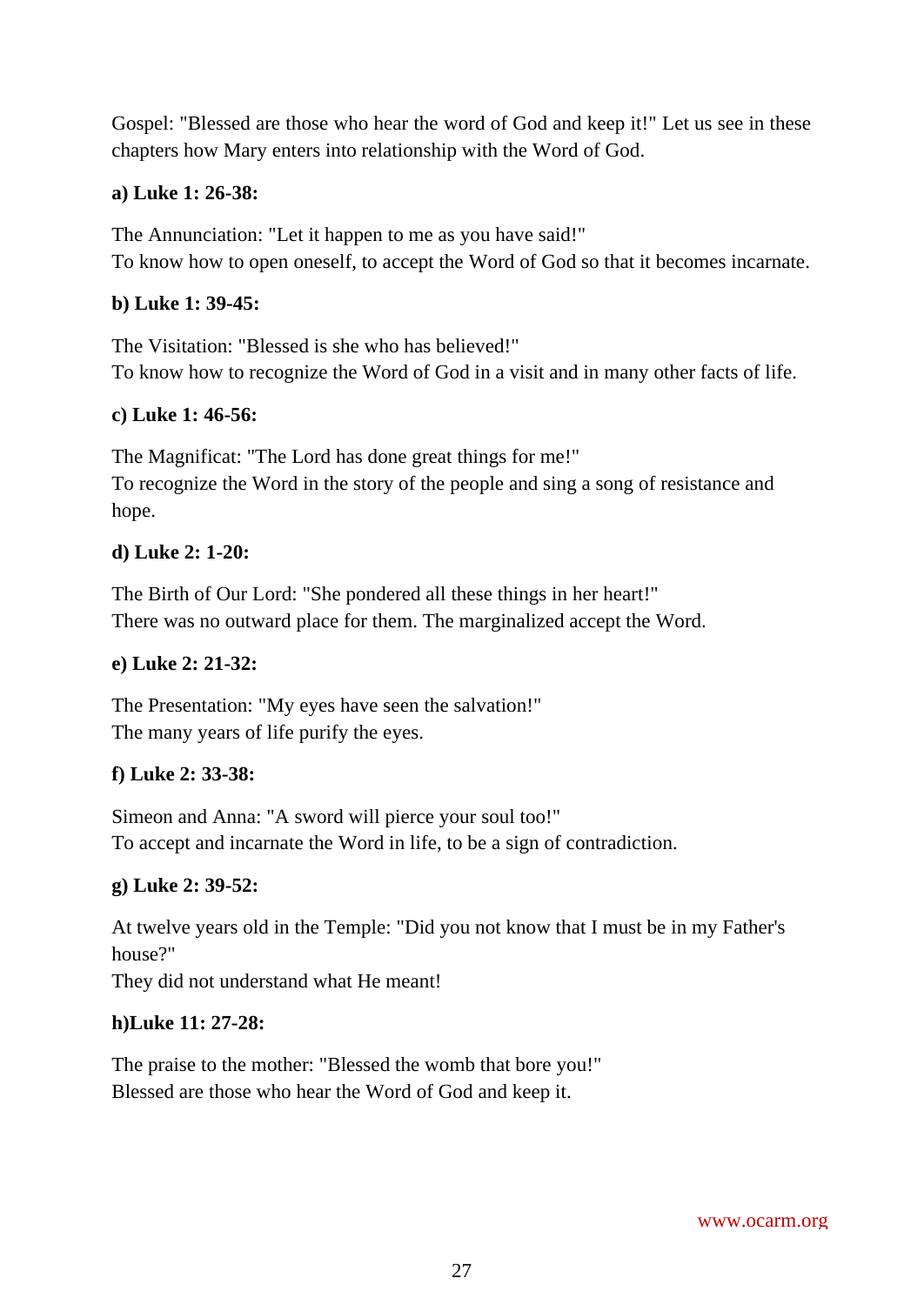# **4) Personal questions**

- Do you succeed in discovering the Word of God in your life?
- How do you live devotion to Mary, the Mother of Jesus?

# **5) Concluding prayer**

Sing to him, make music for him, recount all his wonders! Glory in his holy name, let the hearts that seek Yahweh rejoice! (Ps 105: 2-3)

# **Lectio Divina Sunday, October 11, 2020**

<span id="page-27-0"></span>*A universal invitation to the banquet of the Realm To welcome salvation with the right disposition Matthew 22:1-14*

# **1. Opening prayer**

Spirit of truth, sent by Jesus to guide us to the whole truth, enlighten our minds so that we may understand the Scriptures. You, who overshadowed Mary and made her fruitful ground where the Word of God could germinate, purify our hearts from all obstacles to the Word. Help us to learn like her to listen with good and pure hearts to the Word that God speaks to us in life and in Scripture, so that we may observe the Word and produce good fruit through our perseverance.

# **2. Reading**

# **a) The context:**

The meaning of the parable is quite clear when we read it in its context. It comes straight after another parable on the Realm (21:33-43) and is part of an argument between Jesus and the high priests and the Pharisees on His mission and authority (see 21:23-46).

In the preceding parable on the vineyard, Jesus sums up the history of salvation. God enveloped Israel with special care and hoped that such care would have produced fruit in the shape of a life of faithfulness and justice. From time to time God sent prophets to remind the people of the fruit that God expected, but their mission always met with Israel's rejection. Finally, God sent His own Son, but they killed Him. At this point Jesus says that because Israel continued to reject the Realm, the Realm would therefore pass on to another people, that is, the pagans (21:43). This pronouncement gives us the key to the reading of our parable, which really repeats the message of the previous parable using a different image and with different nuances.

We must affirm clearly that both parables can in no way justify the idea that God rejected Israel in favor of the Church. Suffice it to read Romans 9-11 to be convinced of the contrary. Jesus says hard things, prophetic things, to draw His people to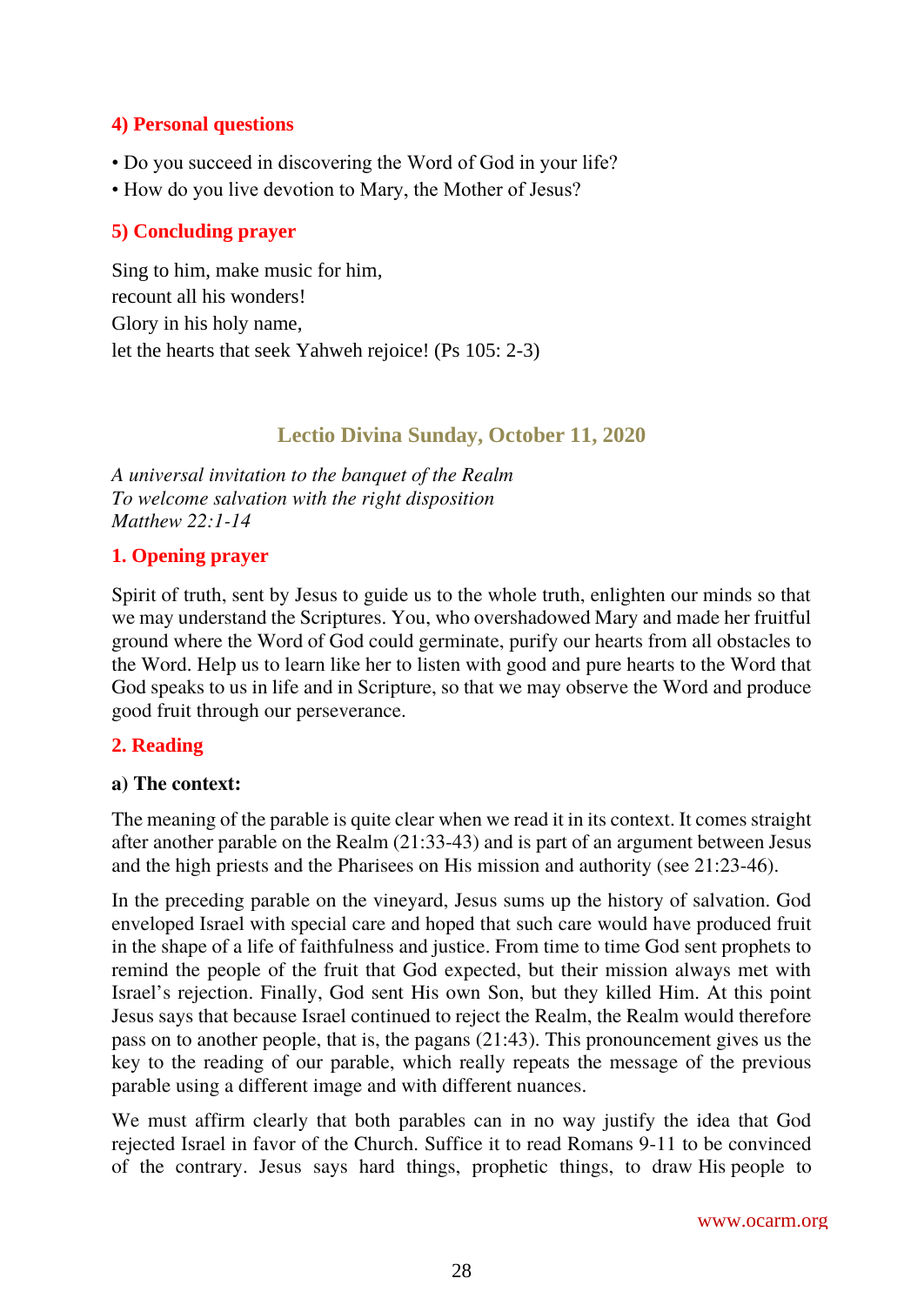repentance and for them to accept Him. Besides, the pagans too, the newly invited ones, run the risk of being thrown out if they do not wear the wedding garment.

#### **b) The text:**

Jesus began to speak to them in parables once again. 'The kingdom of Heaven may be compared to a king who gave a feast for his son's wedding. He sent his servants to call those who had been invited, but they would not come. Next he sent some more servants with the words, "Tell those who have been invited: Look, my banquet is all prepared, my oxen and fattened cattle have been slaughtered. Everything is ready. Come to the wedding." But they were not interested: one went off to his farm, another to his business, and the rest seized his servants, maltreated them and killed them. The king was furious. He dispatched his troops, destroyed those murderers and burnt their



town. Then he said to his servants, "The wedding is ready; but as those who were invited proved to be unworthy, go to the main crossroads and invite everyone you can find to come to the wedding." So these servants went out onto the roads and collected together everyone they could find, bad and good alike; and the wedding hall was filled with guests. When the king came in to look at the guests he noticed one man who was not wearing a wedding garment, and said to him, "How did you get in here, my friend, without a wedding garment?" And the man was silent. Then the king said to the attendants, "Bind him hand and foot and throw him into the darkness outside, where there will be weeping and grinding of teeth." For many are invited but not all are chosen.'

# **3. A moment of prayerful silence**

so that the Word of God may enter into us and enlighten our life.

# **4. Some questions**

to help us in our personal reflection.

a) Whom do the invited guests who refuse the invitation represent?

b) Whom do the newly invited guests found in the street represent?

c) Whom does the person without the wedding garment represent?

d) Are there "urgent matters" in my life that prevent me from accepting God's invitation?

e) What is the wedding garment God wants me to wear for me to take part at the wedding banquet of the Realm of God?

# **5. A key to the reading**

for those who wish to go deeper into the text.

# **● The banquet of the Realm**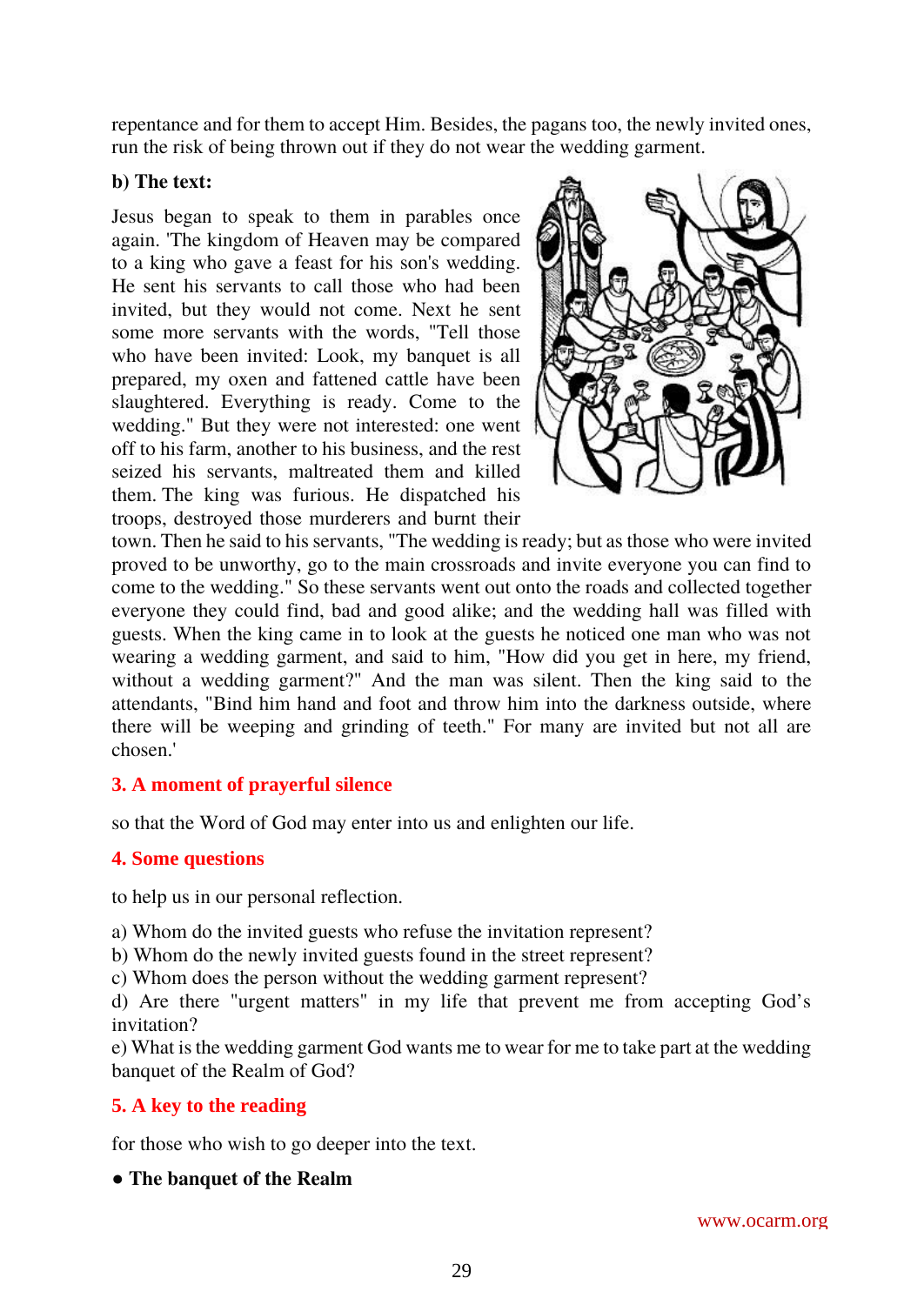The prophets often proclaimed the benefits of salvation and especially those of the eschatological times through the image of a banquet. The first reading of this Sunday (Isa 25:6-10a) is an example. Like Jesus, Isaiah too speaks of a banquet prepared by God for all peoples. However, the people of Israel and especially the city of Jerusalem remain at the center of God's plan as mediators of the salvation offered by God for all. In the New Testament, however, even though there is an admission that "salvation comes from the Jews" (Jn 4:22), the only mediator of salvation is Jesus, who continues to exercise His mediation through the community of His disciples, the Church.

#### **● The wedding garment**

It is an insult to the one who has sent the invitation to arrive at the feast wearing ordinary working clothes. It is a sign of not giving proper consideration for the occasion to which one is invited. This image, used in the parable on the Realm, wants to convey the idea that one cannot enter the Realm without preparation, and the only preparation is conversion. In fact, to change garment in biblical terms means to change style of life or to be converted (see for instance Rom 13:14; Gal 3:27; Eph 4:20-24).

#### **● "Many are called but few are chosen"**

This expression is a semitism. In the absence of comparisons, biblical Hebrew uses expressions that are based on drastic opposites. Hence this expression says nothing on the numerical relationship between those called into the Church and the elect to eternal life. However, it is also true that the parable makes a distinction between the call to salvation, election and final perseverance. The generosity of the ruler is huge, but we must be serious about the demands of the Realm. The expression is a pressing appeal not to be satisfied with just formal membership among the people of God. We cannot take salvation for granted. Here Jesus follows closely the teaching of the prophets. Recall Jer 7:1-15 and Hos 6:1-6.

#### **6. Psalm 47**

#### **The Lord is Ruler of Israel and the world**

Clap your hands, all peoples! Shout to God with loud songs of joy! For the Lord, the Most High, is terrible, a great king over all the earth.

He subdued peoples under us, and nations under our feet. He chose our heritage for us, the pride of Jacob whom He loves. God has gone up with a shout, the Lord with the sound of a trumpet.

Sing praises to God, sing praises! Sing praises to our King, sing praises! For God is the king of all the earth; sing praises with a psalm!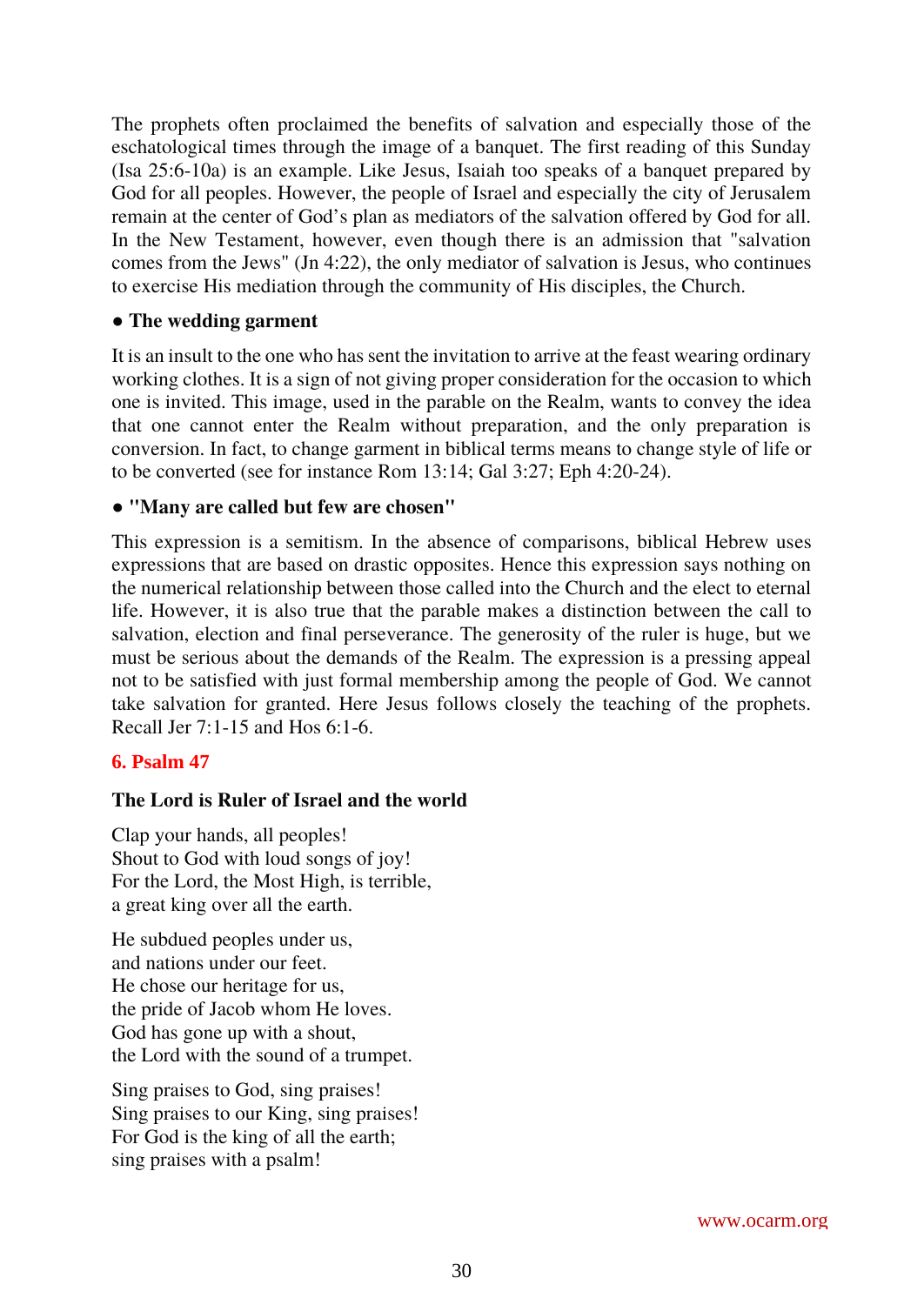God reigns over the nations; God sits on His holy throne.

The princes of the peoples gather as the people of the God of Abraham. For the shields of the earth belong to God; He is highly exalted!

#### **7. Closing prayer**

God, Lord of the world and Ruler of all peoples, from the beginning You have prepared a banquet for Your children and You wish to gather us around Your table to share in Your own life. We thank You for having called us into Your Church through Jesus Your Son. May Your Spirit make us ever attentive and ready to continue to accept Your invitation and may we, through the same Spirit, put on the new person, created according to God in justice and in true holiness, in the image of Christ, so that we may enter the banquet of Your Realm together with a multitude of brothers and sisters. Use us, if You so wish, to continue to call others to the universal banquet of Your Realm. We ask this through Christ our Lord. Amen.

# **Lectio Divina Monday, October 12, 2020**

#### <span id="page-30-0"></span>*Ordinary Time*

#### **1) Opening prayer**

Lord, our help and guide, make your love the foundation of our lives. May our love for you express itself in our eagerness to do good for others. You live and reign with the Father and the Holy Spirit, one God, for ever and ever. Amen.

#### **2) Gospel Reading - Luke 11: 29-32**

The crowds got even bigger and Jesus addressed them, 'This is an evil generation; it is asking for a sign. The only sign it will be given is the sign of Jonah. For just as Jonah became a sign to the people of Nineveh, so will the Son of man be a sign to this generation.

On Judgement Day the Queen of the South will stand up against the people of this generation and be their condemnation, because she came from the ends of the earth to hear the wisdom of Solomon; and, look, there is something greater than Solomon here.

On Judgement Day the men of Nineveh will appear against this generation and be its condemnation, because when Jonah preached they repented; and, look, there is something greater than Jonah here.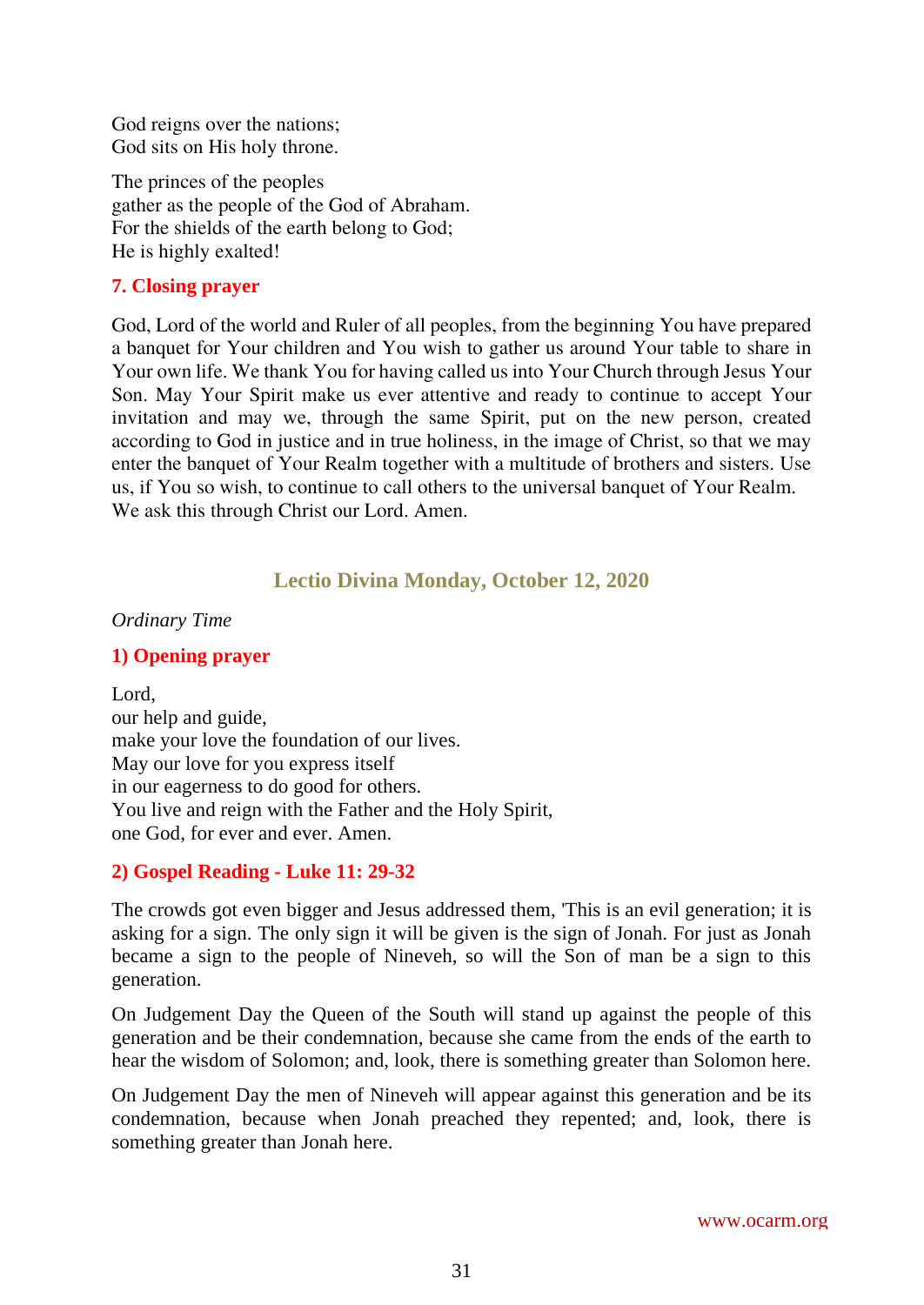#### **3) Reflection**

• The Gospel today presents a very hard accusation of Jesus against the Pharisees and the Scribes. They wanted Jesus to give them a sign, because they did not believe in the signs and in the miracles which He was working. This accusation of Jesus continues in the Gospels of the following days. In meditating on these Gospels we have to be very attentive not to generalize the accusation of Jesus as if it were addressed to the Hebrew people. In the past, this lack of attention, unfortunately, contributed to an increase in anti-semitism among Christians, which has caused so much harm to humanity throughout the centuries. Instead of pointing the finger against the Pharisees of the time of Jesus, it is better to look at ourselves in the mirror of the texts to discover in them the Pharisee which may live hidden in our Church and in each one of us, and who merits this criticism from Jesus.

• Luke 11: 29-30: The sign of Jonah. "At that time, the people crowed and Jesus began to say: This is an evil generation; it is asking for a sign. The only sign it will be given is the sign of Jonah". The Gospel of Matthew says that it was the Scribes and the Pharisees who were asking for a sign (Mt 12: 38). They wanted Jesus to work a sign for them, a miracle, in such a way that they could become aware if He was the one sent by God, as they had imagined. They wanted Jesus to submit himself to their criteria. They wanted to fit Him into the framework of their own idea of the Messiah. There was no openness for a possible conversion in them. But Jesus did not submit himself to their request. The Gospel of Mark says that Jesus, before the request of the Pharisees sighed profoundly (Mk 8: 12), probably because He was upset and sad in the face of such blindness. It serves nothing to try to show a beautiful picture to a person who does not want to open their eyes. The only sign that will be given is the sign of Jonah. "For just as Jonah became a sign to the people of Nineveh, so will the Son of man be a sign to this generation ". How will this sign of the Son of man be? The Gospel of Matthew responds: "For as Jonah remained in the belly of the sea-monster for three days and three nights, so will the Son of man be in the heart of the earth for three days and three nights" (Mt 12: 40). The only sign will be the resurrection of Jesus. This is the sign which will be given in the future to the Scribes and the Pharisees. Jesus, who was condemned to death by them and to death on the cross, will rise from the dead by God and will continue to resurrect in many ways in those who believe in him. The sign which converts is not the miracles but the witness of life!

• Luke 11: 31: Solomon and the Queen of the South. The reference to the conversion of the people of Nineveh associates and recalls the conversion of the Queen of the South: "The Queen of the South will stand up against this generation and be their condemnation; because she came from the ends of the earth to hear the wisdom of Solomon; and look, there is something greater than Solomon here". This reminder of the episode of the Queen of the South who recognizes the wisdom of Solomon shows how the Bible was used at that time. It was by association. The principal rule for the interpretation was this one: "The Bible is explained by the Bible". Up until now, this is one of the more important norms for the interpretation of the Bible, especially for the reading of the Word of God in a climate of prayer.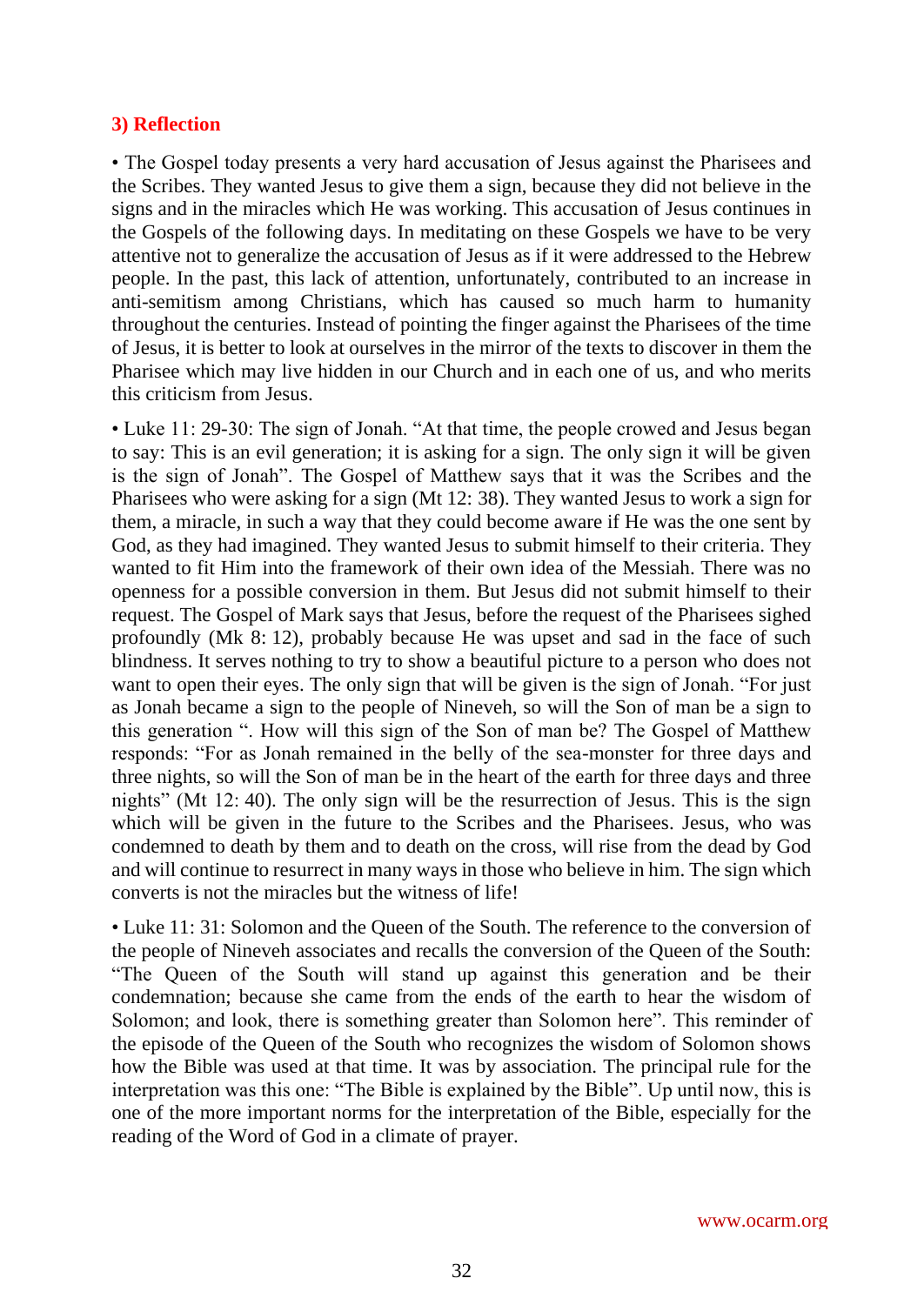• Luke 11: 32: And Look there is something greater than Solomon here. After the digression on Solomon and on the Queen of the South, Jesus returns to speak about the sign of Jonah: "The men of Nineveh will appear against this generation and be its condemnation, because when Jonah preached they repented". The people of Nineveh were converted because of the witness of the preaching of Jonah. He denounces the unbelief of the Scribes and of the Pharisees because "something greater than Jonah is here". Jesus is greater than Jonah, greater than Solomon. For us Christians, He is the principal key for Scripture (2Co 3: 14-18).

#### **4) Personal questions**

• Jesus criticizes the Scribes and the Pharisees who managed to deny the evidence, rendering themselves incapable to recognize the call of God in the events. As Christians today, personally and collectively, do we deserve the same criticism of Jesus? • Níneveh was converted because of the preaching of Jonah. The Scribes and the Pharisees were not converted. Today, the calls of reality cause changes and conversions in people in the whole world: the ecological threat, urbanization that dehumanizes, consumerism which standardizes and alienates, injustice, violence, etc. Many Christians live far away from these calls of God which come from reality.

#### **5) Concluding prayer**

Praise, servants of Yahweh, praise the name of Yahweh. Blessed be the name of Yahweh, henceforth and for ever. (Ps 113: 1-2)

#### **Lectio Divina Tuesday, October 13, 2020**

#### <span id="page-32-0"></span>*Ordinary Time*

#### **1) Opening prayer**

Lord, our help and guide, make your love the foundation of our lives. May our love for you express itself in our eagerness to do good for others. You live and reign with the Father and the Holy Spirit, one God, for ever and ever. Amen.

#### **2) Gospel Reading - Luke 11: 37-41**

Jesus had just finished speaking when a Pharisee invited Him to dine at his house. He went in and sat down at table. The Pharisee saw this and was surprised that He had not first washed before the meal. But the Lord said to him, 'You Pharisees! You clean the outside of cup and plate, while inside yourselves you are filled with extortion and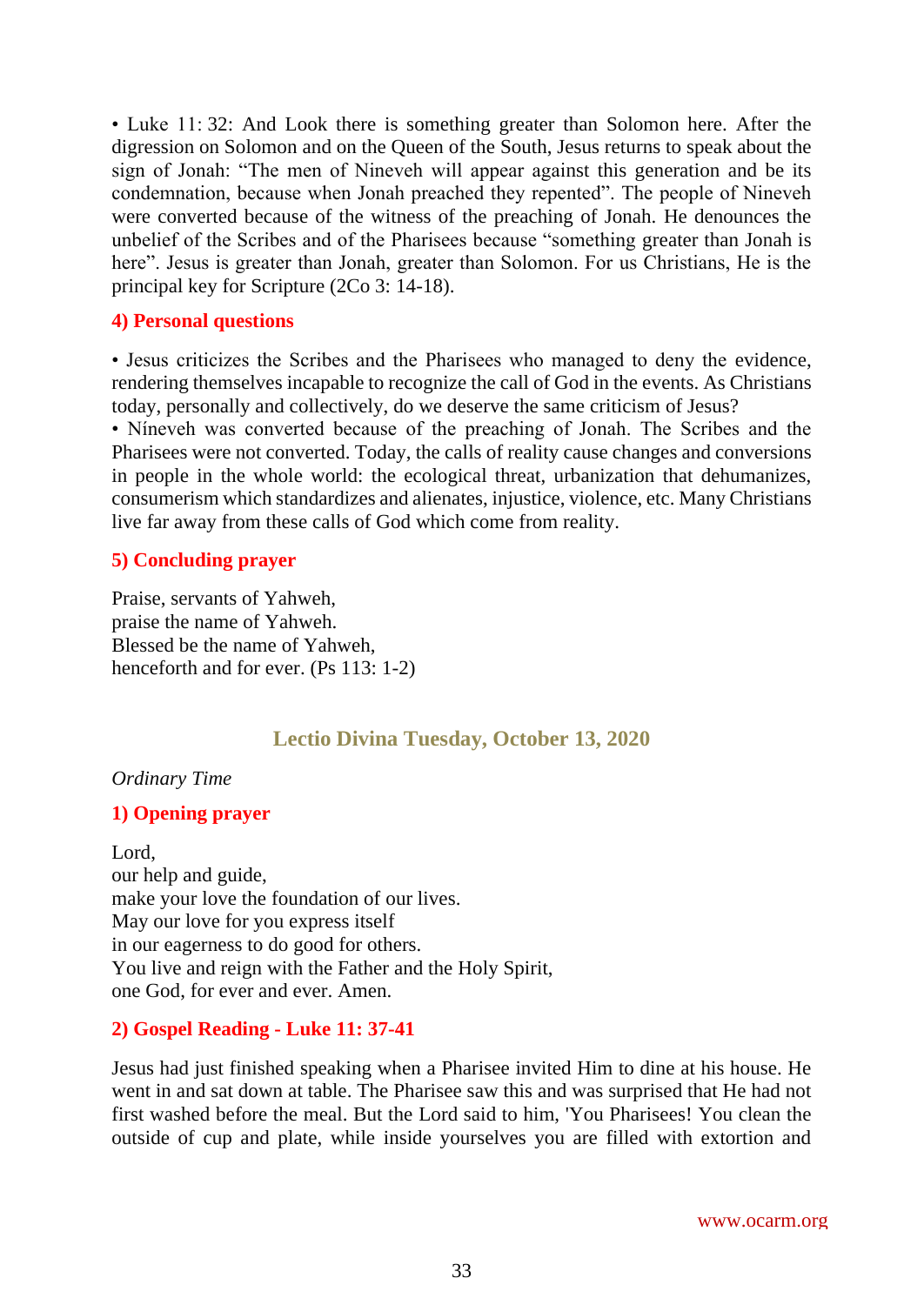wickedness. Fools! Did not He who made the outside make the inside too? Instead, give alms from what you have and, look, everything will be clean for you.

#### **3) Reflection**

• In today's Gospel there is the continuation of the tense relationship between Jesus and the religious authority of his time. But in spite of the tension there was a certain familiarity between Jesus and the Pharisees. Invited to eat at their house, Jesus accepts the invitation. He does not lose his freedom before them, and neither do the Pharisees before him.

• Luke 11: 37-38: The admiration of the Pharisees before the liberty of Jesus. "At that time after Jesus had finished speaking, a Pharisee invited Him to dine at his house. He went in and sat down at table. The Pharisee saw this and was surprised that He had not first washed before the meal". Jesus accepts the invitation to eat at the house of the Pharisee, but He does not change his way of acting, sitting at table without washing his hands. Neither does the Pharisee change his attitude before Jesus, because he expresses his surprise at the fact that Jesus did not wash his hands. At that time, to wash the hands before eating was a religious obligation, imposed upon people in the name of purity, ordered by the law of God. The Pharisee was surprised by the fact that Jesus does not observe this religious norm. But in spite of their total difference, the Pharisee and Jesus have something in common: for them life is serious. The way of doing of the Pharisee was in the following: every day, they dedicated eight hours to study and to the meditation of the law of God, another eight hours to work in order to be able to survive with the family and the other eight hours to rest. This serious witness of their life gives them a great popular leadership. Perhaps because of this, in spite of the fact of being very diverse, both Jesus and the Pharisees understood and criticized one another without losing the possibility to dialogue.

• Luke 11: 39-41: The response of Jesus. "You Pharisees you clean the outside of the cup and plate, while inside yourselves you are filled with extortion and wickedness. Fools! Did not He who made the outside make the inside too? Instead, give alms from what you have and, look, everything will be clean for you". The Pharisees observed the law literally. They only looked at the letter of the law and because of this they were incapable to perceive the spirit of the law, the objective that the observance of the law wanted to attain in the life of the persons. For example, in the law it was written: "Love the neighbor as yourself" (Lv 19:18). And they commented: "We should love the neighbor, yes, but only the neighbor, not the others!" And from there arose the discussion around the question: "Who is my neighbor?" (Lk 10: 29) The Apostle Paul writes in his second Letter to the Corinthians: "The letter kills, the spirit gives life" (2) Co 3: 6). In the Sermon on the Mountain, Jesus criticizes those who observe the letter of the law put transgress the spirit (Mt 5: 20). In order to be faithful to what God asks us it is not sufficient to observe the letter of the law. It would be the same thing as to clean the cup on the outside and to leave the inside all dirty: robbery and injustice so on. It is not sufficient not to kill, not to rob, not to commit adultery, not to swear. Only to observe the law of God fully, beyond the letter, goes to the roots and pulls out from within the person the desires of "robbery and injustice" which can lead to murder,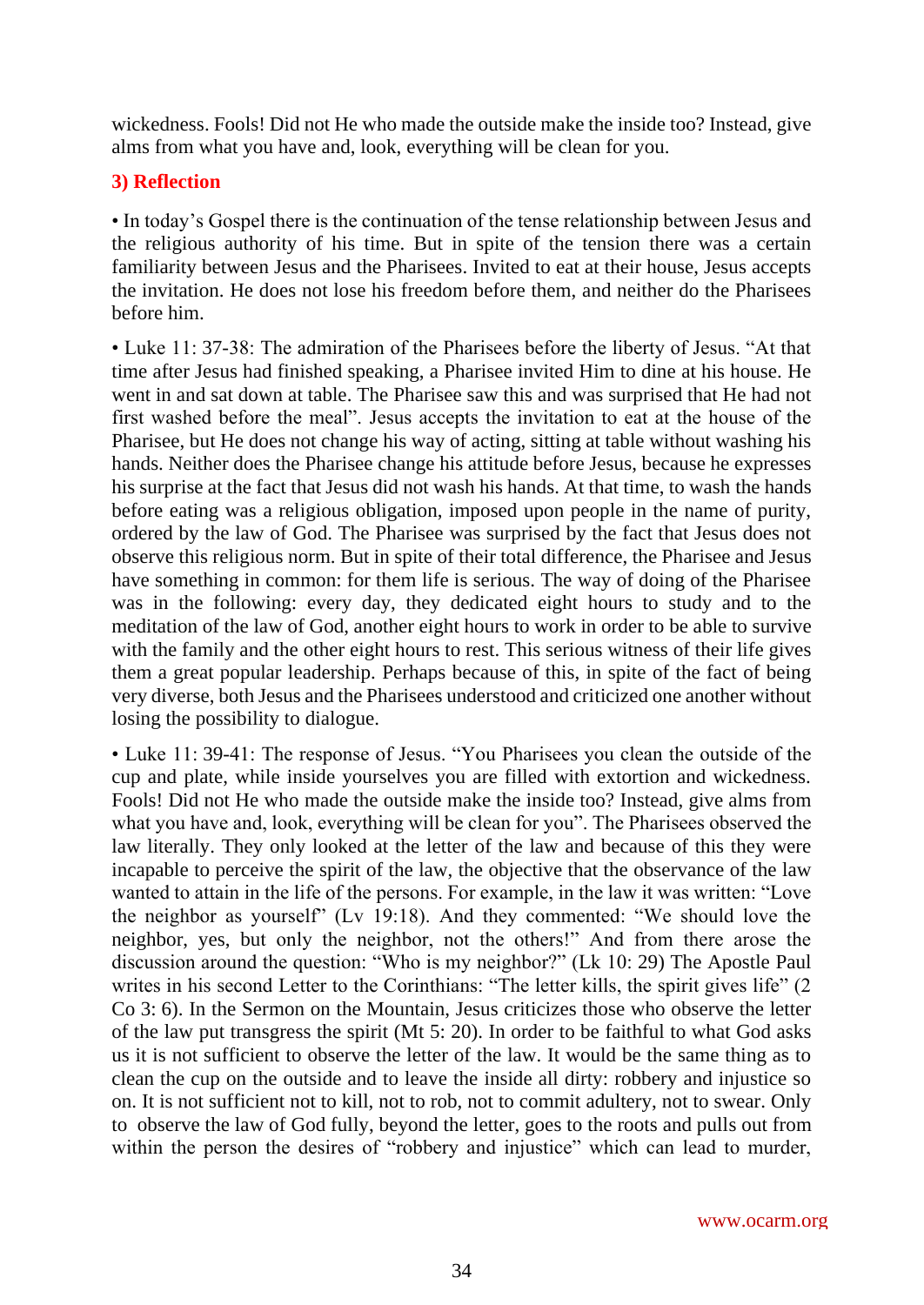robbery, adultery. It is in the practice of love that the fullness of the law is attained (cf. Mt 5: 21-48).

# **4) Personal questions**

• Does our Church today merit the accusation which Jesus addressed against the Scribes and the Pharisees? Do I deserve it?

• To respect the seriousness of life of others who think in a different way from us, can facilitate today dialogue which is so necessary and difficult. How do I practice dialogue in the family, in work and in the community?

# **5) Concluding prayer**

Let your faithful love come to me, Yahweh, true to your promise, save me! Give me an answer to the taunts against me, since I rely on your word. (Ps 119: 41-42)

# **Lectio Divina Wednesday, October 14, 2020**

# <span id="page-34-0"></span>**1) Opening prayer**

Lord, our help and guide, make Your love the foundation of our lives. May our love for You express itself in our eagerness to do good for others. You live and reign with the Father and the Holy Spirit, one God, for ever and ever. Amen.

# **2) Gospel Reading - Luke 11:42-46**

The Lord said: "Woe to you Pharisees! You pay tithes of mint and of rue and of every garden herb, but you pay no attention to judgment and to love for God. These you should have done, without overlooking the others. Woe to you Pharisees! You love the seat of honor in synagogues and greetings in marketplaces. Woe to you! You are like unseen graves over which people unknowingly walk." Then one of the scholars of the law said to him in reply, "Teacher, by saying this you are insulting us too." And he said, "Woe also to you scholars of the law! You impose on people burdens hard to carry, but you yourselves do not lift one finger to touch them."

#### **3) Reflection**

• In today's Gospel the conflicting relationship between Jesus and the religious authority of the time continues. Today in the church we have the same conflict. In a certain diocese the Bishop convoked the poor to participate actively. They accepted the request and numerous began to participate. A great conflict arose. The rich said that they had been excluded and some priests began to say, "the Bishop is doing politics and forgets the Gospel."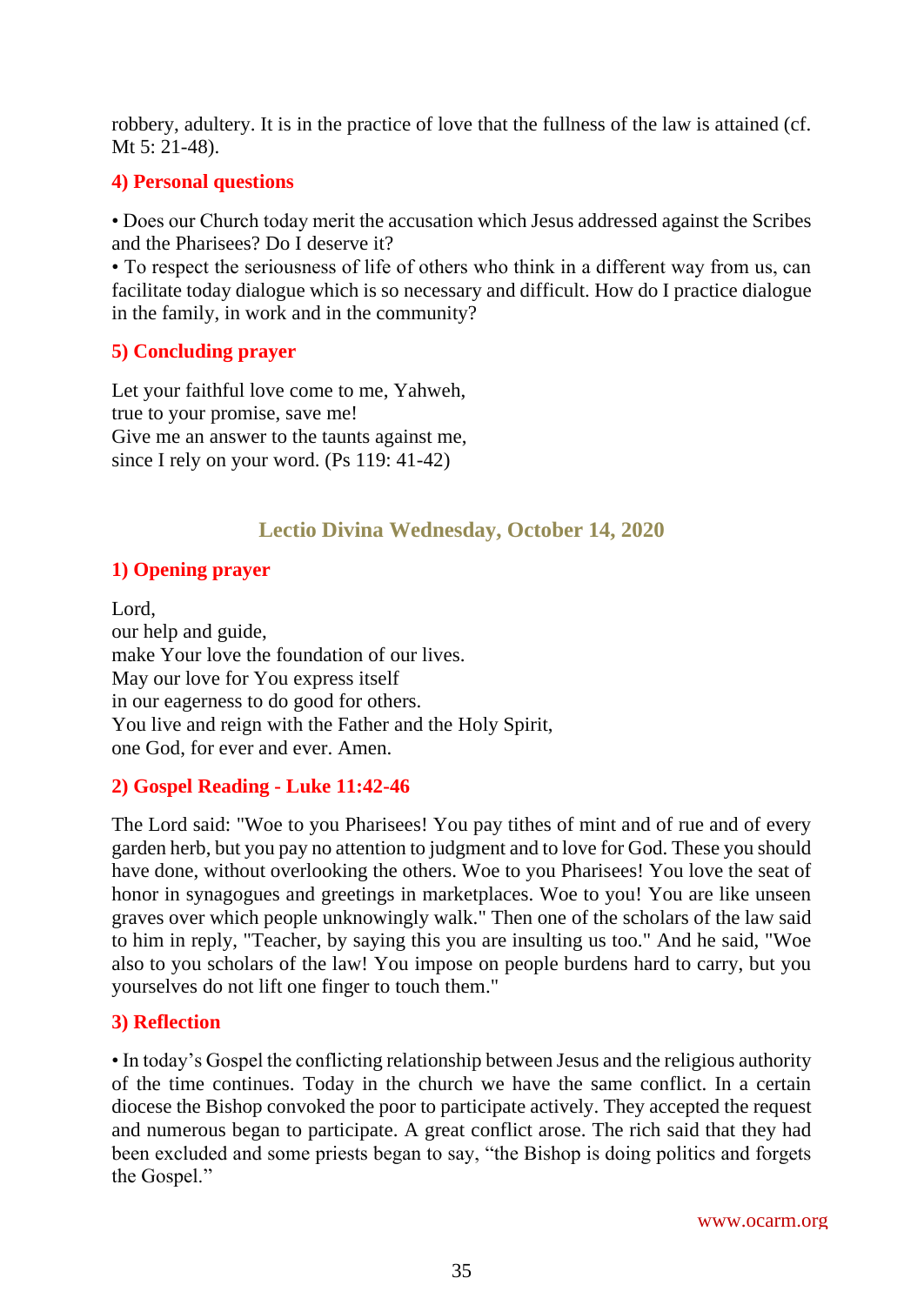• Luke 11: 42: Alas for you who do not think of justice and love. "Alas for you, Pharisees, because your pay your tithe of mint and rue and all sorts of garden herbs and neglect justice and the love of God. These you should have practiced without neglecting the others." Jesus' criticism of the religious leaders of the time can be repeated against many religious leaders of the following centuries, even up until now. Many times, in the name of God, we insist on details and we forget justice and love. For example, Jansenism rendered arid the living out of faith, insisting on observance and penance and leading people away from the path of love. Saint Therese of Lisieux grew up in a Jansenistic environment which marked France at the end of the XIX century. After a painful personal experience, she knew how to recover the gratuity of the love of God with the force which has to animate the observance of the norms from within because, without the experience of love, observance makes an idol of God.

The final observation of Jesus: "You should practice this, without neglecting the others." This observation recalls another observation of Jesus which serves as a comment: "Do not imagine that I have come to abolish the Law or the Prophets. I have come not to abolish but to complete them. In truth I tell you, till heaven and earth disappear, not one dot, not one little stroke, is to disappear from the Law until all its purpose is achieved. Therefore, anyone who infringes even one of the least of these commandments and teaches others to do the same will be considered the least in the Kingdom of Heaven; but the person who keeps them and teaches them will be considered great in the Kingdom of Heaven. For I tell you, if your uprightness does not surpass that of the scribes and Pharisees you will never get into the Kingdom of Heaven" (Mt 5: 17-20).

• Luke 11: 43: Alas for you, because you like to take the seats of honor. "Alas for you, Pharisees, because you like to take the seats of honor in the synagogues and to be greeted respectfully in the market places." Jesus calls the attention of the disciples to the hypocritical behavior of some Pharisees. They like to go around the streets with long tunics, and receive the greetings of the people, to occupy the first seats in the synagogues and the seats of honor at banquets (cf. Mt 6:5; 23:5-7). Mark says that they liked to enter the houses of widows to recite long prayers in exchange for some money. Such people will be judged very severely (Mk 12:38-40). This also happens today in the Church.

• Luke 11: 44: Alas for you, unmarked tombs. "Alas for you, scribes and Pharisees, because you are like whitewashed tombs that look handsome on the outside, but inside are full of the bones of the dead and every kind of corruption" (Mt 23: 27-28). The image of "whitewashed tombs" speaks for itself and does not need any comments. Through this image, Jesus condemns a fictitious appearance of persons who are correct, but interiorly there is the complete negation of how they want to appear to be on the outside. Luke speaks about unmarked tombs: Alas for you, because you are like those unmarked tombs that people walked on without knowing it." Anyone who walks on or touches a tomb becomes impure, even if the tomb is hidden under the ground. This image is very strong: on the outside the Pharisee seems to be just and good, but this aspect is deceitful because inside there is a hidden tomb that, without people being aware, spreads a poison that kills, communicates a mentality that leads people away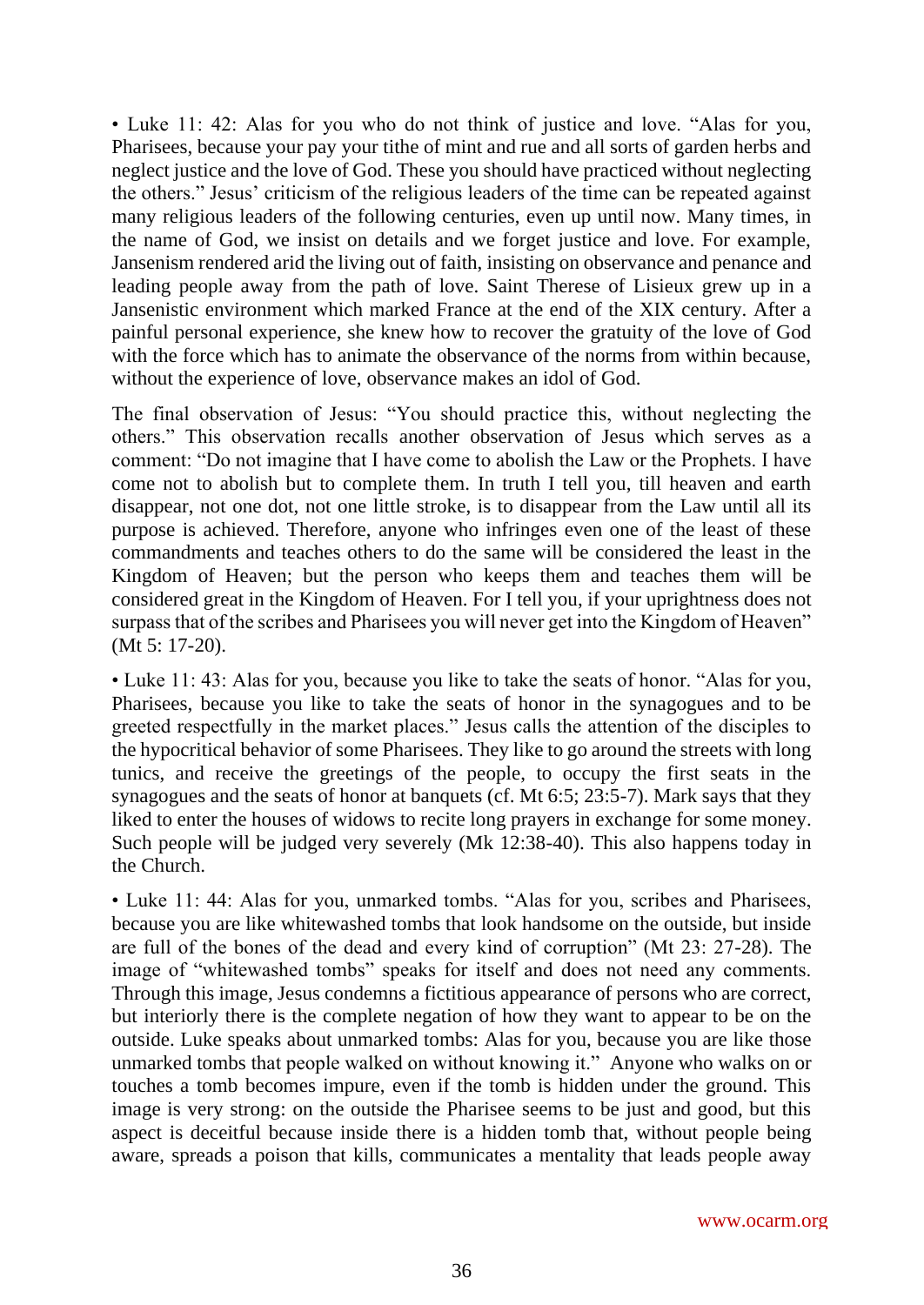from God,suggests an erroneous understanding of the Good News of the Kingdom. It is an ideology which makes God a dead idol.

• Luke 11: 45-46: Criticism of the doctors of the Law and Jesus' response. A lawyer then spoke up and said, "Master, when You speak like this You insult us, too!" In His response Jesus does not turn back, rather He shows clearly that the same criticism is also for the scribes: "Alas for you lawyers as well, because you load on people burdens that are unbearable, burdens that you yourselves do not touch with your fingertips!" In the Sermon on the Mount, Jesus expresses the same criticism which serves as a comment: "The scribes and the Pharisees occupy the chair of Moses. You must, therefore, do and observe what they tell you, but do not be guided by what they do, since they do not practice what they preach. They tie up heavy burdens and lay them on people's shoulders, but will they lift a finger to move them?" (Mt 23: 2-4).

#### **4) Personal questions**

• Hypocrisy maintains an appearance which deceives. In what ways am I hypocritical? How far does the hypocrisy of our Church go?

• How can I address this hypocrisy? How have others in history addressed it? Is there guidance in their example for me?

• Jesus criticized the scribes who insisted on the disciplinary observance of the minute points of the law, as, for example, paying the tithe of mint and rue and all sorts of garden herbs and forgetting the objective of the Law, which is the practice of justice and love. How does this criticism also apply to me?

## **5) Concluding prayer**

How blessed is anyone who rejects the advice of the wicked and does not take a stand in the path that sinners tread, nor a seat in company with cynics, but who delights in the law of Yahweh and murmurs His law day and night. (Ps 1: 1-2)

# **Lectio Divina Thursday, October 15, 2020**

#### *Ordinary Time*

## **1) Opening prayer**

Lord, our help and guide, make your love the foundation of our lives. May our love for you express itself in our eagerness to do good for others. You live and reign with the Father and the Holy Spirit, one God, for ever and ever. Amen.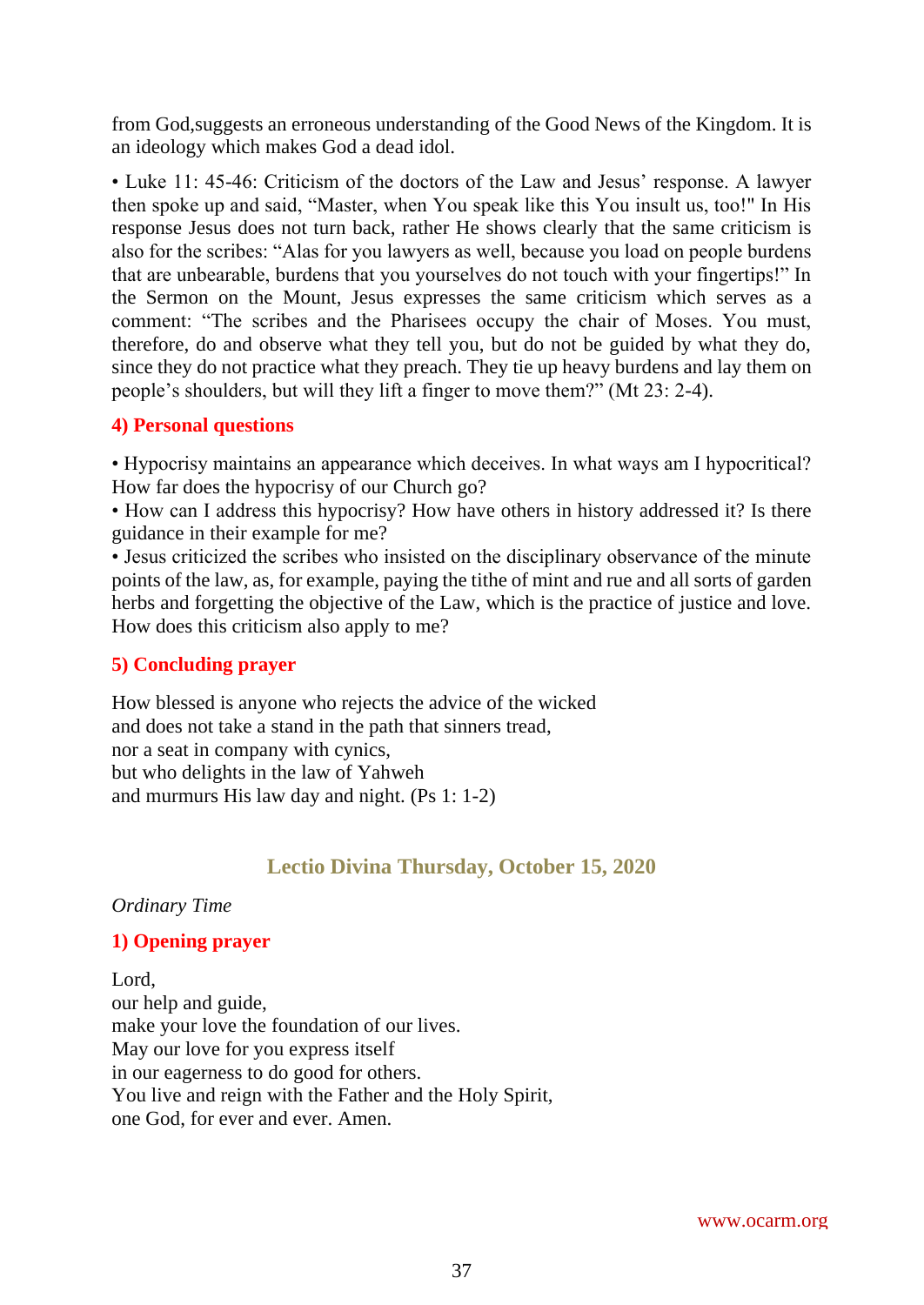# **2) Gospel Reading - Luke 11: 47-54**

Jesus said: 'Alas for you because you build tombs for the prophets, the people your ancestors killed! In this way you both witness to what your ancestors did and approve it; they did the killing, you do the building.

'And that is why the Wisdom of God said, "I will send them prophets and apostles; some they will slaughter and persecute, so that this generation will have to answer for every prophet's blood that has been shed since the foundation of the world, from the blood of Abel to the blood of Zechariah, who perished between the altar and the Temple." Yes, I tell you, this generation will have to answer for it all.

'Alas for you lawyers who have taken away the key of knowledge! You have not gone in yourselves and have prevented others from going in who wanted to.'

When He left there, the scribes and the Pharisees began a furious attack on Him and tried to force answers from Him on innumerable questions, lying in wait to catch Him out in something He might say.

#### **3) Reflection**

• Once again for the hundredth time, today's Gospel speaks about the conflict between Jesus and the religious authorities of that time.

• Luke 11: 47-48: Alas for you because you build tombs for the prophets. "Alas for you because you build tombs for the prophets, the people your ancestors killed! In this way you both witness to what your ancestors did and approve it; they did the killing, you do the building". Mathew says that these were the Scribes and the Pharisees (Mt 23: 19). Jesus' reasoning is clear. If the ancestors killed the prophets and the sons built the tombs, it is because the sons approved the crime of their fathers. Besides this, everybody knows that the dead prophet does not disturb anybody. In this way the sons become witnesses and accomplices of the same crime (cf. Mt 23: 29-32).

• Luke 11: 49-51: To ask for an account of the blood that has been shed since the foundation of the world. "That is why the wisdom of God said: I will send them prophets and apostles; some they will slaughter and persecute, so that this generation will have to answer for every prophet's blood that has been shed since the foundation of the world, from the blood of Able to the blood of Zechariah, who perished between the altar and the Temple. Yes, I tell you, this generation is lying in wait to catch Him out in something He might say". Compared with the Gospel of Matthew, Luke usually offers a brief version of Matthew's text. But here he increases the observations: "shed since the creation of the world, of the blood of Abel". He did the same thing with the genealogy of Jesus. Matthew, who wrote for the converted Jews, begins with Abraham (Mt 1: 1.2.17), while Luke goes back to Adam (Lk 3: 38). Luke universalizes and includes the Pagans, then he writes his Gospel for the converted Pagans. The information about the murdering of Zechariah in the Temple is given in the Book of Chronicles: "The spirit of God then invested Zechariah son of Jehoiada the priest. He stood up before the people and said, 'God says this, 'Why transgress Yahweh's commands to your certain ruin? For if you abandon Yahweh, He will abandon you. Then they plotted against him and at the king's order stoned him in the court of the Temple of Yahweh" (2Cr 24: 20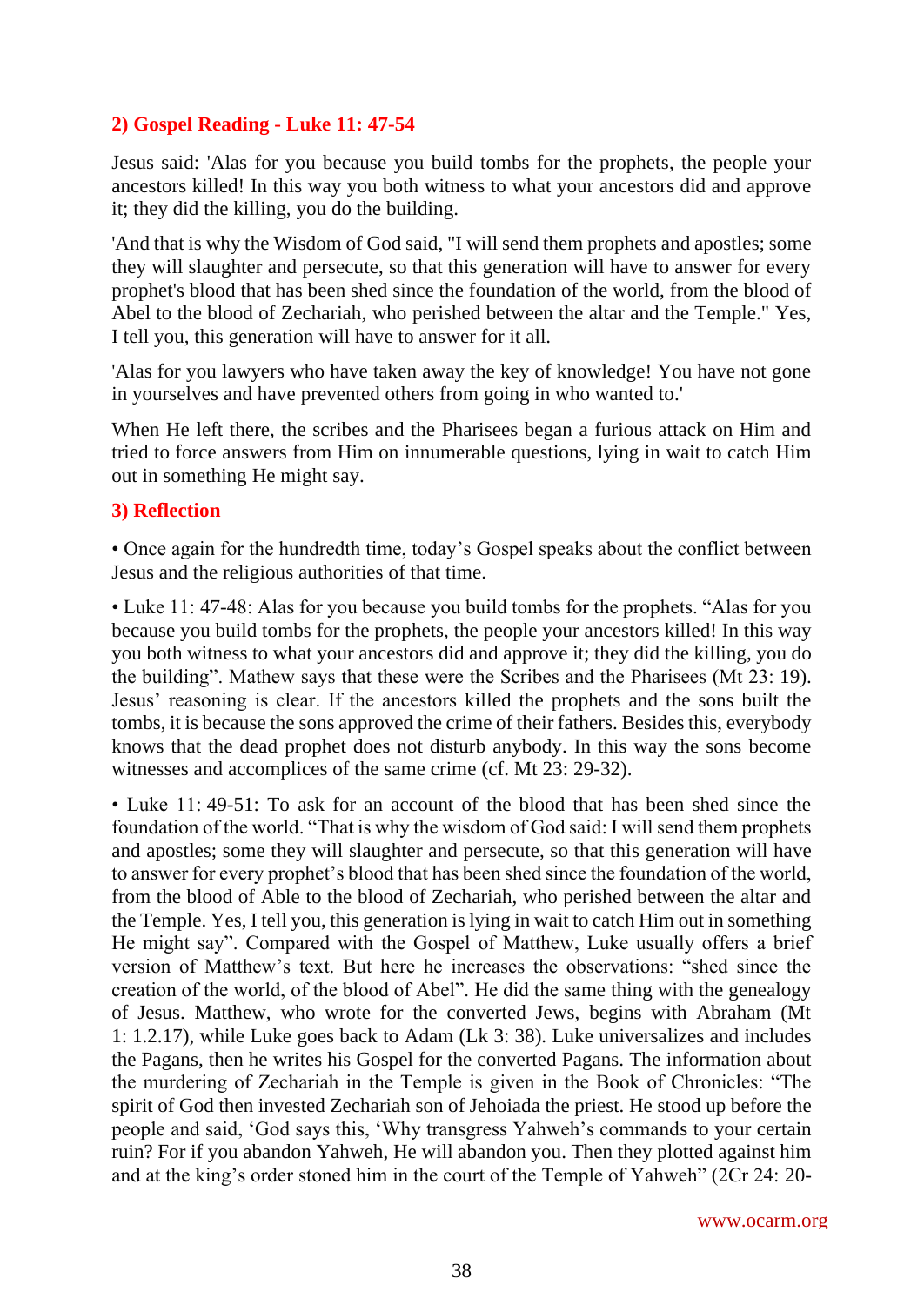21). Jesus knew the story of his people to the minutest detail. He knew that He would be the next one on the list from Abel to Zechariah; and up until now the list continues to be open. Many people have died for the cause of justice and of truth.

• Luke 11: 52: Alas for you doctors of the Law. "Alas for you lawyers who have taken away the key of knowledge. You have not gone in yourselves and have prevented others from going in who wanted to". How do they close the Kingdom? They believe that they have the monopoly on knowledge in regard to God and to God's Law and they impose on others their own way, without leaving a margin for a different idea. They present God as a severe judge, and in the name of God they impose laws and norms which have nothing to do with the commandments of God. They falsify the image of the Kingdom and kill in others the desire to serve God and the Kingdom. A community which organizes itself around this false god "does not enter into the Kingdom". Neither is it an expression of the Kingdom, and prevents its members from entering into the Kingdom. It is important to notice the difference between Matthew and Luke. Matthew speaks about the entrance into the Kingdom of Heaven and the phrase is written in the verbal form in the present: "Alas for you, lawyers of the Law and Pharisees, hypocrites, who close the Kingdom of Heaven before men, because in this way you do not enter and you prevent others from going in who wanted to enter (Mt 23: 13). The expression to enter into the Kingdom of Heaven could mean to enter in Heaven after death, but it is possible that it is a question of entering into the community, around Jesus and in the communities of the first Christians. Luke speaks about the key of knowledge and the phrase is written in the past tense. Luke simply shows the pretension of the Scribes to possess the key of knowledge in regard to God and to the law of God which prevents them from recognizing Jesus as Messiah and prevents the Jewish people from recognizing Jesus as Messiah: You take possession of the key of knowledge. You yourselves do not enter and you prevent others to enter.

• Luke 11: 53-54: The reaction against Jesus. The reaction of the religious authority against Jesus was immediate. "When He left there, the Scribes and the Pharisees began a furious attack on him, and tried to force answers from Him on innumerable questions, lying in wait to catch Him out in something He might say". Since they considered themselves the only true interpreters of the Law of God, they tried to provoke Jesus on questions of interpretation of the Bible so as to be able to surprise Him in something He would say. Thus the opposition against Jesus and the desire to eliminate Him continues to grow. (Lk 6: 11; 11: 53-54; 19: 48; 20: 19-20; 22: 2).

## **4) Personal questions**

• Many persons who wanted to enter were prevented from doing it and they no longer believed because of the anti-evangelical attitude of the priests. Do you have any experience regarding this?

• The Scribes began to criticize Jesus who thought and acted in a different way. It is not difficult to find reasons for criticizing anyone who thinks differently from me. Do you have any experience regarding this?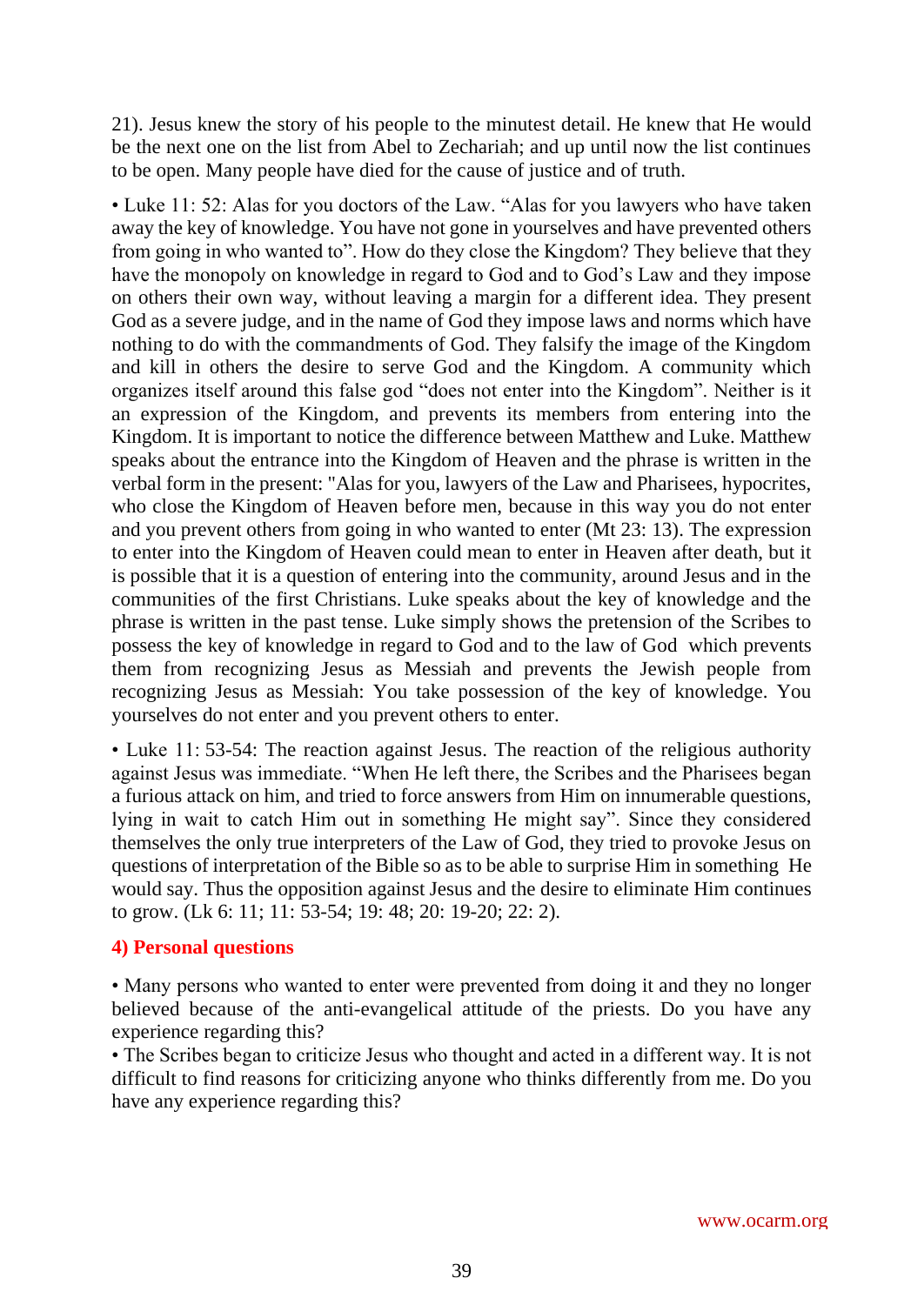## **5) Concluding prayer**

Yahweh has made known his saving power, revealed his saving justice for the nations to see. mindful of his faithful love and his constancy to the House of Israel. (Ps 98:2-3)

## **Lectio Divina Friday, October 16, 2020**

#### *Ordinary Time*

#### **1) Opening prayer**

Lord, our help and guide, make your love the foundation of our lives. May our love for you express itself in our eagerness to do good for others. You live and reign with the Father and the Holy Spirit, one God, for ever and ever. Amen.

#### **2) Gospel Reading - Luke 12:1-7**

Meanwhile the people had gathered in their thousands so that they were treading on one another. And Jesus began to speak, first of all to his disciples. 'Be on your guard against the yeast of the Pharisees and their hypocrisy. Everything now covered up will be uncovered, and everything now hidden will be made clear. For this reason, whatever you have said in the dark will be heard in the daylight, and what you have whispered in hidden places will be proclaimed from the housetops.

'To you my friends I say: Do not be afraid of those who kill the body and after that can do no more. I will tell you whom to fear: fear Him who, after He has killed, has the power to cast into hell. Yes, I tell you, He is the one to fear.

Can you not buy five sparrows for two pennies? And yet not one is forgotten in God's sight. Why, every hair on your head has been counted. There is no need to be afraid: you are worth more than many sparrows.

#### **3) Reflection**

• Today's Gospel presents a last criticism of Jesus against the religious authority of his time.

• Luke 12, 1<sup>ª</sup>: Thousands were looking for Jesus. "At that time people had gathered in the thousands and were treading on one another". This phrase allows to have a glimpse of the enormous popularity of Jesus and the desire of the people to encounter Him (cf. Mk 6, 31; Mt 13, 2). It makes us also see the abandonment in which people found themselves. "They are like sheep without a shepherd," said Jesus on another occasion when He saw the crowds get close to Him to listen to his words (Mk 6, 34).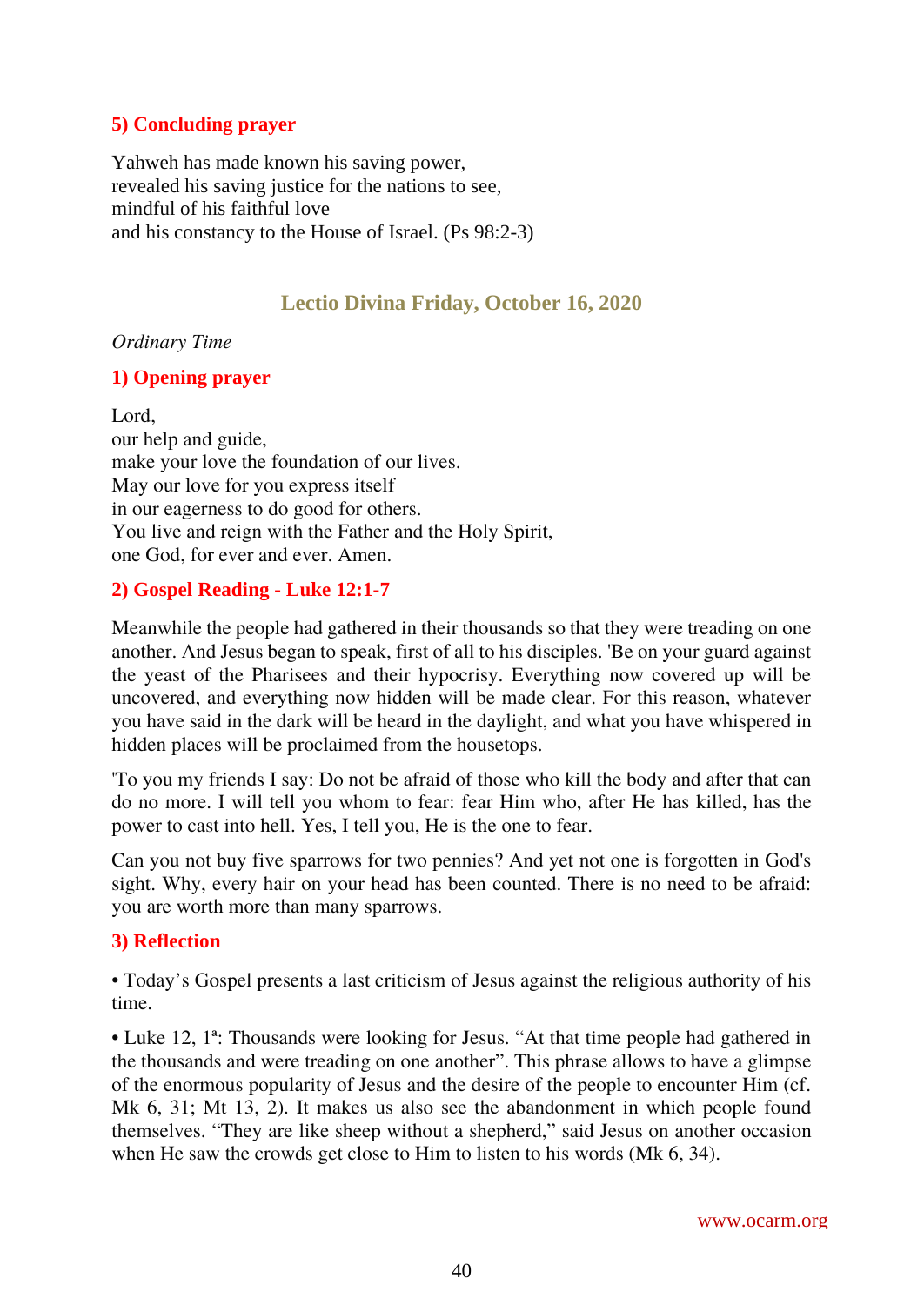• Luke 12, 1b: Attention with hypocrisy. "Jesus began to speak first of all to his disciples: "Be on your guard against the yeast of the Pharisees – their hypocrisy". Mark had already spoken of the yeast of the Pharisees and of the Herodians and had suggested that it was a question of the mentality, or of the dominant ideology of that time, which expected a glorious and powerful Messiah (Mk 8, 15; 8, 31-33). In this text Luke identifies the yeast of the Pharisees with hypocrisy. Hypocrisy is an attitude which turns up side down or overturns the values. It hides the truth. It shows a beautiful cloak or cape which hides and falsifies what is rotten inside. In this case, hypocrisy was like the apparent cover of the extreme fidelity to the word of God which hid the contradiction of their life. Jesus wants the contrary. He wants coherence and not that which remains hidden.

• Luke 12, 2-3: That which is hidden will be revealed. "Everything now covered up will be uncovered, and everything now hidden will be made clear. For this reason, whatever you have said in the dark will be heard in the daylight, and what you have whispered in hidden places will be proclaims from the housetops". It is the second time that Luke speaks about this theme (cf. Lc 8, 17). Instead of the hypocrisy of the Pharisees which hides the truth, the disciples should be sincere. They should not be afraid of truth. Jesus invites them to share with the others the teachings which they learn from Him. The disciples cannot keep these to themselves, but they should spread them. One day, the masks will fall completely away and everything will be clearly revealed and will be proclaimed on the housetops (Mt 10, 26-27).

• Luke 12, 4-5: Do not be afraid. "Do not be afraid of those who kill the body and after that can do no more. I will tell you whom to fear: fear Him who after He has killed has the power to cast into hell. Yes, I tell you, He is the one to fear". Here Jesus addresses himself to his friends the disciples. They should not be afraid of those who kill the body, who torture, who trample on and make one suffer. Those who torture can kill the body, but they cannot kill liberty and the spirit. Yes, they should be afraid that fear of suffering may lead them to hide or to deny the truth will lead them to offend God,; because he who separates himself from God will be lost forever.

• Luke 12, 6-7: You are worth more than many sparrows. "Can you not buy five sparrows for two pennies? And yet not one is forgotten in God's sight. For every hair on hour head has been counted. Do not fear you are worth more than many sparrows". The disciples should not be afraid of anything, because they are in God's hands. Jesus asks them to look at the sparrows. Two sparrows are sold for a few pennies and not one of them falls to the ground without the will of the Father. Even the hair on your head is counted. Luke says that not one hair falls from your head without the permission of the Father (Lk 21, 18). And so many hairs fall from our head! This is why, "Do not fear, you are worth more than many sparrows". This is the lesson that Jesus draws from the contemplation of nature (cf Mt 10, 29-31).

• The contemplation of nature. In the Sermon on the Mountain, the most important message Jesus takes is from the contemplation on nature. He says: "Have you heard that it was said, love your neighbor and hate your enemy; but I say: love your enemies and pray for those who persecute you so that you may be children of your Father in heaven, for He causes his sun to rise on the bad as well as the good, and sends down rain to fall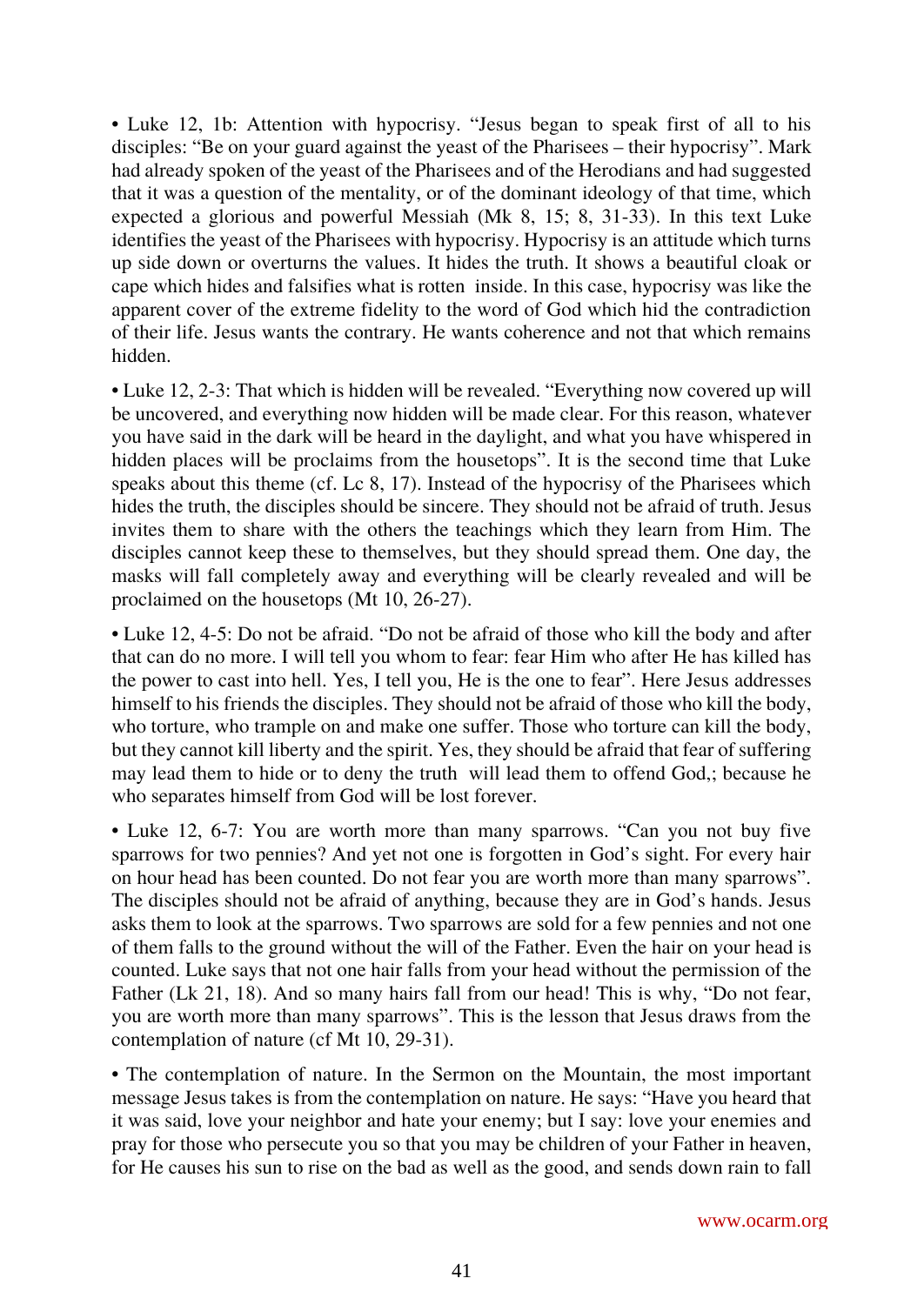on the upright and the wicked alike. For if you love those who love you, what reward will you get? Do not even the tax collectors do as much? And if you save your greetings for your brothers, are you doing anything exceptional? Do not even the gentiles do as much? You must therefore set no bounds to your love, just as the Heavenly Father sets non to his" (Mt 5, 43-45.48). The observation of the rhythm of the sun and the rain lead Jesus to make that revolutionary affirmation: "Love your enemies". The same thing is valid concerning the invitation to look at the flowers of the fields and the birds of the sky (Mt 6, 25-30). This contemplative and surprising attitude before nature led Jesus to criticize truths apparently eternal. Six times, one after another, He had the courage to publicly correct the Law of God: "It has been said, but I tell you..." The discovery made in the renewed contemplation of nature becomes a very important light to reread history for Him.A different look which discovers lights that were not perceived before. Today there is new vision of the universe which is circulating. The discoveries of science concerning the immensity of the macro-cosmos and of the micro-cosmos are becoming sources of a new contemplation of the universe. Many apparently eternal truths are now beginning to be criticized.

#### **4) Personal questions**

• What is hidden will be revealed. Is there in me something which I fear that it be revealed?

• The contemplation of the sparrows and of the things of nature lead Jesus to have a new and surprising attitude which reveals the gratuitous goodness of God. Do I usually contemplate nature?

#### **5) Concluding prayer**

The word of Yahweh is straightforward, all He does springs from his constancy. He loves uprightness and justice; the faithful love of Yahweh fills the earth. (Ps 33,4-5)

#### **Lectio Divina Saturday, October 17, 2020**

#### *Ordinary Time*

#### **1) Opening prayer**

Lord, our help and guide, make your love the foundation of our lives. May our love for you express itself in our eagerness to do good for others. You live and reign with the Father and the Holy Spirit, one God, for ever and ever. Amen.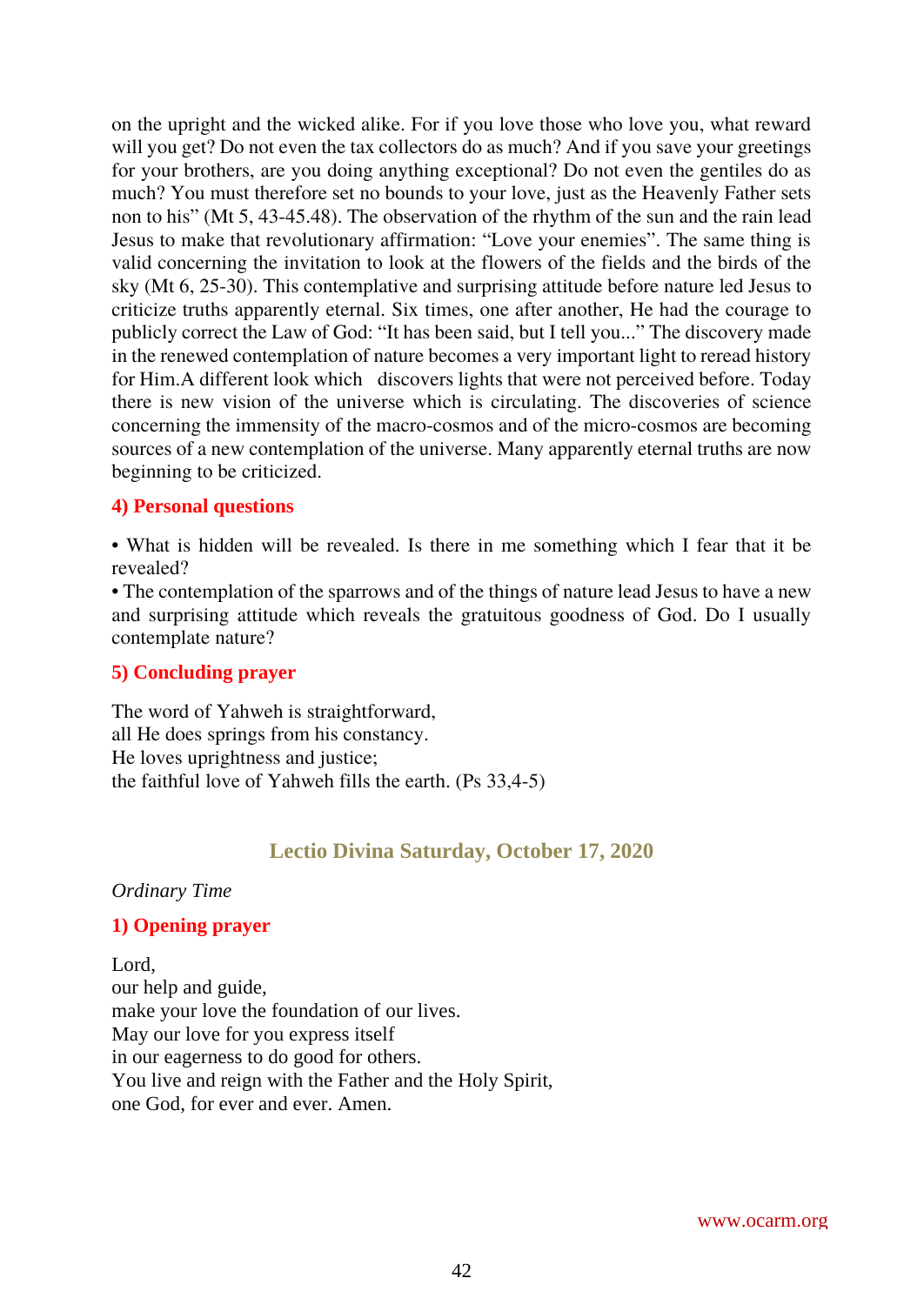## **2) Gospel Reading - Luke 12: 8-12**

Jesus said to his disciples: 'I tell you, if anyone openly declares himself for me in the presence of human beings, the Son of man will declare himself for him in the presence of God's angels. But anyone who disowns me in the presence of human beings will be disowned in the presence of God's angels.

'Everyone who says a word against the Son of man will be forgiven, but no one who blasphemes against the Holy Spirit will be forgiven. 'When they take you before synagogues and magistrates and authorities, do not worry about how to defend yourselves or what to say, because when the time comes, the Holy Spirit will teach you what you should say.'

#### **3) Reflection**

• Context. While Jesus is on the way toward Jerusalem, we read in Luke, chapter 11, that precedes our passage, presenting Him as having the intention to reveal the abyss of the merciful acting of God and at the same time the profound misery hidden in the heart of man. Particularly in revealing this to those who have the task of being witnesses of the Word and of the work of the Holy Spirit in the world. Jesus presents such realities with a series of reflections which provoke effects in the reader, such as to feel attracted by the force of his Word to the point of feeling judged interiorly and detached from all desires of greatness which shake and agitate man (9, 46). The reader identifies himself with various attitudes that the teaching of Jesus arouses. Above all, he recognizes himself as follower of Christ in the disciple and sent to precede him in the role of messenger of the kingdom, in the one who hesitates somewhat in following him, and in the Pharisee or doctor of the Law, a slave of their interpretations and life style. In summary, the course of the reader in chapter 11 is characterized by this encounter with the teaching of Jesus who reveals to him the intimacy of God, the mercy of God's heart, and the truth of his being a man. In chapter 12, Jesus opposes the perverted judgment of man to the goodness of God who always gives with superabundance. Man's life enters into play here. It is necessary to be attentive to the perversion of the human judgment and to the hypocrisy that distorts values in order to privilege only one's own interests and advantages more than being interested in life, that life which is accepted gratuitously. The Word of God gives the reader an appeal on how to face the question regarding life: man will be judged on his behavior at the time of threats. It is necessary to be concerned with the men who can "kill the body" but rather to have at heart the fear of God who judges and corrects. But Jesus does not promise the disciples that they will be free from threats and persecutions, but He assures them that they will have God's help at the moments of difficulty.

• To know how to recognize Jesus. The courageous commitment to recognize the friendship of Jesus publicly implies as a consequence a personal communion with Him at the moment of his return to judge the world. At the same time, the betrayal in "who will deny me", the one who is afraid to confess and recognize Jesus publicly, condemns himself. The reader is invited to reflect on the crucial importance of Jesus in the history of salvation. It is necessary to decide to be either with Jesus or against Him and of his Word of Grace. This decision, to recognize or to reject Jesus, depends is critical to our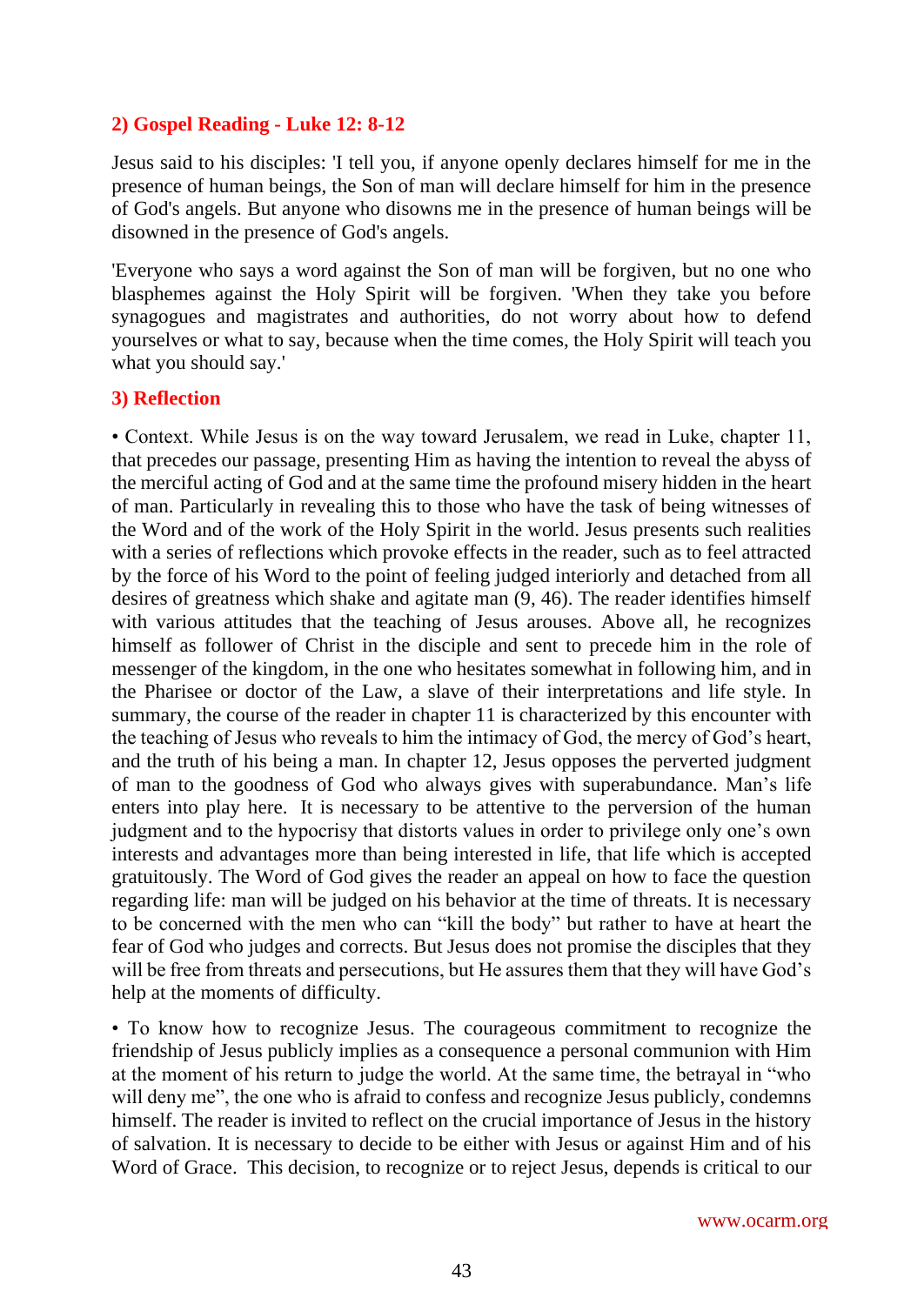salvation. Luke makes it evident that the communion that Jesus gives at the present time to his disciples will be confirmed and will become perfect at the moment of his coming in glory ("he will come in his glory and of the Father and of the angels": 9: 26). The call to the Christian community is very evident. Even if it has been exposed to the hostility of the world, it is indispensable not to cease to give a courageous witness of Jesus, of communion with him, to value and not to be ashamed to show one is a Christian.

• Blasphemy against the Holy Spirit. Here Luke understands blasphemy as offensive speaking or speaking against. This verb was applied to Jesus when in 5, 21 He had forgiven sins. The question presented in this passage may give rise in the reader to some difficulty: is blasphemy against the Son of man less grave or serious than the one against the Holy Spirit? The language of Jesus may seem rather strong for the reader of the Gospel of Luke. Through the Gospel he has seen Jesus as showing the behavior of God who goes to look for sinners, who is demanding but who knows how to wait for the moment of return to Him, when the sinner attains maturity. In Mark and Matthew blasphemy against the Spirit is the lack of recognizing the power of God in the exorcisms of Jesus. But in Luke it may mean the deliberate and known rejection of the prophetic Spirit that is working in the actions and teaching of Jesus, that is to say, a rejection of the encounter with the merciful acting of salvation with the Father. The lack of recognition of the divine origin of the mission of Jesus, the direct offenses to the person of Jesus, may be forgiven, but anyone who denies the acting of the Holy Spirit in the mission of Jesus will not be forgiven. It is not a question of an opposition between the person of Jesus and the Holy Spirit, or of some contrasting symbol of two diverse periods of history, that of Jesus and that of the community after the Passover, but rather, the evangelist wants to definitively show that to reject the Holy Spirit in the mission of Jesus is equal to blasphemy against the Holy Spirit.

#### **4) Personal questions**

• Are you aware that to be a Christian requires the need to face difficulties, deceit, dangers, and even to risk one's own life to give witness of one's own friendship with Jesus?

• Do you become embarrassed of being a Christian? Are you more concerned about the judgments of men, their approval, are these more important for you or that of losing your friendship with Christ?

## **5) Concluding Prayer**

Yahweh our Lord, how majestic is your name throughout the world! Whoever keeps singing of your majesty higher than the heavens, even through the mouths of children, or of babes in arms. (Ps 8: 1-2)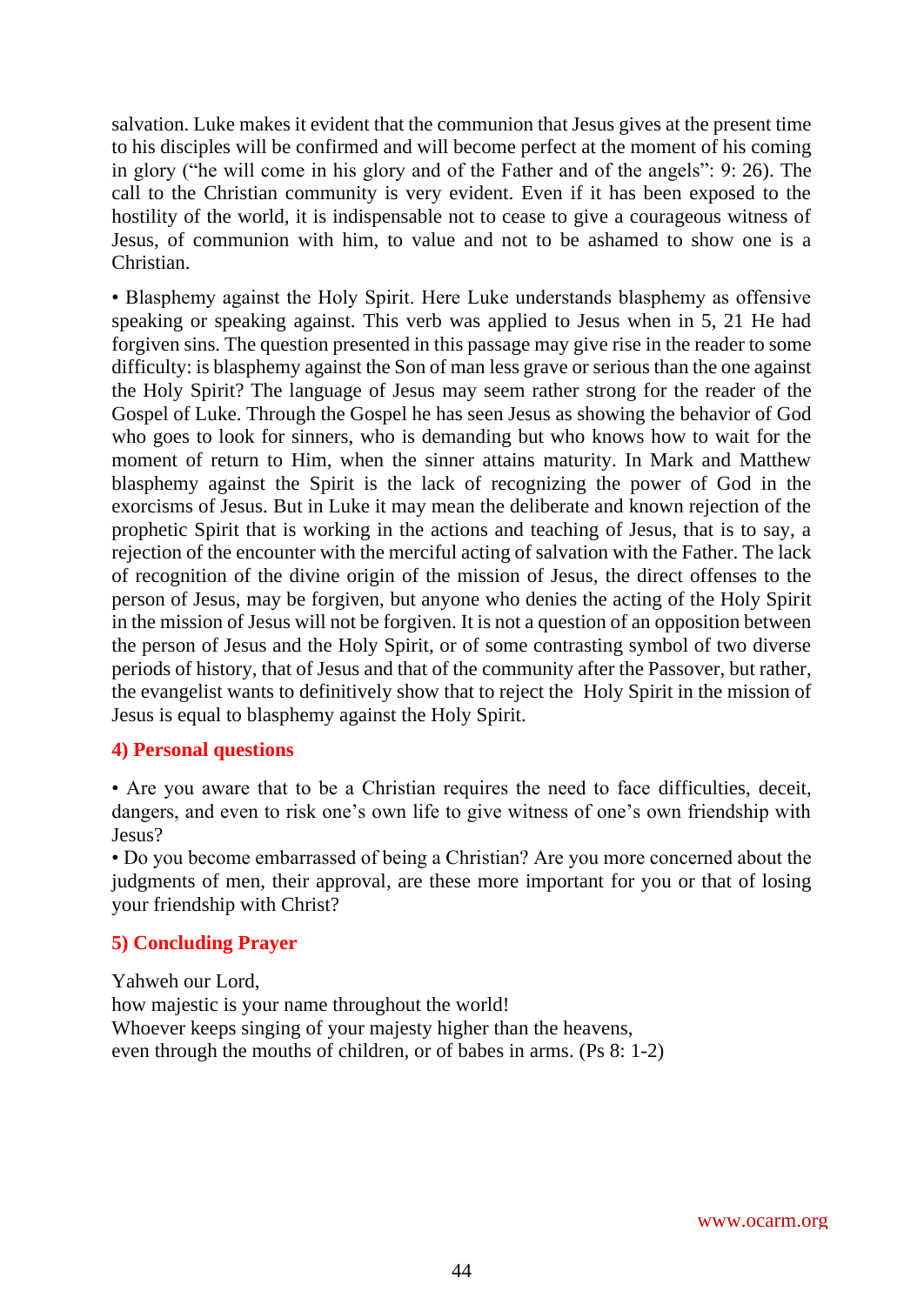# **Lectio Divina Sunday, October 18, 2020**

*Tribute to Caesar When hypocrisy sets a snare for honest people Matthew 22:15-21*

## **1. Opening prayer**

Lord Jesus, send Your Spirit to help us to read the Scriptures with the same mind that You read them to the disciples on the way to Emmaus. In the light of the Word, written in the Bible, You helped them to discover the presence of God in the disturbing events of Your sentence and death. Thus, the cross that seemed to be the end of all hope became for them the source of life and of resurrection.

Create silence in us so that we may listen to Your voice in Creation and in the Scriptures, in events and in people, above all in the poor and suffering. May Your word guide us so that we too, like the two disciples on the way to Emmaus, may experience the force of Your resurrection and witness to others that You are alive in our midst as source of fraternity, justice and peace. We ask this of You, Jesus, son of Mary, who revealed the Father to us and sent us Your Spirit. Amen.

## **2. Reading**

## **a) A division of the text to help with the reading:**

Matthew 22:15-17: The question of the Pharisees and Herodians

Matthew 22:18-21: Jesus' reply

## **b) A key to the reading:**

Jesus comes from Galilee to Jerusalem for the annual feast of the Pasch. As He enters the city, He is acclaimed by the people (Mt 21:1-11). He immediately goes to the temple where He drives the vendors away (Mt 21:12-16). Although He stays in Jerusalem, He spends the nights outside the city and returns to the city in the morning (Mt 21:17). The situation is very tense. In His discussions with the authorities, the high priests, the elders and the Pharisees in Jerusalem, Jesus expresses Himself in parables (Mt 21:23 – 22:14). They would like to get hold of Him, but they are afraid (Mt 21:45-46). This Sunday's Gospel on the tribute due to Caesar (Mt 22:15-21) is situated within this general state of conflict between Jesus and the authorities.

Matthew 22:15-21

**c) Text:**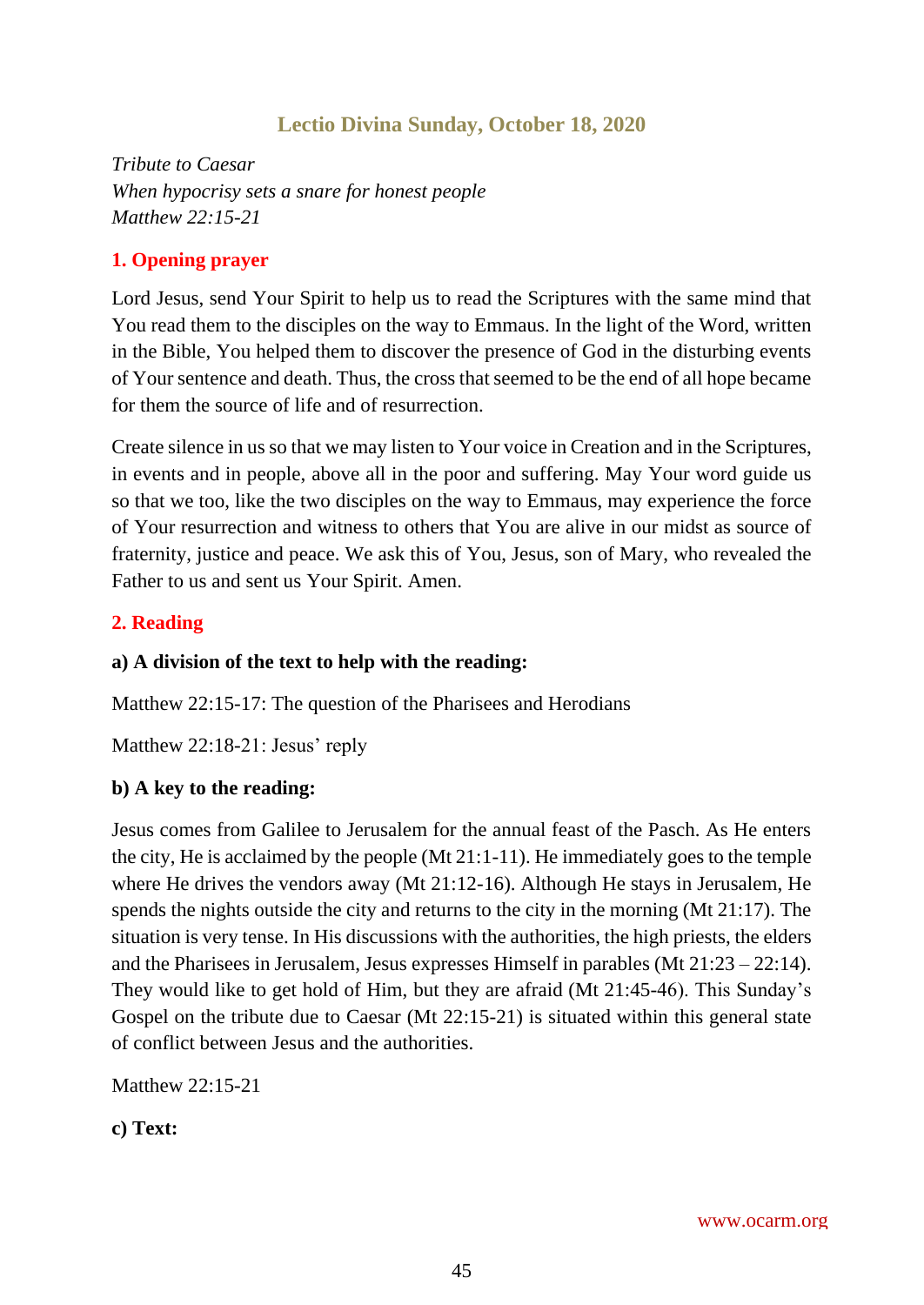15 Then the Pharisees went away to work out between them how to trap Him in what He said. 16 And they sent their disciples to Him, together with some Herodians, to say, 'Master, we know that You are an honest man and teach the way of God in all honesty, and that You are not afraid of anyone, because human rank means nothing to You. 17 Give us your opinion, then. Is it permissible to pay taxes to Caesar or not?' 18 But Jesus was aware of their malice and replied, 'You hypocrites! Why are you putting Me to the test? 19 Show Me the money you pay the tax with.' They handed Him a denarius, 20 and He said, 'Whose portrait is this? Whose title?' 21 They replied, 'Caesar's.' Then He said to them, 'Very well, give to Caesar what belongs to Caesar and to God what belongs to God.'

# **3. A moment of prayerful silence**

so that the Word of God may penetrate and enlighten our life.

## **4. Some questions**

to help us in our personal reflection.

a) Which part of the text touched you most? Why?

b) Which groups in power are getting ready to set a trap for Jesus? What kind of trap?

c) What did Jesus do to get out of the trap laid by the powerful?

d) For today, what does the saying, "Pay Caesar what belongs to Caesar and God what belongs to God" mean?

## **5. For those who wish to go deeper into the theme**

#### **a) The context of our text in the Gospel of Matthew:**

As we were saying, the context of the Gospel of the 29th Sunday is the debate between Jesus and the authorities. It begins with the discussion with the priests and elders on the authority of Jesus (Mt 21:23-27). Then comes the parable of the two sons where Jesus denounces the hypocrisy of some groups (Mt 21:28-32). There follow two parables, one of the murderous wine growers (Mt 21:33-46) and another concerning those who are invited but refuse to attend the wedding feast (Mt 22:1-14). At this point in our text (Mt 22:15-22) the Pharisees and the Herodians enter to set a trap. They ask Him about the tribute to be paid to the Romans. It was a tricky question that divided public opinion. They wanted to accuse Jesus and so lessen His influence over the people. The Sadducees immediately begin to question Him on the resurrection of the dead, another controversial question and cause of dissent between the Sadducees and the Pharisees (Mt 22:23-33). It all ends with a discussion on the greatest commandment of all (Mt 22:34-40) and the Messiah as son of David (Mt 22:41-45).

Like Jesus, the Christians of the communities in Syria and Palestine for whom Matthew was writing his Gospel were accused and questioned by the authorities, by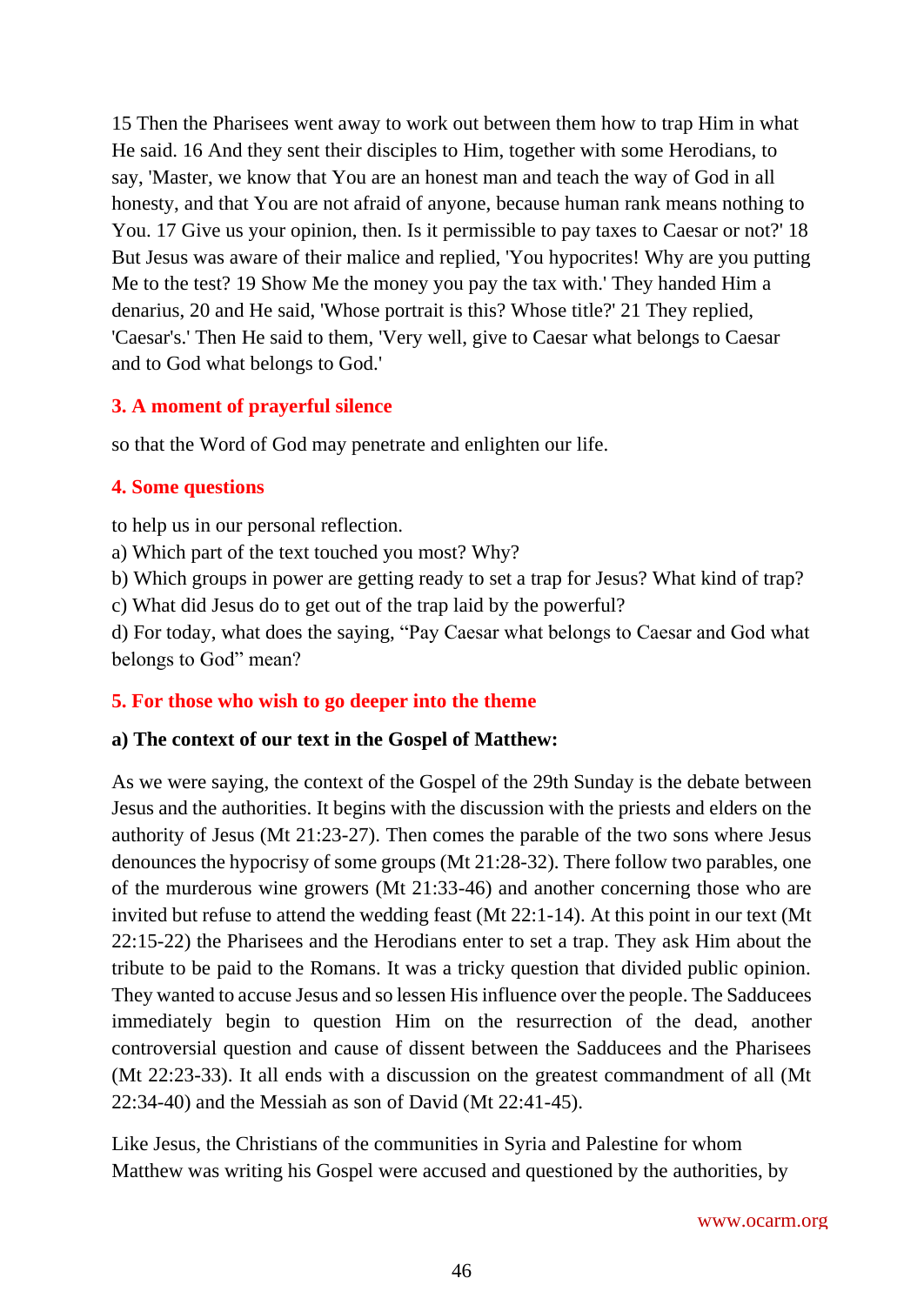other groups, and by their neighbors who felt uncomfortable because of the witness of the disciples. When reading these episodes of conflict with the authorities, they felt comforted and encouraged to continue on their journey.

# **b) A commentary on the text:**

Matthew 22:15-17: The question of the Pharisees and Herodians.

The Pharisees and Herodians were the local authorities who did not enjoy popular support in Galilee. They had decided that it was time to kill Jesus (Mt 12:14; Mk 3:6). Now, by order of the priests and elders, they want to know whether Jesus is in favor of, or against, paying tribute to the Romans: a deliberate question and full of malice! Under the guise of fidelity to the law of God, they seek reasons for accusing Him. If Jesus were to say, "You must pay!" they would accuse Him, together with the people, of being a friend of the Romans. If He were to say, "You must not pay!" they would accuse Him of being a subversive. A dead end!

Matthew 22:18-21a: Jesus' reply: Show Me a coin.

Jesus is aware of their hypocrisy. In His reply, He wastes no time in useless discussion and goes directly to the heart of the question: "Whose portrait is this? Whose title?" They answer, "Caesar's!"

Matthew 22:21b: Jesus' conclusion

Jesus then draws the conclusion: "Pay to Caesar what belongs to Caesar and to God what belongs to God!". In fact, they had already acknowledged Caesar's authority. They already paid Caesar what belonged to Caesar since they used his money to buy and sell and even to pay the tribute to the Temple! Hence, the question was useless. Why ask something whose answer was clear in practice? They, who by their question pretended to be servants of God, were in fact forgetting the most important thing: they forgot to give God what belongs to God! What mattered to Jesus was that "they pay to God what belongs to God", that is, they mislead the people that they had led away from God through their own fault, because through their teachings they prevented people from entering the Kingdom (Mt 23:13). Rather say, "Pay to God what belongs to God", which is, practice justice and honesty according to the demands of the law of God, because by your hypocrisy your are denying God what is due to Him. The disciples must be aware of this, because it was the hypocrisy of these Pharisees and Herodians that was blinding their eyes! (Mk 8:15).

# **c) A deepening: Levies, tributes, taxes and tithes:**

In Jesus' time, the people of Palestine paid very many levies, taxes, tributes, fines, contributions, donations and tithes. Some scholars calculate that half of a family's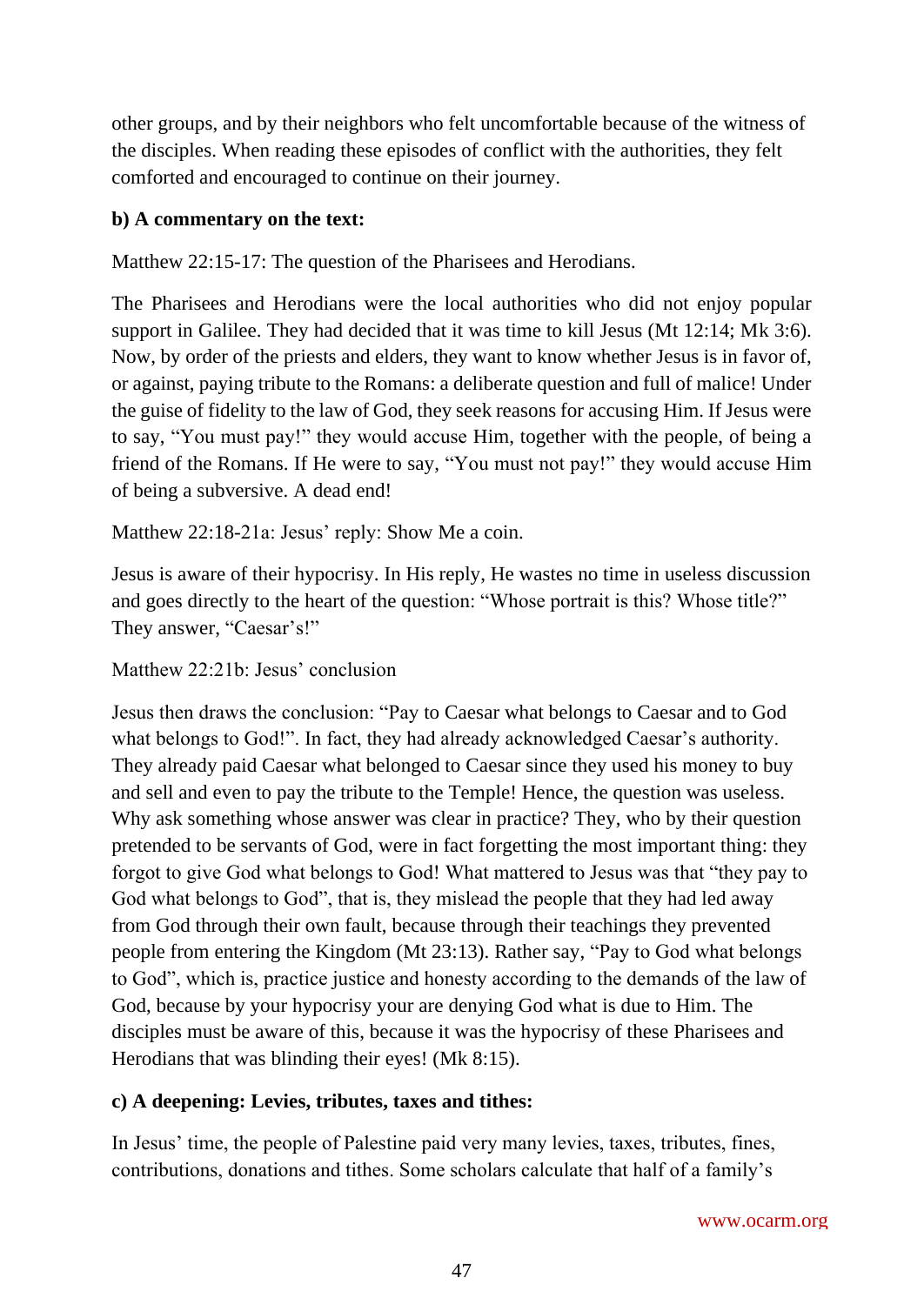income went to pay levies. Here is a list that gives an idea of all that the people paid in levies:

## **\* Direct levies on properties and persons:**

Levy on property (tributum soli). The taxation officers of the government checked on properties, production, the number of slaves and then fixed the amount to be paid. Periodically, new taxation amounts were set in accordance with census taken.

Levies on persons (tributum capitis): for the poor without land, which included women and men between the ages of 12 and 65 years. The levy on the workforce was 20% of the income of every individual.

## **\* Indirect levies on various transactions:**

Golden crown: Originally this was a gift to the emperor, but then became a compulsory levy. It was paid on special occasions such as feasts or visits of the emperor.

Salt levy: Salt was the emperor's monopoly. The tribute was paid on salt for commercial use, for instance, salt used by fishermen to salt fish. That is the origin of the word "salary".

Levy on buying and selling: For each commercial transaction there was a levy of 1%. It was the taxation officers who collected this money. For the purchase of a slave they asked for 2%.

Levy on professional practice: For anything at all one needed a permit. For instance, a shoemaker in Palmira paid one denarius per month. One denarius was equivalent to a day's salary. Even prostitutes had to pay.

Levy on the use of public utilities: Emperor Vespasian introduced a levy on the use of public baths in Rome. He used to say, "Money has no smell!"

# **\* Other taxes and obligations:**

Toll:This was a levy on the movement of merchandise, collected by Publicans. Tolls were paid on the road. At certain points there were soldiers who forced those who were reluctant to pay.

Forced labor: Everyone could be forced to render some service to the State for five years, without remuneration.

Special subsidy for the armed forces: People were obliged to offer hospitality to soldiers. People also had to pay a certain amount of money for the nourishment and support of the troops.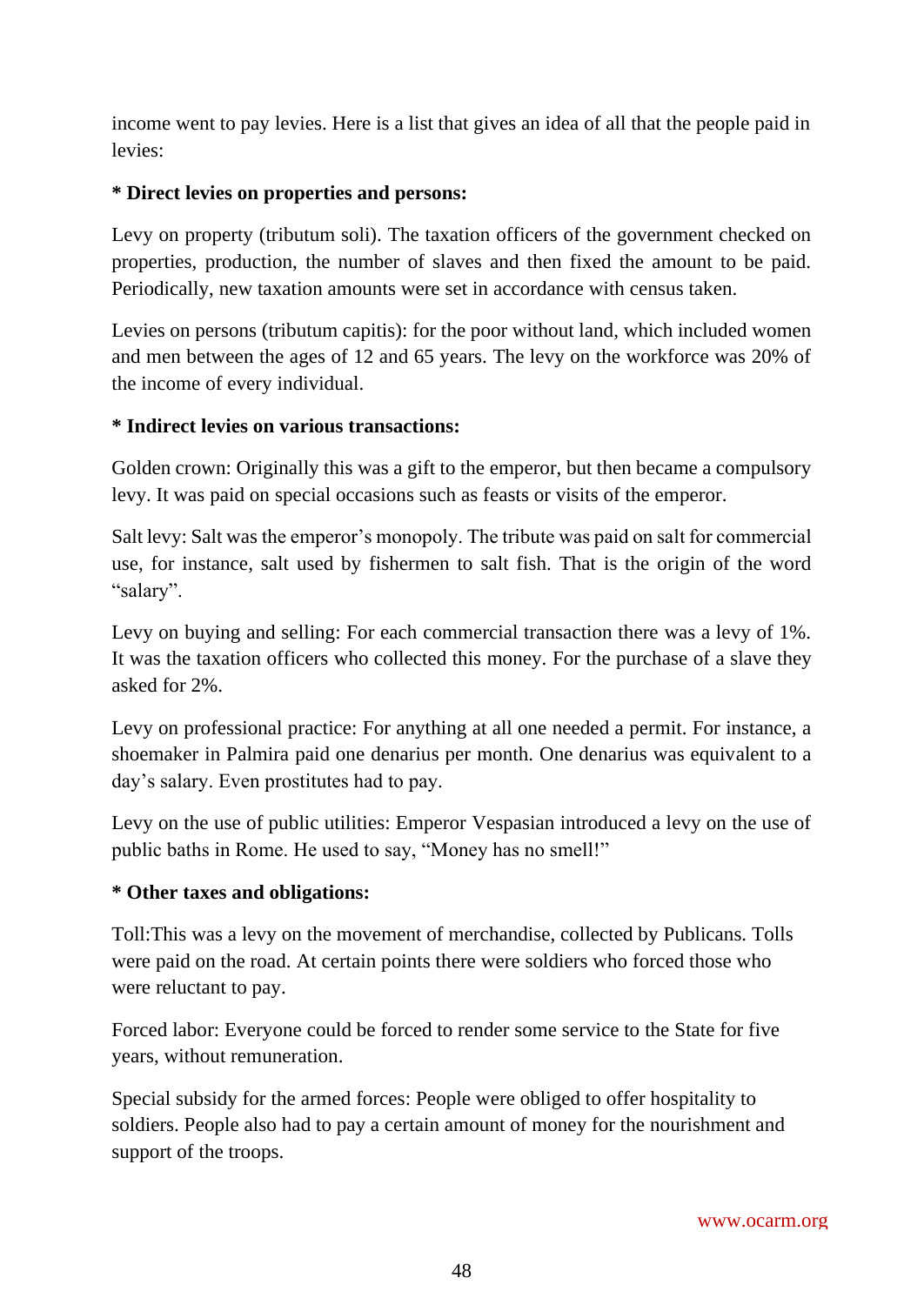## **\* Levy for the Temple and for Cult:**

Shekalim: This was the levy for the upkeep of the Temple.

Tithe: This was the levy for the upkeep of the priests. "Tithe" means the tenth part!

First fruits: This was the levy for the upkeep of the cult. The authorities collected the first fruits of all land products.

#### **6. Psalm 12**

Against lying lips Help, Yahweh! No one loyal is left, the faithful have vanished from among the children of Adam. Friend tells lies to friend, and, smooth-tongued, speaks from an insincere heart. May Yahweh cut away every smooth lip, every boastful tongue, those who say, 'In our tongue lies our strength, our lips are our allies; who can master us?' 'For the poor who are plundered, the needy who groan, now will I act,' says Yahweh, 'I will grant salvation to those who sigh for it.' Yahweh's promises are promises unalloyed, natural silver which comes from the earth seven times refined. You, Yahweh, will watch over them, you will protect them from that brood for ever. The wicked will scatter in every direction, as the height of depravity among the children of Adam.

## **7. Final Prayer**

Lord Jesus, we thank You for the word that has enabled us to understand better the will of the Father. May your Spirit enlighten our actions and grant us the strength to practice what Your Word has revealed to us. May we, like Mary, Your mother, not only listen to but also practice the Word, You who live and reign with the Father in the unity of the Holy Spirit forever and ever. Amen.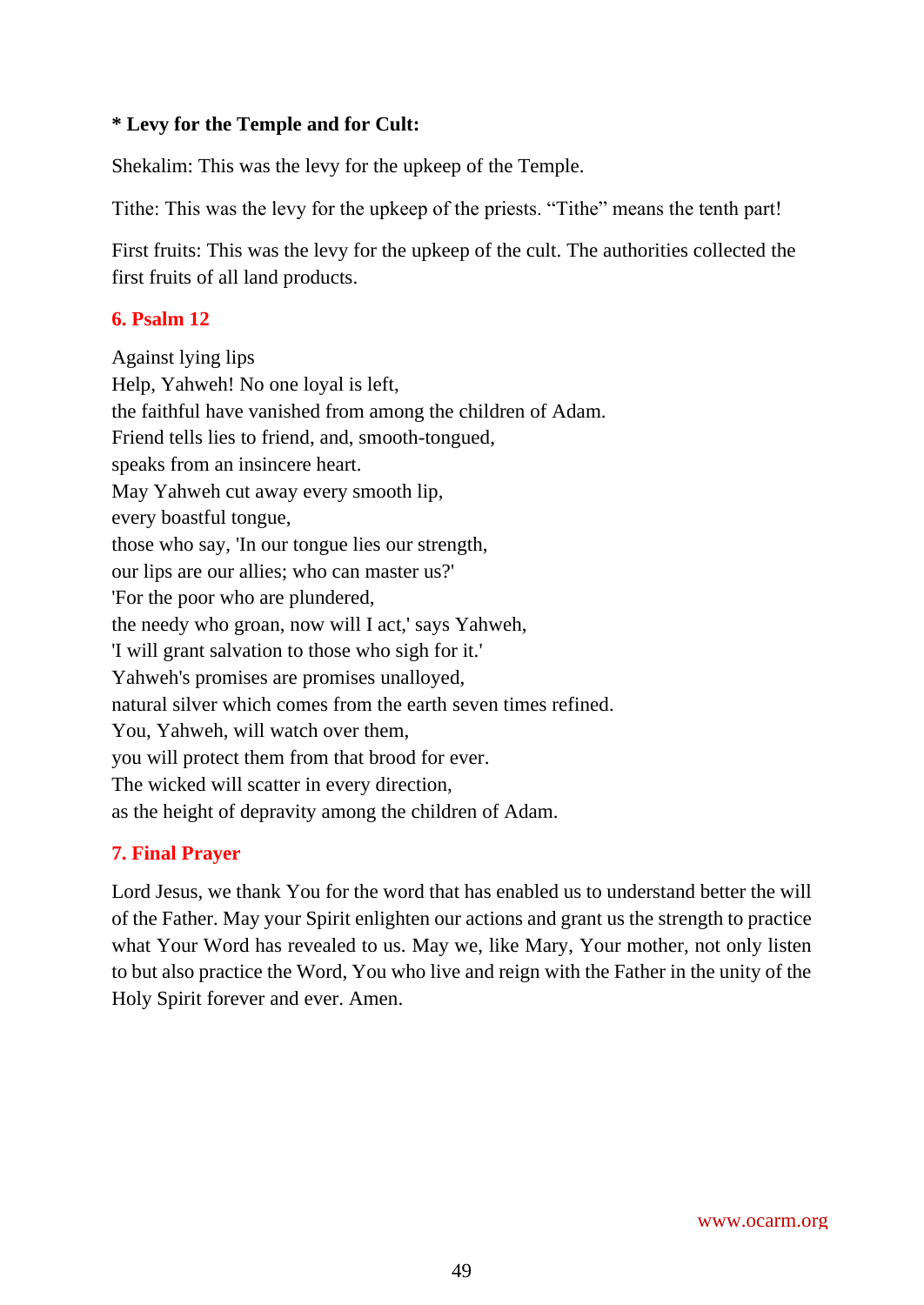# **Lectio Divina Monday, October 19, 2020**

*Ordinary Time*

#### **1) Opening prayer**

Almighty and everlasting God, our source of power and inspiration, give us strength and joy in serving you as followers of Christ, who lives and reigns with you and the Holy Spirit, one God, for ever and ever. Amen.

## **2) Gospel Reading - Luke 12: 13-21**

A man in the crowd said to him, 'Master, tell my brother to give me a share of our inheritance.' He said to him, 'My friend, who appointed me your judge, or the arbitrator of your claims?' Then He said to them, 'Watch, and be on your guard against avarice of any kind, for life does not consist in possessions, even when someone has more than he needs.'

Then He told them a parable, 'There was once a rich man who, having had a good harvest from his land, thought to himself, "What am I to do? I have not enough room to store my crops." Then he said, "This is what I will do: I will pull down my barns and build bigger ones, and store all my grain and my goods in them, and I will say to my soul: My soul, you have plenty of good things laid by for many years to come; take things easy, eat, drink, have a good time." But God said to him, "Fool! This very night the demand will be made for your soul; and this hoard of yours, whose will it be then?" So it is when someone stores up treasure for himself instead of becoming rich in the sight of God.'

#### **3) Reflection**

• The episode in today's gospel is found only in the Gospel of Luke and does not have a parallel in the other Gospels. It forms part of the long description of Jesus' trip from Galilee to Jerusalem (Lk 9: 51 to 19: 28) in which Luke places most of the information which he collected concerning Jesus which is not found in the other three Gospels (cf. Lk 1: 2-3). The gospel today gives the response of Jesus to the person who asked Him to be the mediator in the distribution of an inheritance.

● Luke 12: 13: *A request to distribute an inheritance. "One from the crowd told Jesus: Master, tell my brother to give me a share of our inheritance".* Up until today, the distribution of an inheritance among the living relatives is always a delicate question and, many times, it is the occasion of disputes and of tensions without end. At that time, the inheritance also had something to do with the identity of the person (1 K 21: 1-3) and with survival (Num 27:1-11; 36:1-12). The greatest problem was the distribution of the land among the sons of the deceased father. If the family was numerous, there was a danger that the inheritance would be divided into small pieces of land which would not have guaranteed survival of all. For this reason, in order to avoid the breaking up or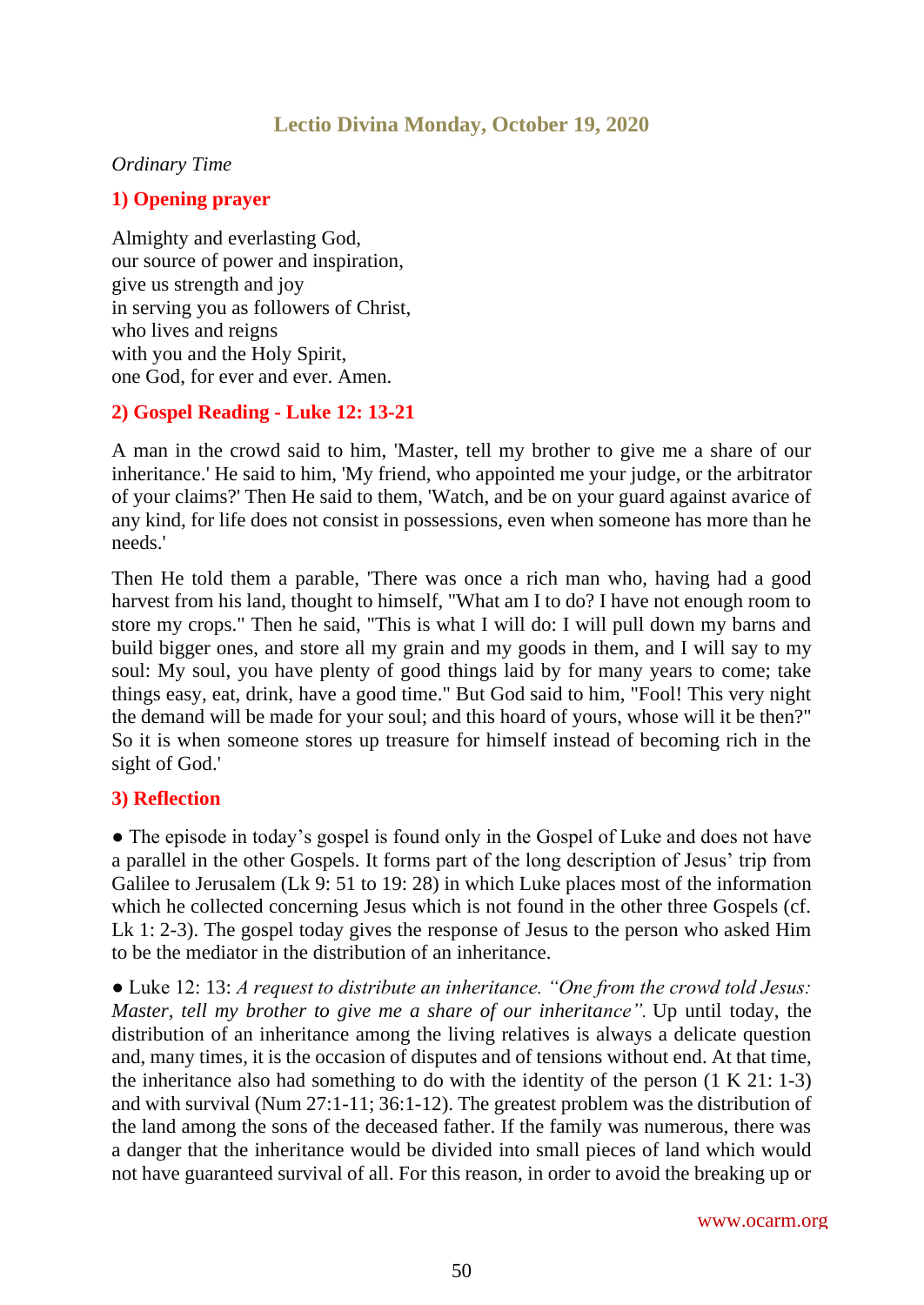disintegration of the inheritance and to carry on the name of the family, the firstborn or eldest received double of what the other sons received (Dt 21:17. cf. 2Rs 2: 11).

● Luke 12: 14-15: *Response of Jesus: attention to greed, to cupidity. "Jesus answers: My friend, who appointed me your judge or the arbitrator of your claims?"* In the response of Jesus appears the knowledge which He has of His mission. Jesus does not feel sent by God to respond to the request to be arbitrator between the relatives who argue or quarrel among themselves concerning the distribution of the inheritance. But the request of this man leads Him to the mission to orientate persons, because *"Watch, and be on your guard against avarice of any kind, for life does not consist in possessions, even when someone has more than he needs".* It was part of his mission to clarify the sense of life. The value of life does not consist in having many things, but rather in being rich for God (Lk 12: 21). Because when gain occupies the heart, it does not know how to distribute the inheritance in an equitable way and with peace.

● Luke 12: 16-19: *The parable that makes one think on the sense of life.* Then Jesus told a parable to help persons to reflect on the sense of life: "*There was a rich man who having had a good harvest from his land, thought to himself: What am I to do? I have not enough room to store my crops". The rich man was very obsessed by the concern of his goods which had increased in an unforeseen way because of an abundant harvest. He thinks only of accumulating in order to guarantee a life without worries. He says: This is what I will do. I will pull down my barns and build bigger ones, and store all my grain and my goods in them and I will say to my soul: My soul, now you have plenty of good things laid for many years to come, take things easy, eat, drink, have a good time".*

● Luke 12: 20: *The first conclusion of the parable. "But God said to him: 'Fool! This very night the demand will be made for your soul, and this hoard of yours, whose will it be then?" So it is when someone stores up treasures for himself instead of becoming rich in the sight of God"*. Death is an important key to discovering the true sense of life. It makes all things relative, because it shows what perishes and what remains. Anyone who only seeks to have, and forgets to be, loses everything at the hour of death. Here we have a thought which appears very frequently in the books of wisdom: Why accumulate great quantities of goods in this life if you do not know what will become of themand if you do not know what the heirs will do with what you will leave them. (Qo 2: 12.18-19. 21).

● Luke 12: 21: *second conclusion of the parable. "So it is with someone who stores up treasures for himself instead of becoming rich in the sight of God".* How can one become rich for God? Jesus gives several suggestions and advice: Anyone who wants to be first, let him be last (Mt 20: 27; Mk 9: 35; 10: 44); it is better to give than to receive (Ac 20: 35); the greatest is the smallest (Mt 18: 4; 23: 11; Lk 9: 48) he/she who loses his/her life will save it (Mt 10: 39; 16: 25; Mk 8: 35; Lk 9: 24).

## **4) Personal questions**

● The man asked Jesus to help Him in the distribution of his inheritance. And you, what do you ask Jesus in your prayer?

● Consumerism creates needs and awakens in us the desire of gaining. What do you do so as not to be a victim of gain brought about by consumerism?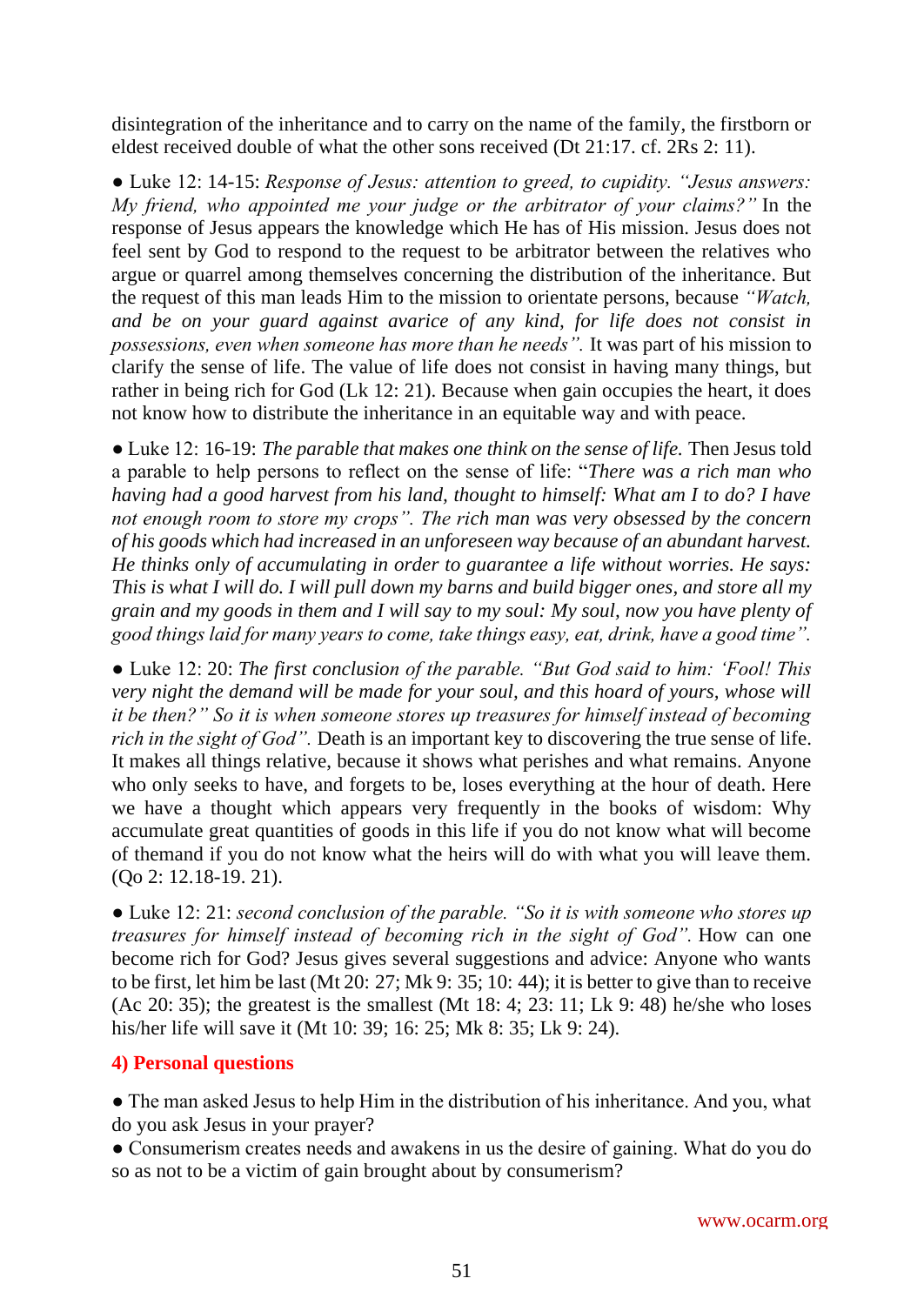# **5) Concluding prayer**

Acclaim Yahweh, all the earth, serve Yahweh with gladness, come into his presence with songs of joy! (Ps 100: 1-2)

# **Lectio Divina Tuesday, October 20, 2020**

*Ordinary Time*

## **1) Opening prayer**

Almighty and everlasting God, our source of power and inspiration, give us strength and joy in serving you as followers of Christ, who lives and reigns with you and the Holy Spirit, one God, for ever and ever. Amen.

## **2) Gospel Reading - Luke 12: 35-38**

Jesus said to his disciples: 'See that you have your belts done up and your lamps lit. Be like people waiting for their master to return from the wedding feast, ready to open the door as soon as he comes and knocks.

Blessed those servants whom the master finds awake when he comes. In truth I tell you, he will do up his belt, sit them down at table and wait on them.

It may be in the second watch that he comes, or in the third, but blessed are those servants if he finds them ready.

## **3) Reflection**

• By means of this parable, the gospel today exhorts us to be vigilant.

• Luke 12: 35: Exhortation to be vigilant, watchful. "Be ready and have your belts done up and your lamps lit". To gird oneself meant to take a cloth or a cord and put it around the robe. To be girded meant to be ready, prepared for immediate action. Before the flight from Egypt, at the moment of celebrating the Passover, the Israelites had to gird themselves, that is be prepared, ready to be able to leave immediately (EX 12: 11). When someone goes to work, to fight or to execute a task he girds himself (Ct 3: 8). In the letter of Paul to the Ephesians he describes the armor of God and he says that your waist must be girded with the cord of truth (Ep 6: 14). The lamps should be lit, because to watch is the task to be carried out during the day as well as during the night. Without light one cannot go in the darkness of the night.

• Luke 12: 36: A parable. In order to explain what it means to be girded, Jesus tells a brief parable. "Be like people waiting for their master to return from the wedding feast, ready to open the door as soon as he comes and knocks". The task of waiting for the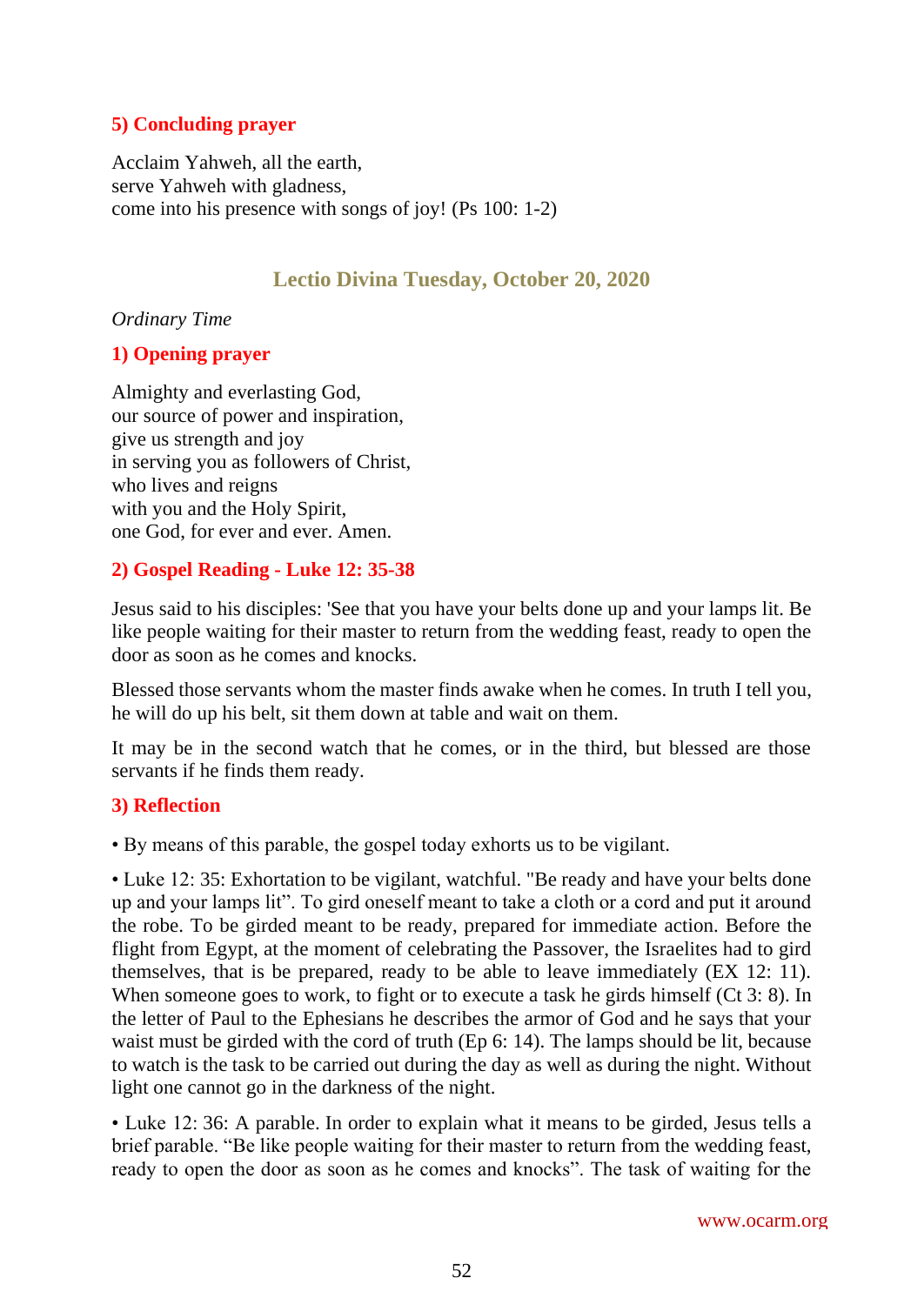arrival of the master demands constant and permanent vigilance, especially during the night, because one does not know at what time the master will return. The employee has to always be attentive and vigilant.

• Luke 12: 37: Promise of happiness. "Blessed those servants whom the master finds awake when he comes; In truth I tell you, he will do up his belt, sit them down at table and wait on them". Here in this promise of happiness, things turn up side down. The master becomes the employee and begins to serve the employee who becomes the master. At the Last Supper Jesus teaches that even though He is Lord and Master, He became the servant of all (Jn 13: 4-17).The happiness promised has something to do with the future, with happiness at the end of time, as opposed to what Jesus promised in the other parable when He said: "Which of you, with a servant ploughing or minding sheep, would say to him when he returned from the fields, come and have your meal at once? Would he not be more likely to say, 'Get my supper ready; fasten your belt and wait on me while I eat and drink. You yourself can eat and drink afterwards? Must he be grateful to the servant for doing what he was told? So with you, when you have done all you have been told to do, say, 'we are useless servants; we have done no more than our duty" (Lk 17: 7-10).

• Luke 12: 38: He repeats the promise of happiness. "And if he comes at midnight, or at dawn, and finds those servants ready, blessed are they!" He repeats the promise of happiness which requires total vigilance. The master could return at midnight, at three o'clock in the morning, or at any other moment. The employee must be girded, ready to be able to do his work immediately.

## **4) Personal questions**

• We are employees of God. We should be girded, ready, attentive and vigilant twentyfour hours a day. Do you succeed to do this? How do you do it?

• The promise of future happiness is the opposite of the present. What does this reveal to us of the goodness of God for us, for me?

## **5) Concluding prayer**

I am listening. What is God's message? Yahweh's message is peace for his people. His saving help is near for those who fear him, his glory will dwell in our land. (Ps 85: 8-9)

# **Lectio Divina Wednesday, October 21, 2020**

#### *Ordinary Time*

## **1) Opening prayer**

Almighty and everlasting God, our source of power and inspiration, give us strength and joy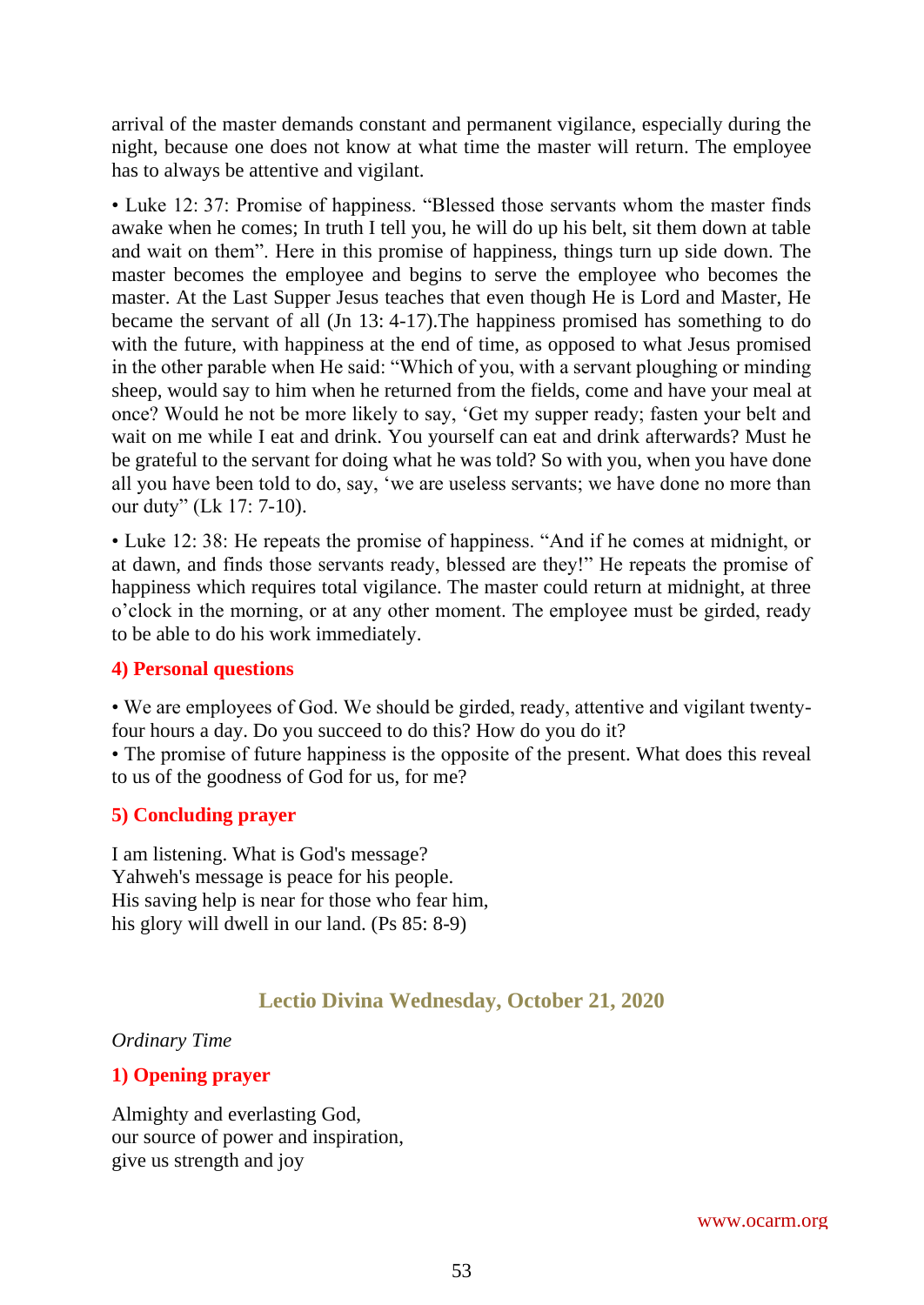in serving you as followers of Christ, who lives and reigns with you and the Holy Spirit, one God, for ever and ever. Amen.

## **2) Gospel Reading - Luke 12: 39-48**

Jesus said to his disciples. 'You may be quite sure of this, that if the householder had known at what time the burglar would come, he would not have let anyone break through the wall of his house. You too must stand ready, because the Son of man is coming at an hour you do not expect.'

Peter said, 'Lord, do you mean this parable for us, or for everyone?'

The Lord replied, 'Who, then, is the wise and trustworthy steward whom the master will place over his household to give them at the proper time their allowance of food?

Blessed that servant if his master's arrival finds him doing exactly that. I tell you truly, he will put him in charge of everything that he owns. But if the servant says to himself, "My master is taking his time coming," and sets about beating the menservants and the servant-girls, and eating and drinking and getting drunk, his master will come on a day he does not expect and at an hour he does not know. The master will cut him off and send him to the same fate as the unfaithful.

'The servant who knows what his master wants, but has got nothing ready and done nothing in accord with those wishes, will be given a great many strokes of the lash.

The one who did not know, but has acted in such a way that he deserves a beating, will be given fewer strokes. When someone is given a great deal, a great deal will be demanded of that person; when someone is entrusted with a great deal, of that person even more will be expected.

## **3) Reflection**

• Today's Gospel presents again the exhortation to vigilance with two other parables. Yesterday, it was the parable of the Master and the servant (Lk 12: 36-38). Today, the first parable is the one of the householder and the burglar (Lk 12: 39-40) and the other one speaks of the master and the steward (Lk 12: 41-47).

• Luke 12: 39-40: The parable of the householder and of the burglar. You may be quite sure of this, that if the householder had known at what time the burglar would come, he would not have let anyone break through the walls of the house. You too must stand ready, because the son of man is coming at an hour you do not expect. So just as the householder does not know at what hour the burglar will come, in the same way, no one knows the hour when the Son of Man will arrive. Jesus says this very clearly: "But as for that day or hour, nobody knows it, neither the angels in heaven, nor the Son. No one but the Father!" (Mk 13: 32). Today many people live worried about the end of the world. On the streets of the cities, we see written on the walls: Jesus will return! There are even persons who are in anguish because of the proximity of the end of the world, and they commit suicide. But time goes by and the end of the world does not arrive! Many times the affirmation "Jesus will return" is used to frighten people and oblige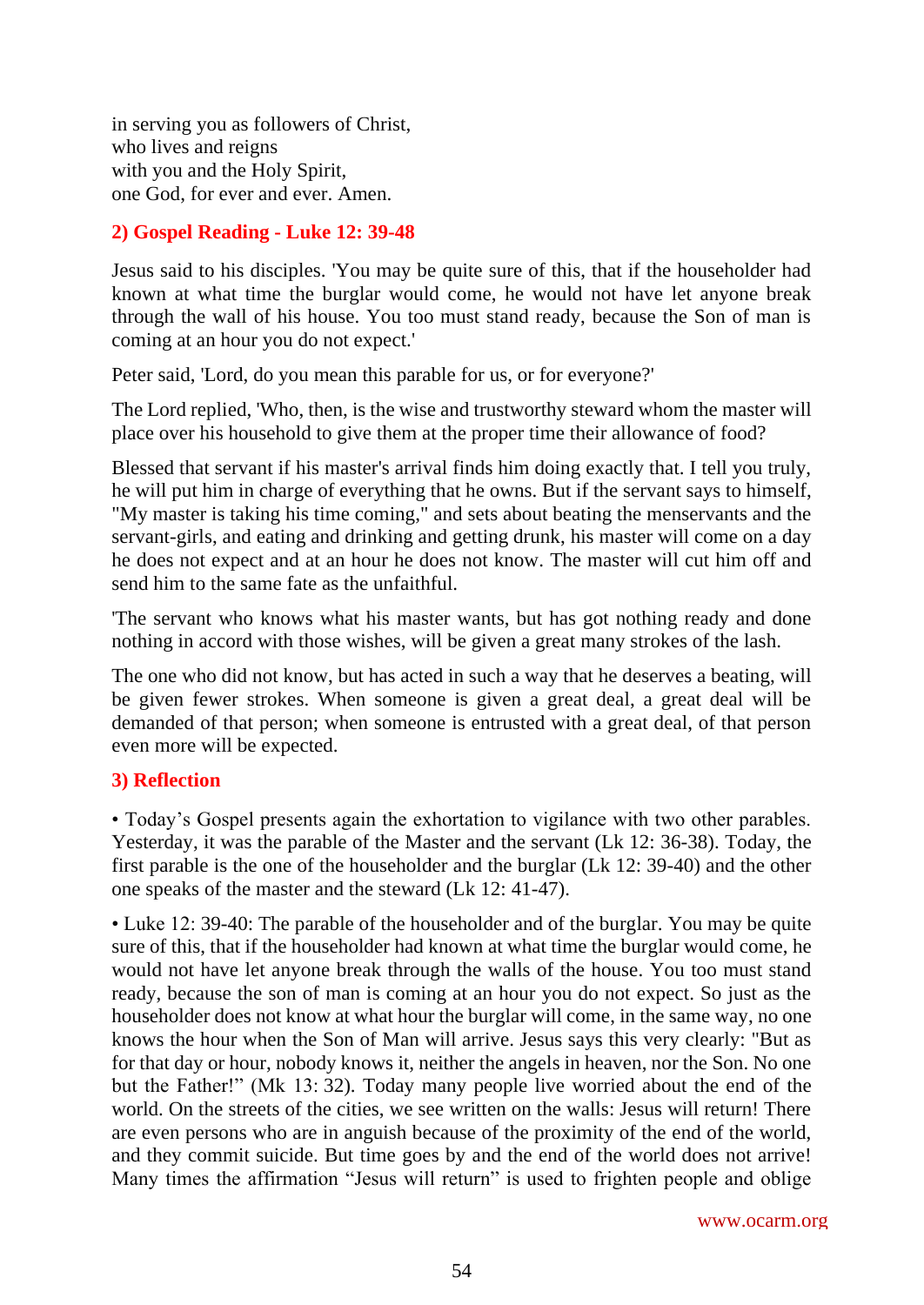them to go to church! After waiting and speculation about the coming of Jesus, many people no longer perceive the presence in our midst, in the most common things of life, or in daily events. What is important is not to know the hour of the end of the world, but rather being capable of perceiving the coming of Jesus who is already present in our midst in the person of the poor (cf Mt 25: 40) and in so many other ways and events of every day life.

• Luke 12: 41: Peter's question. "Then, Peter said, Lord, do you mean this parable for us, or for everyone? The reason for this question asked by Peter is not clearly understood. It recalls another episode, in which Jesus responds to a similar question saying: "To you it is granted to understand the mysteries of the Kingdom of Heaven, but to them it is not granted" (Mt 13: 10-11; Lk 8: 9-10).

• Luke 12: 42-48ª: The parable of the householder and the steward. In the response to Peter's question, Jesus formulates another question in the form of a parable: "Who then is the wise and trustworthy steward whom the master will place over his household to give them at the proper time their allowance of food?" Immediately after, Jesus himself gives the response in the parable: the good steward is the one who carries out his mission of servant, he does not use the goods received for his own advantage, and is always vigilant and attentive. Perhaps this is an indirect response to Peter's question, as if He would say: "Peter, the parable is really for you! It is up to you to know how to administer well the mission which God has given you: to coordinate the communities. In this sense, the response is also valid for each one of us. And here the final warning acquire much sense: "When someone is given a great deal, a great deal will be demanded of that person; when someone is entrusted with a great deal, of that person even more will be expected".

• The coming of the Son of Man and the end of this world. The same problems existed in the Christian communities of the first centuries. Many people of the communities said that the end of this world was close at hand and that Jesus would return afterwards. Some from the community of Thessalonica in Greece, basing themselves in Paul's preaching said: "Jesus will return!" (1 Th 4: 13-18; 2 Th 2: 2). And because of this, there were even persons who no longer worked, because they thought that the coming would be within a few days or few weeks. Why work if Jesus would return? (cf 2 Th 3: 11). Paul responds that it was not so simple as it seemed, and to those who did not work he would warn: "He who does not work has no right to eat!" Others remained looking up to Heaven, waiting for the return of Jesus on the clouds (cf. Ac 1: 11). And others did not like to wait (2 P 3: 4-9). In general the Christians lived expecting the imminent coming of Jesus. Jesus would come for the Final Judgment to end the unjust history of this world here below and to inaugurate a new phase of history, the definitive phase of the New Heavens and the New Earth. They thought that it would take place after one or two generations. Many people would still be alive when Jesus would appear glorious in Heaven (1Th 4: 16-17; Mk 9: 1). Others, tired of waiting would say: "He will never come back!" (2 P 3: 4). Even up until today, the final return of Jesus has not yet taken place! How can this delay be understood? We are not aware that Jesus has already returned, and that He is in our midst: "Look, I am with you always, yes, till the end of time". (Mt 28: 20). He is already at our side in the struggle for justice, for peace and for life. The plenitude and the fullness has not been attained, but an example or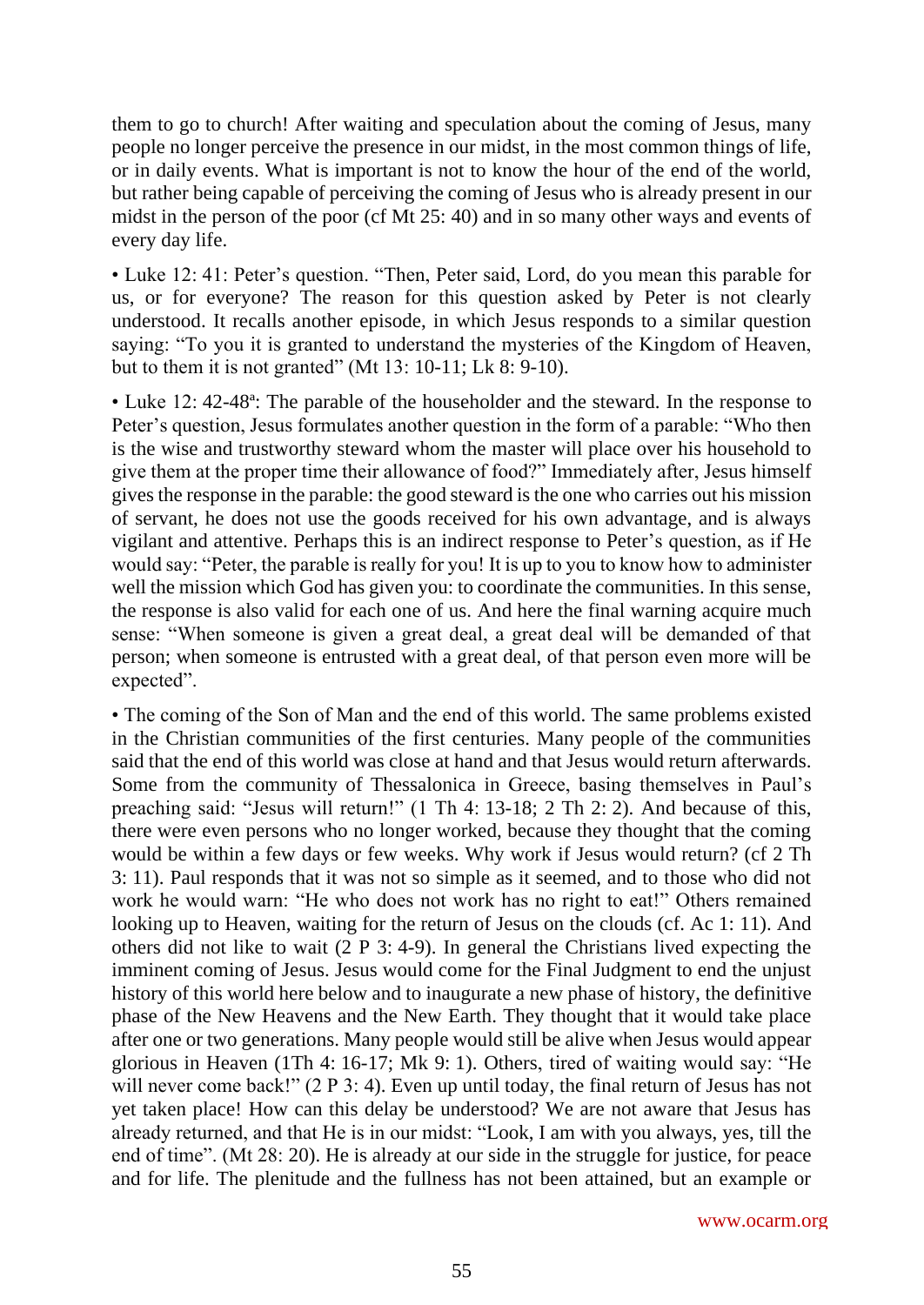guarantee of the Kingdom is already in our midst. This is why, we wait with firm hope for the total liberation of humanity and of nature (Rm 8: 22-25). And when we wait and we struggle, we say rightly: "He is already in our midst!" (Mt 25: 40).

## **4) Personal questions**

• The response of Jesus to Peter serves also for us, for me. Am I a good administrator of the mission which I have received?

• What do I do in order to be always vigilant?

## **5) Concluding prayer**

From the rising of the sun to its setting, praised be the name of Yahweh! Supreme over all nations is Yahweh, supreme over the heavens his glory. (Ps 113: 3-4)

# **Lectio Divina Thursday, October 22, 2020**

*Ordinary Time*

## **1) Opening prayer**

Almighty and everlasting God, our source of power and inspiration, give us strength and joy in serving you as followers of Christ, who lives and reigns with you and the Holy Spirit, one God, for ever and ever. Amen.

# **2) Gospel Reading - Luke 12: 49-53**

Jesus said to his disciples: 'I have come to bring fire to the earth, and how I wish it were blazing already!

There is a baptism I must still receive, and what constraint I am under until it is completed! 'Do you suppose that I am here to bring peace on earth? No, I tell you, but rather division. For from now on, a household of five will be divided: three against two and two against three; father opposed to son, son to father, mother to daughter, daughter to mother, mother-in-law to daughter-in-law, daughter-in-law to mother-in-law.'

## **3) Reflection**

• The Gospel today gives us some phrases of Jesus. The first one on bringing fire to the earth is only in Luke's Gospel. The others have more or less parallel phrases in Matthew. This leads us to the problem of the origin of the composition of these two Gospels for which much ink has already been used throughout the past two centuries. This problem will only be solved fully when we will be able to speak with Matthew and Luke, after our resurrection.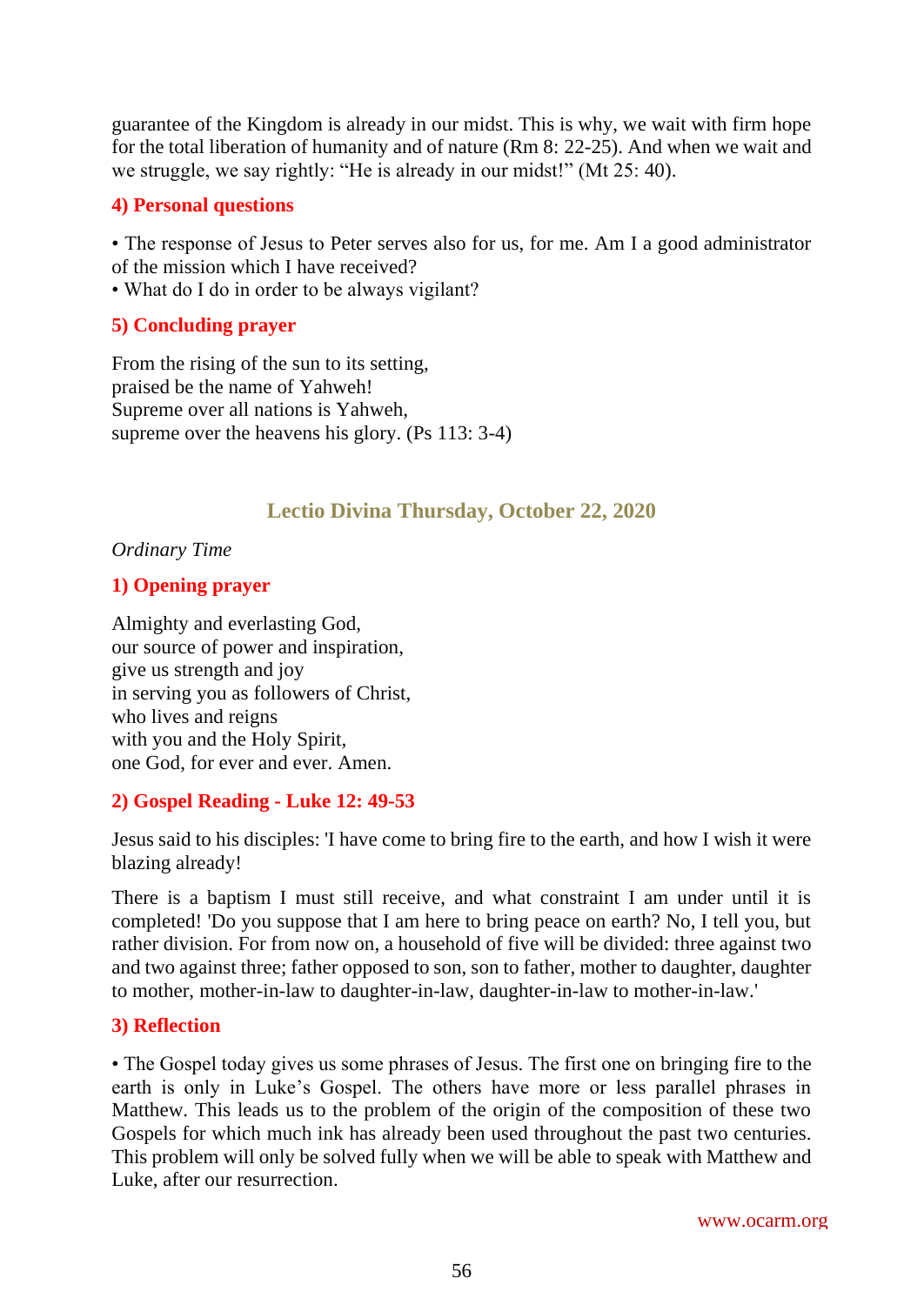• Luke 12: 49-50: Jesus has come to bring fire on earth. "I have come to bring fire to the earth, and how I wish it were blazing already! There is a baptism I must still receive, and what constraint I am under until it is completed!" The image of fire is frequently mentioned in the Bible and does not have just one meaning. It could be the image of devastation and punishment, but it can also be the image of purification and illumination (Is 1: 25; Zc 13: 9). It can also express protection as it appears in Isaiah: "Should you pass through fire, you will not suffer" (Is 43: 2). John the Baptist baptized with water, but after him Jesus baptized with fire (Lk 3: 16). Here the image of fire is associated to the action of the Holy Spirit who descends at Pentecost as the image of the tongues of fire (Ac 2: 2-4). Images and symbols never have an obligatory sense, totally defined, which does not allow some divergence. In this case it would be neither image nor symbol. It is proper to the symbol to arouse the imagination of the listeners and onlookers. Leaving freedom to the listeners, the image of fire combined with the image of baptism indicates the direction toward which Jesus wants people to turn their imagination. Baptism is associated with the water and it is always the expression of a commitment. At another point, Baptism appears like the symbol of the commitment of Jesus with his Passion: "Can you be baptized with the baptism with which I will be baptized?" (Mc 10: 38-39).

• Luke 12: 51-53: Jesus has come to bring division. Jesus always speaks of peace (Mt 5: 9; Mk 9: 50; Lk 1: 79; 10: 5; 19: 38; 24: 36; Jn 14: 27; 16: 33; 20: 21.26). So how can we understand the phrase in today's Gospel which seems to say the contrary? "Do you think that I am here to bring peace on earth? No, I tell you , but rather division". This affirmation does not mean that Jesus himself is in favor of division. No! Jesus did not want division. But the announcement of truth that Jesus of Nazareth was the Messiah becomes a reason for much division among the Jews. In the same family or community, some were in favor and others were radically against. In this sense, the Good News of Jesus was really a source of division , a "sign of contradiction" (Lk 2: 34), or as Jesus said: "from now on a household will be divided, father opposed to son, son to father, mother to daughter, daughter to mother, mother-in-law to daughter-in-law, daughter-inlaw to mother-in-law". That is what was happening in the families and in the communities Much division and much discussion as a consequence of the Good News among the Jews of that time, with some accepting and others denying. The same thing could be applied to the announcement of fraternity as a supreme value of humanity living together. Not all agreed with this announcement because they preferred to maintain their privileges. And for this reason, they were not afraid to persecute those who announced sharing and fraternity. This was the division which arose which was at the origin of the Passion and death of Jesus. Jesus wants the union of all in truth (cf. Jn 17: 17-23). It is like this even now. Many times where the Church is renewed, the call of the Good News becomes a "sign of contradiction" and division. Persons who lived very comfortably for years in the routine of their Christian life do not want to be disturbed or bothered by the "innovations" of Vatican Council II. Disturbed by changes, they use all their intelligence to find arguments to defend their own opinions and to condemn the changes, considering them contrary to what they think is their true faith.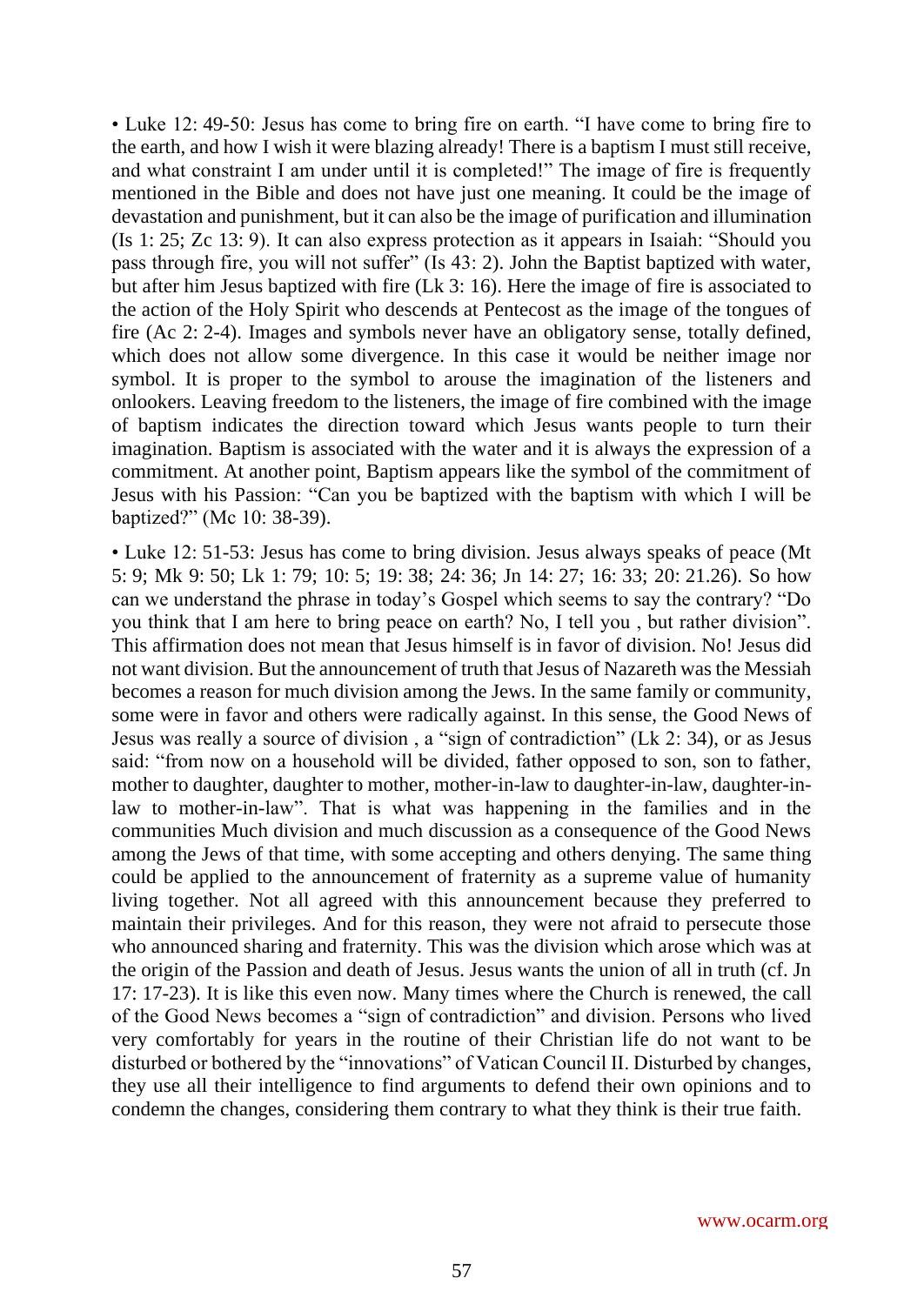## **4) Personal questions**

• Seeking union Jesus was the cause of division. Does this happen with you today?

• How do I react before the changes in the Church?

## **5) Concluding prayer**

Shout for joy, you upright; praise comes well from the honest. Give thanks to Yahweh on the lyre, play for Him on the ten-stringed lyre. (Ps 33: 1-2)

# **Lectio Divina Friday, October 23, 2020**

## *Ordinary Time*

# **1) Opening prayer**

Almighty and everlasting God, our source of power and inspiration, give us strength and joy in serving you as followers of Christ, who lives and reigns with you and the Holy Spirit, one God, for ever and ever. Amen.

# **2) Gospel Reading - Luke 12: 54-59**

Jesus said again to the crowds, 'When you see a cloud looming up in the west you say at once that rain is coming, and so it does. And when the wind is from the south you say it's going to be hot, and it is. Hypocrites! You know how to interpret the face of the earth and the sky. How is it you do not know how to interpret these times? 'Why not judge for yourselves what is upright?

For example: when you are going to court with your opponent, make an effort to settle with him on the way, or he may drag you before the judge and the judge hand you over to the officer and the officer have you thrown into prison. I tell you, you will not get out till you have paid the very last penny.'

# **3) Reflection**

• The Gospel today presents the call on the part of Jesus to learn to read the signs of the times. This was the text which inspired the Pope John XXIII to convoke the Church to be more attentive to the signs of time and to better perceive the calls of God in the events of the history of humanity.

• Luke 12: 54-55: Everybody knows how to interpret the face of the earth and of the sky... "When you see a cloud looming up in the west you say at once that rain is coming, and so it does. And when the wind is from the south you say it's going to be hot and it is". Jesus reports a universal human experience. Everybody in his own country or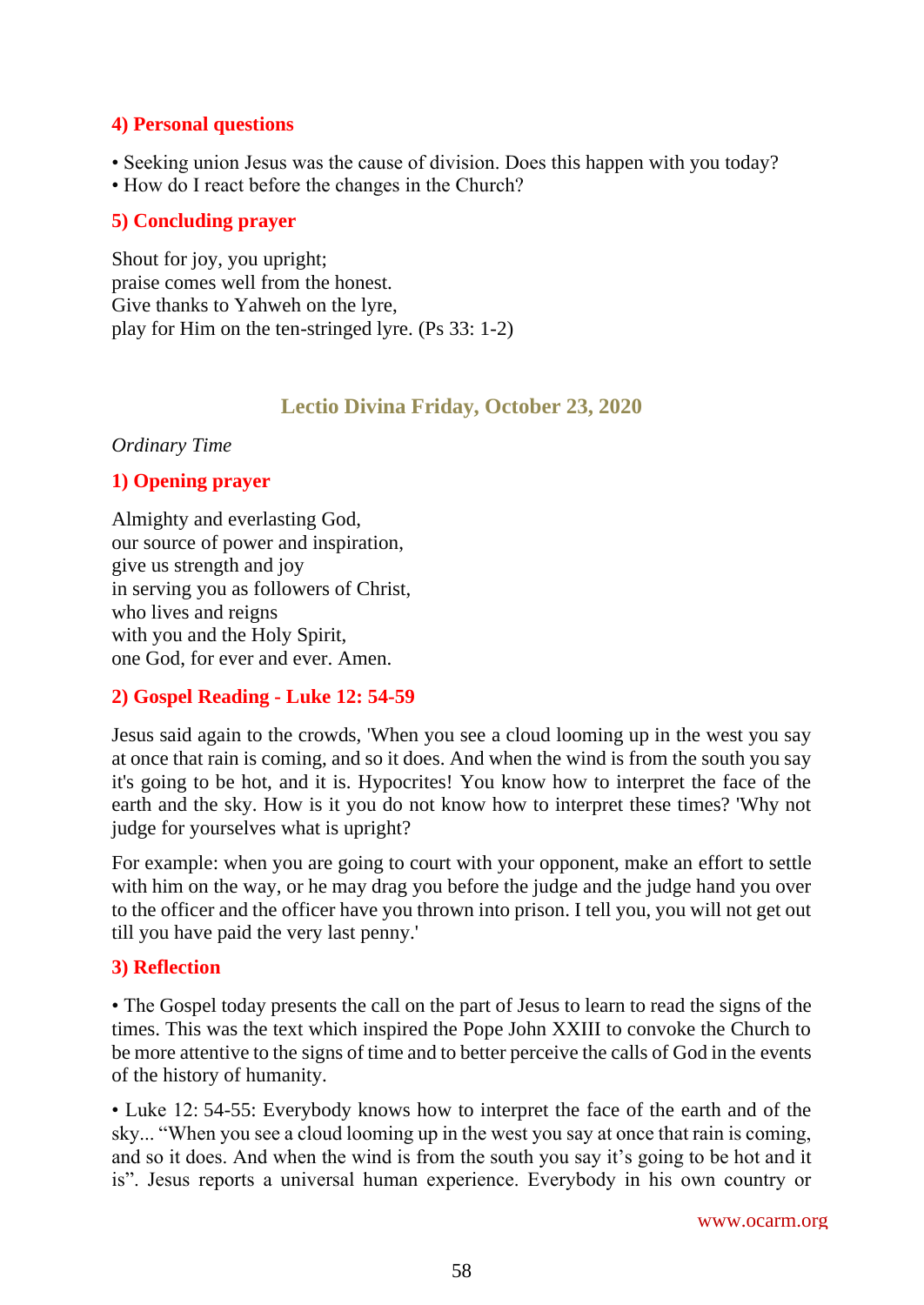region, knows how to read the face of the sky and of the earth. The body itself understands when there is threat of rain or when the time begins to change. They may say "It will rain". Jesus refers to the contemplation of nature since it is one of the most important sources of knowledge and of experience which He himself had of God. It was the contemplation of nature that helped his discovery of new aspects of faith and in the history of His people. For example, rain which falls on the good and the bad, and the sun which rises on the upright and on the unjust, helped Him to formulate one of the revolutionary messages: "Love your enemies!" (Mt 5: 43-45).

• Luke 12: 56-57: ..., but they do not know how to read the signs of the time. And Jesus draws the conclusion for his contemporaries and for all of us: "Hypocrites!" You know how to interpret the face of the earth and the sky. How is it you do not know how to interpret these times? Why not judge for yourselves what is upright? Saint Augustine said that nature, creation, is the first book that God wrote. Through nature, God speaks to us. Sin mixes up the letters of the book of nature, and because of this, we have not succeeded in reading God's message printed in the things of nature and in the facts of life. The bible is the second book of God, it was written not to occupy or substitute life but to help us interpret nature and life and to learn again to discover the calls of God in the facts of life. "Why not judge for yourselves what is upright?" Sharing among ourselves what we see in nature, we will be able to discover God's call in life.

• Luke 12: 58-59: To know how to draw lessons for life. "When you are going to court with your opponent , make an effort to settle with him on the way, or he may drag you before the judge and the judge will hand you over to the officer and the officer will have you thrown into prison. I tell you, you will not get out until you have paid the very last penny". One of the points on which Jesus insists most is reconciliation. At that time there were many tensions and conflicts among the radical groups which had different tendencies, without dialogue: Zelots, Essenes, Pharisees, Sadducees, and Herodians... No one wanted to give in before others. The words of Jesus on reconciliation which require acceptance and understanding enlighten this situation, because the only sin which God does not forgive is our lack of forgiveness toward others (Mt 6: 14). This is why He advises to seek reconciliation before it is too late! When the time of judgment comes, it will be too late. When there is still time try to change life, behavior, and way of thinking, and seek to act justly (cf. Mt 5: 25-26; Col 3:13; Ep 4: 32; Mk 11: 25).

#### **4) Personal questions**

• Read the signs of the Times. When I listen or read the news on TV or in the newspaper am I concerned with perceiving God's call in these facts?

• Reconciliation: to be reconciled is the most insistent request of Jesus. Do I try to collaborate in reconciliation between persons, the races, the people, the tendencies?

## **5) Concluding prayer**

To Yahweh belong the earth and all it contains, the world and all who live there; it is He who laid its foundations on the seas, on the flowing waters fixed it firm. (Ps 24:1-2)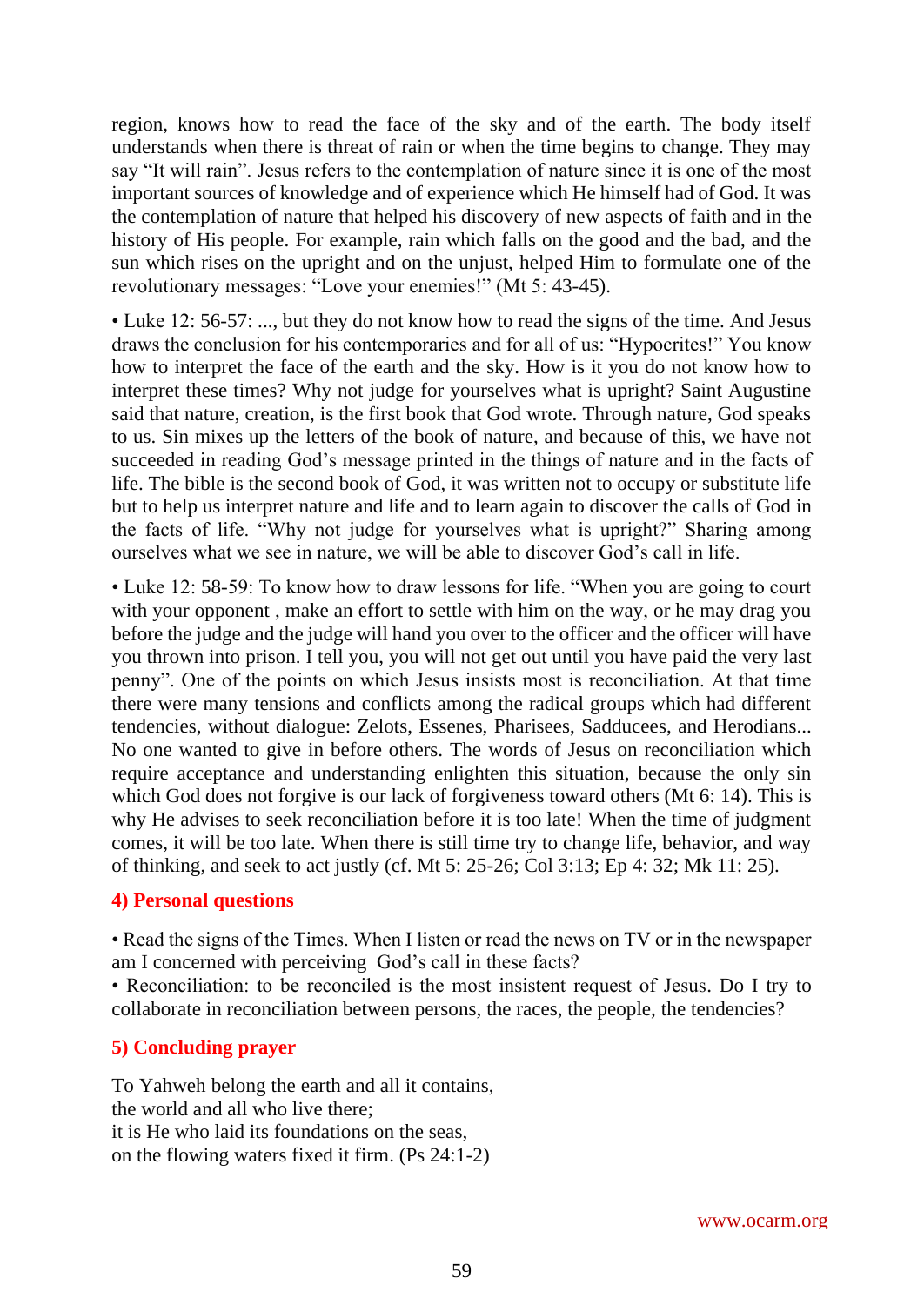## **Lectio Divina Saturday, October 24, 2020**

#### *Ordinary Time*

#### **1) Opening prayer**

Almighty and everlasting God, our source of power and inspiration, give us strength and joy in serving You as followers of Christ, who lives and reigns with You and the Holy Spirit, one God, for ever and ever. Amen.

#### **2) Gospel Reading - Luke 13:1-9**

Some people told Jesus about the Galileans whose blood Pilate had mingled with the blood of their sacrifices. He said to them in reply, "Do you think that because these Galileans suffered in this way they were greater sinners than all other Galileans? By no means! But I tell you, if you do not repent, you will all perish as they did! Or those eighteen people who were killed when the tower at Siloam fell on them– do you think they were more guilty than everyone else who lived in Jerusalem? By no means! But I tell you, if you do not repent, you will all perish as they did!" And he told them this parable: "There once was a person who had a fig tree planted in his orchard, and when he came in search of fruit on it but found none, he said to the gardener, 'For three years now I have come in search of fruit on this fig tree but have found none. So cut it down. Why should it exhaust the soil?' He said to him in reply, 'Sir, leave it for this year also, and I shall cultivate the ground around it and fertilize it; it may bear fruit in the future. If not you can cut it down."

#### **3) Reflection**

• The Gospel today gives us information which is only found in Luke's Gospel. There are no parallel passages in the other Gospels. We are meditating on the long journey from Galilee to Jerusalem and which takes almost half of Luke's Gospel, from chapter 9 to chapter 19 (Lk 9:51 to 19:28). In this part Luke places most of the information on the life and teaching of Jesus (Lk 1:1-4).

• Luke 13:1: The event which requires an explanation. "At that time some people arrived and told Jesus about the Galileans whose blood Pilate had mingled with that of the their sacrifices." When we read the newspaper or watch the news on TV, we receive much information, but we do not always understand all its meaning. We listen to everything, but we really do not know what to do with so much information and news. There are terrible news items, such as tsunami, terrorism, wars, hunger, violence, crime, attacks, etc. This is how the news of the horrible massacre which Pilate, the Roman Governor, ordered regarding some Samaritan pilgrims had reached Jesus. Such news upsets us, throws us off. And one asks, "What can I do?" To assuage their conscience, many defend themselves and say, "It is their fault! They do not work! They are lazy people!"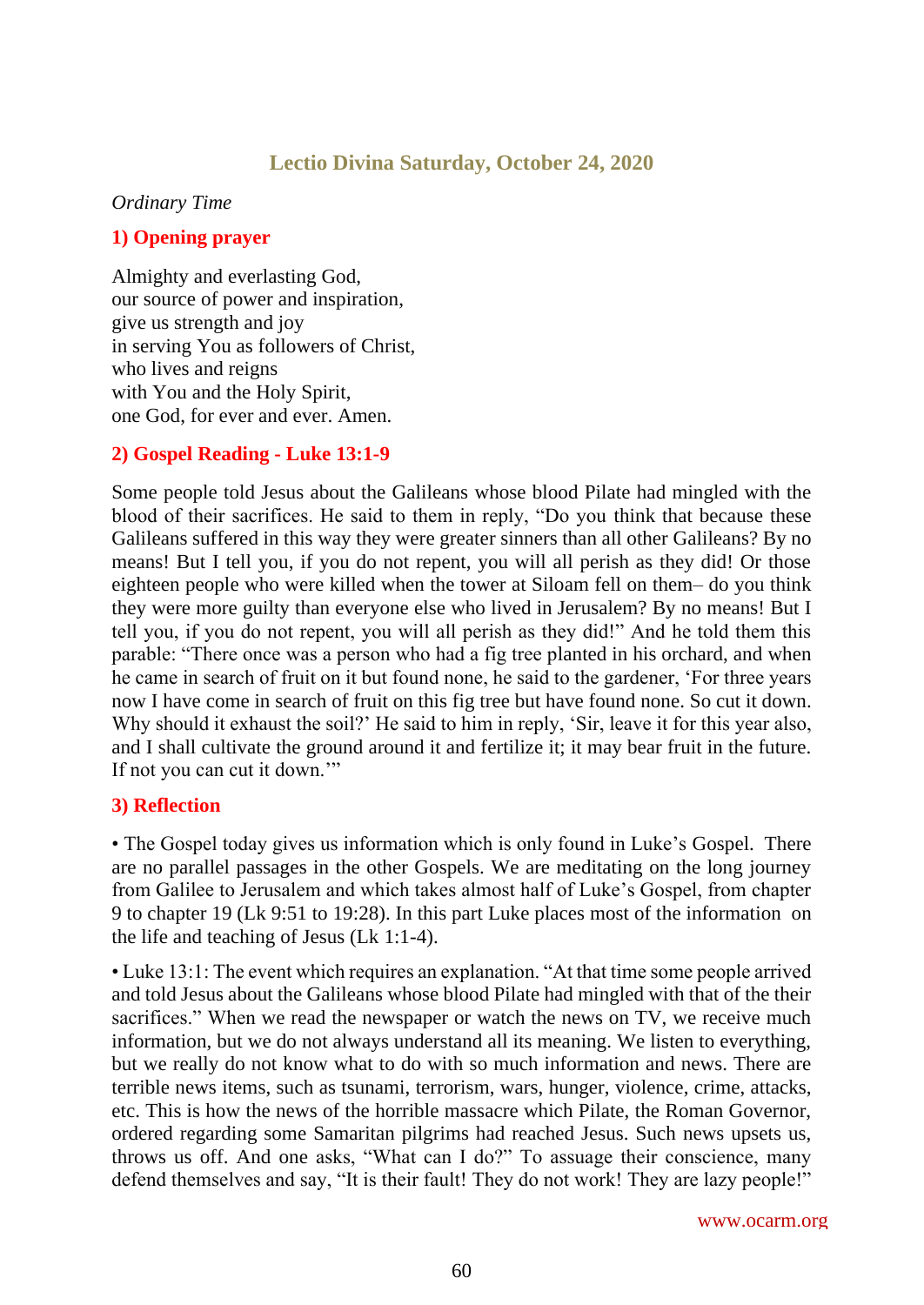• Luke 13:2-3: Jesus' response. Jesus has a different opinion. "Do you suppose that those Galileans were worse sinners than any others that this should have happened to them? I tell you 'no', but unless you repent you will all perish as they did. Or those eighteen on whom the tower at Siloam fell, killing them all? Do you suppose that they were worse offenders than all the other people living in Jerusalem? I tell you 'no,, but unless you repent you will perish as they did." He seeks to invite to conversion and to change.

• Luke 13:4-5: Jesus comments on another situation. "Or those eighteen on whom the tower of Siloam fell, killing them all; do you believe they were worse offenders than all the other people in Jerusalem?"

It must have been a disaster which was much discussed in the city. A thunderstorm knocked down the tower of Siloam killing eighteen people who were seeking shelter under it. The typical comment was "punishment from God!" Jesus repeats, "I tell you 'no', but unless you repent you will perish as they did." They were not converted, they did not change, and forty years later Jerusalem was destroyed and many people died, being killed in the Temple like the Samaritans and many people died under the debris or rubble of the walls of the city. Jesus tried to warn them, but the request for peace was not accepted: "Jerusalem, Jerusalem!" (Lk 13:34).

• Luke 13:6-9: A parable to make people think and discover God's project. "A man had a fig tree planted in his vineyard, and he came looking for fruit on it but found none. He said to his vinedresser, "for three years now I have been coming to look for fruit on this fig tree and finding none." Then he said to the vinedresser, "Cut it down; why should it be taking up the ground?" "Sir," the man replied, "leave it one more year and give me time to dig round it and manure it; it may bear fruit next year; if not, then you can cut it down." Many times the vine is used to indicate God's affection for His people, or to indicate the lack of response on the part of the people to God's love (Is 5:1-7; 27:2-5; Jer 2:21; 8:13; Ex 19:10-14; Hos 10:1-8; Mic 7, 1; Jn 15:1-6). In the parable, the landlord of the vine is God, the Father. The vinedresser who intercedes on behalf of the vine is Jesus. He pleads with the Father to extend the space, the time of conversion.

## **4) Personal questions**

• God's people, God's vineyard. I am part of this vineyard. If I apply this parable to myself, what conclusion do I draw?

• What do I do with the news that I receive? Do I seek to form a critical opinion, or do I continue to have the opinion of the majority and of the mass media?

• In today's world, there are not only the traditional news sources with their political agendas, but there is also social media – Facebook, Twitter, blogs, etc. They also reinforce each other. One will pick up stories or ideas from another and spin it. Do I have the skill to discern truth from these outlets? What can I do or learn to be able to find the truth in world events?

## **5) Concluding prayer**

Who is like Yahweh our God? His throne is set on high,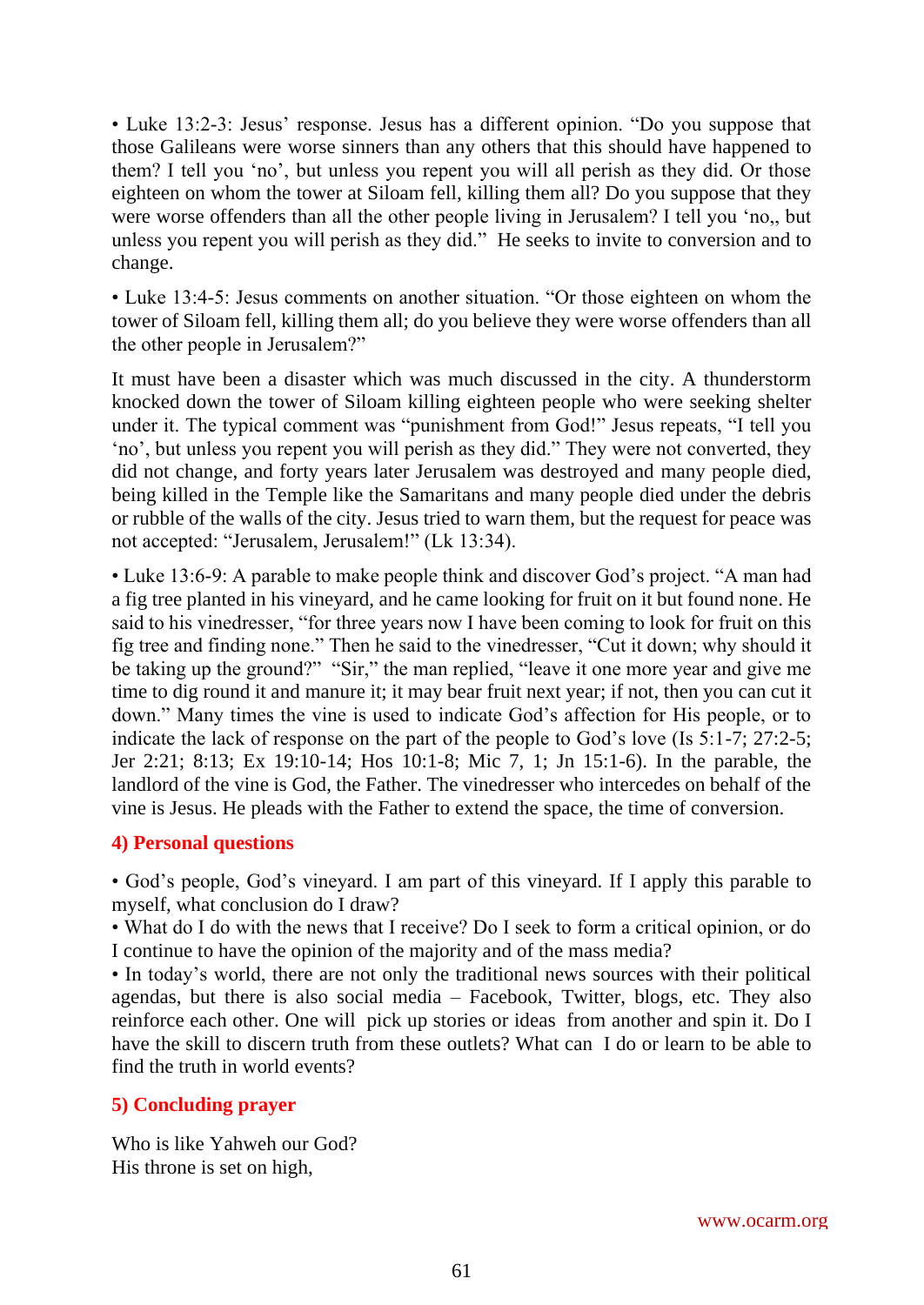but He stoops to look down on heaven and earth. He raises the poor from the dust, He lifts the needy from the dunghill. (Ps 113:5-7)

# **Lectio Divina Sunday, October 25, 2020**

*The greatest commandment To love God is to love one's neighbor Matthew 22:34-40*

## **1. Opening prayer**

Lord Jesus, send Your Spirit to help us to read the Scriptures with the same mind that You read them to the disciples on the way to Emmaus. In the light of the Word, written in the Bible, You helped them to discover the presence of God in the disturbing events of Your sentence and death. Thus, the cross that seemed to be the end of all hope became for them the source of life and of resurrection.

Create silence in us so that we may listen to Your voice in Creation and in the Scriptures, in events and in people, above all in the poor and suffering. May Your word guide us so that we too, like the two disciples on the way to Emmaus, may experience the force of Your resurrection and witness to others that You are alive in our midst as source of fraternity, justice and peace. We ask this of You, Jesus, son of Mary, who revealed the Father to us and sent us Your Spirit. Amen.

## **2. Reading**

#### **a) A key to the reading:**

In the Gospel of the  $30<sup>th</sup>$  Sunday of ordinary time, the Pharisees want to know what Jesus thinks is the greatest commandment of the law. This theme was much discussed among the Jews of those days. It was a regular debate. Today too, people wish to know what defines a person as a good Christian. Some say that this consists in being baptized, praying and going to Mass on Sunday. Others say it consists in practicing justice and living out fraternity. Each has his or her opinion. According to you, what is the most important thing in religion and in the life of the Church? When reading this text try to pay close attention to the way Jesus answers the question.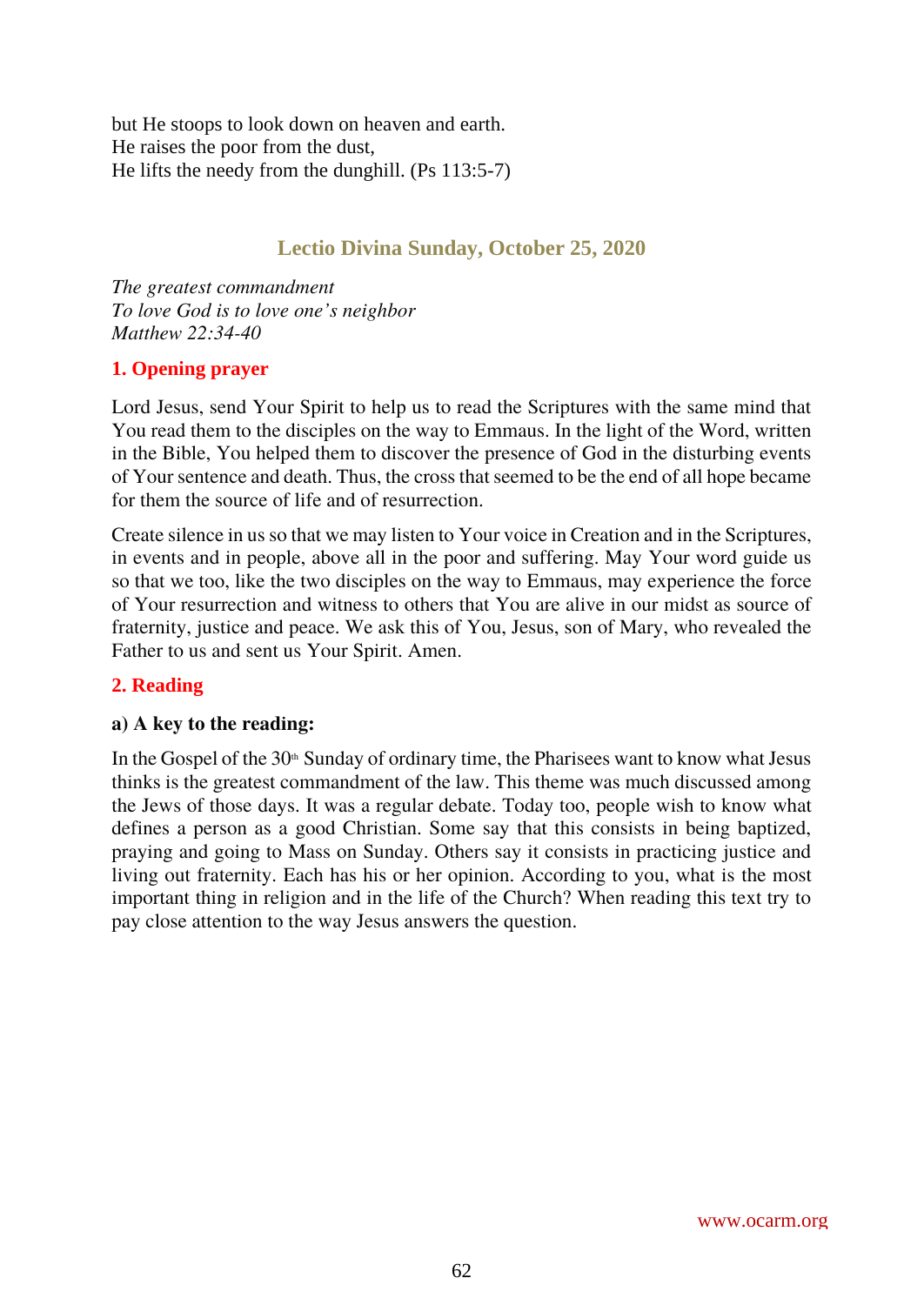## **b) Text:**

34 But when the Pharisees heard that He had silenced the Sadducees they got together 35 and, to put Him to the test, one of them put a further question, 36 'Master, which is the greatest commandment of the Law?' 37 Jesus said to him, 'You must love the Lord your God with all your heart, with all your soul, and with all your might. 38 This is the greatest and the first commandment. 39 The second resembles it: You must love your neighbor as yourself. 40 On these two commandments hang the whole Law, and the Prophets too.'



## **3. A moment of prayerful silence**

so that the Word of God may penetrate and enlighten our life.

#### **4. Some questions**

to help us in our personal reflection.

a) What did you like most in this text or what touched you most? Why?

b) Who were the Pharisees then? Who are the Pharisees today?

c) How could the question asked of Jesus by the Pharisees put Him to the test?

d) What is the relationship between the first and the second commandment?

e) Why is it that the love of God and the love of neighbor constitute a summary of the law and the prophets?

## **5. For those who wish to go deeper into the theme**

## **a) The context of this text as it appears in the Gospel of Matthew:**

This is one of the many discussions Jesus had with the religious authorities of that time. This time it was with the Pharisees. First, the Pharisees had tried to discredit Jesus with the people by spreading theories about Him saying that He was possessed by devils with which He drove out Beelzebub (Mt 12:24). Now, in Jerusalem, they enter once more into a discussion with Jesus concerning the interpretation of the law of God.

## **b) A commentary on the text:**

Matthew 22:34-36: A question put by the Pharisees.

First, to put Jesus to the test, the Sadducees had asked Him about belief in the resurrection and were firmly silenced by Jesus (Mt 22:23-33). Now the Pharisees come to the fore. The Pharisees and Sadducees were enemies, but they become friends in criticizing Jesus. The Pharisees come together and one of them represents them by asking for a clarification: "Master, which is the greatest commandment of the law?" In those days, the Jews had a huge number of norms, customs, and laws, great and small, to regulate the observance of the Ten Commandments. One point concerning two commandments of the law of God was a matter of great discussion among the Pharisees.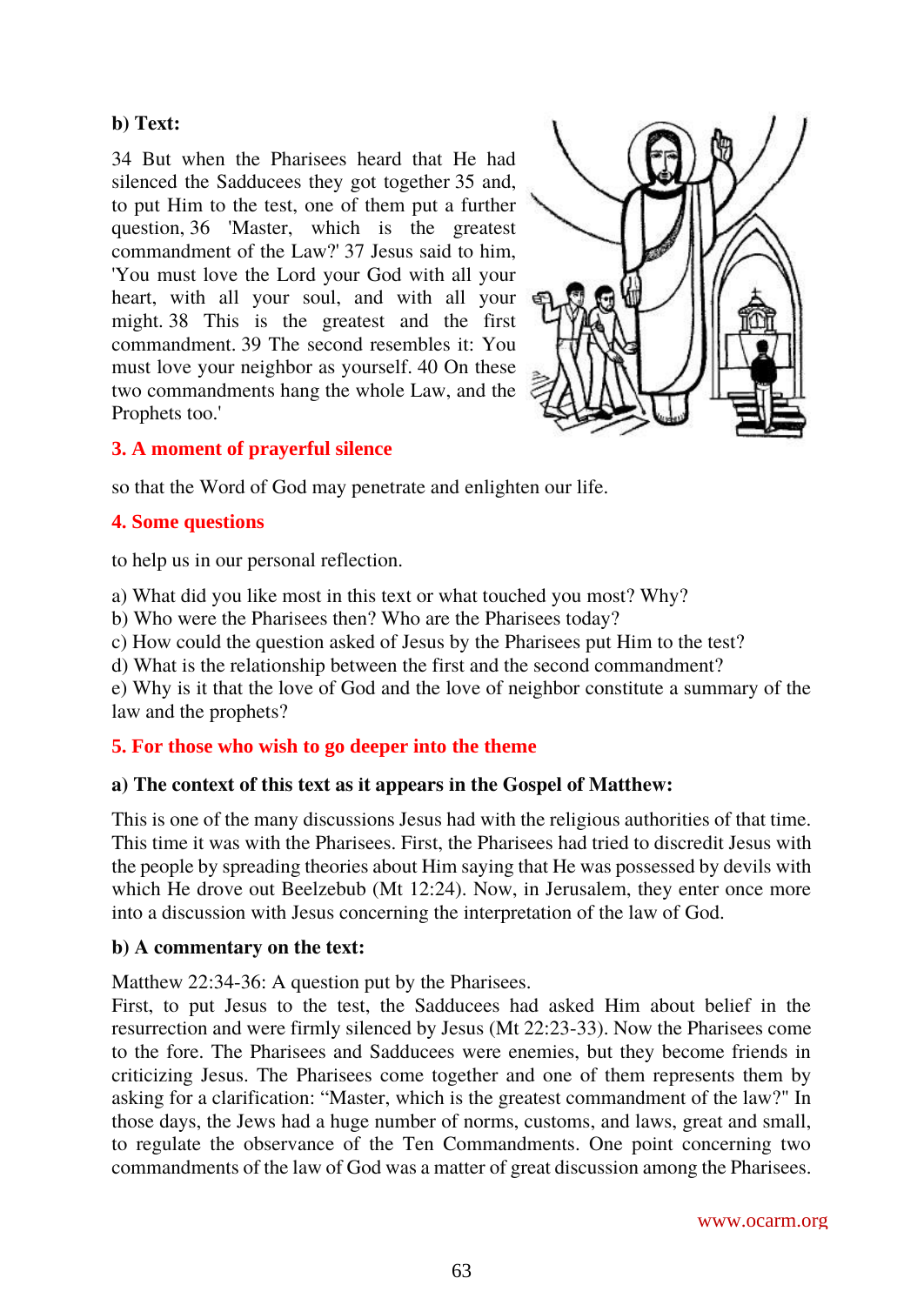Some said, "All the laws, great or small, have equal value because they all come from God. We cannot make distinctions in matters concerning God". Others said, "Some laws are more important than others and thus they deserve greater observance!" The Pharisees want to know where Jesus stands in this debate.

## Matthew 22:37-40: Jesus' reply.

Jesus replies by quoting some words from the Bible: You must love the Lord your God with all your heart, with all your soul and with all your might!" (cf. Deut 6:4-5). In Jesus' days, pious Jews recited this phrase three times a day, morning, noon and night. It was a well-known prayer among them, as the Our Father is for us today. And Jesus goes on quoting the Old Testament: "This is the greatest and first commandment. The second resembles it: You must love your neighbor as yourself" (Lev 19:18). And He concludes: "On these two commandments hang the whole Law and the Prophets too". In other words, this is the way to God and the neighbor. There is no other. The greatest temptation of human beings is that of trying to separate these two loves, because in this way the poverty of others would not discomfort their consciences.

## **c) A deepening:**

## **i) Pharisees:**

The word "Pharisees" means "separate" because their rigid way of observing the Law of God separated them from others. Among themselves they called each other companions because they formed a community whose ideal was that of observing absolutely the norms and all the commandments of the Law of God. The way of life of most of them was a witness to the people because they lived by their labor and dedicated many hours every day to study and meditation on the law of God. But there was something very negative: they sought their safety not in God but in the rigorous observance of the Law of God. They trusted more in what they did for God than in what God did for them. They had lost the notion of gratuity, which is the source and fruit of love. Before such a false attitude towards God, Jesus reacts firmly and insists on the practice of love that makes the observance of the law, and of its true meaning, relative. In an age of change and uncertainty, such as now, the same temptation reappears: to seek safety before God, not in the goodness of God towards us, but in the rigorous observance of the Law. If we succumb to such a temptation, then we deserve the same censure from Jesus.

## **ii) A parallel between Mark and Matthew:**

In the Gospel of Mark, it is a doctor of the law who asks the question (Mk 12:32-33). After listening to Jesus' reply, the doctor agrees with Him and draws the following conclusion: "Yes, to love God and neighbor is far more important than any holocaust or sacrifice". Or else, the commandment of love is the most important among all the commandments concerned with cult and sacrifices of the Temple and with external observances. This statement already existed in the Old Testament from the time of the prophet Hosea (Hos 6:6; Ps 40:6-8; Ps 51:16-17). Today we would say that the practice of love is more important than novenas, promises, fasts, prayers and processions. Jesus approves of the conclusion reached by the doctor of the law and says: "You are not far from the Kingdom!" The Kingdom of God consists of this: acknowledging that the love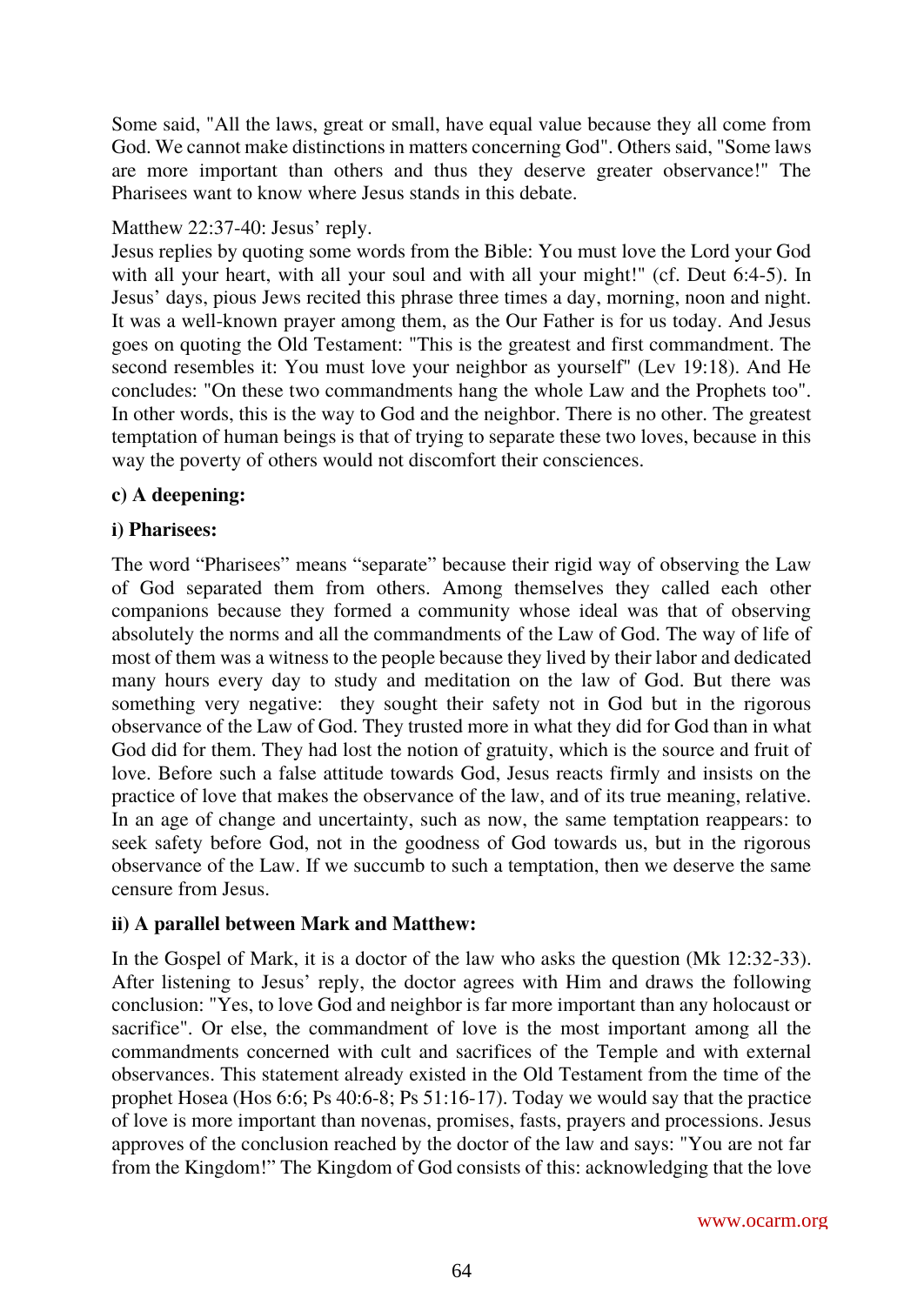of God is equal to the love of neighbor. We cannot reach God without giving ourselves to the neighbor!

#### **iii) The greatest commandment:**

The greatest commandment and the first is this: "You must love God with all your heart, with all your soul and with all your might" (Mk 12:30; Mt 22:37). As far as the people of God, throughout the centuries, understood the meaning of this love did they become aware that the love of God is real and true only if it is made concrete in the love of one's neighbor. That is why the second commandment resembles the first (Mt 22:39; Mk 12:31). "Anyone who says, 'I love God', and hates his brother, is a liar" (1Jn 4:20). "On these two commandments hang the whole Law, and the Prophets also" (Mt 22:40). Because of this identification of the two loves, there has been an evolution in three phases:

1 st Phase: "neighbor", is the relative of the same race

The Old Testament already taught that we must "love our neighbor as ourselves!" (Lev 19:18) Then the word neighbor was synonymous with relative. They felt obliged to love all those who were part of the same family, the same clan, the same people. As for strangers, that is, those who did not belong to the Jewish people, the book of Deuteronomy says, "From a foreigner you may exact payment, but you must remit whatever claim you have on your brother (relative, neighbor)!" (Deut 15:3).

2 nd Phase: "neighbor" is the one I approach or who approaches me.

The concept of neighbor is broadened. In Jesus' time, there was a whole discussion as to "who is my neighbor?" Some doctors of the law thought the concept of neighbor had to be extended beyond the limits of race. Others would not hear of this. So a doctor turns to Jesus and asks this vexed question: "Who is my neighbor?" Jesus replies with the parable of the Good Samaritan (Lk 10:29-37), where the neighbor is neither the relative nor the friend, but all those who approach us, irrespective of religion, color, race, gender or language! You must love him!

3 rd Phase: The measure of our love for the "neighbor" is the love with which Jesus loves us.

Jesus had said to the doctor of the law, "You are not far from the Kingdom!" (Mk 12:34). The doctor was already close because in fact, the Kingdom consists in uniting the love of God with the love of neighbor as the doctor had solemnly declared before Jesus (Mk 12:33). But to enter the Kingdom he had to take one more step. In the Old Testament, the criterion of love for neighbor was the following: "love your neighbor as yourself". Jesus stretches the criterion further and says, "This is My commandment: love one another, as I have loved you! A man can have no greater love than to lay down his life for his friends!" (Jn 15:12-13). Now, in the New Testament, the criterion is: "Love your neighbor as Jesus loved us!" Jesus interpreted the exact meaning of the Word of God and showed us the way to a more just and fraternal way of life.

## **6. Psalm 62**

#### **In God alone there is rest for my soul**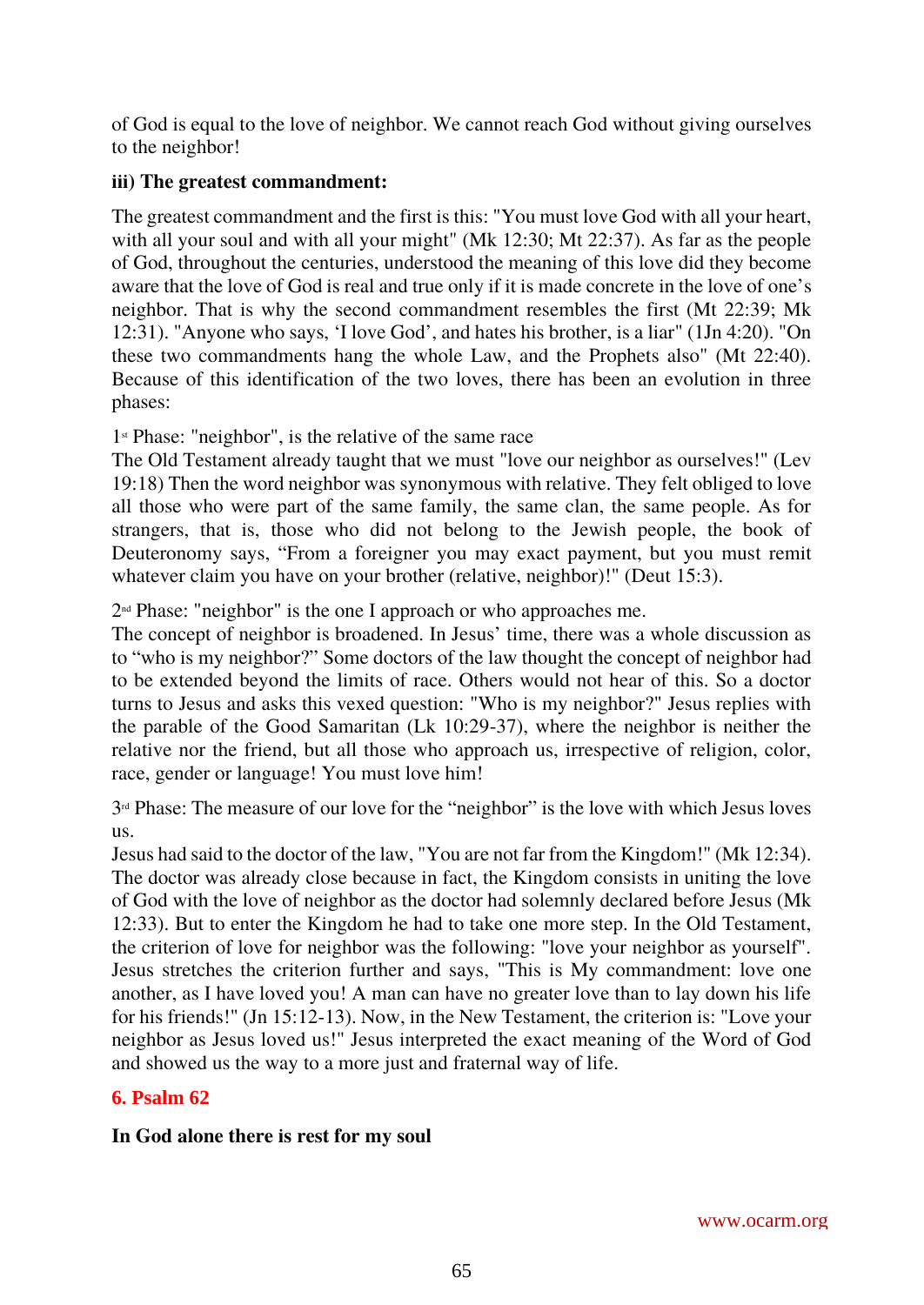In God alone there is rest for my soul, from Him comes my safety; He alone is my rock, my safety, my stronghold so that I stand unshaken. How much longer will you set on a victim, all together, intent on murder, like a rampart already leaning over, a wall already damaged? Trickery is their only plan, deception their only pleasure, with lies on their lips they pronounce a blessing, with a curse in their hearts.

Rest in God alone, my soul! He is the source of my hope. He alone is my rock, my safety, my stronghold, so that I stand unwavering. In God is my safety and my glory, the rock of my strength. In God is my refuge; trust in God, you people, at all times. Pour out your hearts to Him; God is a refuge for us. Ordinary people are a mere puff of wind, important people a delusion; set both on the scales together, and they are lighter than a puff of wind.

Put no trust in extortion, no empty hopes in robbery; however much wealth may multiply, do not set your heart on it. Once God has spoken, twice have I heard this: Strength belongs to God, to You, Lord, faithful love; and You repay all as their deeds deserve.

#### **7. Final Prayer**

Lord Jesus, we thank You for the word that has enabled us to understand better the will of the Father. May Your Spirit enlighten our actions and grant us the strength to practice what Your Word has revealed to us. May we, like Mary, Your mother, not only listen to but also practice the Word, You who live and reign with the Father in the unity of the Holy Spirit forever and ever. Amen.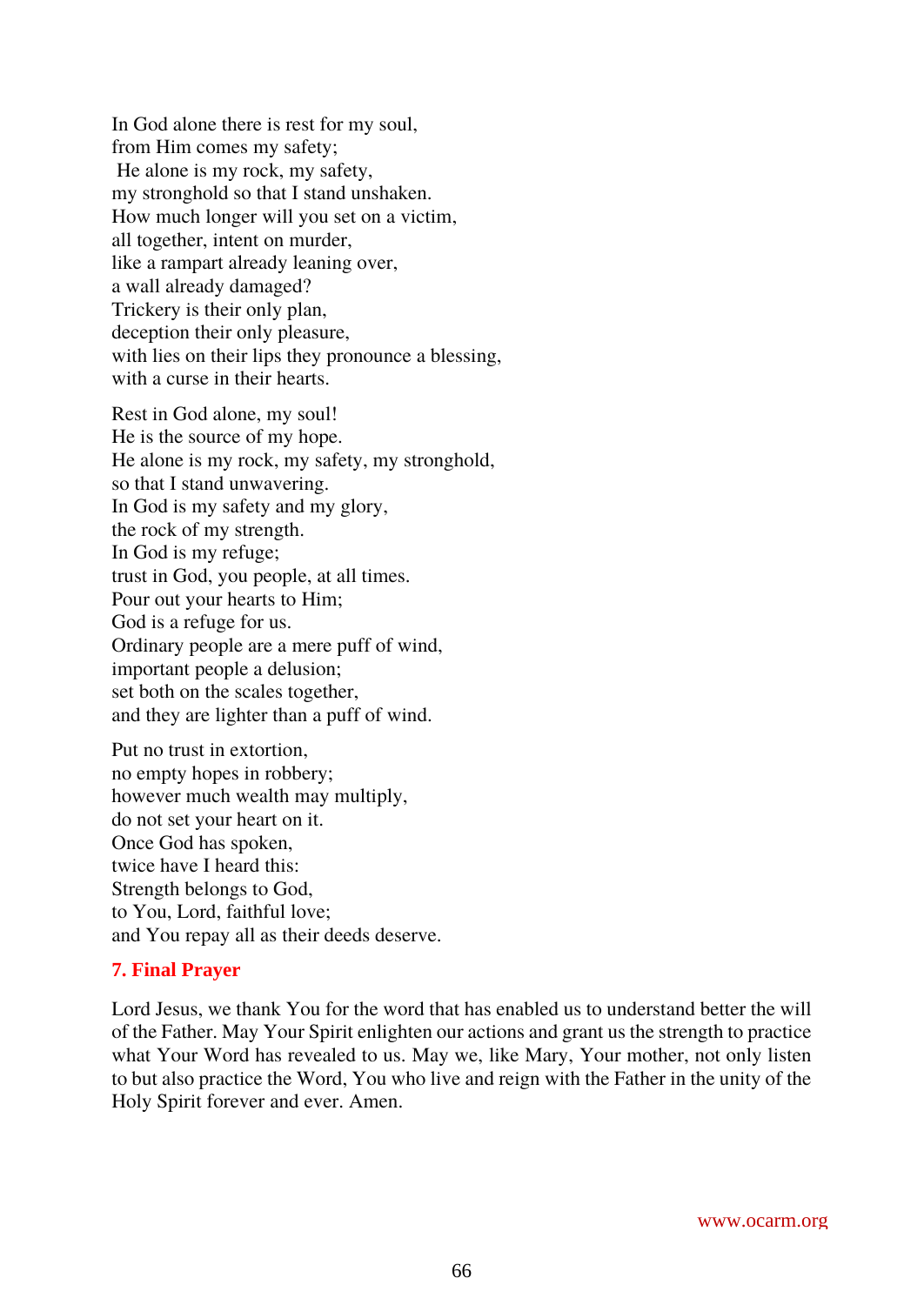# **Lectio Divina Monday, October 26, 2020**

#### *Ordinary Time*

#### **1) Opening prayer**

Almighty and ever-living God, strengthen our faith, hope and love. May we do with loving hearts what you ask of us and come to share the life you promise. We ask this through our Lord Jesus Christ, your Son, who lives and reigns with you and the Holy Spirit, one God, for ever and ever. Amen.

#### **2) Gospel Reading - Luke 13:10-17**

One Sabbath day Jesus was teaching in one of the synagogues, and there before Him was a woman who for eighteen years had been possessed by a spirit that crippled her; she was bent double and quite unable to stand upright.

When Jesus saw her He called her over and said, 'Woman, you are freed from your disability,' and He laid his hands on her. And at once she straightened up, and she glorified God.

But the president of the synagogue was indignant because Jesus had healed on the Sabbath, and He addressed all those present saying, 'There are six days when work is to be done. Come and be healed on one of those days and not on the Sabbath.'

But the Lord answered him and said, 'Hypocrites! Is there one of you who does not untie his ox or his donkey from the manger on the Sabbath and take it out for watering? And this woman, a daughter of Abraham whom Satan has held bound these eighteen years - - was it not right to untie this bond on the Sabbath day?'

When He said this, all his adversaries were covered with confusion, and all the people were overjoyed at all the wonders He worked.

## **3) Reflection**

• The Gospel today describes the cure of a woman who was crippled. It is a question of one of the many episodes which Luke narrates, without too much order, in describing the long journey of Jesus toward Jerusalem (Lk 9, 51 to 1928).

• Luke 13, 10-11: The situation which brings about the action of Jesus. Jesus is in the synagogue on a day of rest. He keeps the Law respecting Saturday and participating in the celebration together with his people. Luke tells us that Jesus was teaching. In the Synagogue there was a crippled woman. Luke says that she had a spirit which crippled her and prevented her from straightening up. This was a way in which the people of that time explained sicknesses. It was already eighteen years that she was in that situation. The woman does not speak, does not have a name, she does not ask to be cured, she takes no initiative. One is struck by her passivity.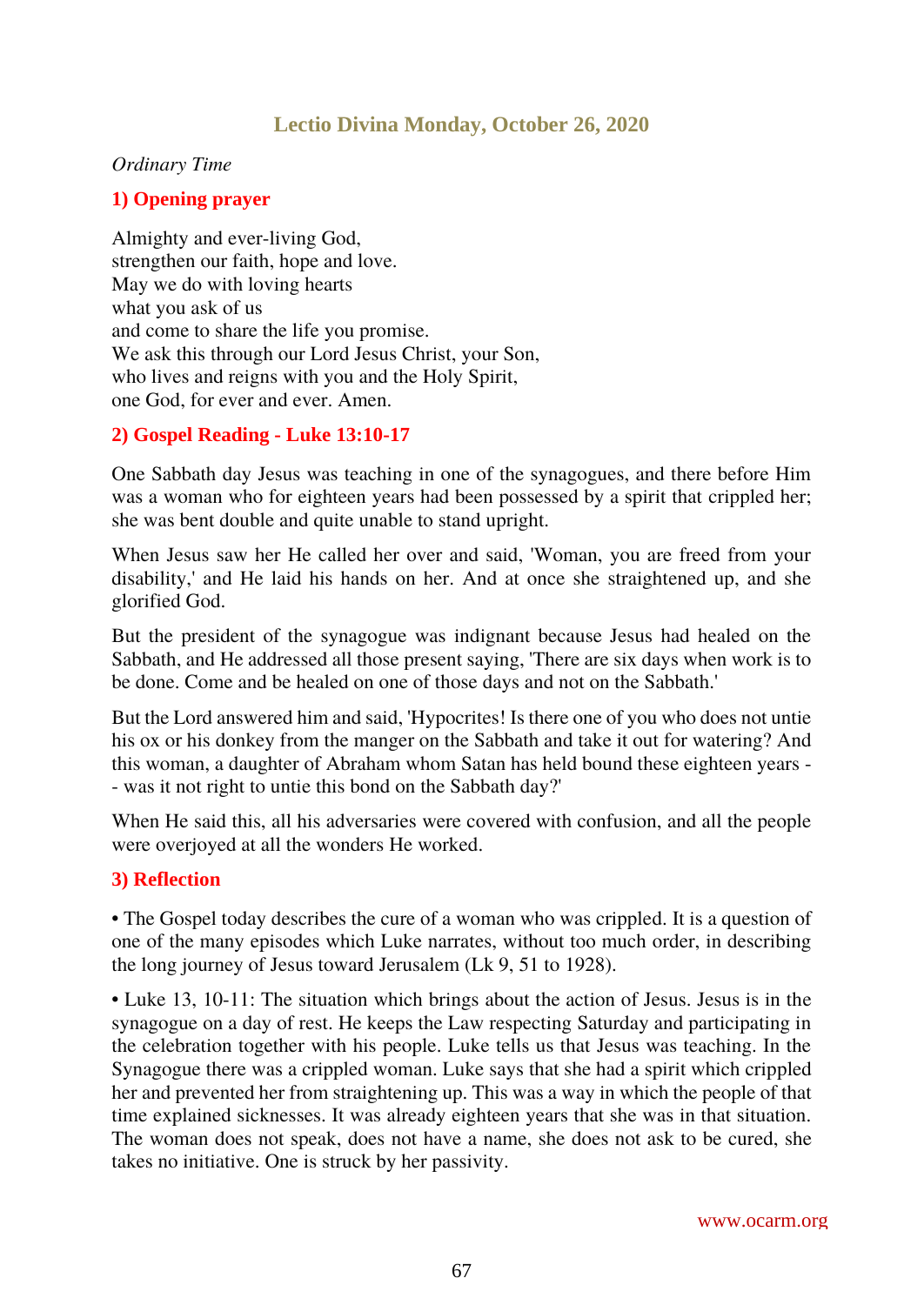• Luke 13, 12-13: Jesus cures the woman. Seeing the woman, Jesus calls her and says to her: Woman, you are freed from your disability!" The action of freeing is done by the word, addressed directly to the woman, and through the imposition of the hands. Immediately, she stands up and begins to praise the Lord. There is relation between standing up and praising the Lord. Jesus does things in such a way that the woman stands up, in such a way that she can praise God in the midst of the people meeting in the assembly. Peter's mother-in-law, once she was cured, she stands up and serves (Mk 1, 31). To praise God is to serve the brothers!

• Luke 13, 14: The reaction of the president of the Synagogue. The president of the synagogue became indignant seeing Jesus' action, because He had cured on Saturday: "There are six days when work is to be done. Come and be healed in one of those days and not on the Sabbath". In the criticism of the president of the synagogue, people remember the word of the Law of God which said: "Remember the Sabbath day and keep it holy. For six days you shall labor and do all your work, but the seventh day is a Sabbath for Yahweh your God. You shall do no work that day", (Ex 20, 8-10). In this reaction is the reason why the woman could not participate at that time. The domination of conscience through the manipulation of the law of God was quite strong. And this was the way of keeping the people submitted and bent down, crippled.

• Luke 13, 15-16: The response of Jesus to the president of the synagogue. The president condemned persons because he wanted them to observe the Law of God. What for the president of the synagogue is observance of the Law, for Jesus is hypocrisy: "Hypocrites, is there one of you who does not untie his ox or his donkey from the manger on the Sabbath and take it down for watering? And this woman, a daughter of Abraham whom Satan has held bound these eighteen years – was it not right to untie this bond on the Sabbath day?" With this example drawn from every day life, Jesus indicates the incoherence of this type of observance of the Law of God. If it is permitted to untie an ox or a donkey on Saturday to give it water, much more will it be permitted to untie a daughter of Abraham to free her from the power of Satan. The true sense of the observance of the Law which pleases God is this: to liberate persons from the power of evil and to make them stand up, in order that they can render glory to God and praise Him. Jesus imitates God who sustains those who are unsteady or weak and lifts those who fall (Ps 145, 14; 146, 8).

• Luke 13, 17: The reaction of the people before the action of Jesus. The teaching of Jesus confuses his enemies, but the crowds are filled with joy because of the wonderful things that Jesus is doing: "All the people were overjoyed at all the wonders He worked". In Palestine, at the time of Jesus, women lived crippled, bent, and submitted to the husband, to parents and to the religious heads of the people. This situation of submission was justified by the religion. But Jesus does not want her to continue to be crippled, bent. To choose and to liberate persons does not depend on a certain date. It can be done every day, even on Saturday!

#### **4) Personal questions**

• The situation of women has changed very much since that time, or not? Which is the situation of women in society and in the Church? Is there any relation between religion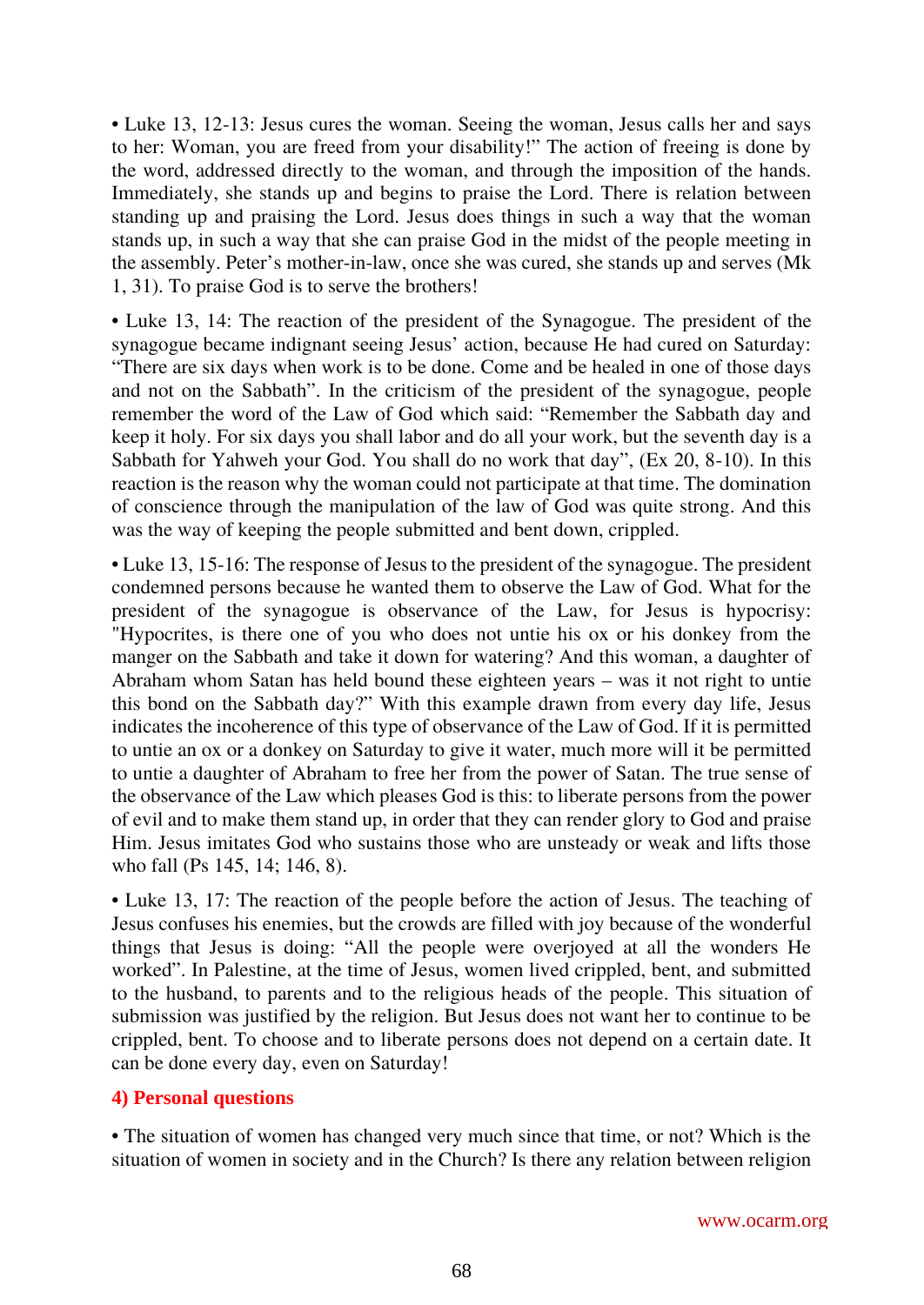and oppression of women?

• Did the crowds exult before the action of Jesus? What liberation is taking place today and is leading the crowd to exult and to give thanks to God?

## **5) Concluding prayer**

How blessed is anyone who rejects the advice of the wicked and does not take a stand in the path that sinners tread, nor a seat in company with cynics, but who delights in the law of Yahweh and murmurs his law day and night. (Ps 1,1-2)

## **Lectio Divina Tuesday, October 27, 2020**

#### *Ordinary Time*

## **1) Opening prayer**

Almighty and ever-living God, strengthen our faith, hope and love. May we do with loving hearts what you ask of us and come to share the life you promise. We ask this through our Lord Jesus Christ, your Son, who lives and reigns with you and the Holy Spirit, one God, for ever and ever. Amen.

## **2) Gospel Reading - Luke 13: 18-21**

Jesus went on to say, 'What is the kingdom of God like? What shall I compare it with? It is like a mustard seed which a man took and threw into his garden: it grew and became a tree, and the birds of the air sheltered in its branches.'

Again He said, 'What shall I compare the kingdom of God with? It is like the yeast a woman took and mixed in with three measures of flour till it was leavened all through.'

## **3) Reflection**

• Context. Along the road that leads Him to Jerusalem, Jesus is surrounded by "thousands" of persons (11, 29) who crowd around him. The reason for such attraction from the crowds is the Word of Jesus. In chapter 12 one can notice how the people who listen to his Word alternate: the disciples (12: 1-12), the crowd (vv.13-21), the disciples (vv.22-53), the crowds (vv.54-59). IThe scandal of death is the dominating theme of Luke 13: 1-35. In the first part it is spoken about as the death of all (vv.1-9), in the second part, the death of Jesus (vv.31-35) and then to the death avoided by sinners because their conversion is expected. But there is another theme together with the dominant one: the salvation given to men. The cure of the woman who was bent, a daughter of Abraham, whom Satan had held during eighteen years, is liberated by Jesus. And in the center of this chapter 13 we find two parables that constitute the overall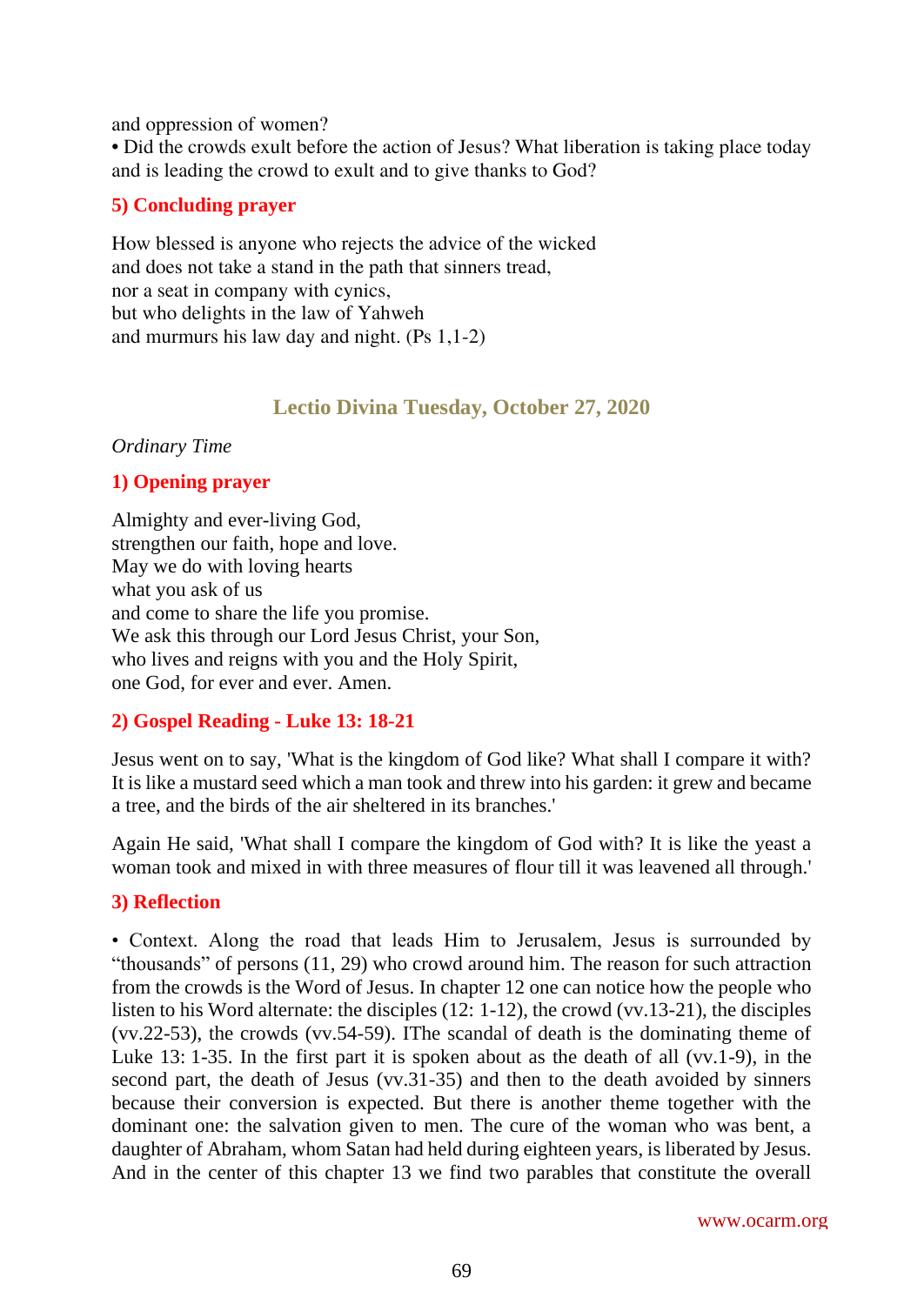theme: the Kingdom of God as compared to the "mustard seed" and to the "leaven or yeast".

• The Kingdom of God is similar to a mustard seed. Such a seed is very common in Palestine and particularly close to the Lake of Galilee. It is especially known because it is particularly small. In Luke 17: 6, Jesus uses such an image to express the hope that He has for the disciples that they have a at least a small seed of faith: "If you had faith like a mustard seed...". This parable, which is very simple, confronts two diverse moments in the story of the seed: the moment when it is sown in the earth (the modest beginnings) and when it becomes a tree (the final miracle). Therefore, the purpose of this account is to narrate the extraordinary growth of a seed that is thrown in one's own garden, and to this follows an amazing growth as it becomes a tree. Like this seed, the Kingdom of God also has its story. The Kingdom of God is the seed thrown into the garden, the place that in the New Testament is the place of the agony and the burial of Jesus (Jn 18: 1.26; 19: 41). Then it follows the moment of growth and concludes with becoming a tree open to all.

• The Kingdom of God is similar to yeast. Yeast is put into three measures of flour. In the Hebrew culture yeast was considered a factor of corruption so much so that it was eliminated from their houses, in order not to contaminate the feast at Passover which begins with the week of the unleavened dough. In the ears of the Jews the use of this negative element, to describe the Kingdom of God, was a reason to be disturbed. But the reader is able to discover the convincing force: it is sufficient to put a very small quantity of yeast in three measures of flour in order to get a big amount of dough. Jesus announces that this yeast, hidden or that has disappeared in three measures of flour, after a certain amount of time, leavens the whole dough.

• The effects of the text on the reader. What do these two parables communicate to us? The Kingdom of God, compared by Jesus to a seed that becomes a tree, is close to the story of God as a story of his Word: it is hidden in human history and it is growing; Luke thinks of the Word of God (the Kingdom of God in our midst) is already developing but it has not as yet become a tree. Jesus and the Holy Spirit are supporting this growth of the Word. The image of yeast completes the frame of the seed. The yeast is the Gospel that is working in the world, as in the ecclesial communities and in the individual believers.

## **4) Personal questions**

• Are you aware that the Kingdom of God is present in our midst and that it grows mysteriously and extends itself in the history of every person, and in the Church?

• The Kingdom is a humble reality, hidden, poor and silent, immersed between the competition and pleasures of life. Have you understood from the two parables, that you will not be able to get a glimpse of the Kingdom if you do not have an attitude of humble and silent listening?

## **5) Concluding Prayer**

How blessed are all who fear Yahweh, who walk in his ways!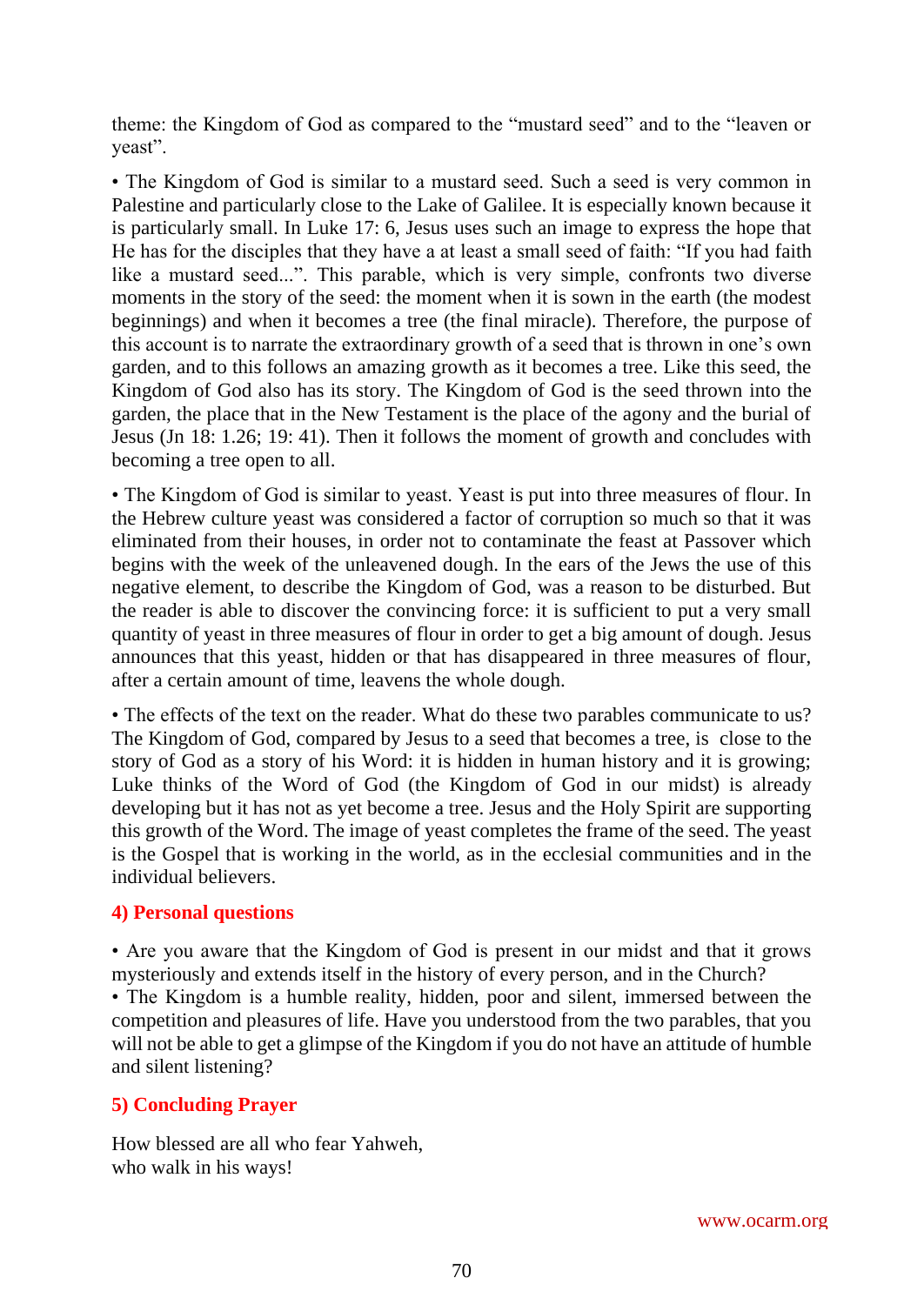Your own labors will yield you a living, happy and prosperous will you be. (Ps 128: 1-2)

# **Lectio Divina Wednesday, October 28, 2020**

#### *Ordinary Time*

## **1) Opening prayer**

Almighty and ever-living God, strengthen our faith, hope and love. May we do with loving hearts what you ask of us and come to share the life you promise. We ask this through our Lord Jesus Christ, your Son, who lives and reigns with you and the Holy Spirit, one God, for ever and ever. Amen.

## **2) Gospel Reading - Luke 6: 12-19**

Now it happened in those days that Jesus went onto the mountain to pray; and He spent the whole night in prayer to God.

When day came He summoned his disciples and picked out twelve of them; He called them 'apostles': Simon whom He called Peter, and his brother Andrew, James, John, Philip, Bartholomew, Matthew, Thomas, James son of Alphaeus, Simon called the Zealot, Judas son of James, and Judas Iscariot who became a traitor.

He then came down with them and stopped at a piece of level ground where there was a large gathering of his disciples, with a great crowd of people from all parts of Judaea and Jerusalem and the coastal region of Tyre and Sidon who had come to hear Him and to be cured of their diseases. People tormented by unclean spirits were also cured, and everyone in the crowd was trying to touch Him because power came out of Him that cured them all.

#### **3) Reflection**

• Today the Gospel speaks about two facts: (a) to describe the choice of the twelve Apostles (Lk 6: 12-16) and (b) it says that an immense crowd wanted to meet Jesus to listen to him, to touch him, and to be cured (Lk 6: 17-19).

• Luke 6: 12-13: Jesus spends the night in prayer and chooses the twelve apostles. Before the final choice of the twelve Apostles, Jesus goes up to the mountain and spends the whole night in prayer. He prays in order to know whom to choose and He chooses the Twelve, whose names are given in the Gospels. And then they received the title of Apostles. Apostle means one sent, missionary. They were called to carry out a mission. The same mission that Jesus received from the Father (Jn 20: 21). Mark elaborates on the mission and says that Jesus called them to be with Him and to send them out on mission (Mk 3: 14).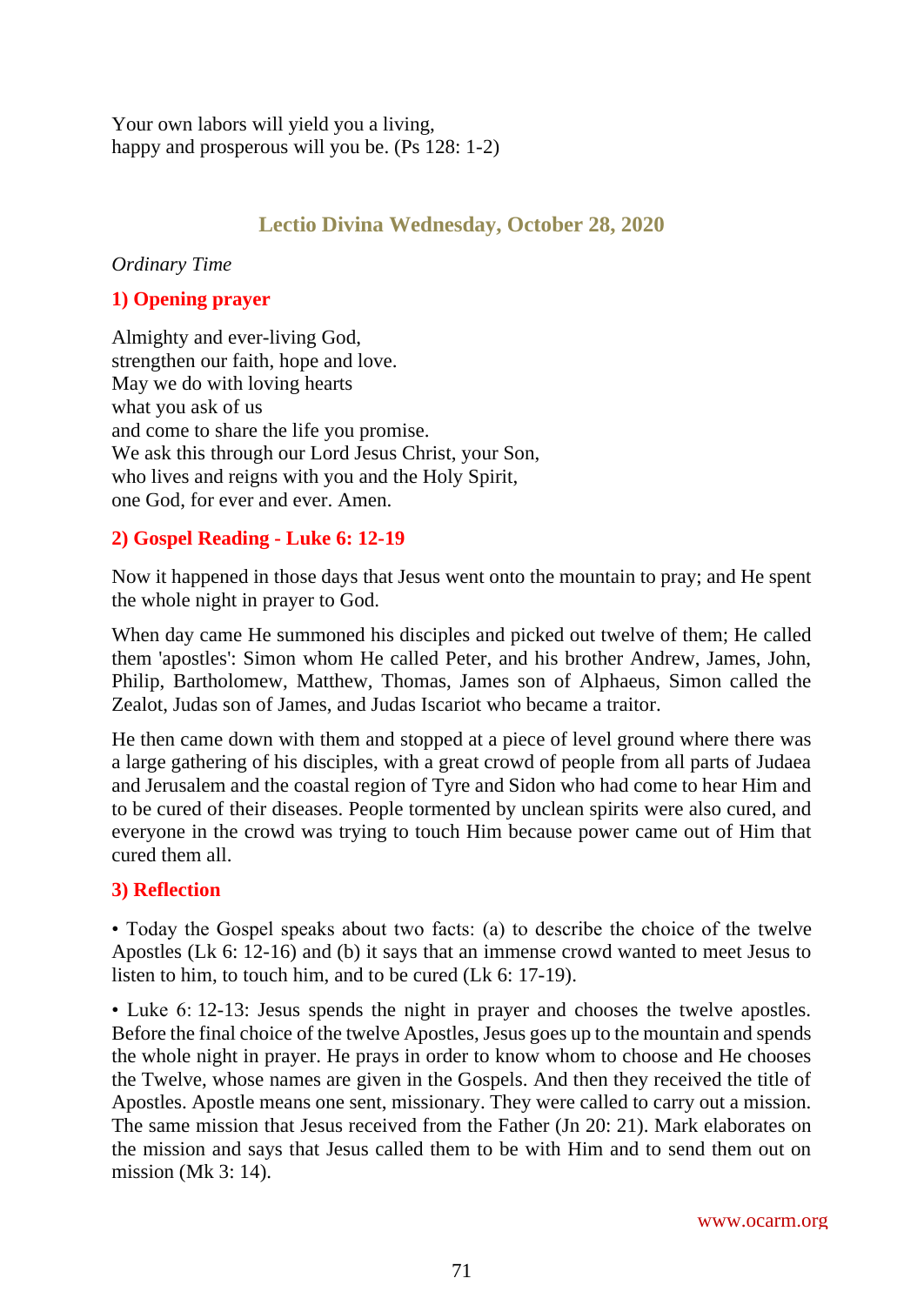• Luke 6: 14-16: The names of the twelve Apostles. The names of the Twelve are the same in the Gospels of Matthew (Mt 10: 2-4), Mark (Mk 3: 16-19) and Luke (Lk 6: 14- 16) with little difference. Many of these names come from the Old Testament: Simon is the name of one of the sons of the Patriarch Jacob (Gn 29: 33). James (Giacomo) is the same name as Jacob (Gn 25: 26). Judas is the name of the other son of Jacob (Gn 35: 23). Matthew had the name of Levi (Mk 2: 14), the other son of Jacob (Gn 35: 23). Of the twelve Apostles, seven have a name which comes from the time of the Patriarchs: two times Simon, two times James, two times Judas, and one time Levi! That reveals the wisdom in the pedagogy of the people. By the names of the Patriarchs and the 'Matriarchs', given to the sons and daughters, people maintained the tradition of the ancients alive and helped their own children not to lose their identity. Which are the names that we give today to our sons and daughters?

• Luke 6: 17-19: Jesus comes down from the mountain and people look for him. Coming down from the mountain with the twelve, Jesus encounters an immense crowd of people who were seeking to listen to His word and to touch Him because they knew that from Him came out a force of life. In this great crowd there were Jews and foreigners, people from Judaea and also from Tyre and Sidon. They were people who were abandoned and disoriented. Jesus accepts all those who seek him, Jews and Pagans! This is one of the themes preferred by Luke who writes for the converted Pagans.

• The persons called by Jesus are a consolation for us. The first Christians remembered and recorded the names of the Twelve Apostles and of the other men and women who followed Jesus closely. The Twelve, called by Jesus to form the first community with him, were not saints. They were common persons, like all of us. They had their virtues and their defects. The Gospels tell us very little about the temperament and the character of each one of them. But what they say, even if it is not much is a reason of consolation for us.

- Peter was a generous person and full of enthusiasm (Mk 14: 29.31; Mt 14: 28-29), but in the moment of danger and when taking a decision, his heart becomes small and he turns back (Mt 14: 30; Mk 14: 66-72). He was even Satan for Jesus (Mk 8: 33). Jesus calls him Pietra- Rock (Pietro). Peter of himself was not Rock, he becomes Rock (roccia), because Jesus prays for him (Lk 22: 31-32).

- James and John are ready to suffer with and for Jesus (Mk 10, 39), but they were very violent (Lk 9: 54). Jesus calls them "sons of thunder" (Mc 3: 17). John seemed to have a certain jealousy. He wanted Jesus only for his group (Mk 9, 38).

- Philip had a welcoming way. He knew how to get others in contact with Jesus (Jn 1: 45-46), but he was not very practical in solving problems (Jn 12: 20-22; 6: 7). Sometimes he was very naïve. There was a moment when Jesus lost patience with him: Have I been with you all this time, Philip, and you still do not know me? (Jn 14: 8-9)

- Andrew, the brother of Peter and friend of Philip, was more practical. Philip goes to him to solve the problems (Jn 12: 21-22). Andrew calls Peter (Jn 1: 40-41), and Andrew found the boy who had five loaves and two fish (Jn 6: 8-9).

- Bartholomew seems to be the same as Nathanael. He was from that place and could not admit that something good could come from Nazareth (Jn 1: 46).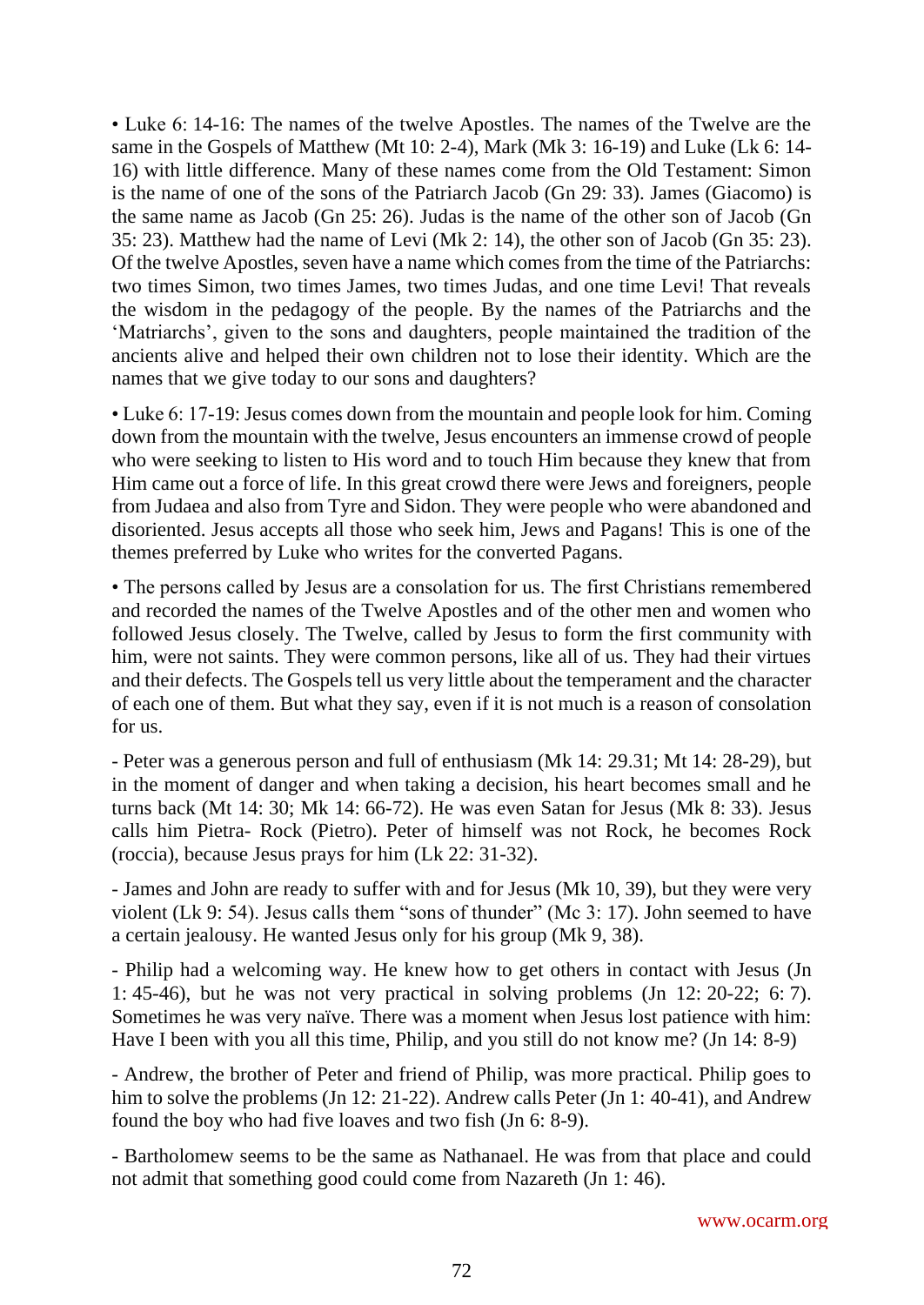- Thomas was capable of maintaining his opinion for a whole week, against the witness of all the others (Jn 20: 24-25). But when he saw that he was mistaken he was not afraid to recognize his error (Jn 20: 26-28). He was generous, ready to die with Jesus (Jn 11: 16).

- Mathew or Levi was the Publican, a tax collector, like Zacchaeus (Mt 9: 9; Lk 19: 2). They were persons committed to the oppressing system of the time.

- Simon, instead seems belonged to the movement which was radically opposed to the system that the Roman Empire imposed on the Jewish people. This is why they also called them Zelots (Lk 6: 15). The group of Zelots succeeded in provoking an armed revolt against the Romans.

- Judas was the one who was in charge of the money of the group (Jn 13: 29). He betrayed Jesus.

- Nothing is said about James of Alphaeus and Judas Thadeus in in the Gospels except the name.

#### **4) Personal questions**

• Jesus spends the whole night in prayer to know whom to choose, and He chooses these twelve. What conclusions do you draw from this gesture of Jesus?

• The first Christians remembered the names of the twelve Apostles who were at the origin of their community. Do you remember the names of the persons who are at the origin of the community to which you belong? Do you remember the name of some catechist or professor who was significant for your Christian formation? What do you especially remember about them: the content of what they taught you or the witness that they gave you?

## **5) Concluding prayer**

The Lord is good, his faithful love is everlasting, his constancy from age to age. (Ps 100: 5)

# **Lectio Divina Thursday, October 29, 2020**

*Ordinary Time*

#### **1) Opening prayer**

Almighty and ever-living God, strengthen our faith, hope and love. May we do with loving hearts what you ask of us and come to share the life you promise. We ask this through our Lord Jesus Christ, your Son,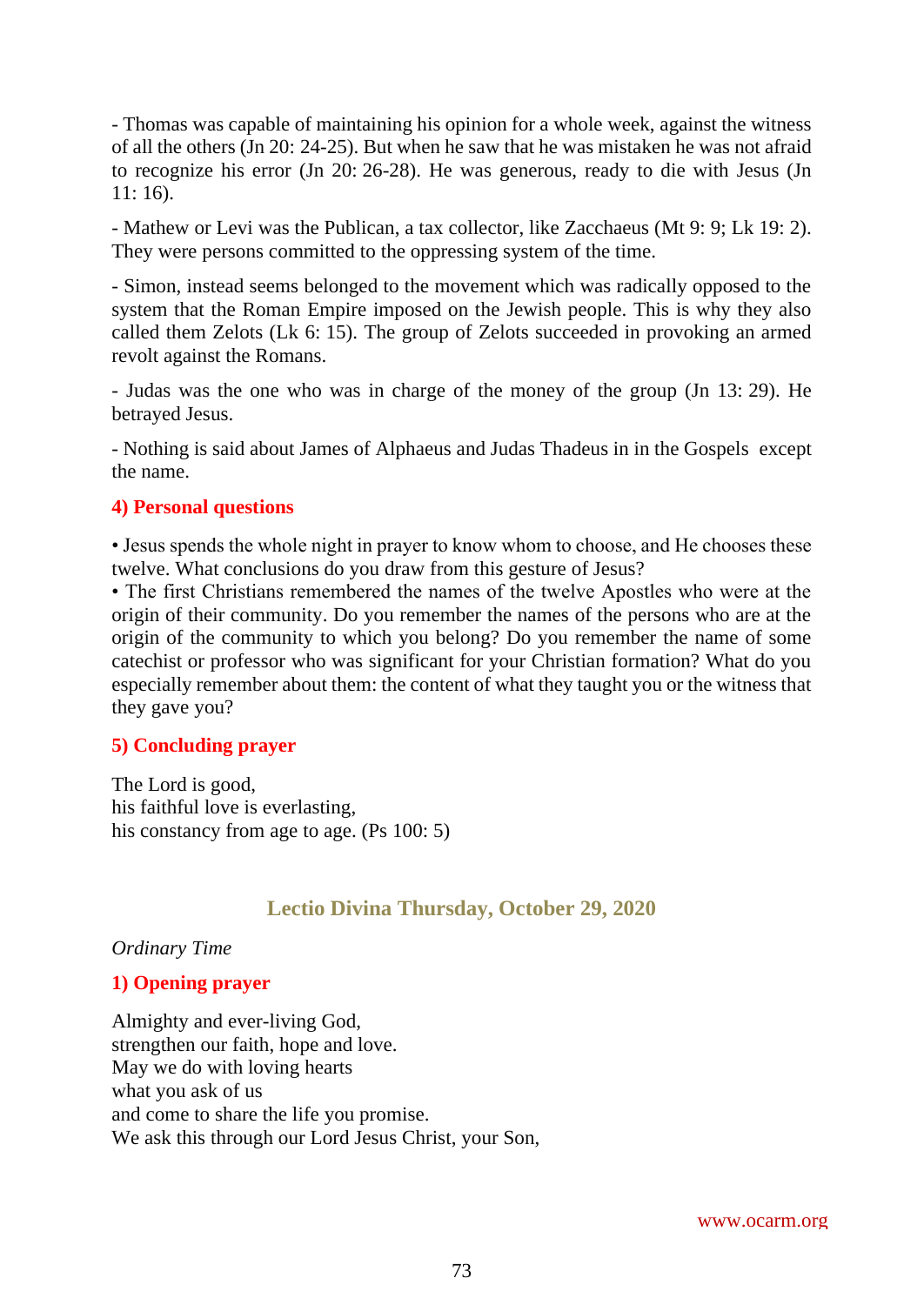who lives and reigns with you and the Holy Spirit, one God, for ever and ever. Amen.

# **2) Gospel Reading - Luke 13: 31-35**

Some Pharisees came up to Jesus and, 'Go away,' they said. 'Leave this place, because Herod means to kill you.' He replied, 'You may go and give that fox this message: Look! Today and tomorrow I drive out devils and heal, and on the third day I attain my end. But for today and tomorrow and the next day I must go on, since it would not be right for a prophet to die outside Jerusalem.

'Jerusalem, Jerusalem, you that kill the prophets and stone those who are sent to you! How often have I longed to gather your children together, as a hen gathers her brood under her wings, and you refused! Look! Your house will be left to you. Yes, I promise you, you shall not see me till the time comes when you are saying: Blessed is he who is coming in the name of the Lord!'

# **3) Reflection**

• The Gospel today makes us feel the threatening and dangerous context in which Jesus lived and worked. Herod, as he had killed John the Baptist, wanted to kill Jesus.

● Luke 13: 31: *The warning of the Pharisees to Jesus. "Just at that time some Pharisees came up. Go away, they said, Leave this place because Herod means to kill you"* It is important to notice that Jesus receives the warning of the Pharisees. Sometimes, the Pharisees are together with the group of Herod wanting to kill Jesus (Mk 3: 6; 12: 13). But here they are in solidarity with Jesus and want to avoid his death. At that time the power of the king was absolute. He did not render an account to anyone of his way of governing. Herod had already killed John the Baptist and now he wanted to finish also with Jesus.

● Luke 13: 32-33: *the response of Jesus. "He replied: You may go and give that fox this message, 'Look! Today and tomorrow I drive out evils and heal, and on the third day I attain my end".* Jesus' response is very clear and courageous. He calls Herod: fox. To announce the Kingdom Jesus does not depend on the permission of the political authority. He sends a message informing that he continues his work *today and tomorrow* and that he will have finished only day after tomorrow, that is on the third day. In this response is discovered all the liberty to the power which wanted to prevent him from carrying out the mission received from the Father. Therefore, the one who determines the time and the hour is God and not Herod. At the same time, in the response there arises also a certain symbolism connected to the death and resurrection on the third day in Jerusalem. This is to indicate that he will not die in Galilee, but in Jerusalem, capital of his people, and that he will resurrect on the third day.

● Luke 13: 34-35: *Admonishment of Jesus to Jerusalem. "Jerusalem, Jerusalem, you who kill the prophets and stone those who are sent to you! How often have I longed to gather your children together as a hen gathers her brood under her wings, and you refused!*" This admonishment of Jesus on the capital of his people recalls the long and sad story of the resistance of the authority to God's calls which reached through so many prophets and wise men. At another moment Jesus speaks of the prophets persecuted and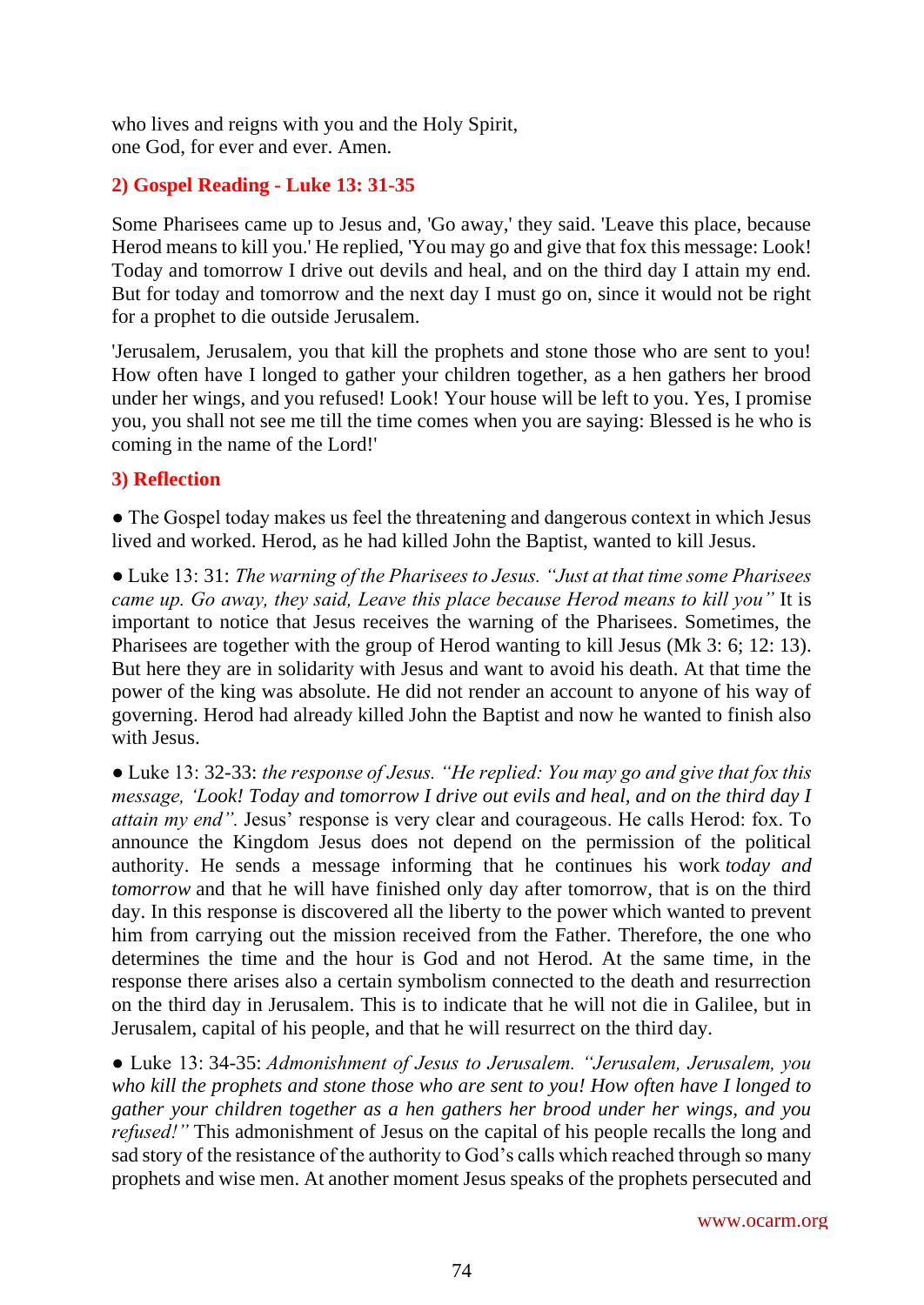killed from Abel to Zechariah (Lk 11: 51). Reaching Jerusalem a short time before his death, looking toward the city from the top of the Mountain of Olives, Jesus weeps on it, because it does not recognize the time in which God comes to visit it" (Lk 19: 44).

#### **4) Personal questions**

● Jesus qualifies the public power with the name of fox. Can your political power deserve to be qualified like this?

● Jesus tried many times to convert the people of Jerusalem, but the religious authority resisted. And you, how many times do you resist?

## **5) Concluding prayer**

Yahweh and his strength, tirelessly seek his presence! Remember the marvels he has done, his wonders, the judgements he has spoken. (Ps 105: 4-5)

## **Lectio Divina Friday, October 30, 2020**

*Ordinary Time*

## **1) Opening prayer**

Almighty and ever-living God, strengthen our faith, hope and love. May we do with loving hearts what you ask of us and come to share the life you promise. We ask this through our Lord Jesus Christ, your Son, who lives and reigns with you and the Holy Spirit, one God, for ever and ever. Amen.

## **2) Gospel Reading - Luke 14:1-6**

It happened that on a Sabbath day Jesus had gone to share a meal in the house of one of the leading Pharisees and they watched Him closely. Now there in front of Him was a man with dropsy. Jesus addressed the lawyers and Pharisees with the words "Is it against the law to cure someone on the Sabbath or not?" But they remained silent, so He took the man and cured him and sent him away.

Then He said to them, "Which of you here, if his son falls into a well, or his ox, will not pull him out on a Sabbath day without any hesitation?" And to this they could find no answer.

## **3) Reflection**

• Today's Gospel narrates an episode of the discussion between Jesus and the Pharisees which took place along His journey from Galilee up to Jerusalem. It is very difficult to situate this fact in the context of the life of Jesus. There are similarities with a fact narrated in the Gospel of Mark (Mk 3, 1-6). It is probably a question of the many stories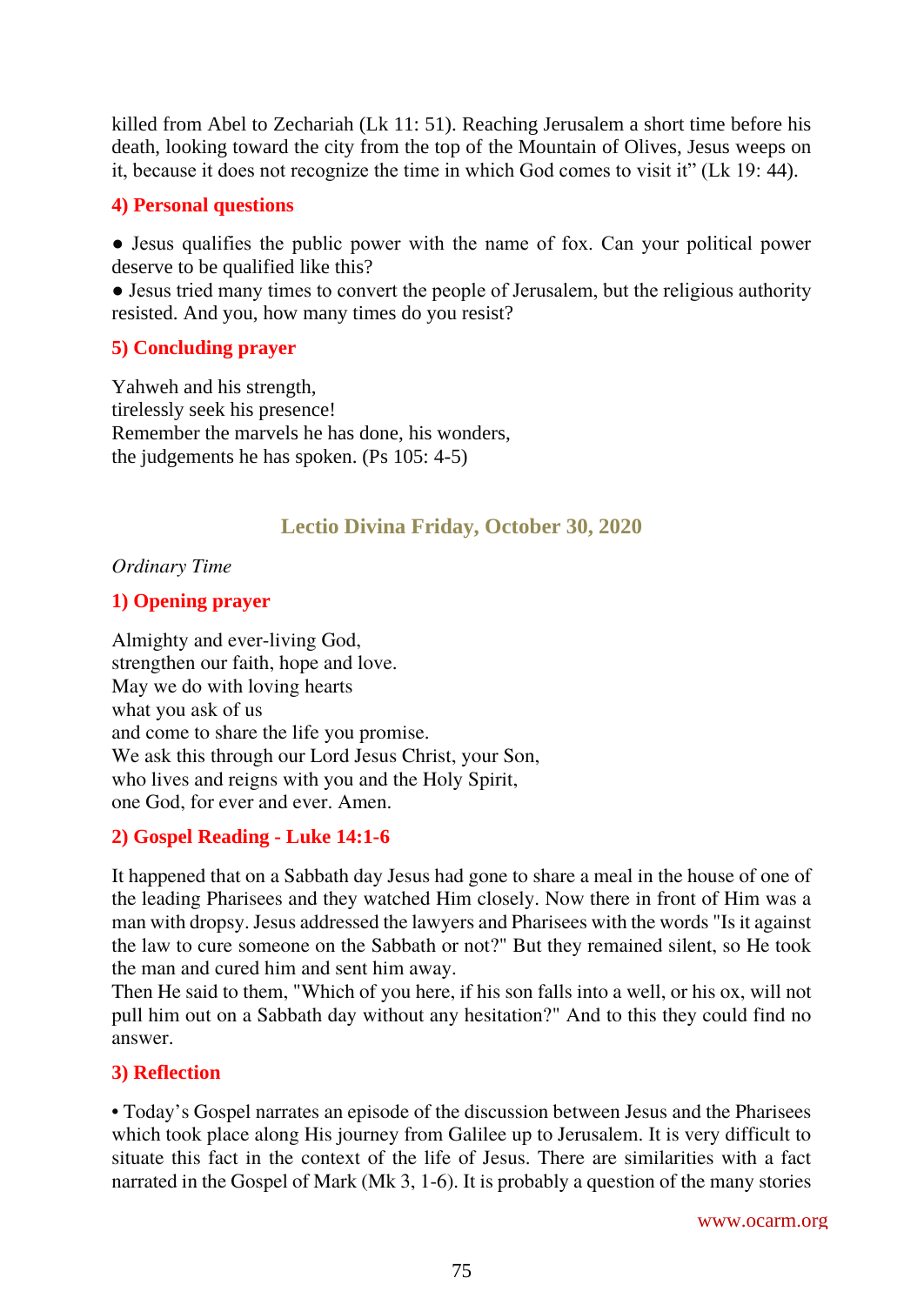transmitted orally and, in the oral transmission, they were adapted in accordance to the situation, the needs and hopes, of the people of the communities.

• Luke 14, 1: The invitation on a Saturday. "On a Sabbath day Jesus went to share a meal in the house of one of the leading Pharisees and they watched Him closely". This initial information on the reception in the house of a Pharisee gives Luke the possibility to present several episodes which speak about welcoming and accepting the invitation to have a meal: the cure of the sick man (Lk 14, 2-6), choice of places where to eat (Lk 14, 7-11), choice of the guests invited (Lk 14, 12-14), and those invited who do not accept the invitation (Lk 14,15-24). Many times Jesus is invited by the Pharisees to share a meal. Perhaps the reason for inviting Him was out of curiosity as well as malice, wishing to observe Jesus to see how He observes the prescriptions of the law.

• Luke 14, 2: The situation which brings about the action of Jesus. "There was a man with dropsy". It is not said how a man with dropsy could enter the house of the head of the Pharisees. But if he is in front of Jesus, it is because he wants to be cured. The Pharisees observe Jesus. It was a Saturday, and it is forbidden to cure on a Saturday. What to do? Can it be done or not?

• Luke 14, 3: The question of Jesus to the scribes and the Pharisees. "Jesus addressing the lawyers and the Pharisees asked, Is it against the law to cure someone on the Sabbath or not? With His question Jesus explains the problem which they had before them: "Can one cure or not on Saturday? Does the law permit this, yes or no? In Mark's Gospel the question is even more provocative: "Is it permitted on the Sabbath day to do good, or to do evil, to save life or to kill?" (Mk 3, 4).

• Luke 14, 4-6: The cure. The Pharisees do not respond and remain in silence. Before the silence of the one who neither approves nor disapproves, Jesus takes the man by the hand, cures him, and sends him away. Afterward, in response to a possible criticism, He explains the reason that has moved Him to cure: "Which of you here, if his son falls into a well, or his ox, will not pull him out on a Sabbath day without any hesitation?" With this question Jesus shows the incoherence of the lawyers and of the Pharisees. If one of them has no problem, on Saturday, to help his son or even an animal, then Jesus also has the right to help the man with dropsy. Jesus' question recalls the Psalm which says that God Himself helps men and animals (Ps 36, 8). The Pharisees "Could not respond anything to these words"; because before the evidence, there are no arguments which can deny it.

#### **4) Personal questions**

• The liberty of Jesus before a situation. Even though He is being observed by those who do not approve of him, He does not lose His liberty. What liberty do I have? • There are difficult moments in life in which we are obliged to choose between the immediate need of our neighbor and the letter of the law. How should we act?

## **5) Concluding prayer**

I give thanks to Yahweh with all my heart, in the meeting place of honest people, in the assembly. Great are the deeds of Yahweh, to be pondered by all who delight in them. (Ps 111,1-2)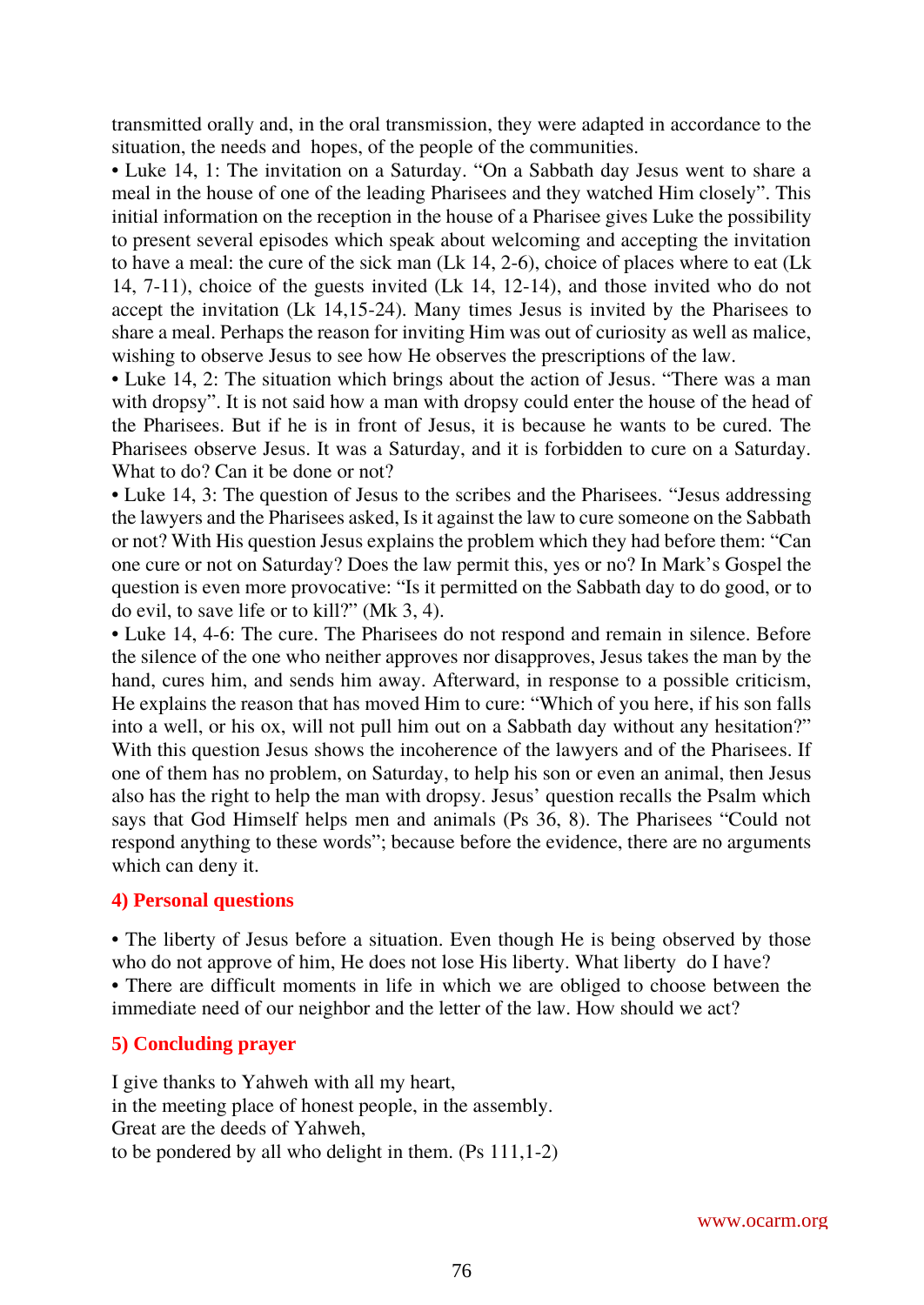# **Lectio Divina Saturday, October 31, 2020**

#### *Ordinary Time*

#### **1) Opening prayer**

Almighty and ever-living God, strengthen our faith, hope and love. May we do with loving hearts what you ask of us and come to share the life you promise. We ask this through our Lord Jesus Christ, your Son, who lives and reigns with you and the Holy Spirit, one God, for ever and ever. Amen.

#### **2) Gospel Reading - Luke 14:1,7-11**

It happened that on a Sabbath day Jesus had gone to share a meal in the house of one of the leading Pharisees and they watched Him closely. He then told the guests a parable because He had noticed how they picked the places of honor. He said this: "When someone invites you to a wedding feast, do not take your seat in the place of honor. A more distinguished person than you may have been invited, and the person who invited you both may come and say, "Give up your place to this man." And then, to your embarrassment, you will have to go and take the lowest place.

No, when you are a guest, make your way to the lowest place and sit there, so that when your host comes he may say "My friend, move up higher." Then, everyone with you at the table will see you honored.

For everyone who raises himself up will be humbled, and the one who humbles himself will be raised up."

#### **3) Reflection**

• Context. The Word of grace that Jesus visibly rendered with His teaching and the cures He worked runs the risk of being suppressed. For Jesus, the event of death is always closer, like all the prophets who have preceded him. Such a reality which Jesus is going toward shows not only God's patience, but man's rejection b. By rejecting Jesus as the one sent, the Father's only Word of grace , man condemns himself and closes the possibility that the Father has given him access to salvation. However, hope is not extinguished. It is possible that some day man will recognize Jesus as "the one" who comes from the Lord and that will be a reason to rejoice. Therefore, the conclusion of chapter 13 of Luke's Gospel makes us understand that salvation is not a human enterprise, but can only be received as an absolutely gratuitous gift. Let us see, then, how this gift of salvation is fulfilled while always keeping in mind this rejection of Jesus as the only one sent by God.

• The invitation to lunch. In the face of the danger of being reduced to silence it might have been suggested to Jesus that He flee. Instead, He accepts the invitation to lunch. The attitude of Jesus makes one understand that He does not fear the attempts of